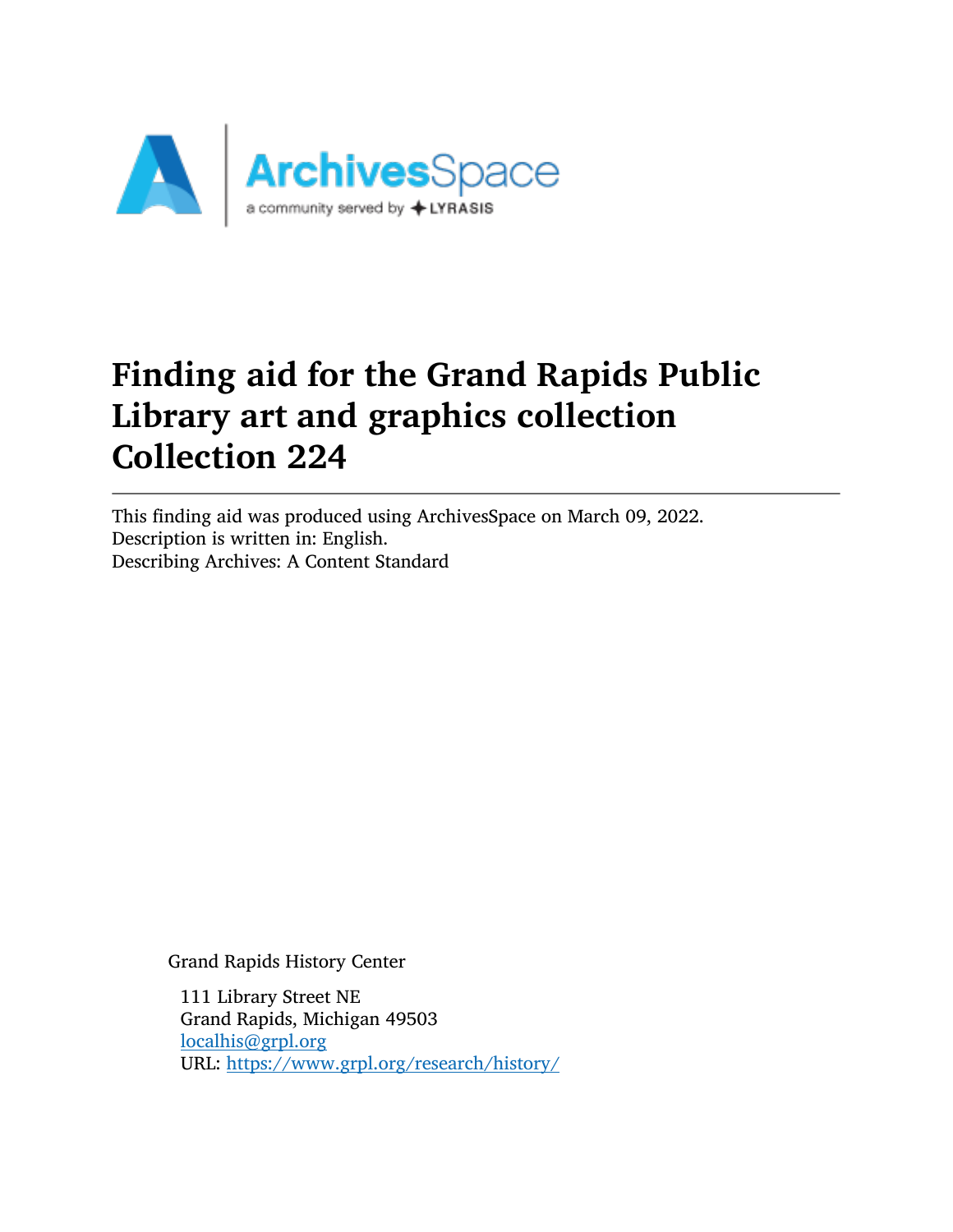## <span id="page-1-0"></span>**Table of Contents**

| Subseries C. Miscelleaneous Graphics, inlcuding original views of Grand Rapids.  42     |     |  |
|-----------------------------------------------------------------------------------------|-----|--|
|                                                                                         |     |  |
|                                                                                         |     |  |
|                                                                                         |     |  |
|                                                                                         |     |  |
|                                                                                         |     |  |
|                                                                                         |     |  |
|                                                                                         |     |  |
| Subseries K. Kraft boxes (KB), or unboxed, framed art, elsewhere, on shelves noted with |     |  |
| items                                                                                   | 117 |  |
|                                                                                         | 119 |  |
| Series III. Exhibits                                                                    | 123 |  |
|                                                                                         | 123 |  |
|                                                                                         | 125 |  |
|                                                                                         | 125 |  |
|                                                                                         | 125 |  |
|                                                                                         | 125 |  |
|                                                                                         | 125 |  |
|                                                                                         | 127 |  |
| Series VI. Small Graphics, including original and printed examples                      | 127 |  |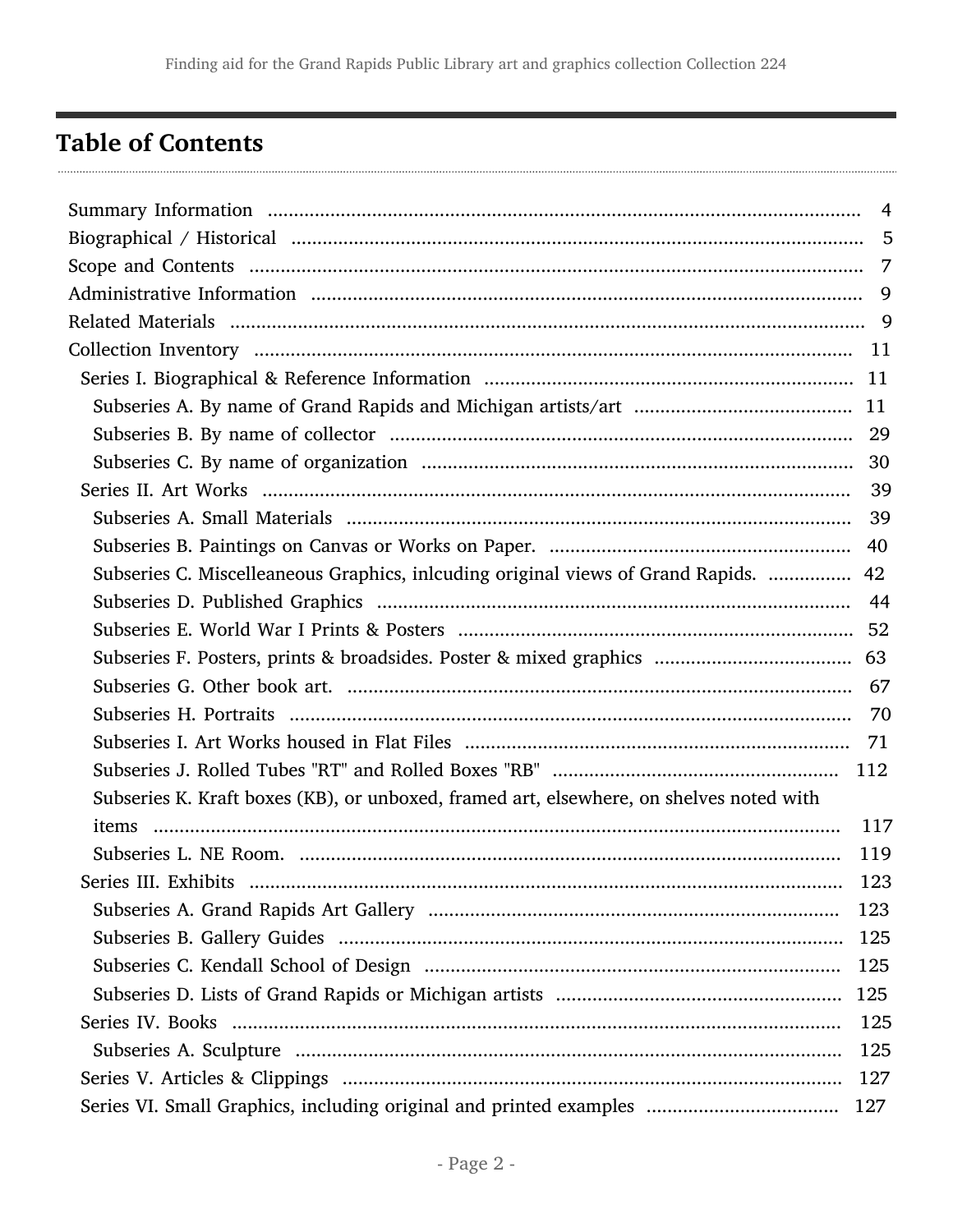|                                                                                          | 128 |
|------------------------------------------------------------------------------------------|-----|
|                                                                                          | 128 |
| Maud W. Northrop (Mrs. R.S. Northrop, later Maud Northrop Collins)                       | 128 |
|                                                                                          | 128 |
|                                                                                          | 129 |
|                                                                                          | 129 |
| Hugh Riker [Heritage Hill House Graphics] 7 printed pen & ink graphics of Heritage Hill  |     |
|                                                                                          | 129 |
|                                                                                          | 129 |
|                                                                                          | 129 |
|                                                                                          | 130 |
|                                                                                          | 130 |
|                                                                                          | 130 |
| Proquest Grand Rapids Press articles about the controversial proposal to tear down these |     |
| buildings on Vanderberg Plaza, which themselves replaced the beloved 1888 Old City Hall, |     |
|                                                                                          | 131 |
|                                                                                          | 131 |
|                                                                                          | 132 |
|                                                                                          | 132 |
|                                                                                          | 132 |
|                                                                                          | 133 |
|                                                                                          | 134 |
|                                                                                          | 134 |
|                                                                                          | 134 |
|                                                                                          | 134 |
|                                                                                          | 134 |
|                                                                                          | 135 |
|                                                                                          | 136 |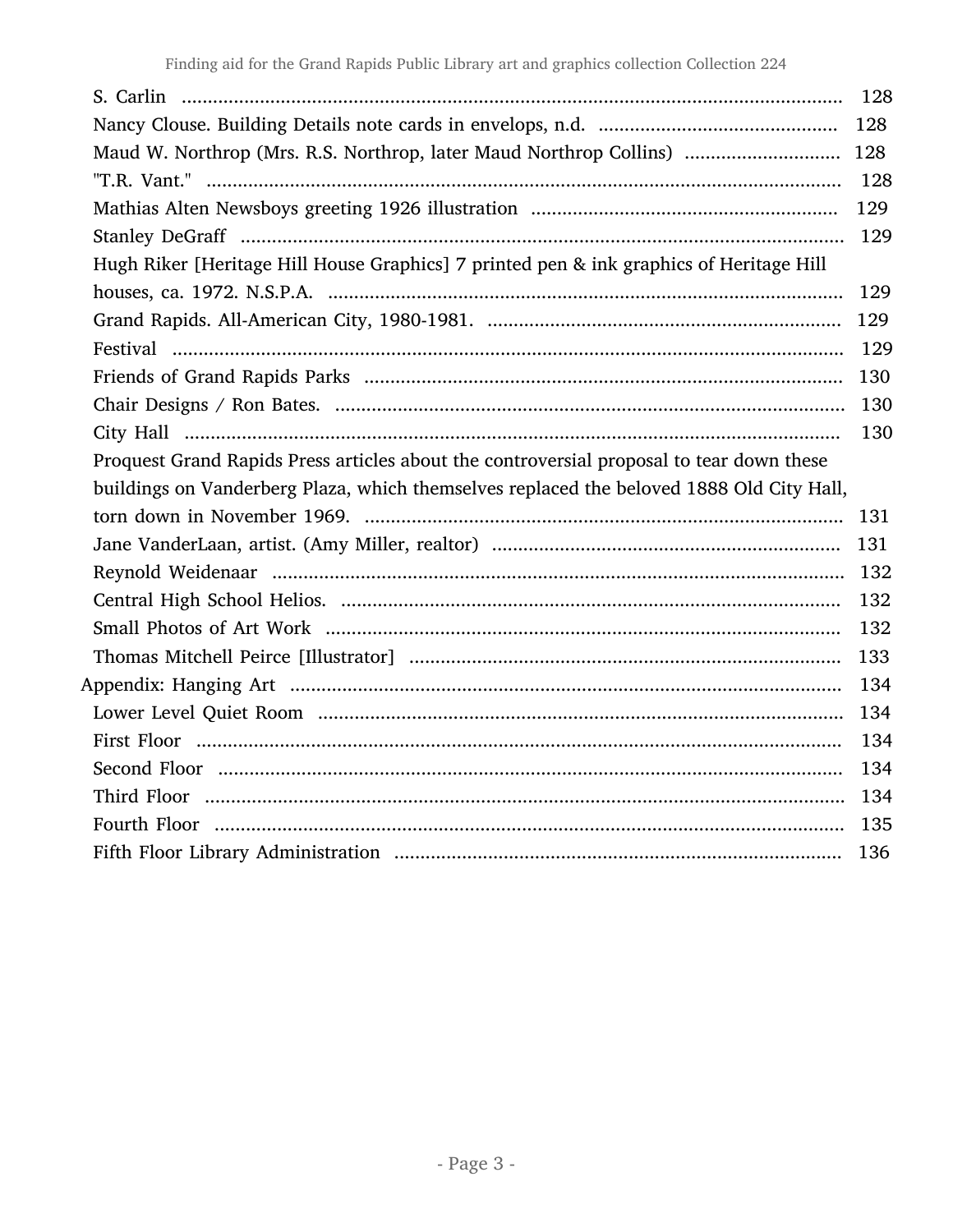# <span id="page-3-0"></span>Summary Information

| <b>Repository:</b>                  | <b>Grand Rapids History Center</b>                                                                                                                                                                                                                                                                                                                                                                                                                                                                                                                                                                                                                                                                                                                                                                                                                                                                                                                                                                                                                                                                                                                                                                                                                                                                                                                                                                                                                                                                                                                                                                                                                                                                                                                                                                                                                                                                                                                                                                                                                                              |
|-------------------------------------|---------------------------------------------------------------------------------------------------------------------------------------------------------------------------------------------------------------------------------------------------------------------------------------------------------------------------------------------------------------------------------------------------------------------------------------------------------------------------------------------------------------------------------------------------------------------------------------------------------------------------------------------------------------------------------------------------------------------------------------------------------------------------------------------------------------------------------------------------------------------------------------------------------------------------------------------------------------------------------------------------------------------------------------------------------------------------------------------------------------------------------------------------------------------------------------------------------------------------------------------------------------------------------------------------------------------------------------------------------------------------------------------------------------------------------------------------------------------------------------------------------------------------------------------------------------------------------------------------------------------------------------------------------------------------------------------------------------------------------------------------------------------------------------------------------------------------------------------------------------------------------------------------------------------------------------------------------------------------------------------------------------------------------------------------------------------------------|
| Title:                              | Grand Rapids Public Library art and graphics collection                                                                                                                                                                                                                                                                                                                                                                                                                                                                                                                                                                                                                                                                                                                                                                                                                                                                                                                                                                                                                                                                                                                                                                                                                                                                                                                                                                                                                                                                                                                                                                                                                                                                                                                                                                                                                                                                                                                                                                                                                         |
| ID:                                 | Collection 224                                                                                                                                                                                                                                                                                                                                                                                                                                                                                                                                                                                                                                                                                                                                                                                                                                                                                                                                                                                                                                                                                                                                                                                                                                                                                                                                                                                                                                                                                                                                                                                                                                                                                                                                                                                                                                                                                                                                                                                                                                                                  |
| Date [inclusive]:                   | circa 1831-2006                                                                                                                                                                                                                                                                                                                                                                                                                                                                                                                                                                                                                                                                                                                                                                                                                                                                                                                                                                                                                                                                                                                                                                                                                                                                                                                                                                                                                                                                                                                                                                                                                                                                                                                                                                                                                                                                                                                                                                                                                                                                 |
| Physical<br>Description:            | 89.4 Linear Feet                                                                                                                                                                                                                                                                                                                                                                                                                                                                                                                                                                                                                                                                                                                                                                                                                                                                                                                                                                                                                                                                                                                                                                                                                                                                                                                                                                                                                                                                                                                                                                                                                                                                                                                                                                                                                                                                                                                                                                                                                                                                |
| Language of the<br><b>Material:</b> | English.                                                                                                                                                                                                                                                                                                                                                                                                                                                                                                                                                                                                                                                                                                                                                                                                                                                                                                                                                                                                                                                                                                                                                                                                                                                                                                                                                                                                                                                                                                                                                                                                                                                                                                                                                                                                                                                                                                                                                                                                                                                                        |
| Abstract:                           | The GRPL Art & Graphics Collection was first created in 1998<br>to document holdings in the Grand Rapids Public Library<br>that are valued first for the artistic, graphic and illustrative<br>content. New information is routinely added to this finding<br>aid as new items or information are received or as additional<br>research materials are obtained. This collection brings together<br>various art works which are not otherwise part of another<br>GRPL archival collection. For information on art in other<br>GRPL archival collections, see the list of related collections<br>later in this document. This collection focuses primarily on<br>Grand Rapids area artists, with occasional information on<br>Michigan art & artists. The collection also includes some art<br>holdings by national or international artists. For example the<br>World War I posters and prints, created for the most part by<br>French artists of that period, are out of scope as direct local<br>history objects, but part of the special collections mission of<br>the department, and represent an international event in which<br>Grand Rapids soldiers and medical personnel participated.<br>A growing portion of Collection 224 is ancillary reference<br>and biographical materials on local art and artists, and art<br>organizations, Also sometimes included is information on those<br>national or international artists with art work in the collection.<br>For example, information on sculptor Alexander Calder, creator<br>of Grand Rapids La Grande Vitesse monumental stabile, can<br>be found in this collection, along with documentation of select<br>holdings by Calder on paper. Calder information and holdings<br>are also located in other GRPL archival collections. Reference<br>documents in the collection include biographical files, exhibit<br>catalogs, flyers and mailing cards, newspaper and magazine<br>articles and clippings, books or other printed matter. These<br>files often contain reproductions of an artist's work, in lieu of |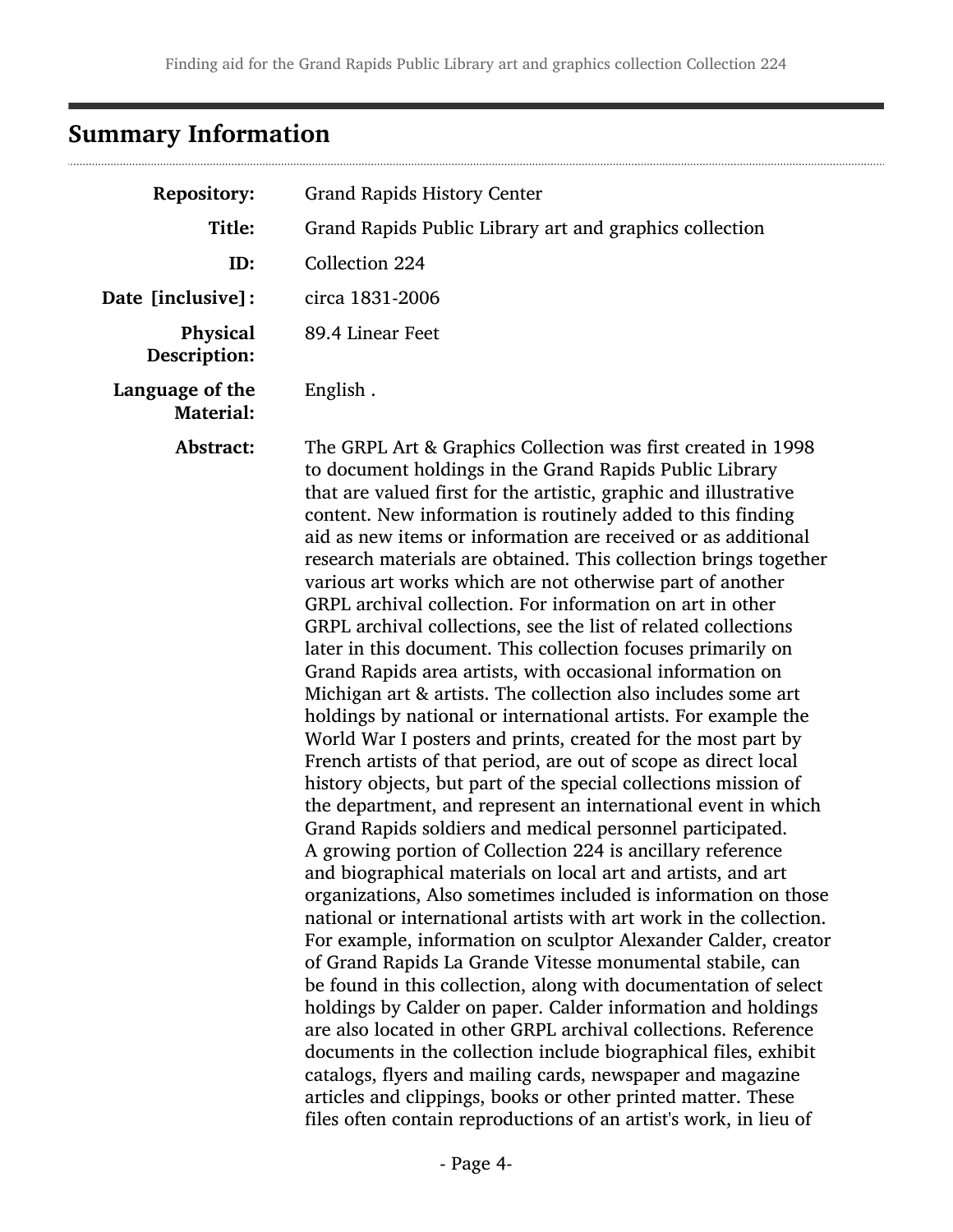the actual art. The media used in the actual art represented in this collection are paintings, original sketches, original prints, and various published graphics, including numerous posters. Several of the art and graphic objects which are part of other GRPL collections are physically housed with Coll. 224 materials, for the management of these similar sizes and types of materials. Some boxes listed in the 224 box summary, for example, reference oversized graphics such as the architectural drawings which are formally part of Coll. 254, the GRPL Buildings Collection. A list of Hanging Art is gradually being compiled, which will assist patrons in locating examples on display within the building, but may not be complete for all objects at this time. Items not on regular display are available to view, following regular routines for accessing archival materials within the department, or by using reference sources in publications or on the Internet.

^ [Return to Table of Contents](#page-1-0)

## <span id="page-4-0"></span>Biographical / Historical

The history of original art and graphics in Grand Rapids is believed to have begun with a drawing depicting the area, now called "Grand Rapids in 1831." This illustration shows the Native American village on the West Side of the Grand River, and is said to have been made by the Rev. John Booth. Two versions of this historical sketch exist in this collection, both of which are said to be original to Booth, and a third original item was listed for sale from a rare book dealer within recent years. Presuming all are by Booth, he seems to have created several copies, basically of the same view, which may have been commemorative, or as a gift to a visitor, or perhaps simply a graphic description of his surroundings that he sent to friends or family. As with many of the early illustrations which depict Grand Rapids, Booth's illustration has been reproduced in the various history books on Grand Rapids, and may already be familiar to many collection users.

Another early illustration in this collection is "Grand Rapids in 1856" by Sarah Nelson Ballard. Sarah Nelson was one of several local youths who took art instruction from one of the first, and best known, artists of Grand Rapids, Marinus Harting. Born July 1815 at Delft, Holland, Harting emigrated to the U.S. in the summer of 1849. He came to Grand Rapids in July 1854, where he is documented as having taught such later notables as Lawrence Earle and Frederick Stuart Church. He died March 9, 1861. No art by Harting is known, but a faded photo of him is included in this collection.

These artists probably considered themselves non-professionals, but have provided a valuable service by providing us with a glimpse of what the area was like before the camera came into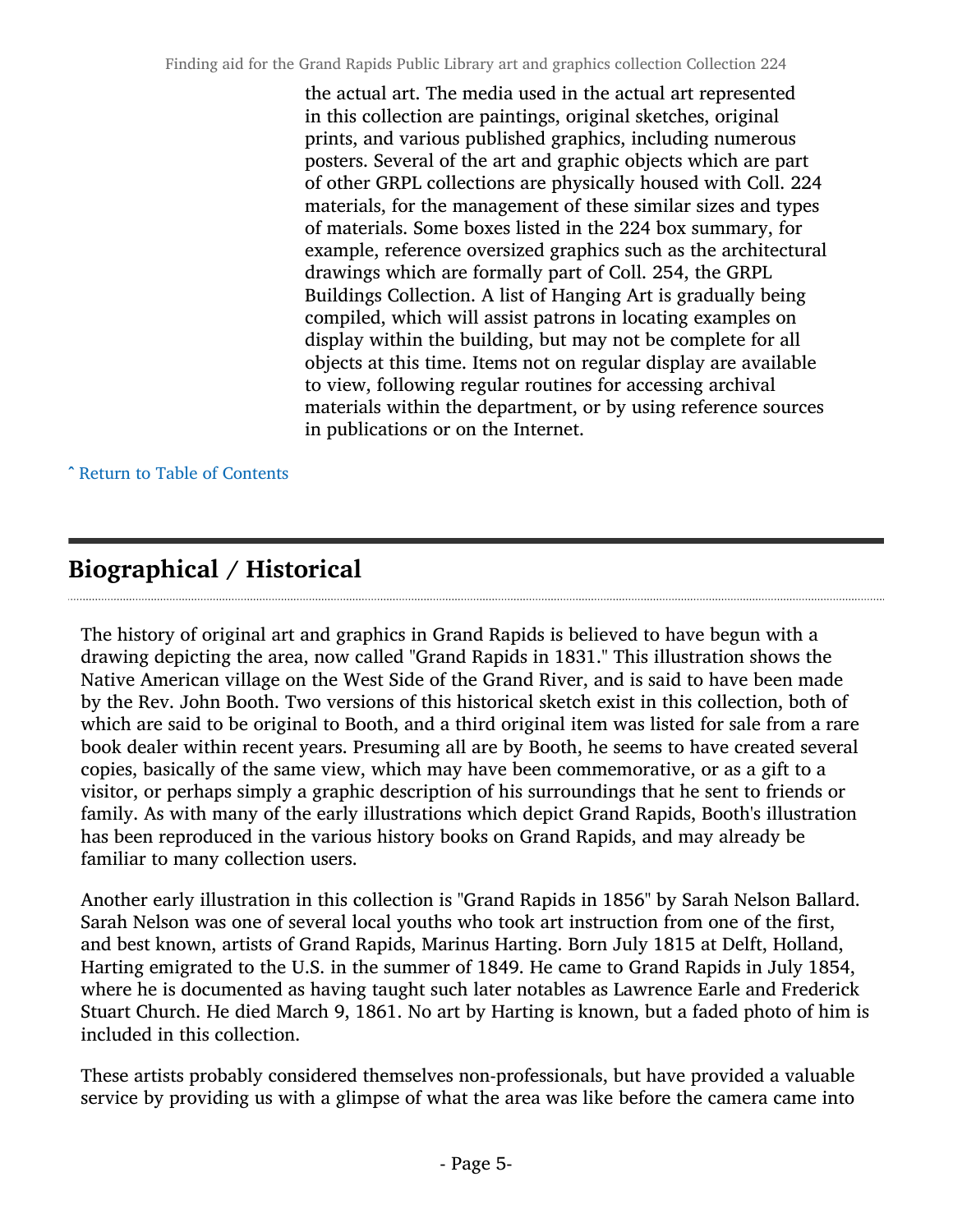use in Grand Rapids. These artists include Miss Cuming, Cadette Fitch, Rebecca Richmond and Thomas Porter.

Other artists who studied with Harting went on to become nationally or internationally known. One of these was Frederick Stuart Church, who had a studio in New York City's Carnegie Hall for most of his lifetime. Original and reproduction items by F.S. Church, given to the Library from the Estate of Church's friend and famous national art patron, Charles Freer, are documented in a separate archival collection, Coll. 228. Church's work includes rare documents and identifiable places or persons, but often served as popular illustrations for use in national periodicals, for example.

Other artists came to Grand Rapids independently. A few works by one of Grand Rapids best known artists, Mathias Alten, are included in this collection. Alten's work sometimes documents Grand Rapids scenes.

Another early graphic form documented in Coll. 224 is the early broadside, which evolved into the poster. The early items are without illustration and advertise events, items for sale, or are public communications.

Advertising trade cards or other smaller advertising display forms first used generic illustrations. These were purchased through national printing houses, predating most known local trade illustrations. Then local printers began using generic dies until the development of other means of graphic reproduction, which led to the numerous color posters included in this collection today. Most examples of the smaller forms of early advertising are found in other GRPL Archives collections, such as Colls. 216 or 302, with additional information on early printing in Colls. 289 or 296.

One of the best known posters, by a nationally known American graphic artist associated with Grand Rapids, is the World War I poster by Gerrit Beneker: "Sure, We'll Finish the Job." No version of this poster is currently part of the GRPL holdings; however, this image is widely available in book publications and online.

A large number of original World War I graphics, either prints or posters, and mostly by French artists, are included in Coll. 224. It is believed these works were acquired by former GRPL Director Samuel Ranck, who worked for nearly a year in Europe during the war as a representative of the American Library Association. Mr. Ranck provided library services to the American troops in Europe. During this time he was also able to pursue collection development for the Grand Rapids Public Library.

Posters, communicating a number of area events, are the largest form of art included in Coll. 224. The annual Grand Rapids Festival posters are included in this collection (see also additional information and graphics related to the Festival in Coll. 237). Select examples of the "picnic" posters, created by Herman Miller artist Steven Frykolm for the company's annual corporate picnic, are examples of local artists gaining national note. These posters are part of Coll. 233, documenting the area furniture industry. (Frykholm's Vandenberg poster rests on an easel in archives, facing the VanderVeen Center.)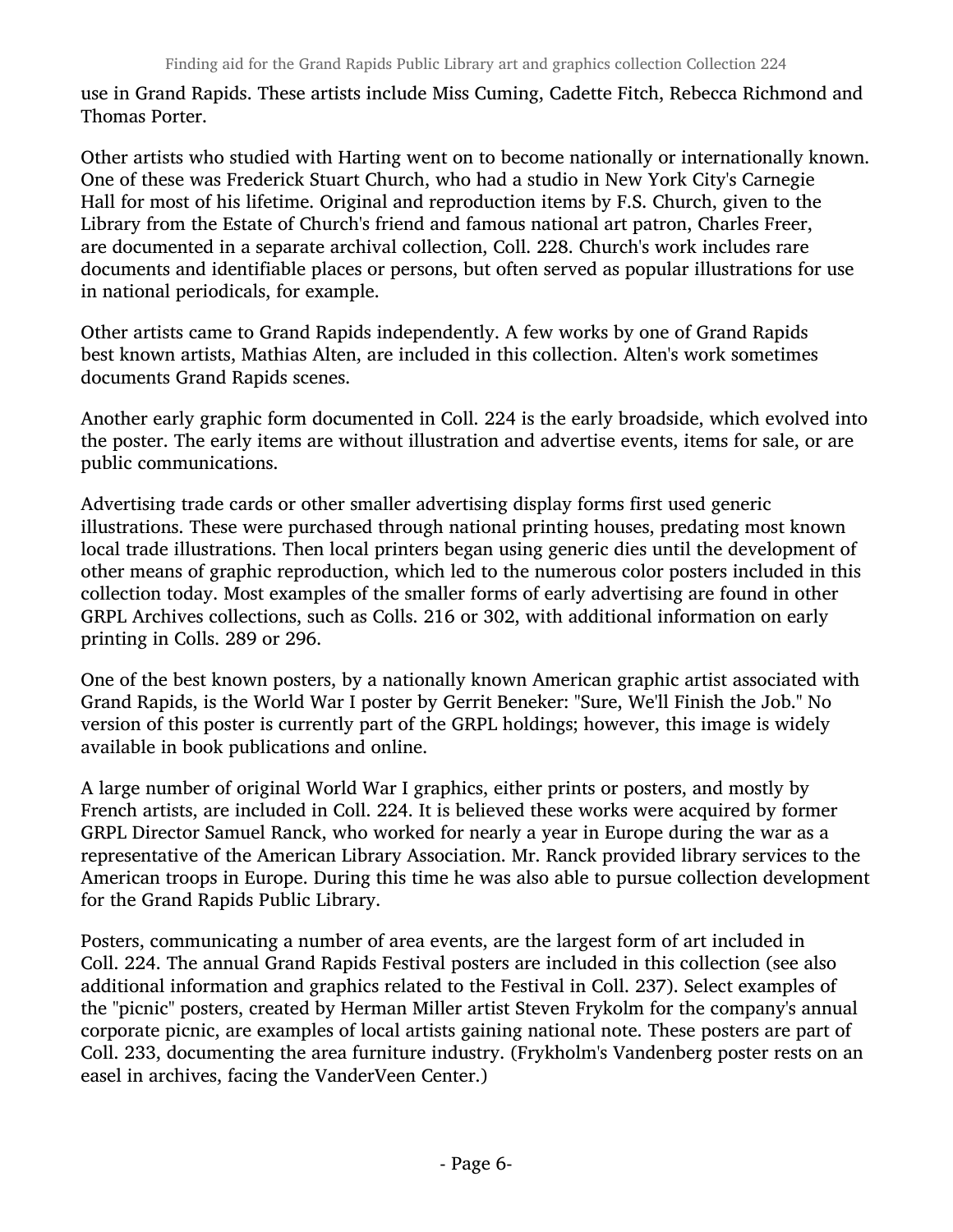Other items in this or other GRPL Archival collections are examples of engraving, often used in publications, or sometimes issued as prints or pictorial maps.

A review of the Grand Rapids city directories shows local engravers working here during the later part of the 19th century and into the 20th. Some of these artists/engravers were women. Their work is often unsigned where it is used, but that work may be seen in the city directories themselves, or in other printed works, where it was often used for the purpose of advertising.

Some Grand Rapids artists in this collection are known for their book illustrations, including names such as Thomas Mitchell Peirce or Kate Torrey. Other art in this collection represent national book illustration artists, such as Lois Lenski, whose works are collected by the Library.

See also the separate archival collections for Kreigh Collins and Paul Collins, who both created original hanging art for sale, as well as illustrations for book publications and other types of graphics.

A local stable of artists including, for a while, Kreigh Collins, formed around Ray Barnes at the Grand Rapids Herald. They did illustrative work for the newspaper, as well as original graphic art of the annual "Newsboys" greetings. Both Gerrit Beneker and Mathias Alten are represented in the Newsboys graphic designs, which are documented in Colls. 289 and 297. Coll. 224 contains primarily published examples or reference information on the artists in this group, with signed published work by "Korff" or "Gert" (Gertrude Van Houten) or, early on, by Lumen Winter.

After the new Grand Rapids Public Library building opened in 1904 and before a separate art museum was created, the Library was one of the city's common art exhibit venues. What little documentation exists today can be found mostly in the Bulletin of the GRPL in Coll. 109. A few random exhibit lists of early exhibits are included here; others might occur in scrapbooks in the various archival collections.

^ [Return to Table of Contents](#page-1-0)

## <span id="page-6-0"></span>Scope and Contents

The Grand Rapids Public Library Art & Graphics Collection documents and summarizes the library's two-dimensional original art, posters, plates taken from books and other types of graphics created primarily for visual communication purposes. Some later reproductions are also included. Other types of graphic materials, such as photographs or postcards, are located in their own separate collections. A few photographic series are included here, wherein these were created primarily for art and graphics purposes.

Architectural drawings, which were previously part of this collection, are now primarily described in Coll. 254, the GR Buildings Collection. However, there are some works representing buildings in this collection, and cross referenced in Coll. 254, when: -the items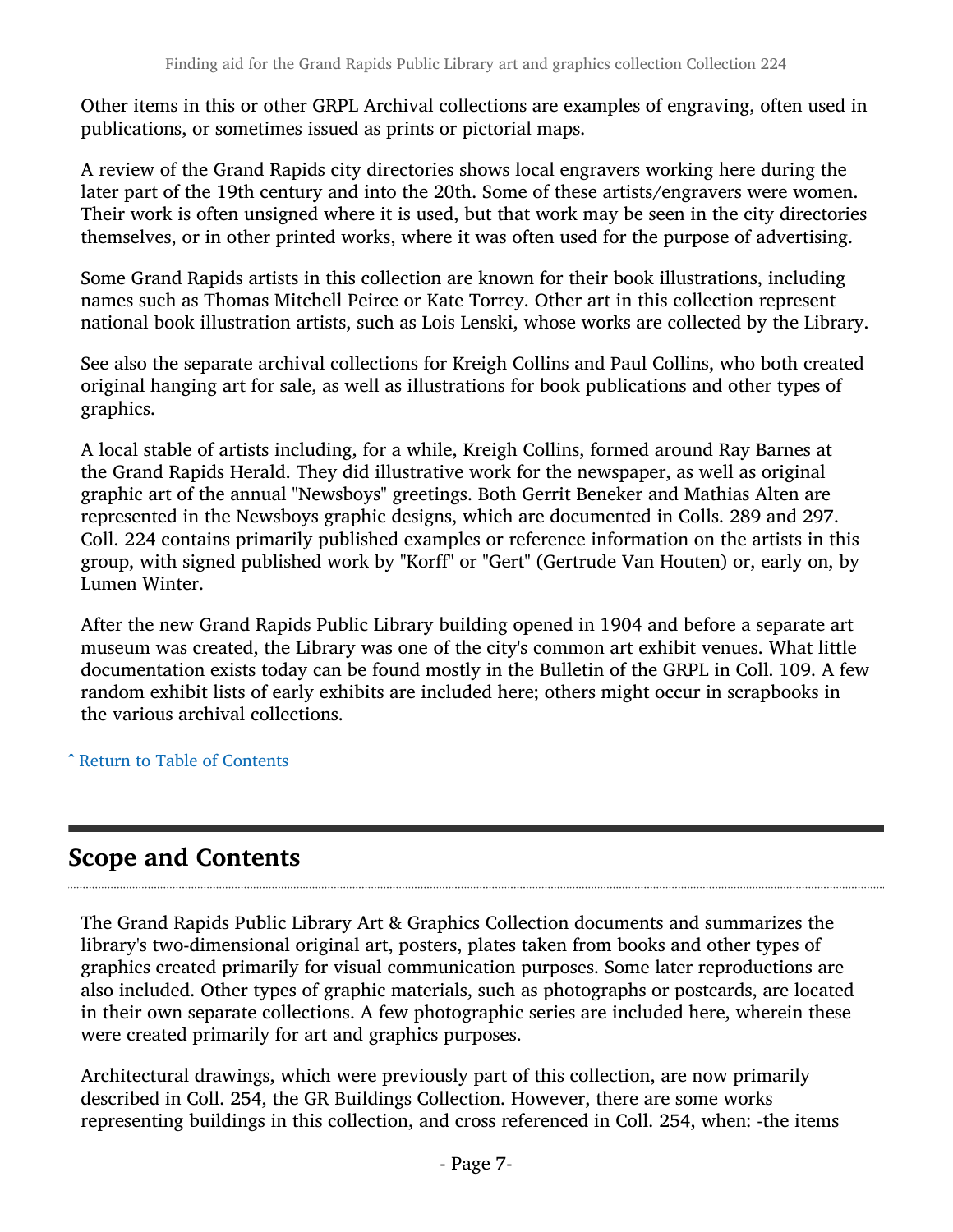are primarily created as art, -when the items are more Michigan than Grand Rapids, -or when there is graphic work associated with a structure but not particularly illustrating a structure

Image items, in any physical form, are also held in other named collections within the Archives. These items are not formally part of this generic graphic collection, but may shelved physically with Coll. 224 graphics, and cross-referenced here, for advice to the user. Some additional art is owned and displayed by the Library, but not managed as part of Archival holdings. The Archives is just beginning to collect here biographical materials on Grand Rapids associated artists, which may also include published illustrations of their work.

Supplemental reference items are now also being added to this collection, such as artists' biographies or exhibit catalogs and fliers, which also illustrate and explain graphic works and/ or graphic design.

A supplemental database, in development, attempts to index all holdings which are primarily 2-D art.

Included here are items that provide information through an illustrative or display medium, or that are original works of art, including portraiture, scenic or theme art, etc. The content of many of the items is also suited to other collections, by the topic or the type of materials.

In several cases, items will actually be housed with Coll. 224, but also listed in other finding aids, as appropriate. These items usually have folder labeled "224/109," for example, or "224/245." The second number is the official home collection, for the graphic item which is shelved with Coll. 224 graphics materials.

Certificates, calendars and other types of materials that may have a graphic nature or contain graphics as part of their content will not necessarily be included here, but might more often be found in the GRPL Ephemera Collection 216, or in other named archival collections.

Human information systems deliver data with words and images. The Grand Rapids History & Special Collections Center collects both, often used together. While the book collections and archival manuscripts typify information delivery primarily in written form, several collections are notable first for the visual information they contain. At the far side of this dichotomy is the GRPL Art & Graphics Collection, along with those segments of other collections, which contain original or copies of artists creations. These holdings are not an attempt to compete with the Grand Rapids Art Museum, for example, but usually pick up where they leave off, collecting more of the common graphics presented in day-to-day life.

^ [Return to Table of Contents](#page-1-0)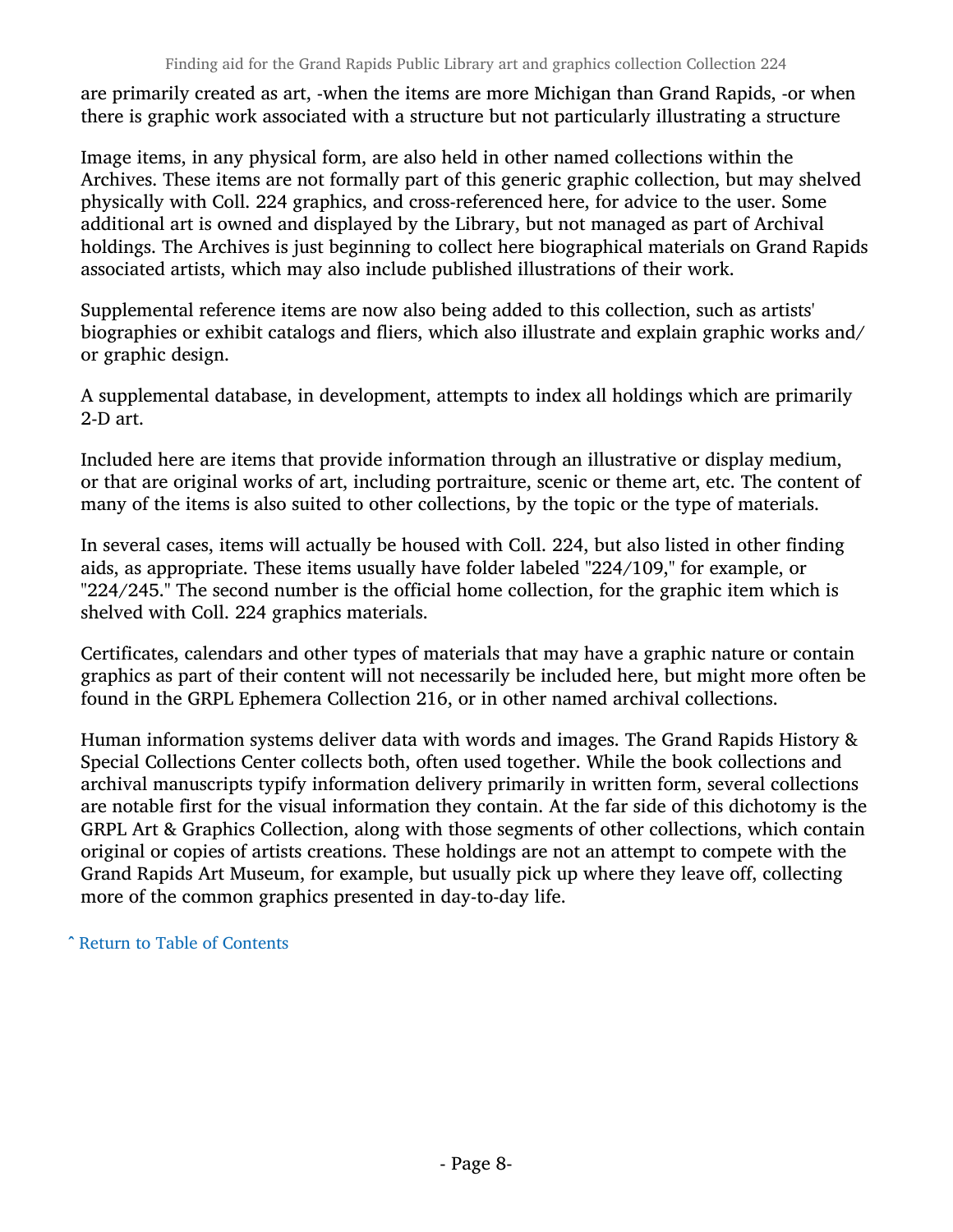## <span id="page-8-0"></span>Administrative Information

### Publication Statement

Grand Rapids History Center

111 Library Street NE Grand Rapids, Michigan 49503 [localhis@grpl.org](mailto:localhis@grpl.org) URL: <https://www.grpl.org/research/history/>

^ [Return to Table of Contents](#page-1-0)

## <span id="page-8-1"></span>Related Materials

#### Related Materials

Some other collections contain significant materials of a graphic nature. These include:

001: Nancy Mulnix Collection, documenting the process of bringing La Grand Vitesse, the Alexander Calder stabile, to Grand Rapids.

040: Cadette Everett Fitch Collection, including her original art.

042: Thomas W. Porter Archaeological & Grand Rapids Graphics Collection, including Porter's sketches of early Grand Rapids archaeological sites and found objects, as well as some Grand Rapids buildings.

056: The Kreigh Collins Collection, documenting this Grand Rapids and Michigan artist's work, including original and published versions of his illustrations and cartoons.

094: Richmond Family Papers, including original art by Rebecca Richmond, and sketches by Frederick Stuart Church on some of his letters to her.

109: Grand Rapids Public Library Administrative Archives. The archives of the Library itself is the original home of such illustrative work as the original rendering of the Ryerson Library Building, or other illustrative works created for or of the Library or Library activities. Some of these items are references in the Master Hanging Art List. (See Coll. 109 for others.) Art associated with books, such as the Lois Lenski drawings, have been made primarily part of Coll. 224, not 109, since they do not document the works of the Grand Rapids Public Library in particular.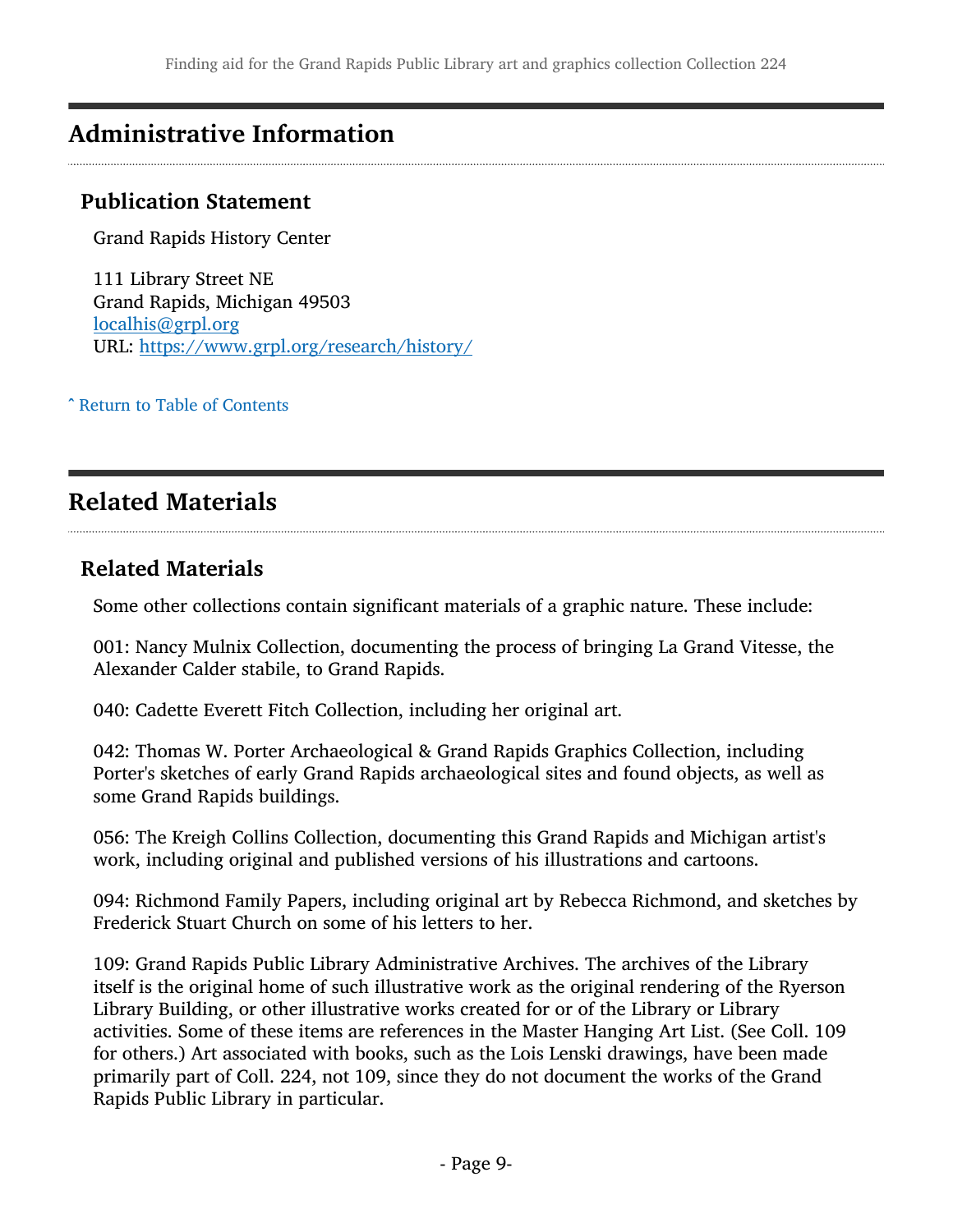123: Caroline P. Campbell Papers, including sketches by Frederick Stuart Church on some of his letters to her.

222: William A. Seeley Grand Rapids and Michigan Graphics Collection, including his art documenting area buildings, as well as his collection of others' architectural works.

228: The Charles L. Freer Collection of Art Work by Frederick Stuart Church, including original oils, etchings, prints and reproductions, given by his famous collector/patron. The two most important works from this collection are listed in the finding aid in the Master List of Hanging Art.

233: Grand Rapids Public Library Furniture Industry Collection, including the oversized Thorne room illustrations, several of which were used to illustrate articles in local furniture magazines. (These items are housed in the Flat Files.)

236: Grand Rapids Festival Collection. A unique poster is created each year for the Festival. Many of these have been included in Coll. 224, as they have been received from various and unknown donors. While the Festival posters were not received with the Festival Collection itself, there is an Exhibit series from a 1994 exhibit "Celebrating 25 Years of Festival."

245: Past Perfect, Inc. Historic Preservation Collection, including architectural drawing sets for building renovation projects wherein Past Perfect staff consulted.

253: Corporate Color Graphics, including a small collection including examples of photographic work used for calendar illustrations.

254: Grand Rapids Buildings Collection, including more documentation than art, this collection serves as the general holdings location for architectural drawings and other publications about area buildings and architects. Miscellaneous published graphics clippings or illustrative works are also included.

269: Paul Collins Biographical & Exhibit Catalogs Collection documenting this Grand Rapids artist's work through his national exhibits publications. One of his original works is included in the art managed by Library Administration.

289: Greater Grand Rapids Area Publishers & Publishing Collection, including published works by area Grand Rapids illustrators. Includes some Newsboys calendar graphics of area scenes and by area illustrators.

296: Arthur Ormsbee Graphic & Printing Industry Collection documenting the area's printing industry, including some examples of area illustrators and the area graphic arts process.

297: Grand Rapids Press Collection, including some Newsboy calendar graphics by area illustrators.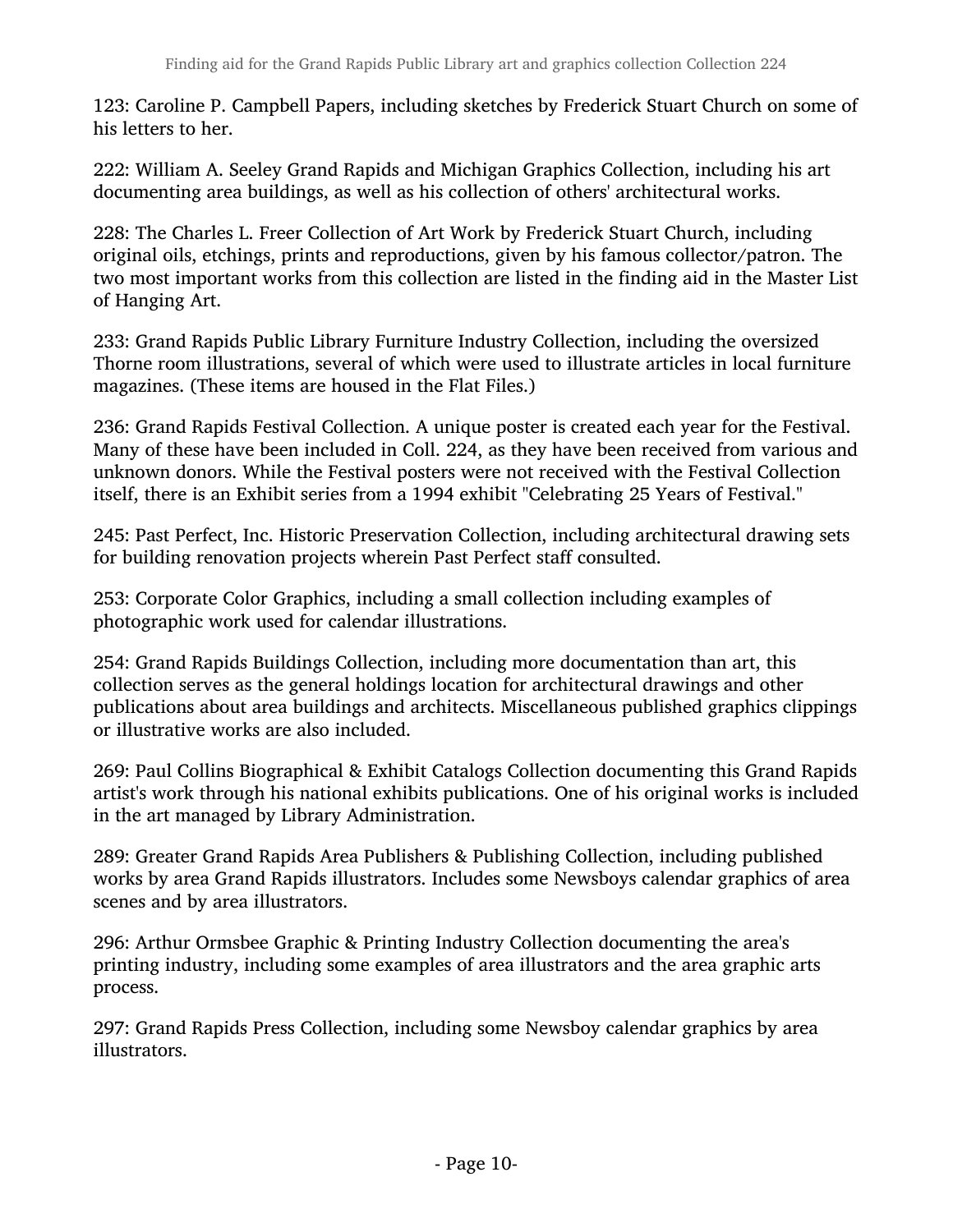302: Fanny Phillips Young Advertising Trade Card Collection including examples of primarily 19th-century trade cards used by, and occasionally created by, Grand Rapids firms.

357: Orville Bulman Art Reference Collection including published examples of Bulman's work, including exhibit catalogs and a recent publication.

^ [Return to Table of Contents](#page-1-0)

## <span id="page-10-0"></span>Collection Inventory

### <span id="page-10-1"></span>Series I. Biographical & Reference Information

### <span id="page-10-2"></span>Subseries A. By name of Grand Rapids and Michigan artists/art

#### Scope and Contents

Included here are published references to the artist and his/her work. [For original art or formal reproductions of works, see Series II.]

### Alten, Mathias J.

#### Related Materials: Related Materials

See http://www.mathiasalten.com/html/home.asp

| Title/Description                                                                                                                                     | <b>Instances</b> |          |
|-------------------------------------------------------------------------------------------------------------------------------------------------------|------------------|----------|
| Mathias Alten's Grand Rapids. Grand Rapids Art<br>Museum, Sept. 17, 1999-Jan. 9, 2000. [Exhibit catalog]<br>c.2-c.3 00.[5305].1-2. List of Citations  | Box B1           | Folder 1 |
| Mathias Alten and Grand Rapids: artistic symbiosis /<br>Lisa De Boer. Apr. 25, 1988. Prof. E. Van Kley [Student<br>Paper. Photocopy]                  | Box B1           | Folder 2 |
| M. Alten. Bergsma Gallery. Includes essay by J. Gray<br>Sweeny, Grand Valley State College, c. 1979.                                                  | Box B1           | Folder 3 |
| "It's Another Kind of Healing Art" Butterworth Hospital<br>News, v. 18, no. 1, Apr. 1976. pg. 1-5. Illustration of<br>"Boy with Chickens" / M. Alten. | Box B1           | Folder 4 |
| Newspaper clippings.<br>Related Materials:                                                                                                            | Box B1           | Folder 5 |
|                                                                                                                                                       |                  |          |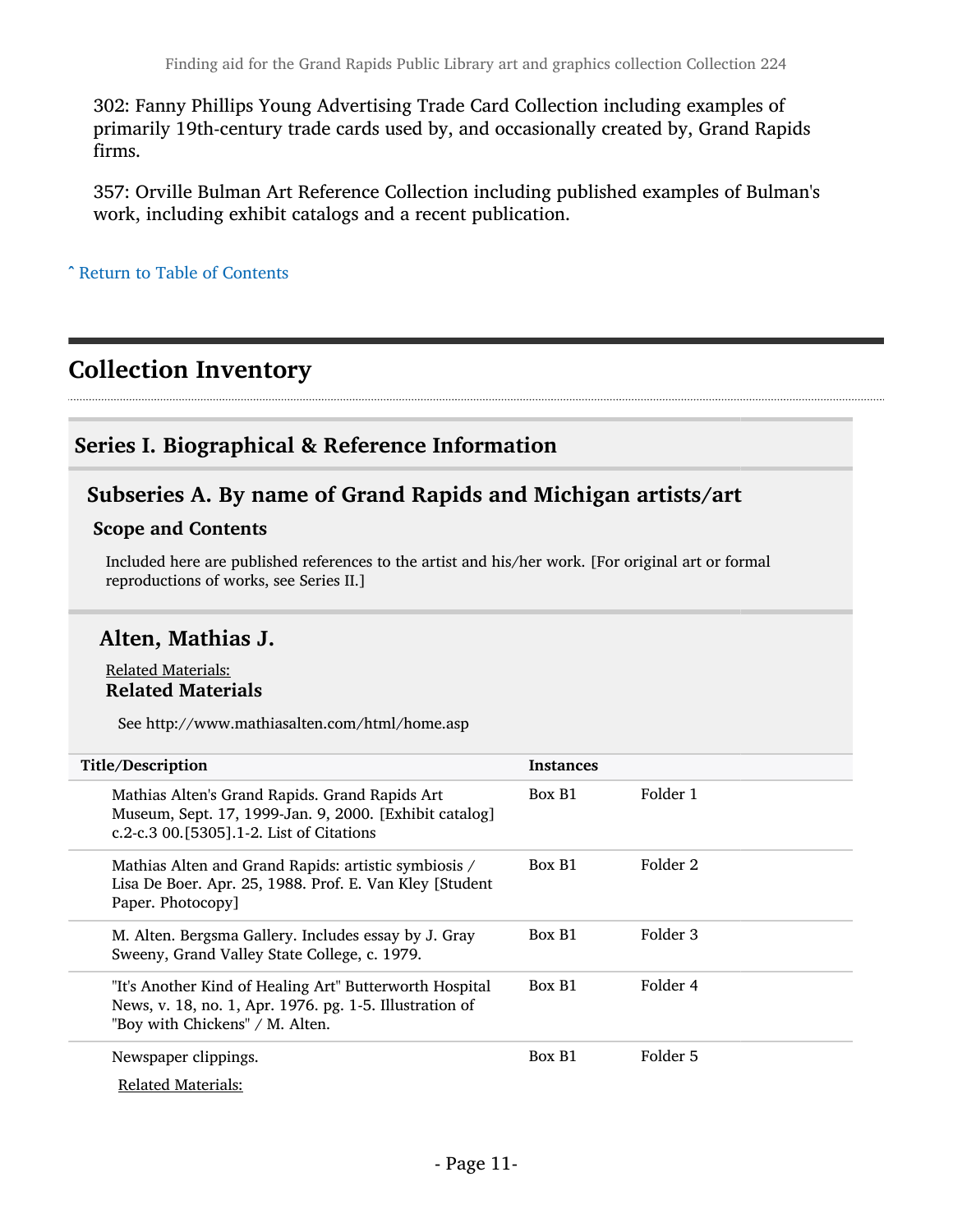#### Related Materials

See also Coll. 254 for clipping on Alten Residence, GR Herald, Sept. 1, 1940.

| List of citations                                                                                                                                                                                                                                                         | Box B1 | Folder 6 |
|---------------------------------------------------------------------------------------------------------------------------------------------------------------------------------------------------------------------------------------------------------------------------|--------|----------|
| Old National Bank, 1853-1915 / M. Alten                                                                                                                                                                                                                                   | Box B1 | Folder 7 |
| The Story of St. Mark's: a century of Christian witness<br>in Grand Rapids, Michigan. / Roger Allen. G.R: The<br>Church, 1936. B/W reproduction of M. Alten painting of<br>the church, front flyleaf. 00.[2667].1; 01/06/2004. See<br>also: catalogued copy at MKG283.AL5 | Box B1 | Folder 8 |
| Graphic samples: Center Art Gallery exhibit<br>announcement mailer.                                                                                                                                                                                                       | Box B1 | Folder 9 |
| Mathias J. Alten / by William H. Gerdts. American Art<br>Review. v. 10, no. 6, 1998. Color Copy Pending.                                                                                                                                                                  | Box B1 |          |
|                                                                                                                                                                                                                                                                           |        |          |

#### Related Materials: Related Materials

See GRPL Periodical Collections

## Ballard, Sarah Nelson

| Title/Description                                                                                                                                                                                                | <b>Instances</b> |           |
|------------------------------------------------------------------------------------------------------------------------------------------------------------------------------------------------------------------|------------------|-----------|
| Grand Rapids in 1856. Description by the Grand<br>Rapids Historical Society, prepared to accompany the<br>reproduction of her painting.                                                                          | Box B1           | Folder 10 |
| Biographical information.                                                                                                                                                                                        | Box B1           | Folder 10 |
| Barnes, Ray                                                                                                                                                                                                      |                  |           |
| Title/Description                                                                                                                                                                                                | <b>Instances</b> |           |
| Illustrator, Grand Rapids Herald.                                                                                                                                                                                | Box B1           | Folder 11 |
| Numerous examples of his work exist in the book<br>collections, and elsewhere in the archival collections.                                                                                                       | Box B1           | Folder 11 |
| Grand Rapids Christmas Letter to Her Boys in "The<br>Service" / written by Carl M. Saunders; illustrated by<br>Ray Barnes. G.R. : designed & printed by Mills Broderick<br>Printing Co., [ca. 1919]. 00.[1282].1 | Box B1           | Folder 12 |

## Grand Rapids Herald Articles

| Title/Description                                                                                                            | <b>Instances</b> |           |
|------------------------------------------------------------------------------------------------------------------------------|------------------|-----------|
| Grand Rapids Herald. Newspaper Boy's Greeting for<br>a Happy 1933. Speaking of Depressions / Marguerite<br>Kerns. 1987.018.4 | Box B1           | Folder 13 |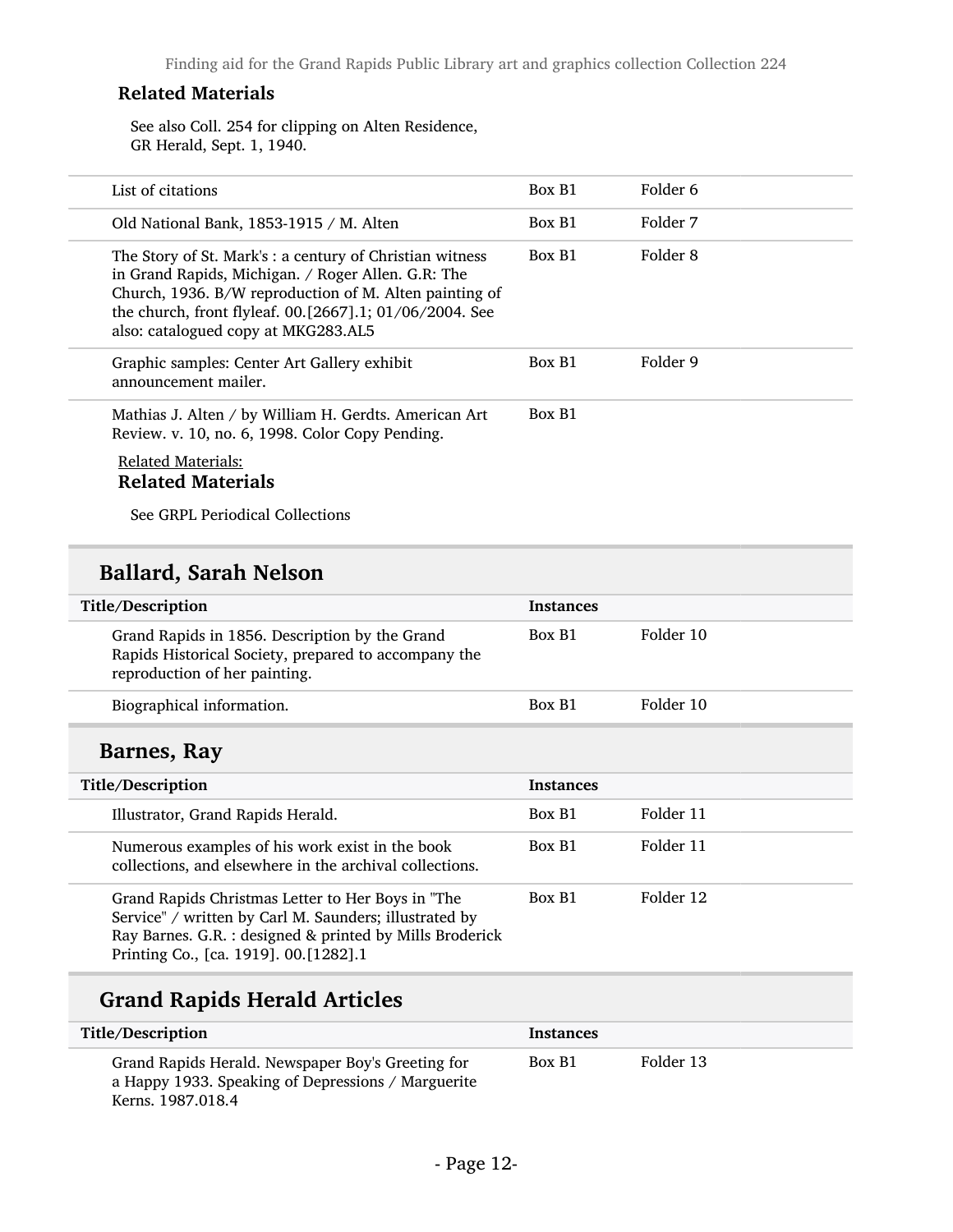| Grand Rapids, Yesterday and Today: the Grand Rapids<br>Herald Newspaper Boys Greeting, 1935. 1987.018.9                                                                                     | Box B1 | Folder 13 |
|---------------------------------------------------------------------------------------------------------------------------------------------------------------------------------------------|--------|-----------|
| Grand Rapids, Michigan: meeting place of the American<br>Bar Assoc., Aug. 30 to Sept. 2, 1933 / ill. By Ray Barnes,<br>written by Carl M. Saunders. c. 1933, Ray Barnes. 00.<br>$[1602]$ .1 | Box B1 |           |

## Beneker, Gerrit A. (1882-1934) Reference materials

| Title/Description                                                                                                                 | <b>Instances</b> |                     |  |
|-----------------------------------------------------------------------------------------------------------------------------------|------------------|---------------------|--|
| Biographical                                                                                                                      | <b>Box 21</b>    | Folder 1            |  |
| Gerrit A. Beneker: Painter of American Industry:<br>Exhibition catalog. Vose Galleries of Boston, ca.<br>1975-1981? 00.[2659].19  | <b>Box 21</b>    | Folder 2            |  |
| <b>Related Materials:</b>                                                                                                         |                  |                     |  |
| <b>Related Materials</b>                                                                                                          |                  |                     |  |
| See also cataloged copy at: M759.13.B434 G3 or in<br>the Library's circulating collection.                                        |                  |                     |  |
| Newsboys greeting 1907 illustrations. "A newsboy's<br>story of a newspaper building." Evening Press 00.<br>$[2781]$ <sup>11</sup> | <b>Box 21</b>    | Folder <sub>3</sub> |  |
| <b>Biographical data</b>                                                                                                          |                  |                     |  |
|                                                                                                                                   |                  |                     |  |
| Title/Description                                                                                                                 | <b>Instances</b> |                     |  |
| G.R. Artist, as Expert Aid in Navy Department, Draws<br>Posters that Help Win War. G.R. Herald, Oct. 20,<br>1948.                 | <b>Box 21</b>    | Folder 4            |  |
| Who Paints the Covers? The Hydraulic Press, Mar.<br>1919, p. 9. + his cover illus."My Hands are Black"                            | <b>Box 21</b>    | Folder 5            |  |
| He Paints the Man Who Toils. Commonwealth, Feb.<br>1923.                                                                          | <b>Box 21</b>    | Folder <sub>6</sub> |  |
| Gray Matter. Industrial Arts Magazine, Aug. 1920, p.<br>304.                                                                      | <b>Box 21</b>    | Folder <sub>6</sub> |  |
| Gerrit A. Beneker, Portrait Painter to Labor. Journal<br>of Electrical Workers & Operators, v. 27, no. 5, May<br>1928.            | <b>Box 21</b>    | Folder 7            |  |

## Periodical articles authored by Beneker:

| Title/Description                                                                      | <b>Instances</b> |          |
|----------------------------------------------------------------------------------------|------------------|----------|
| Art-A Constructive Force. American Magazine of Art.<br>Aug. 1919, p. 377-385. Reprint. | <b>Box 21</b>    | Folder 8 |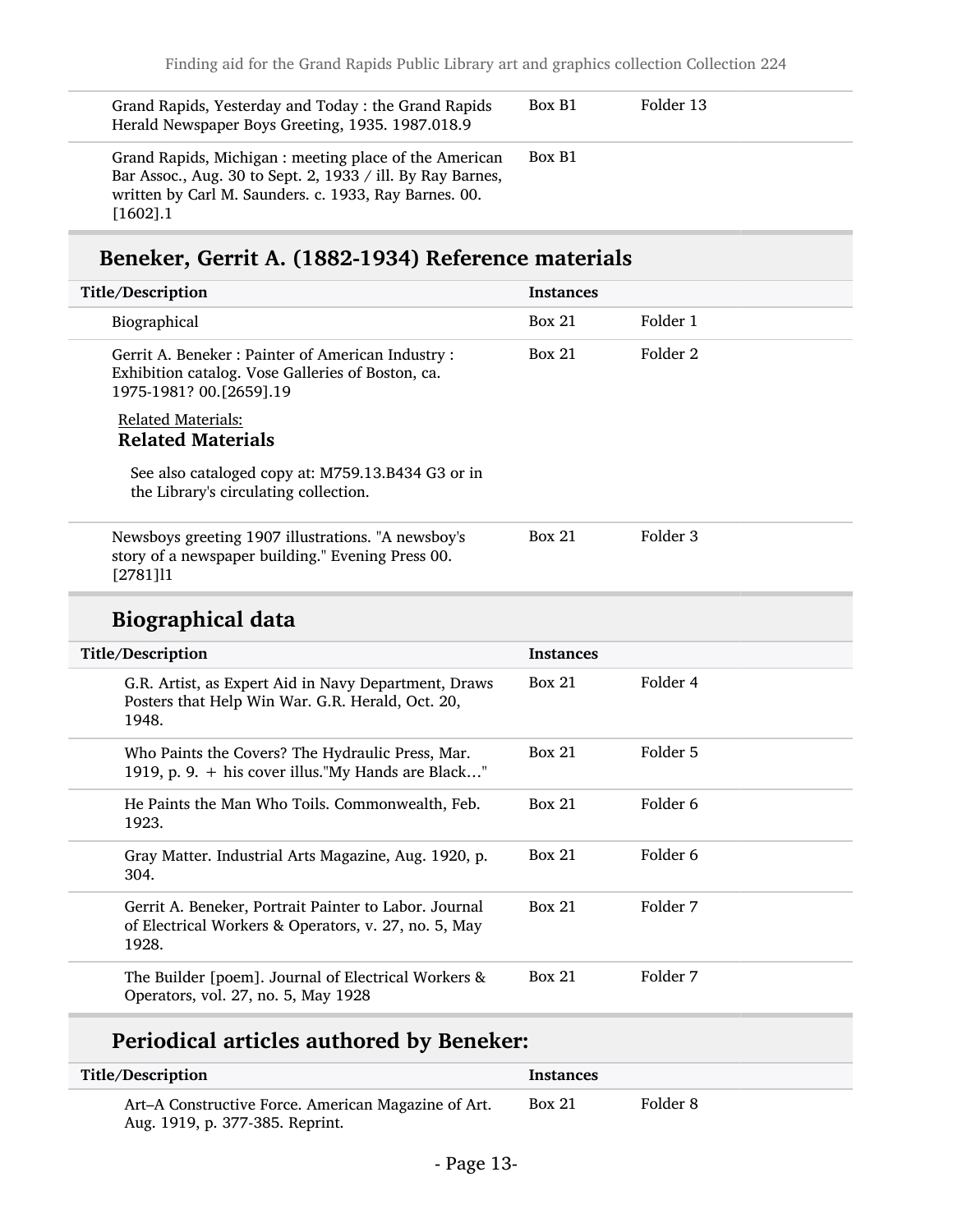| Gerrit A. Beneker: interpreter of the day's work. The<br>Mentor, Spet. 1925. Complete issue.                              | <b>Box 21</b> | Folder 9  |
|---------------------------------------------------------------------------------------------------------------------------|---------------|-----------|
| The Mentor, September 1925. Complete issue.                                                                               | Box 21        | Folder 10 |
| Art in Education. Journal of Education. Mar. 4, 1929.<br>2nd of a series. Early article from Jan. 7, 1929 not<br>present. | <b>Box 21</b> | Folder 11 |

## A.P. Johnson Beneker Editorial Reprints and Reproductions

#### Custodial History: Custodial History

Old Accession no. 354389

| Title/Description                         | <b>Instances</b> |                      |
|-------------------------------------------|------------------|----------------------|
| #1 Declarant, 1919 & 1927.                | <b>Box 21</b>    | Folder 12            |
| #2 A Galvanized American, 1920 & 1927.    | Box 21           | Folder 13            |
| #3 The Test, 1920 & 1927.                 | <b>Box 21</b>    | Folder 14            |
| #4 The Skull Cracker, 1919 & 1927.        | <b>Box 21</b>    | Folder 15            |
| #5 Ed Mosely, Roller, 1919 & 1927.        | <b>Box 21</b>    | Folder 16            |
| #6 Constructive Radical, ? & 1927.        | <b>Box 21</b>    | Folder 17            |
| #7 Welding, ? & 1927.                     | <b>Box 21</b>    | Folder 18            |
| #8 The Alabama Kid, 1919 & 1927.          | <b>Box 21</b>    | Folder 19            |
| #9 The Inventor, [1924] & 1927.           | <b>Box 21</b>    | Folder 20            |
| #10 The Family Man, [1924] & 1927.        | <b>Box 21</b>    | Folder 21            |
| #11 Faithful Frank, ? & 1927.             | <b>Box 21</b>    | Folder 22            |
| #12 Bill Rollings, Enginner, 1920 & 1927. | <b>Box 21</b>    | Folder 23            |
| #13 The Foreman, 1921? & 1927.            | <b>Box 21</b>    | Folder 24            |
| #14 Gray Matter, 1919 & 1927.             | <b>Box 21</b>    | Folder 25            |
| #15 Men are Square, 1919 & 1927.          | <b>Box 21</b>    | Folder <sub>26</sub> |

## Miscellaneous

| Title/Description                                                                                                                                                              | <b>Instances</b> |           |
|--------------------------------------------------------------------------------------------------------------------------------------------------------------------------------|------------------|-----------|
| Extra print images from Johnson for: Men Are Square.<br>"To Harley Bertsch  from Gerrit A. Beneker;"<br>Welding. Commonwealth, Feb. 1923; A Roller.<br>Commonwealth, Jan. 1924 | Box 21           | Folder 27 |

## Ephemera

Title/Description Instances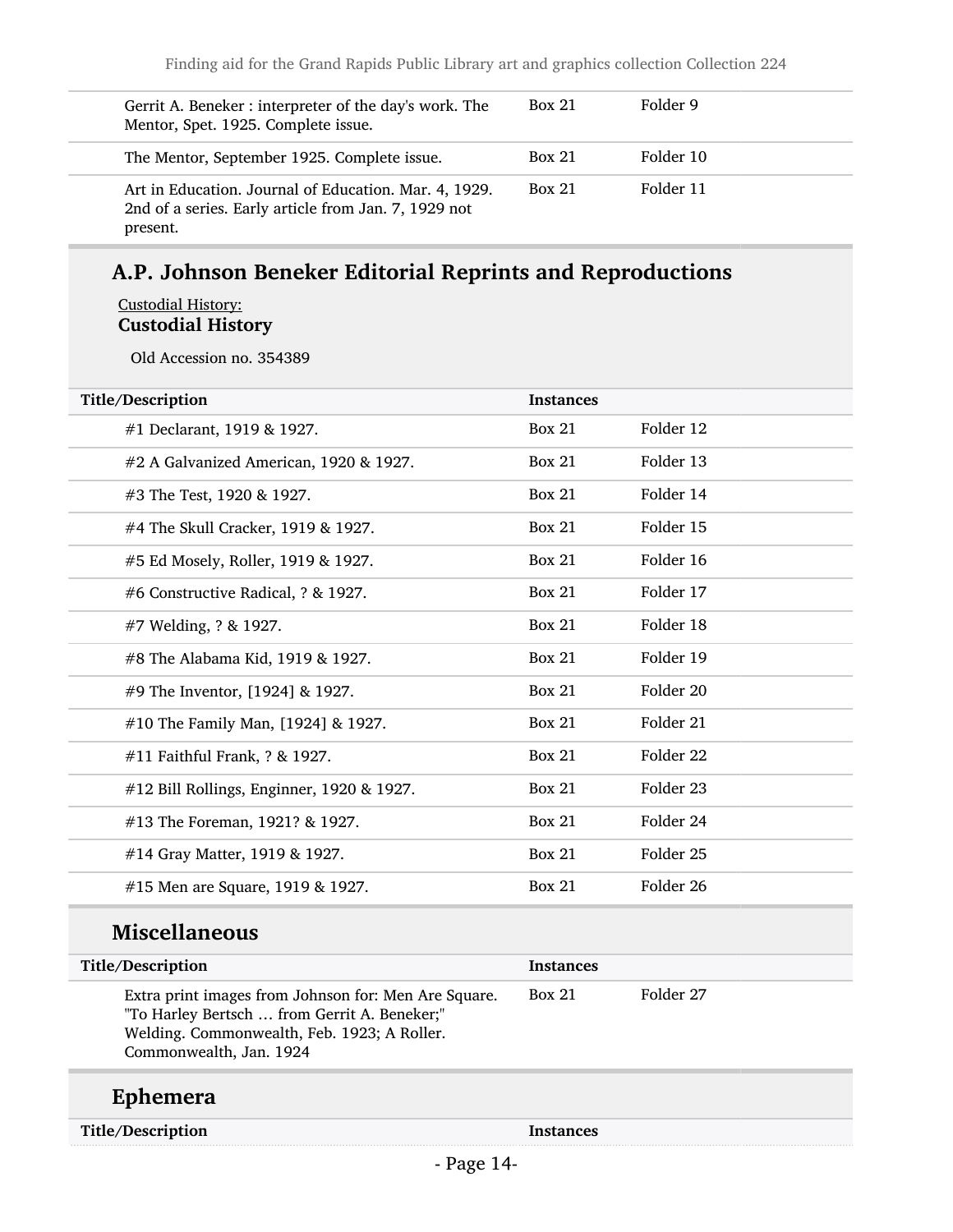Box 21 Folder 28

Flyer. "Education thru Art." Advertising a set of 15 reproductions by Beneker with his editorials, for sale for educational purposes, from A.P. Johnson Co., [n.d., after 1931] Includes a list of articles by & about Beneker. (2 annotated copies)

### Blackwell, Paul

#### Related Materials: Related Materials

See the Sculpture section, La Grande Vitesse

### Booth, Rev. John

| Title/Description                                                                                                                                          | <b>Instances</b> |           |
|------------------------------------------------------------------------------------------------------------------------------------------------------------|------------------|-----------|
| Biographical info. Grand Rapids in 1831. Description<br>by the Grand Rapids Historical Society, prepared to<br>accompany the reproduction of his painting. | Box B1           | Folder 15 |

### Brummeler, Loraine M.

| Title/Description                                                                                                                                                                                                                                                                                                                     | <b>Instances</b> |           |
|---------------------------------------------------------------------------------------------------------------------------------------------------------------------------------------------------------------------------------------------------------------------------------------------------------------------------------------|------------------|-----------|
| "Quality at Low Cost. Chevrolet. Wilcox Kuennen Co.,<br>317 Bond Ave." Image signed by L.M. Brummeler. Pg.<br>190 from unidentified source. Original clipping in<br>unprocessed accession 2002.070. Image shows an auto<br>ca. 1925? Next with a tent and camp fire, with a lake,<br>trees and mountains as the background. Wood cut? | Box B1           | Folder 16 |
| Certificate. Associate in Fine Arts. Junior College of<br>Grand Rapids. June 9, 192[x]. 00. [0150].3<br>Physical Description: Fourth digit is missing from<br>the year date on the certificate, and supplied from a<br>perpetual calendar. Rolled; in need of humidification<br>and flattening.                                       | Box 12           |           |
| Certificate. Grand Rapids South High School. June 19,<br>1925<br>Physical Location: This item housed with other<br>oversized certificates in the GRPL Ephemera<br>Collection.                                                                                                                                                         | Box $12$         |           |

### Bulman, Orville

#### Processing Information: Processing Information

Most of the materials on Orville Bulman have been removed to Coll. 357. Occasional duplicates may be added here.

| Title/Description | Instances |
|-------------------|-----------|
|-------------------|-----------|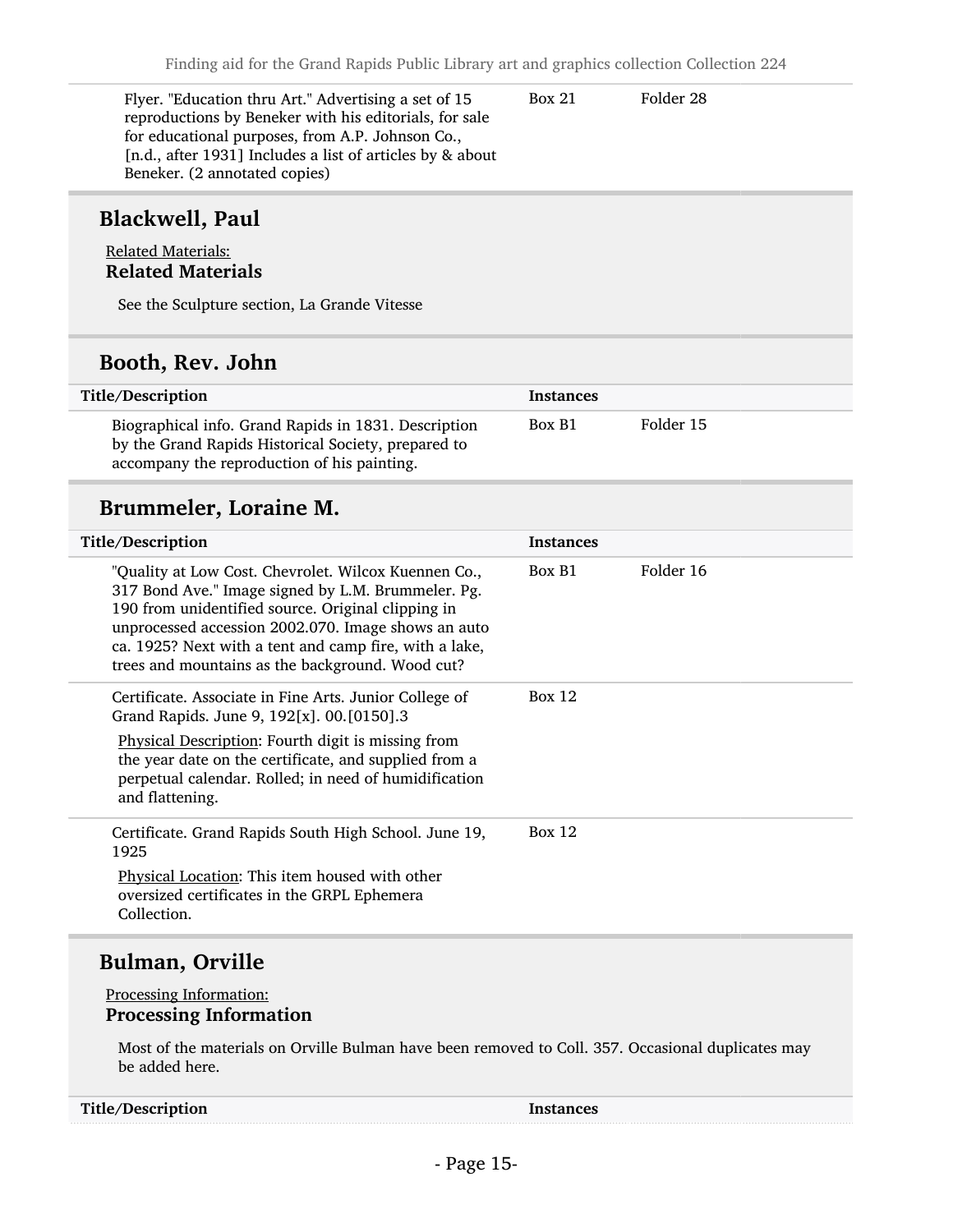| Inspired Whimsy: the Genius of Orville Bulman /<br>Edward and Deborah Pollack, c. 2004. | Box B1 | Folder 17 |
|-----------------------------------------------------------------------------------------|--------|-----------|
| Retrospective Exhibition, Jan. 4-Feb. 28, 2005. Palm<br>Beach, Florida. 2007.014        | Box B1 | Folder 17 |

### Burdick, Diane Carroll

Related Materials: Related Materials

See also Coll. 278 & Foster, Linda Nemec

### Bushewicz, Robert & Wilhelmina.

#### Related Materials: Related Materials

See the Archivist for unprocessed reference materials from and information about these local artists.] Old notation; no information on the Bushewicz's was available at date of revision, January 2012.

### Carcan, Rene (1925-1992)

| Title/Description                                                                                                                                                                                                       | <b>Instances</b>      |                   |
|-------------------------------------------------------------------------------------------------------------------------------------------------------------------------------------------------------------------------|-----------------------|-------------------|
| a) Web bio.                                                                                                                                                                                                             | <b>Box</b><br>unknown | Folder<br>unknown |
| b) "Reflet Sur Mariekerke" (1978) Photo of print/etching<br>(artist's proof 22/30) in GRPL Collection, in Library<br>Admin.] Old notation; no information on Carcan was<br>available at date of revision, January 2012. | <b>Box</b><br>unknown | Folder<br>unknown |
| Cady, Cora June (1868-1960)                                                                                                                                                                                             |                       |                   |
| Biographical information.                                                                                                                                                                                               | Box B1                | Folder 18         |

## ^ [Return to Table of Contents](#page-1-0)

### Chappell, Robert

| Title/Description                                                                                                                                                                                                                      | <b>Instances</b> |           |
|----------------------------------------------------------------------------------------------------------------------------------------------------------------------------------------------------------------------------------------|------------------|-----------|
| [Flyer] Back Roads of America by Robert Chappel from<br>Carl Forslund. [Grand Rapids, Mi.]: Carl Forslund, c.<br>1974. Formerly 232-13-1. Illustrates lithographs by<br>Chappell sold exclusively by the Forslund Furniture<br>Stores. | Box B1           | Folder 19 |

Related Materials: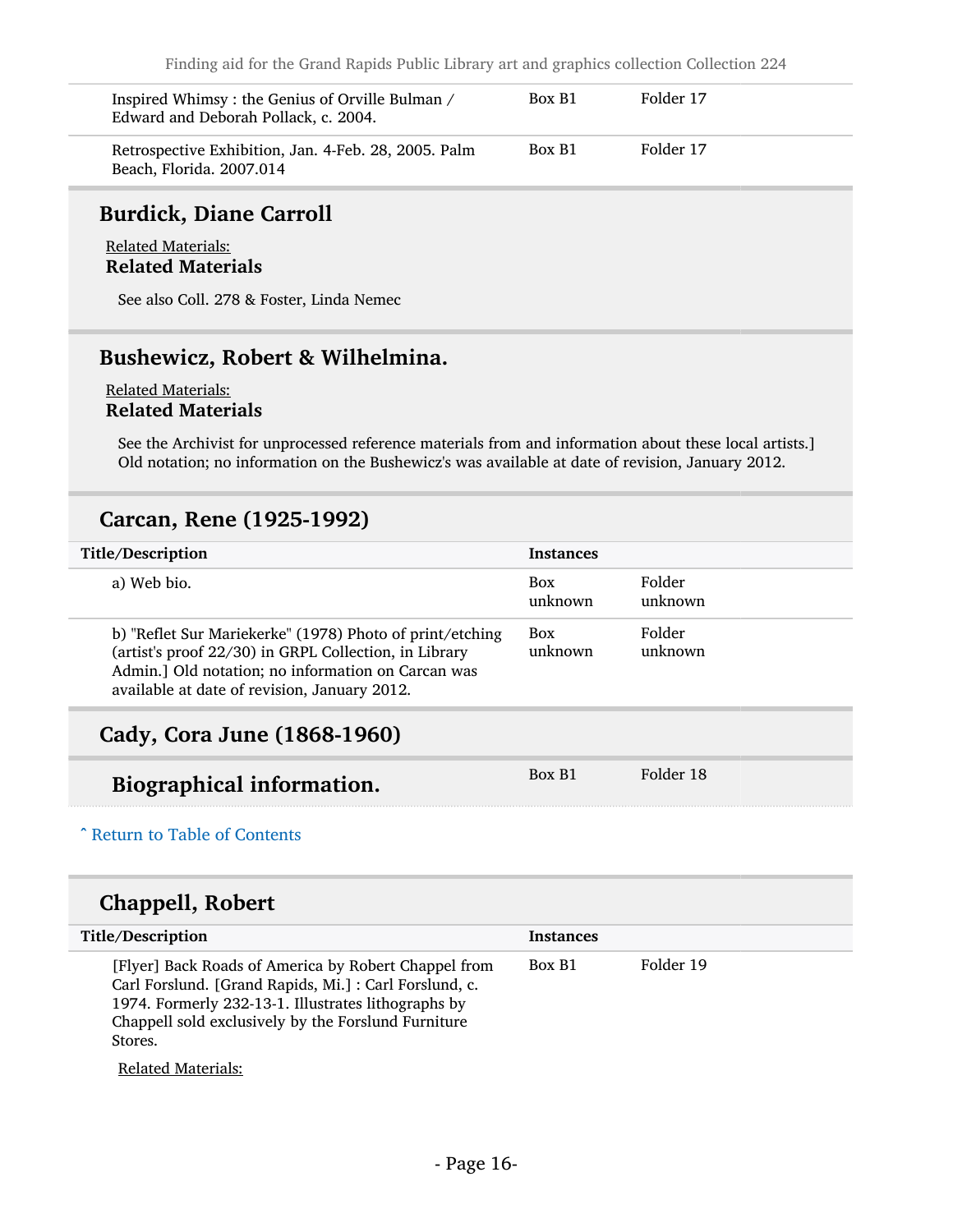#### Related Materials

See also Coll. 232 for Forslund catalogs with occasionally include information on Chappell's work for sale.

#### Clouse, Nancy

| Title/Description                     | <b>Instances</b> |           |
|---------------------------------------|------------------|-----------|
| Grand Rapids Press ProQuest articles. | Box B1           | Folder 20 |
| Bio info from Web sheet.              | Box B1           | Folder 20 |

## Collins, Paul

#### Related Materials: Related Materials

For additional information on Paul Collins, see Coll. 269, Art of Paul Collins, Art Reference Collection.

| Title/Description                                                                           | <b>Instances</b> |           |
|---------------------------------------------------------------------------------------------|------------------|-----------|
| American Portrait of Japan. In Japanese and English.                                        | Box B1           | Folder 21 |
| Images of Life: Drawings by Paul Collins. Grand Rapids<br>Art Museum, Apr. 15-May 15, 1988. | Box B1           | Folder 22 |

### Converse, Luthera Rogers

| Title/Description                                                                                                                                                                                                                  | <b>Instances</b> |           |
|------------------------------------------------------------------------------------------------------------------------------------------------------------------------------------------------------------------------------------|------------------|-----------|
| Converse, Luthera Rogers (xxxx-1902) Finger Lakes,<br>N.Y. Artist who came to live with the Justus Rogers in<br>Grand Rapids at the end of her life, and died in Grand<br>Rapids. [Finger Lakes Regional Artists List (from Web.)] | Box B1           | Folder 23 |

## Cooper, Ken (Manistee artist)

| <b>Title/Description</b>                                                                                                          | <b>Instances</b> |           |
|-----------------------------------------------------------------------------------------------------------------------------------|------------------|-----------|
| Cooper, Ken Ken Cooper: The Grand Rapids Paintings.<br>[exhibit flyer] GR Art Museum, Dec. 22, 1995-Mar. 3,<br>1996 00. [3215]. 1 | Box B1           | Folder 24 |

## Dix, Eulabee

| Title/Description                                                          | <b>Instances</b> |           |  |
|----------------------------------------------------------------------------|------------------|-----------|--|
| "The Portrait Miniatures of Eulabee Dix." / Anne Sue<br>Hirshorn. Magazine | Box B1           | Folder 25 |  |
| Antiques. 11/01/1994. (Web pages)                                          | Box B1           | Folder 25 |  |
| Related Materials:                                                         |                  |           |  |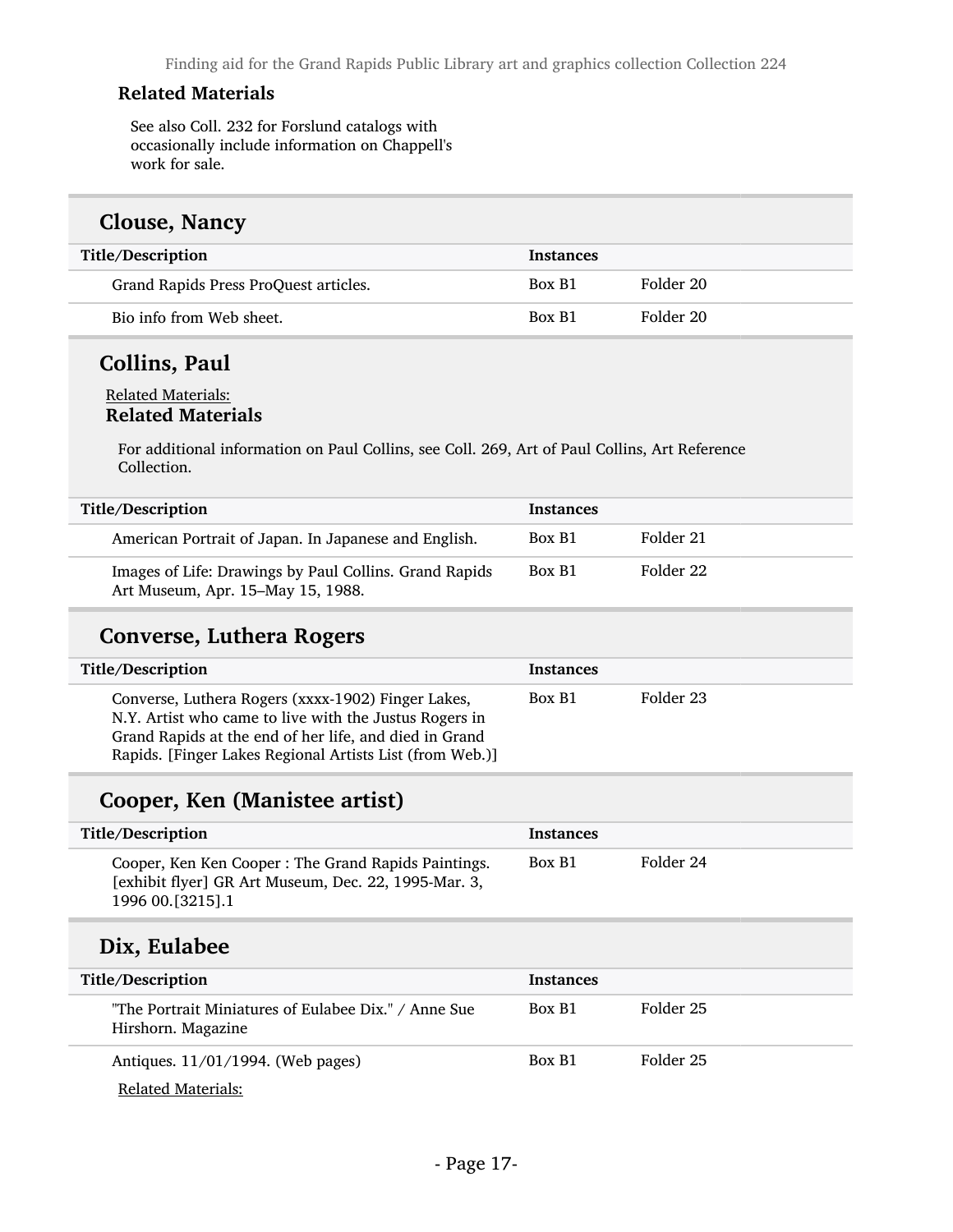#### Related Materials

See also the book Looking for Eulabee Dix : the illustrated biography of an American miniaturist / by Jo Ann Ridley Circ 759.13 D643 R4 or GRHSC M92 D642 R2

#### Duren, Stephen

| Title/Description                                                                                                                                               | <b>Instances</b> |           |
|-----------------------------------------------------------------------------------------------------------------------------------------------------------------|------------------|-----------|
| For the Land's Sake: the Leelanau Suite Revisited:<br>Landscapes of Leelanau County May 28 to Aug 1, 2004.<br>Leelanau Historical Society. 2004.021C (2 copies) | Box B1           | Folder 26 |

## Earle, Lawrence

| Title/Description |                                                                                                                                                                                                                                                                            | <b>Instances</b> |           |
|-------------------|----------------------------------------------------------------------------------------------------------------------------------------------------------------------------------------------------------------------------------------------------------------------------|------------------|-----------|
|                   | General biographical information. Pending.                                                                                                                                                                                                                                 | Box B1           | Folder 27 |
| 04/6/2018         | Postcards illustrating 6 of 16 historical paintings<br>by Lawrence C. Earle in the Banking Room of the<br>Central Trust Company of Illinois, 152 Monroe St.,<br>Chicago, 2006.008B.1-6 http://www.wellswooster.com/<br>earle/chicago_national_bank_postcards.htm (accessed | Box B1           | Folder 28 |
| Street, Chicago   | Lawrence C. Earle–set of 16 postcards depicting<br>historical paintings of Chicago, from the Banking Room<br>of the Central Trust Company of Illinois, 152 Monroe                                                                                                          | Box B1           | Folder 40 |

## Faul, George A.

| Title/Description                                                                                                                                                                                                                                                | <b>Instances</b> |           |
|------------------------------------------------------------------------------------------------------------------------------------------------------------------------------------------------------------------------------------------------------------------|------------------|-----------|
| a. Descriptive information accompanying Poster of<br>Cover of Ramona Theatre Program. Aug. 21, 1912 week,<br>illustrated by Faul. Actual program not yet found in<br>collection. Poster made from this cover by the Friends of<br>the East Grand Rapids Library. | Box B1           | Folder 29 |
| <b>Related Materials:</b><br><b>Related Materials</b>                                                                                                                                                                                                            |                  |           |
| See also Coll. 248-6                                                                                                                                                                                                                                             |                  |           |
| b. Fiction Magazine Index Web page citing Faul for<br>Every Week magazine                                                                                                                                                                                        | Box B1           | Folder 29 |
| Gibson, Art                                                                                                                                                                                                                                                      |                  |           |
| Title/Description                                                                                                                                                                                                                                                | <b>Instances</b> |           |
| Gibson, Art                                                                                                                                                                                                                                                      | Box B1           | Folder 30 |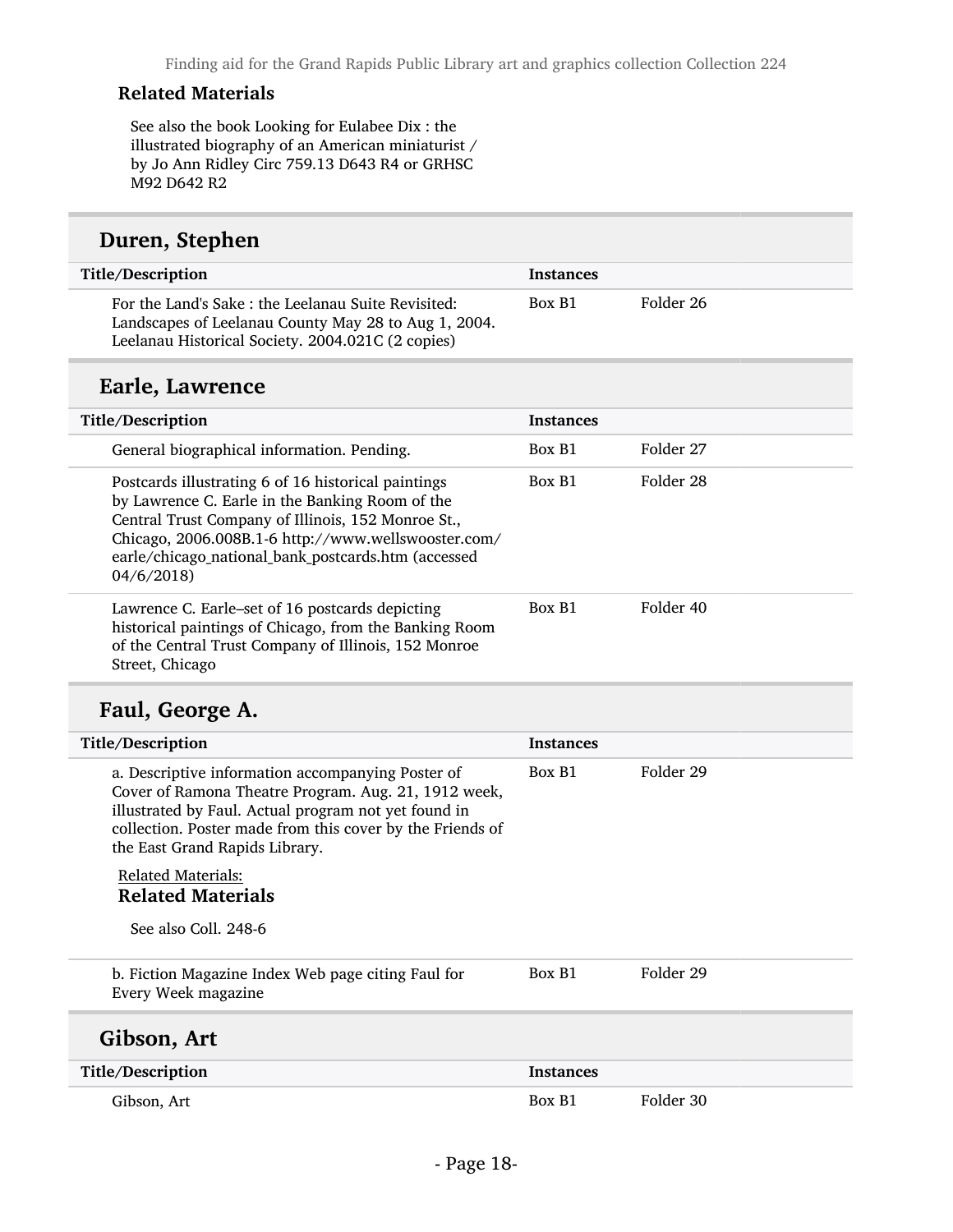| Hall, Michael                                                                                                                                                                                                                                                                                                                                                                                                                                                     |                  |           |
|-------------------------------------------------------------------------------------------------------------------------------------------------------------------------------------------------------------------------------------------------------------------------------------------------------------------------------------------------------------------------------------------------------------------------------------------------------------------|------------------|-----------|
| Title/Description                                                                                                                                                                                                                                                                                                                                                                                                                                                 | <b>Instances</b> |           |
| [Exhibit Mailing Card] "Garth" Sculpture. Shown in front<br>of City Hall, Grand Rapids, 1981.                                                                                                                                                                                                                                                                                                                                                                     | Box B1           | Folder 31 |
| Harley, Steve William (1863-1947) [Mason Co., MI.]                                                                                                                                                                                                                                                                                                                                                                                                                |                  |           |
| Title/Description                                                                                                                                                                                                                                                                                                                                                                                                                                                 | <b>Instances</b> |           |
| Coming into Focus: Steve Harley / by Barbara B. Luck.<br>Folk Art, Fall 2005. 00.[4079].1                                                                                                                                                                                                                                                                                                                                                                         | Box A1           |           |
| Biographical / Historical                                                                                                                                                                                                                                                                                                                                                                                                                                         |                  |           |
| Artists lived briefly in the Grand Rapids area<br>though not listed in the City Directory; employed<br>as Comstock Park Fish Hatchery ca. 1930-1931                                                                                                                                                                                                                                                                                                               |                  |           |
| Harting, Marinus (1815-1861)                                                                                                                                                                                                                                                                                                                                                                                                                                      |                  |           |
| Title/Description                                                                                                                                                                                                                                                                                                                                                                                                                                                 | <b>Instances</b> |           |
| Article of rememberance. L.C. Earle to Harting, May 19,<br>1908. "Harting, Harting " 7 sheets. The last sheet has<br>a note on the verso, probably by another writer, with a<br>reference to Mr. Ninde, and an article in the G.R. Time<br>[sic?, G.R. News] 00.[1116].1                                                                                                                                                                                          | Box B1           | Folder 32 |
| Typed transcription of article. L.C. Earl to Harting,<br>May 19, 1908. "Harting, Harting " Typed of two legal<br>sheets, folded to fit letter. Brittle, with right top corner<br>of first sheet missing. Transcriber unidentified. 00.<br>$[2564]$ .1                                                                                                                                                                                                             | Box B1           | Folder 33 |
| Lawrence Earle's article of remembrance of Marinus<br>Harting, 1908. This version is a reprint on a<br>Web site: http://www.wellswooster.com/earle/<br>marinus_harting.htm (accessed 4/9/2018) Taken from<br>"Artists of Grand Rapids, 1840-1980. J. Gray Sweeney,<br>G.R. : GR Art Museum, 1981. [Site includes image,<br>"Landscape with Falls, ca. 1850's", and a paragraph of<br>biographical information, also from above source.] 00.<br>$[2868]$ .1        | Box B1           | Folder 34 |
| Marinus Harting. Fading photographic reproduction,<br>in brown paper folder. (2 copies with note from donor,<br>Carolyn Campbell).<br>Physical Description: Copy 1 note on back of brown<br>folder reads: Marinus Harting, Born, July 1815 at<br>Delft, Holland. Emigrated Summer of 1849, Came<br>to Grand Rapids, Mich, July 1854. Died. March 9,<br>1861. [Fprmerly VF; this item has a stamp: June 16,<br>1933. 00.[2565].1. Copy 2 has note on back of brown | Box B1           | Folder 35 |

folder: photograph of Marinus Harting, artist. Note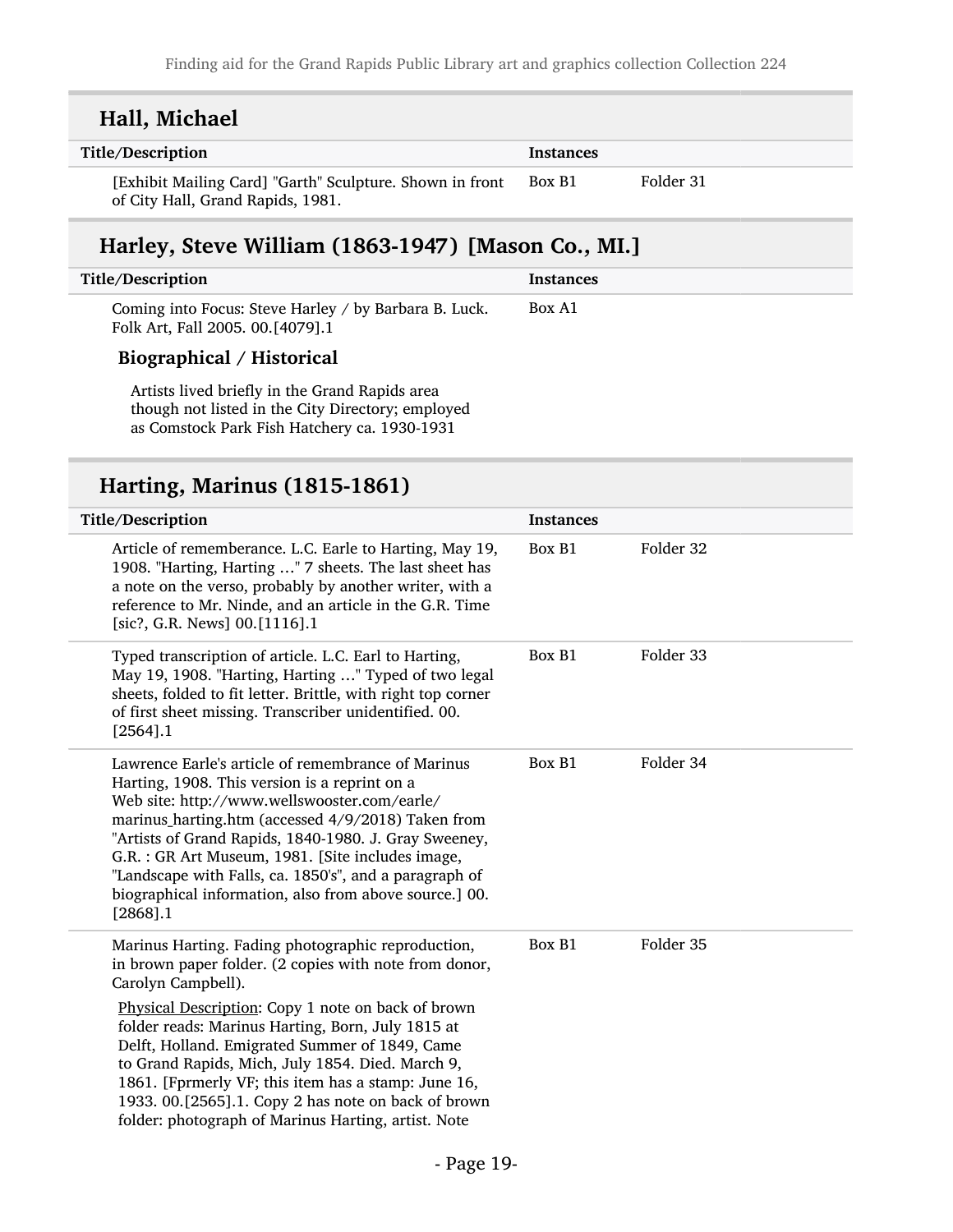under photo reads: "Photograph of Mr. Marius Harting. Copy made by Fedora E. Brown from photograph furnished by his son, Mr. Samuel Harting. C.P.C." 00. [2565].1 Accompanying note by donor, Mrs. James H. Campbell: "This was given me in 1907 by Mr. Samuel Harting … copy of the old photograph was made … 1907-1908." Genealogical information of Harting family on verso of this note. 00.[2565].3

## Photocopies of newspaper clippings.

| Title/Description                                                                                                                                                                                                                                                                                                                                     | <b>Instances</b> |           |
|-------------------------------------------------------------------------------------------------------------------------------------------------------------------------------------------------------------------------------------------------------------------------------------------------------------------------------------------------------|------------------|-----------|
| a. Classified ad. Grand Rapids Eagle. Sept. 3, 1958<br>"Lessons in Painting. M. Harting.  Sept. 9, 1857" 00.<br>$[2566]$ .1-3                                                                                                                                                                                                                         | Box B1           | Folder 36 |
| b. Main title missing : the Story How He came to this<br>City and Inspired Frederick S. Church and Lawrence<br>C. Earle for the ? in which They Won National Fame-<br>mr. Earle's Tribute to His Old Master. / by J. Newton<br>Nind  GR Art and Museum Commission. Grand<br>Rapids News, Jan. 3, 1920. Legal sized folded to letter.<br>00.[2566].1-3 | Box B1           | Folder 36 |
| c. Death of Mr. Harting. 00.[2566].1-3                                                                                                                                                                                                                                                                                                                | Box B1           | Folder 36 |
| Died Heart Broken: but Marinus Harting's hand Guided<br>Grand Rapids Artist to Fame. Photocopy of newspaper<br>article, source & date unknown. 00.[2869].1                                                                                                                                                                                            | Box B1           | Folder 37 |
| Hess, Jaro                                                                                                                                                                                                                                                                                                                                            |                  |           |
| Title/Description                                                                                                                                                                                                                                                                                                                                     | <b>Instances</b> |           |
| Biographical information and reproduction of a flyer for<br>"The Christmas Cottage."                                                                                                                                                                                                                                                                  | Box B1           | Folder 38 |
| Hillyer, Henry Livingston                                                                                                                                                                                                                                                                                                                             |                  |           |
| Title/Description                                                                                                                                                                                                                                                                                                                                     | <b>Instances</b> |           |
| Hillyer, Henry Livingston (1840-1886) Washington (DC)<br>Landscape School of painters. Lived briefly in Grand<br>Rapids from 1883-1886. Father of Augusta Brewer. See<br>Coll. 074, Brewer Family Papers.                                                                                                                                             | Box B1           |           |

## Hoerman, Carl (1885-1955, died: Douglas, MI)

| Title/Description                                                                                               | <b>Instances</b> |           |
|-----------------------------------------------------------------------------------------------------------------|------------------|-----------|
| a. Winter sketch. Photo of the drawing, located in the<br>Robinson Studio Coll. 125-R-35474.                    | Box B1           | Folder 39 |
| b. Illustrations from Early Memories of Saugatuck,<br>michigan, 1830-1930 / Mary Francis Heath.<br>Photocopies. | Box B1           | Folder 39 |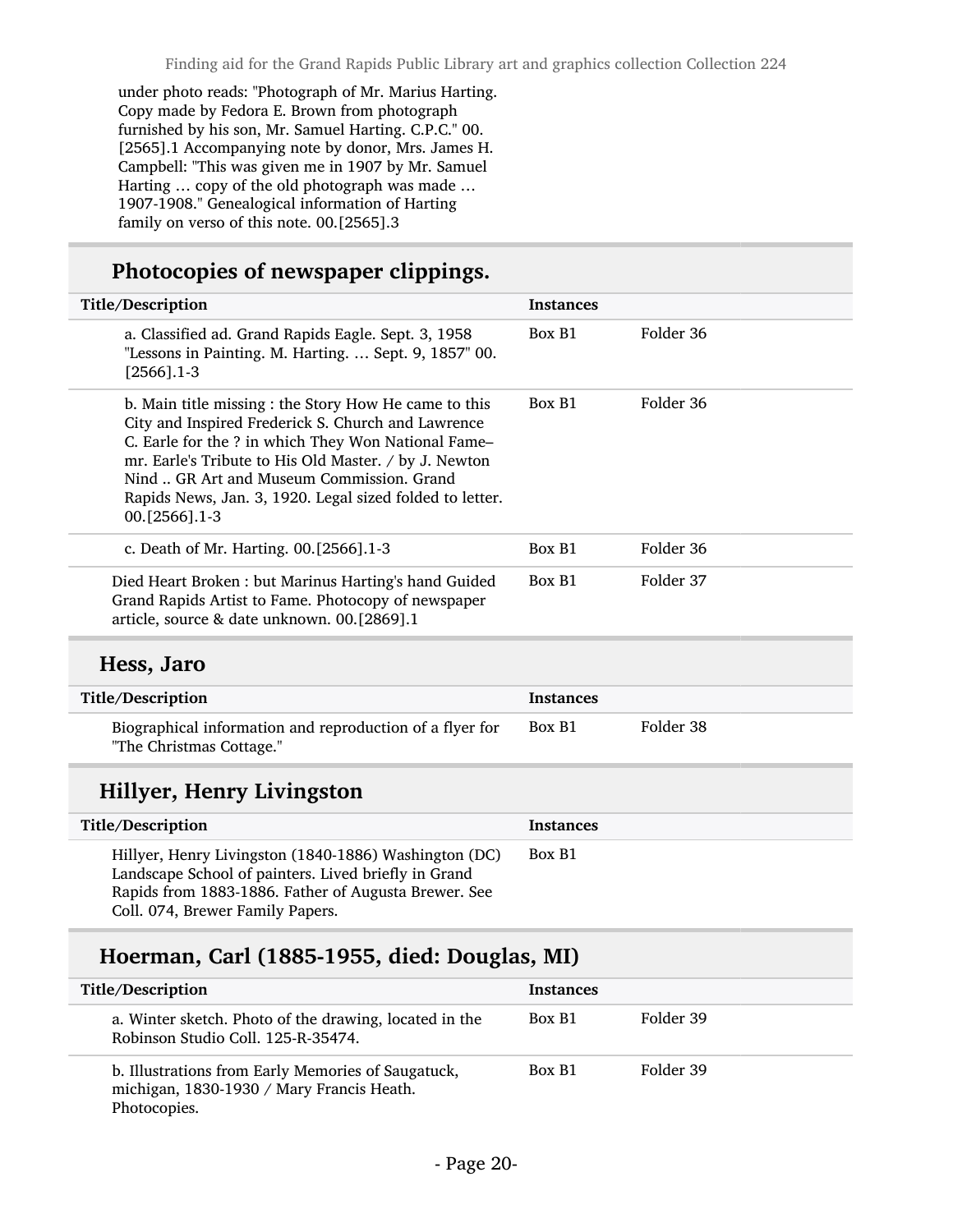| c. Illinois Historical Art Project. List of Illinois Artists.<br>From www.illinoisart.org      | Box B1 | Folder 39 |
|------------------------------------------------------------------------------------------------|--------|-----------|
| d. AskArt.com page for the artist. FirstSearch. [Note:<br>This source has dates as 1885-1940.] | Box B1 | Folder 39 |

## Jewell, Foster & Jewell, Rhoda DeLong

| Title/Description                                                                                                             | Instances       |          |
|-------------------------------------------------------------------------------------------------------------------------------|-----------------|----------|
| Jewell, Foster & Jewell, Rhoda DeLong with<br>accompanying letter by Dan LaFaunce. N.d.<br>Biographiess & poetry. 00.[3166].1 | <b>Box B1.5</b> | Folder 1 |

### Johnson, James Lloyd

| Title/Description                                                                         | <b>Instances</b> |          |
|-------------------------------------------------------------------------------------------|------------------|----------|
| Message for "Cityscape" exhibit at Terryberry Gallery, St.<br>Cecilia Society, Feb. 2007. | <b>Box B1.5</b>  | Folder 2 |

### Karsina, James

| Title/Description                                                                                                                                              | <b>Instances</b> |          |
|----------------------------------------------------------------------------------------------------------------------------------------------------------------|------------------|----------|
| Biographical.                                                                                                                                                  | <b>Box B1.5</b>  | Folder 3 |
| James Karsina: Transformations, Feb. 11-Apr. 28,<br>1996 / exhibit organized by the Grand Rapids Art<br>Museum. Essay by E. Jane Connell, Curator. 00.[5319].1 | <b>Box B1.5</b>  | Folder 4 |

## Korff, Joseph (Joe) H.

| Title/Description                 | <b>Instances</b> |
|-----------------------------------|------------------|
| Illustrator. Grand Rapids Herald. | Box B1           |

#### Related Materials: Related Materials

See example publications under Ray Barnes entry. See also 043, for a photo of an illustration for a book done by Korff.

### Koster, Marjory

#### Related Materials: Related Materials

See "Print" section of this finding aid for the original prints, and reference photos of those prints. See photo of Ms. Koster in Coll. 296.

### Biographical, and reference photocopies of her work, Space Series 1 & 2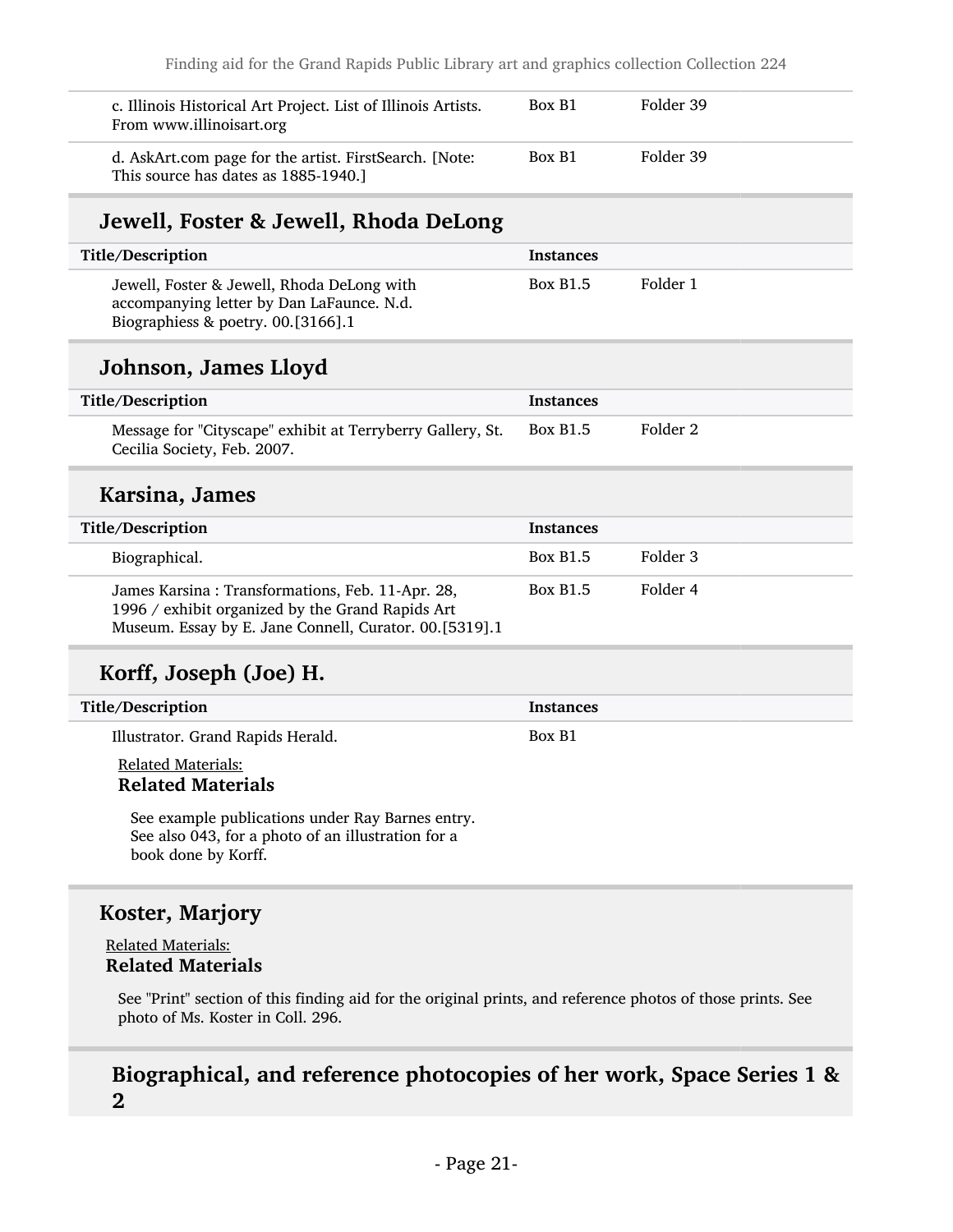Finding aid for the Grand Rapids Public Library art and graphics collection Collection 224

| Title/Description         | <b>Instances</b> |          |
|---------------------------|------------------|----------|
| a) Pursuit of Truth, 1976 | <b>Box B1.5</b>  | Folder 5 |
| b) Non Gravity, 1976.     | <b>Box B1.5</b>  | Folder 5 |

### Disks (contain scans of Koster's artwork)

| Title/Description         | <b>Instances</b> |          |
|---------------------------|------------------|----------|
| C.1, C.2, 2005.094B       | Box D1           | Folder 1 |
| Scans, Space Series 1 & 2 | Box D1           |          |

#### Kraemer

#### Related Materials: Related Materials

See Coll. 315.

| Title/Description             | Instances       |
|-------------------------------|-----------------|
| "Grand Rapids in 1833" sketch | <b>Box B1.5</b> |

### Kubiak, William

| Title/Description         | <b>Instances</b> |
|---------------------------|------------------|
| Kubiak, William           | <b>Box B1.5</b>  |
| <b>Related Materials:</b> |                  |

## Related Materials

See Series II, Art, below. See Coll. 110-1-12, for clippings from the printed sources : "Michigan's Waterways–Our Rich Heritage / compiled by Gordon Beld and illustrated by William Kubiak," n.d.]

### Lang, Alois

| Title/Description                                                                                                                                                                                                                                                                                                             | Instances       |          |
|-------------------------------------------------------------------------------------------------------------------------------------------------------------------------------------------------------------------------------------------------------------------------------------------------------------------------------|-----------------|----------|
| Biographical information.                                                                                                                                                                                                                                                                                                     | <b>Box B1.5</b> | Folder 6 |
| $\mathbf{D}^*$ 1 $\mathbf{I}$ 1 $\mathbf{I}$ $\mathbf{I}$ $\mathbf{I}$ $\mathbf{I}$ $\mathbf{I}$ $\mathbf{I}$ $\mathbf{I}$ $\mathbf{I}$ $\mathbf{I}$ $\mathbf{I}$ $\mathbf{I}$ $\mathbf{I}$ $\mathbf{I}$ $\mathbf{I}$ $\mathbf{I}$ $\mathbf{I}$ $\mathbf{I}$ $\mathbf{I}$ $\mathbf{I}$ $\mathbf{I}$ $\mathbf{I}$ $\mathbf{I}$ |                 |          |

#### Biographical / Historical

Alois Lang was an Austrian-born master woodcarver who worked for American Seating

### LaNoue, Maggie

| Title/Description                                                                                                | <b>Instances</b> |          |
|------------------------------------------------------------------------------------------------------------------|------------------|----------|
| a. Centennial Business Portraits of Michigan. Albion,<br>MI: Albion Cards, ca. 1987. [Catalog for the Jacobson's | <b>Box B1.5</b>  | Folder 7 |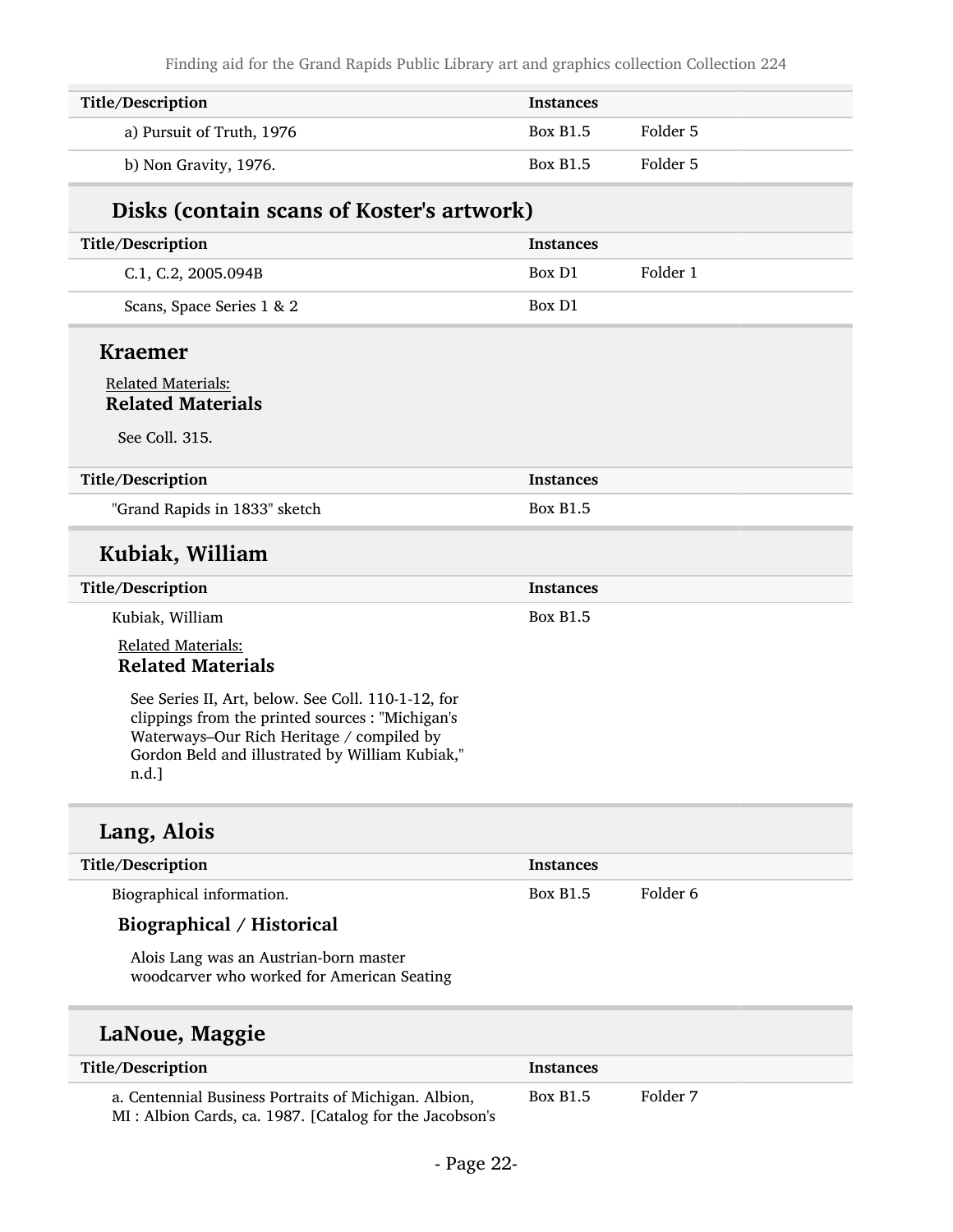exhibit venue listed in card below, Oct. 9, 1987? Signed by Maggie & Mike LaNoue P2003.011.1

| b. Jacobson's. Reed City, 1880, ca. 1987. [Not a Grand]   | <b>Box B1.5</b> | Folder 7 |
|-----------------------------------------------------------|-----------------|----------|
| Rapids Jacobson's store. See p. 63 (of source above) for  |                 |          |
| the list of exhibit venues, including three Jacobson's in |                 |          |
| various Michigan cities. P2003.011.2                      |                 |          |

## Larson, Ole P.

| Title/Description                                            | <b>Instances</b>            |  |
|--------------------------------------------------------------|-----------------------------|--|
| a. Photocopies: 5 horse prints by Larson, eBay Web<br>pages. | Folder 8<br><b>Box B1.5</b> |  |
| b. Illinois Historical Art Project info, from Web site.      | Folder 8<br><b>Box B1.5</b> |  |

## Lewis, James O

| Title/Description                                                                                                                                                                                                                                                                          | <b>Instances</b> |          |
|--------------------------------------------------------------------------------------------------------------------------------------------------------------------------------------------------------------------------------------------------------------------------------------------|------------------|----------|
| Transcription of an historical note, on the back of the<br>painting of Joel Guild, attributing the work to this<br>Detroit artist. The note is by Caroline Campbell, and<br>gives the donor to the Library as the DAR, and to the<br>DAR from two of Guild's granddaughters. (00.[3526].2) | <b>Box B1.5</b>  | Folder 9 |

## Lin, Maya

| Title/Description                                                                                     | <b>Instances</b> |           |
|-------------------------------------------------------------------------------------------------------|------------------|-----------|
| "The Dedication." Grand Rapids Magazine. Special<br>Edition. Rosa Parks Circle / Ecliptic 00.[2293].1 | <b>Box B1.5</b>  | Folder 10 |
| "Water Works" / by Christopher Hawthorne. Metropolis.<br>Mar. 2002. Reprint. 00.[2294].1              | <b>Box B1.5</b>  | Folder 10 |

## Mann, Forest (Forrest) Emerson

| Title/Description                                                                                                                                   | <b>Instances</b> |           |
|-----------------------------------------------------------------------------------------------------------------------------------------------------|------------------|-----------|
| a. Obituary. Grand Rapids Press, Apr. 14, 1959.                                                                                                     | <b>Box B1.5</b>  | Folder 11 |
| b. Ask Art webpages, http://www.askart.com/askart/<br>$artist.$ aspx?artist=111329                                                                  | <b>Box B1.5</b>  | Folder 11 |
| c. Ancestry Census data for 1910.                                                                                                                   | <b>Box B1.5</b>  | Folder 11 |
| d. Michigan Tradesman article for Mar. 17, 1909<br>documenting the Forest Craft Guild                                                               | <b>Box B1.5</b>  | Folder 11 |
| e. Chicago Silver web pages for the Forest Craft Guild.<br>Includes image of Forest (Forrest) Emerson Mann,<br>http://www.chicagosilver.com/fcg.htm | <b>Box B1.5</b>  | Folder 11 |
| f. Deep Wood Press web pages for book "Grand"<br>Rapids Art Metalwork" by Don Marek, http://<br>deepwoodpress.com/gram.html                         | <b>Box B1.5</b>  | Folder 11 |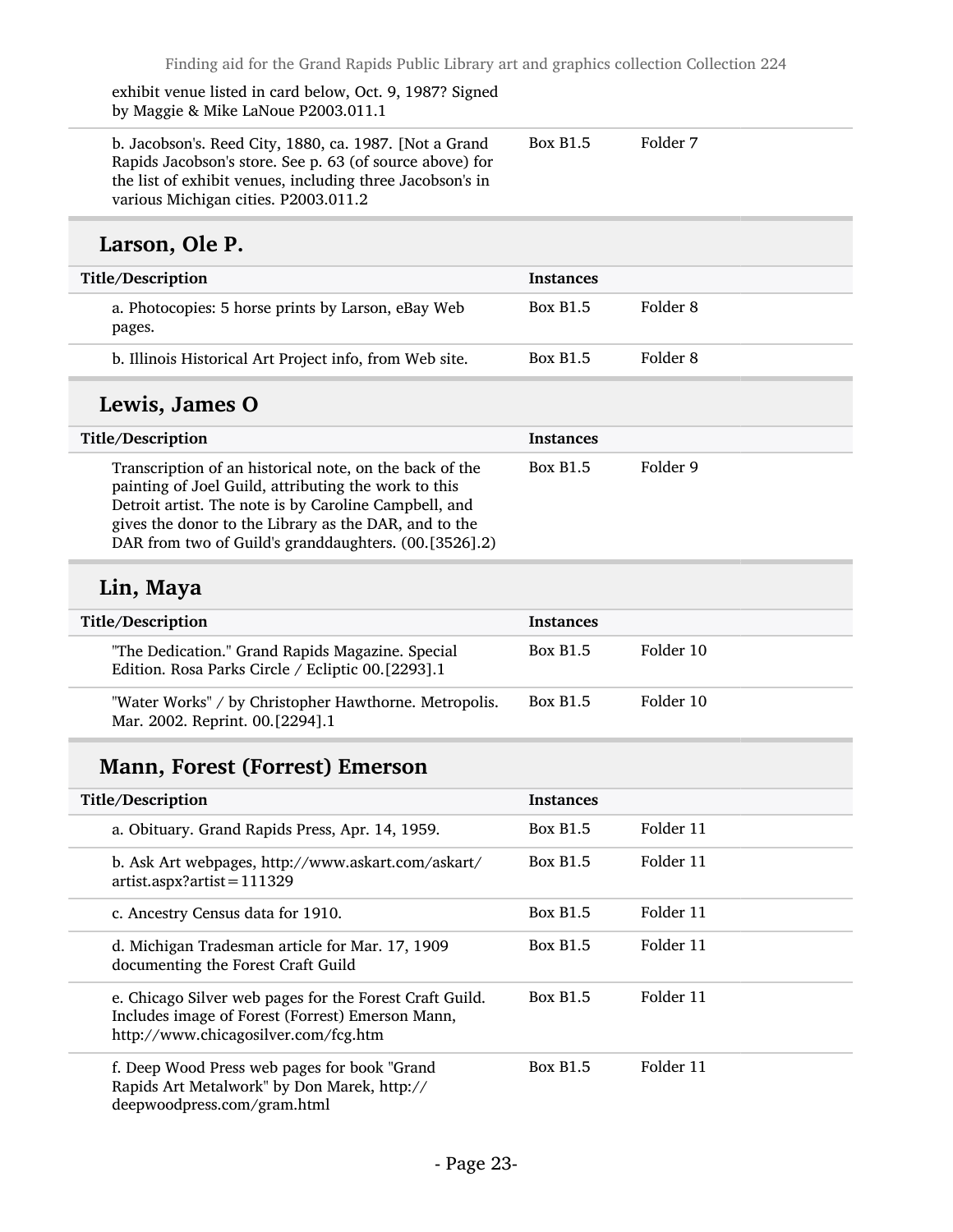| g. Green Valley Auctions web page with Review of<br>Marek book, http://www.greenvalleyauctions.com/FYI/<br>BookReviewsArtsCrafts.html                             | <b>Box B1.5</b>  | Folder 11 |
|-------------------------------------------------------------------------------------------------------------------------------------------------------------------|------------------|-----------|
| h. Arts & Crafts Society web pages for Arts & Crafts<br>Movements listed the Forest Craft Guild, 1907-1917,<br>http://www.arts-crafts.com/archive/societies.shtml | <b>Box B1.5</b>  | Folder 11 |
| <b>Merizon, Armand</b>                                                                                                                                            |                  |           |
| Title/Description                                                                                                                                                 | Instances        |           |
| Clipping (copy), GR Press. "Show traces life of Armand<br>Merizon" n.d. RE film "Armand."                                                                         | <b>Box B1.5</b>  | Folder 12 |
| Moseley, Helen E. (H.E.) (1883-1928)                                                                                                                              |                  |           |
| Title/Description                                                                                                                                                 | <b>Instances</b> |           |
| a. Photocopy of childhood photo from Coll. 054?                                                                                                                   | <b>Box B1.5</b>  | Folder 13 |
| b. Obituary, Apr. 24, 1928.                                                                                                                                       | <b>Box B1.5</b>  | Folder 13 |
| c. Ask Art entry.                                                                                                                                                 | <b>Box B1.5</b>  | Folder 13 |
| d. 1900 & 1920 Census data.                                                                                                                                       | <b>Box B1.5</b>  | Folder 13 |
| e. Coll. 178 reference page. "Note cards. Famous people.<br>Helen Mosely."                                                                                        | <b>Box B1.5</b>  | Folder 13 |
| Moulton, Sarah A. (Mrs. L.V.) (1845-1917)                                                                                                                         |                  |           |
| Title/Description                                                                                                                                                 | <b>Instances</b> |           |
| a. Notes from City Directory                                                                                                                                      | <b>Box B1.5</b>  | Folder 14 |
| b. Her obit Apr. 16, 1917, GR Press, pg. 12                                                                                                                       | <b>Box B1.5</b>  | Folder 14 |
| c. Husband's obit., naming her.                                                                                                                                   | <b>Box B1.5</b>  | Folder 14 |
| Mull, Doug                                                                                                                                                        |                  |           |
| Title/Description                                                                                                                                                 | <b>Instances</b> |           |
| Clipping, copy of Festival [19]'81 poster.                                                                                                                        | <b>Box B1.5</b>  | Folder 15 |
| <b>Peirce, Thomas Mitchell</b>                                                                                                                                    |                  |           |
| Radebaugh, Arthur (Art) Charles (1906-1974)                                                                                                                       |                  |           |
|                                                                                                                                                                   |                  |           |

| Title/Description                                                   | <b>Instances</b> |           |
|---------------------------------------------------------------------|------------------|-----------|
| a. Obit                                                             | <b>Box B1.5</b>  | Folder 16 |
| b. GR Press articles                                                | <b>Box B1.5</b>  | Folder 16 |
| c. Info from Web, http://www.palaceofculture.org/<br>radebaugh.html | <b>Box B1.5</b>  | Folder 16 |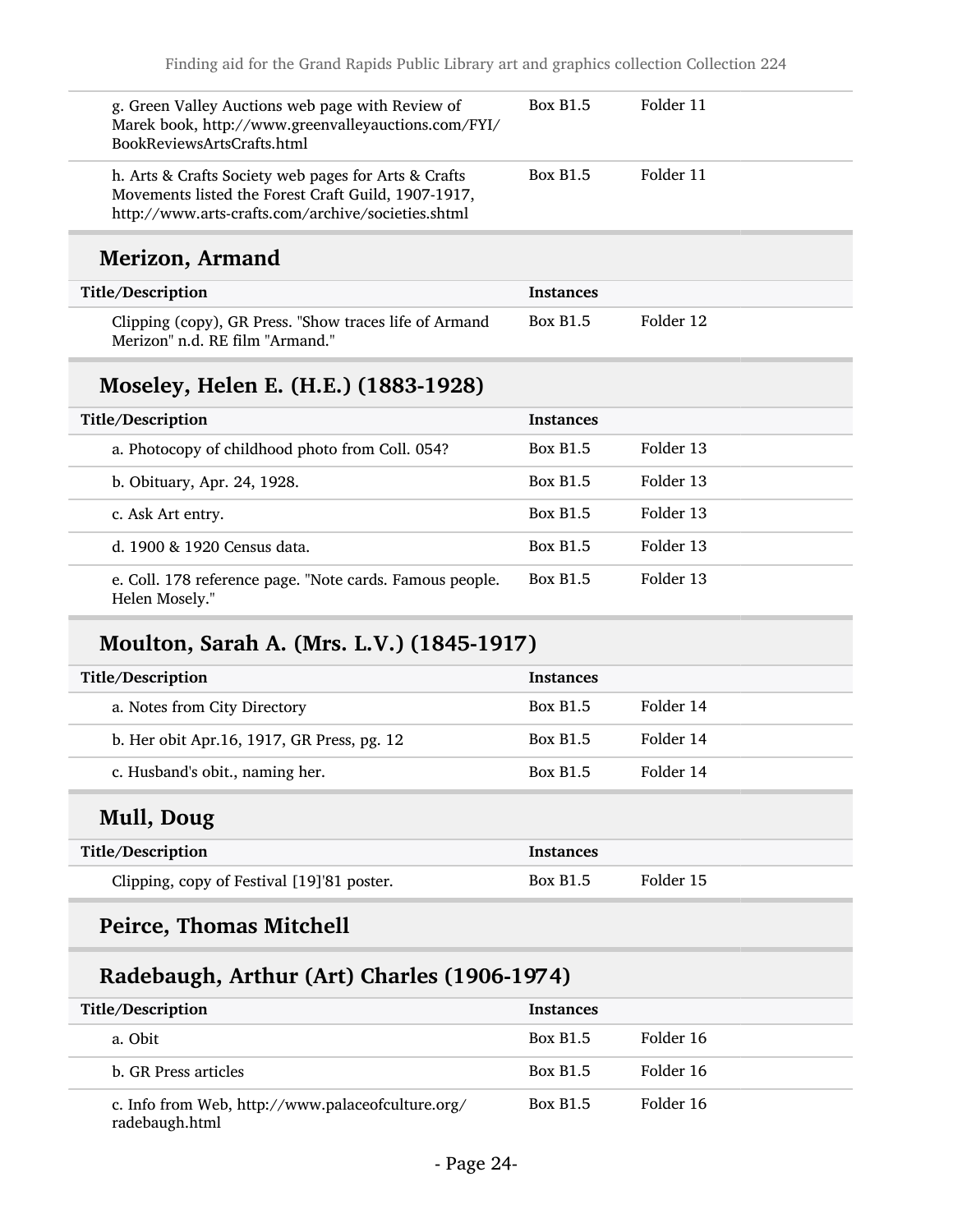| Riker, Hugh                                                                                                                                          |                  |                      |
|------------------------------------------------------------------------------------------------------------------------------------------------------|------------------|----------------------|
| Title/Description                                                                                                                                    | <b>Instances</b> |                      |
| Misc. computer prints with information on Riker's<br>illustrations in books.                                                                         | <b>Box B1.5</b>  | Folder 17            |
| Scharf, Ralph H., Jr.                                                                                                                                |                  |                      |
| Title/Description                                                                                                                                    | Instances        |                      |
| "Seater's son wins acclaim in Art World" American<br>Seater?, Feb. 1951. Photocopy.                                                                  | <b>Box B1.5</b>  | Folder 18            |
| <b>Smith, Alexis</b>                                                                                                                                 |                  |                      |
| Title/Description                                                                                                                                    | <b>Instances</b> |                      |
| "The Grand" : a mixed media art installation. At De Vos<br>Hall, Sept. 19, 1983 dedication flyer + bookmark type<br>insert of program. 00.[3509].1-2 | <b>Box B1.5</b>  | Folder 19            |
| Tandler, Rudolph (1887-Oct. 24, 1940?)                                                                                                               |                  |                      |
| Title/Description                                                                                                                                    | <b>Instances</b> |                      |
| a. Obit. GR Herald, Oct. 24, 1940?                                                                                                                   | <b>Box B1.5</b>  | Folder 20            |
| b. U.S. Census sheets, 1900(MI), 1910(MI) 1920(N.Y.)                                                                                                 | <b>Box B1.5</b>  | Folder 20            |
| c. Ask Art Image from Web                                                                                                                            | <b>Box B1.5</b>  | Folder <sub>20</sub> |
| d. Watercolor image (in $b/w$ ) from Web                                                                                                             | <b>Box B1.5</b>  | Folder 20            |
| e. Historic Elsah Foundation website info.                                                                                                           | <b>Box B1.5</b>  | Folder 20            |
| f. Principai College Archives page                                                                                                                   | <b>Box B1.5</b>  | Folder 20            |
| g. DigModern site page with reference to cookbook<br>illustrated by Tandler                                                                          | <b>Box B1.5</b>  | Folder <sub>20</sub> |
|                                                                                                                                                      |                  |                      |
| <b>Torrey, Kate</b>                                                                                                                                  |                  |                      |

Noll's Journey / by Dexa E. Henry, illustrated by K.S. Torrey. [Kate Torrey?]. Publ. for the Benefit of "The Henry Memorial Fund" N.Y. : A.E. Chasmar & Co. [n.d.], ca. 1891.) Box B1.5 Folder 21

#### Related Materials: Related Materials

See Coll. 275-8.75

## Walters, A.M.

Related Materials: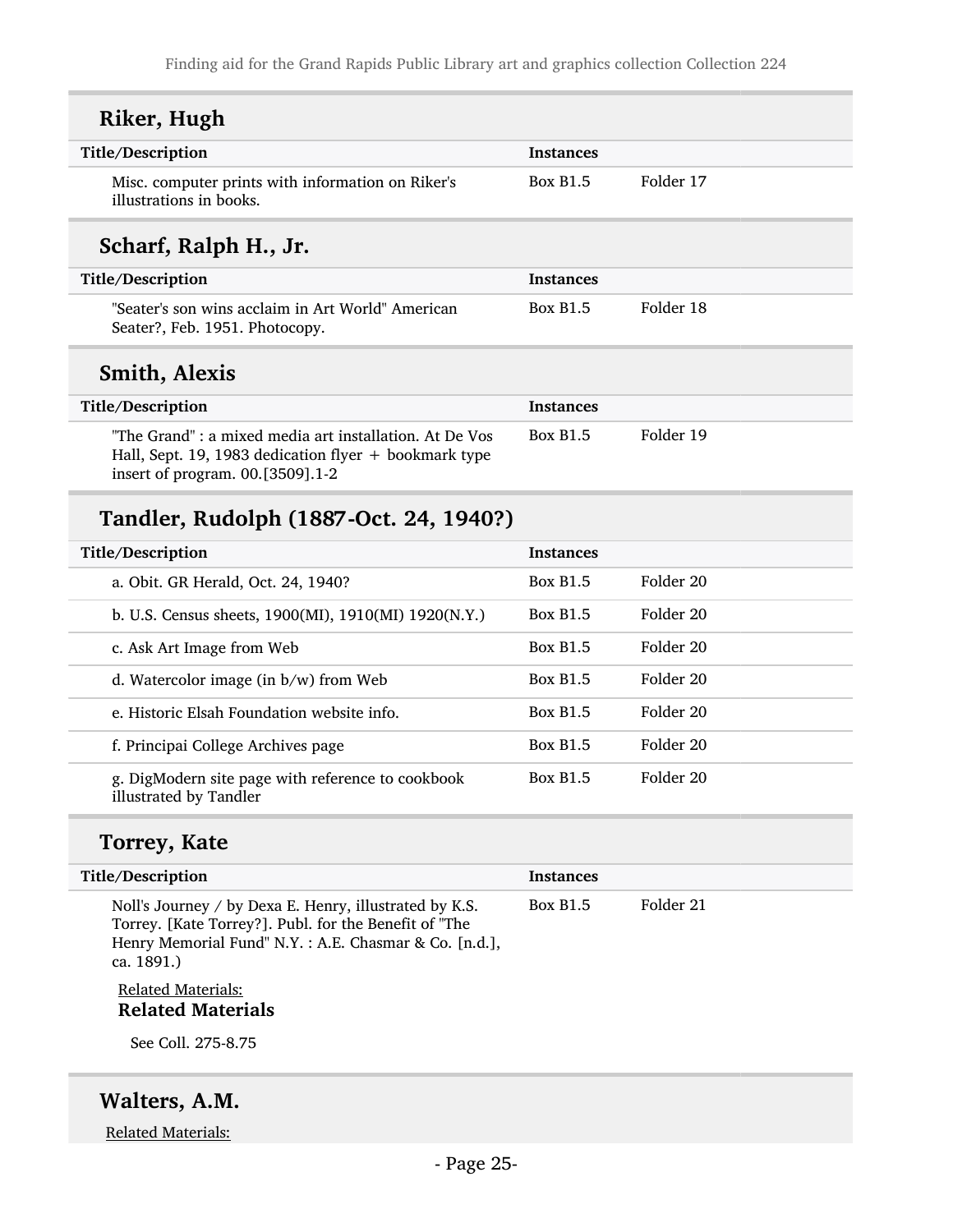#### Related Materials

See Advertising Art

## Weidenaar, Reynold H.

| Title/Description                                                                                                                                                                                                                                                                                                                                                                                                                                                                                                                                                            | <b>Instances</b> |           |
|------------------------------------------------------------------------------------------------------------------------------------------------------------------------------------------------------------------------------------------------------------------------------------------------------------------------------------------------------------------------------------------------------------------------------------------------------------------------------------------------------------------------------------------------------------------------------|------------------|-----------|
| Etchings by Reynold H. Weidenaar  Exhibit, Nov. 12,<br>to Dec. 1, 1946, GR Art Gallery                                                                                                                                                                                                                                                                                                                                                                                                                                                                                       | <b>Box B1.5</b>  | Folder 21 |
| Reynold Weidenaar: etchings, drawings, watercolors<br>and oils, Oct. 1962.                                                                                                                                                                                                                                                                                                                                                                                                                                                                                                   | <b>Box B1.5</b>  | Folder 21 |
| Reynold H. Weidenaar: Dutch Master of Grand Rapids.<br>GR Art Museum, Nov. 6, 1983-Jan. 1, 1984.                                                                                                                                                                                                                                                                                                                                                                                                                                                                             | <b>Box B1.5</b>  | Folder 21 |
| Reynold H. Weidenaar, N.A., 1915-1985 / Weidenaar<br>Portfolio, Inc. [flyer] 00.[5105].1                                                                                                                                                                                                                                                                                                                                                                                                                                                                                     | <b>Box B1.5</b>  | Folder 22 |
| 1966 Michigan Calendar Sketchbook / by Reynold<br>Weidenaar. Independent Security Life Insurance<br>Company. [Includes a brief biography of the artist.]<br>P2006.046                                                                                                                                                                                                                                                                                                                                                                                                        | Box 1.5          |           |
| Physical Description: Illustrations include: Barn. At<br>biography page; A New View of the famed Point Betsie<br>Light Station. January; Michigan Winter Wonderland.<br>February; Victorian [house] March; Frankfort [View of<br>boat on water] April; Maple Street Bridge, Mainstee.<br>May; Artists Haven, in Saugatuck. June; Duck Lake<br>Outlet, just North of Muskegon. July; Michigan, Water<br>Wonderland. August; U.S. Army Engineers Reinforce<br>A. breakwater. September; Fulton Street Farmer's<br>Market. October; Interchange. November; The Soo.<br>December |                  |           |

## Weidenaar reference materials.

| Title/Description                                                                                                                                         | <b>Instances</b> |
|-----------------------------------------------------------------------------------------------------------------------------------------------------------|------------------|
| 1. More Honors for Young Artist-Etcher. GR Mirror,<br>May 1942. pg. 24.                                                                                   | <b>Box B1.5</b>  |
| 2. Reynold Weidenaar, Grand Rapids Artist. Public<br>Museum of Grand Rapids, web page. RE the Museums<br>Weidenaar Collection.                            | <b>Box B1.5</b>  |
| 3. Legacy: Reynold weidenaar. Grand Rapids<br>magazine, July 2004. [get copy]                                                                             | <b>Box B1.5</b>  |
| 4. Artists of Grand Rapids, 1840-1980 / J. Gray<br>Sweeny. Grand Rapids Art Museum, and Grand Rapids<br>Public Museum. pg. 43. [get copy?; M759.174.Sw35a | <b>Box B1.5</b>  |
| 5. Chosen for Library of Congress. GR Mirror. Sept/<br>Oct. 1941. pg. 12-13. [get copy]                                                                   | <b>Box B1.5</b>  |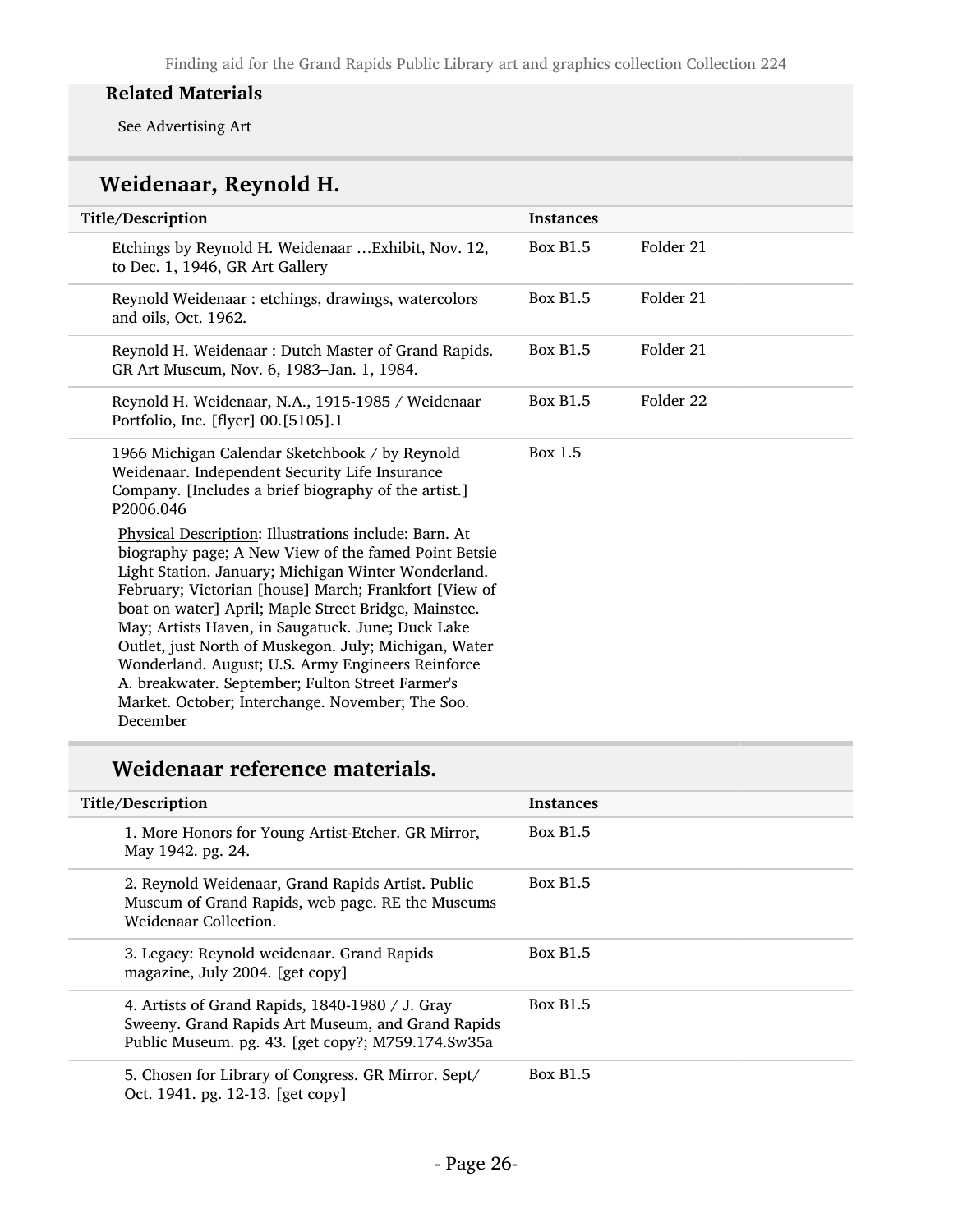Finding aid for the Grand Rapids Public Library art and graphics collection Collection 224

| 6. Wonderland, GR Press. Dec. 25, 1966. Cover.<br>Mackinac Bridge, pgs. 3-4                                                                                                                                   | <b>Box B1.5</b> |           |  |
|---------------------------------------------------------------------------------------------------------------------------------------------------------------------------------------------------------------|-----------------|-----------|--|
| 7. Wonderland, GR Press, Mar. 13, 1966. pg. 3-4                                                                                                                                                               | <b>Box B1.5</b> |           |  |
| 8. Wonderland, GR Press, Mar. 12, 1967. Old City Hall<br>cover. pg. 26-27.                                                                                                                                    | <b>Box B1.5</b> |           |  |
| 9. Wonderland, GR Press, Feb. 20, 1966. pg. 30                                                                                                                                                                | <b>Box B1.5</b> |           |  |
| 10. Wonderland, GR Press, Dec. 26, 1965. pg. 3-4.                                                                                                                                                             | <b>Box B1.5</b> |           |  |
| 11. Wonderland, GR Press. Oct. 30, 1966. pg. 3-4.                                                                                                                                                             | <b>Box B1.5</b> |           |  |
| 12. Wonderland, GR Press, Feb. 27, 1966. pg. 26-27                                                                                                                                                            | <b>Box B1.5</b> |           |  |
| 13. Wonderland, GR Press, unknown. 1970's?                                                                                                                                                                    | <b>Box B1.5</b> |           |  |
| 14. Goal, Forty Thousand Sketches : artist Reynold<br>Weidenaar has adoped a creed / Bernice Mancewicz.<br>GR Herald. Sunday, Mar. 22, 1953.                                                                  | <b>Box B1.5</b> |           |  |
| 15. Reynold Weienaar Etches: masterpieces on metal.<br>GR Herald, Dec. 3, 1950.                                                                                                                               | <b>Box B1.5</b> |           |  |
| 16. Etcher, on Eve of Show here, has full schedule in<br>east. Stamped in red. Nov. 12, 1946. Source unknown.                                                                                                 | <b>Box B1.5</b> |           |  |
| 17. Honors Mount for Weidenaar. Apr. 8, 1964. GR<br>Press.                                                                                                                                                    | <b>Box B1.5</b> |           |  |
| 18. Weidenaar Etchings to go on display. GR Herald,<br>Sept. 5, 1955.                                                                                                                                         | <b>Box B1.5</b> |           |  |
| Grand Rapids Symphony program cover, 1962/1963. 7<br>programs from this era with his illustration 00.[5759].2                                                                                                 | <b>Box B1.5</b> | Folder 24 |  |
| Reed's Lake / Reynold H. Weidenaar, 1956.                                                                                                                                                                     | <b>Box B1.5</b> | Folder 23 |  |
| Misc. photocopies of Weidenaar illustrations published<br>in "Miracle Bridge At Mackinac by David B. Steinmen.<br>G.R. : Eerdmans, 1957." The Library has a Weidennar<br>print of "The Bridge and the Storm". | Box B5          | Folder 1  |  |

| Title/Description              | <b>Instances</b> |           |  |
|--------------------------------|------------------|-----------|--|
| Biographical information.      | <b>Box B1.5</b>  | Folder 25 |  |
| Wilbert, Robert John (Detroit) |                  |           |  |

| WHDEFT, RODERT JOHN (DETTOIT)                                                                    |                  |           |  |
|--------------------------------------------------------------------------------------------------|------------------|-----------|--|
| Title/Description                                                                                | <b>Instances</b> |           |  |
| Color photo of official portrait of James J. Blanchard,<br>45th Governor of Michigan, 1883-1991. | <b>Box B1.5</b>  | Folder 26 |  |

Related Materials: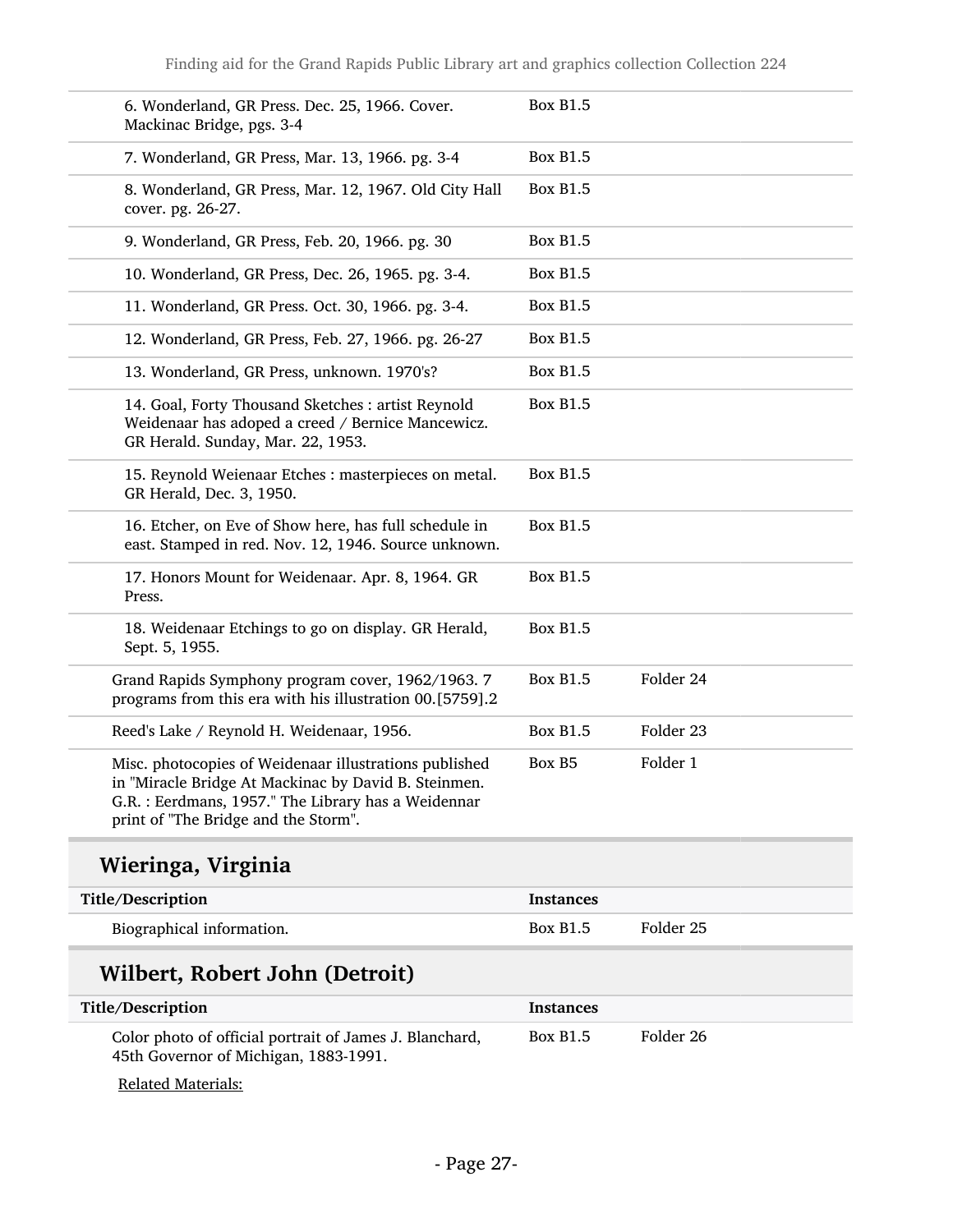#### Related Materials

See the program which accompanied this photo in Coll. 216. Also see article "Blanchard portrait placed in Michigan gallery of ex-governors" Toledo Blade, June 5, 1998. 1998.092.2

#### Wilkens, Mark

| Title/Description                                                                                                                                              | <b>Instances</b> |           |
|----------------------------------------------------------------------------------------------------------------------------------------------------------------|------------------|-----------|
| Color photocopy of "Grand Impression I" by Wilkens,<br>used on a greeting card. Original card in Coll. 303,<br>thank you note from Kurt Kimball to GRPL staff. | <b>Box B1.5</b>  | Folder 27 |
| <b>Willard, Eleanor Withey</b>                                                                                                                                 |                  |           |
| Title/Description                                                                                                                                              | <b>Instances</b> |           |
| Biographical information.                                                                                                                                      | <b>Box B1.5</b>  | Folder 28 |
| Winter, Lumen                                                                                                                                                  |                  |           |
| Title/Description                                                                                                                                              | <b>Instances</b> |           |
| Biographical; works lists.                                                                                                                                     | <b>Box B1.5</b>  | Folder 29 |
|                                                                                                                                                                |                  |           |

## Wong-Ligda, Ed (Grand Valley State faculty)

| <b>Title/Description</b>                                                                                                                            | <b>Instances</b> |           |
|-----------------------------------------------------------------------------------------------------------------------------------------------------|------------------|-----------|
| "Realist painter creates large-scale works of history."<br>Grand Valley, Winter 2006. pg. 10. Works: Levels of<br>Knowledge, Endometriosis, Reunion | <b>Box B1.5</b>  | Folder 30 |

## Wood, Marie

| Title/Description                                                                                                                                                                                                                              | <b>Instances</b>   |          |
|------------------------------------------------------------------------------------------------------------------------------------------------------------------------------------------------------------------------------------------------|--------------------|----------|
| "View from the Hill" 1972. Notecard illustration.<br>Photocopies made from used original at 104-2B-40<br>Copies include a portion of the artists note and signature<br>from the back of the notecard, and an enlarged version<br>of the image. | Box B <sub>5</sub> | Folder 2 |
| <b>Photographers</b>                                                                                                                                                                                                                           |                    |          |
| Tomaszewski, Dan                                                                                                                                                                                                                               |                    |          |
| Title/Description                                                                                                                                                                                                                              | <b>Instances</b>   |          |
| 1982 Ryerson Gallery exhibit.                                                                                                                                                                                                                  | Box B <sub>3</sub> | Folder 1 |
| <b>Lists of Artists / Illustrators</b>                                                                                                                                                                                                         |                    |          |
| Title/Description                                                                                                                                                                                                                              | <b>Instances</b>   |          |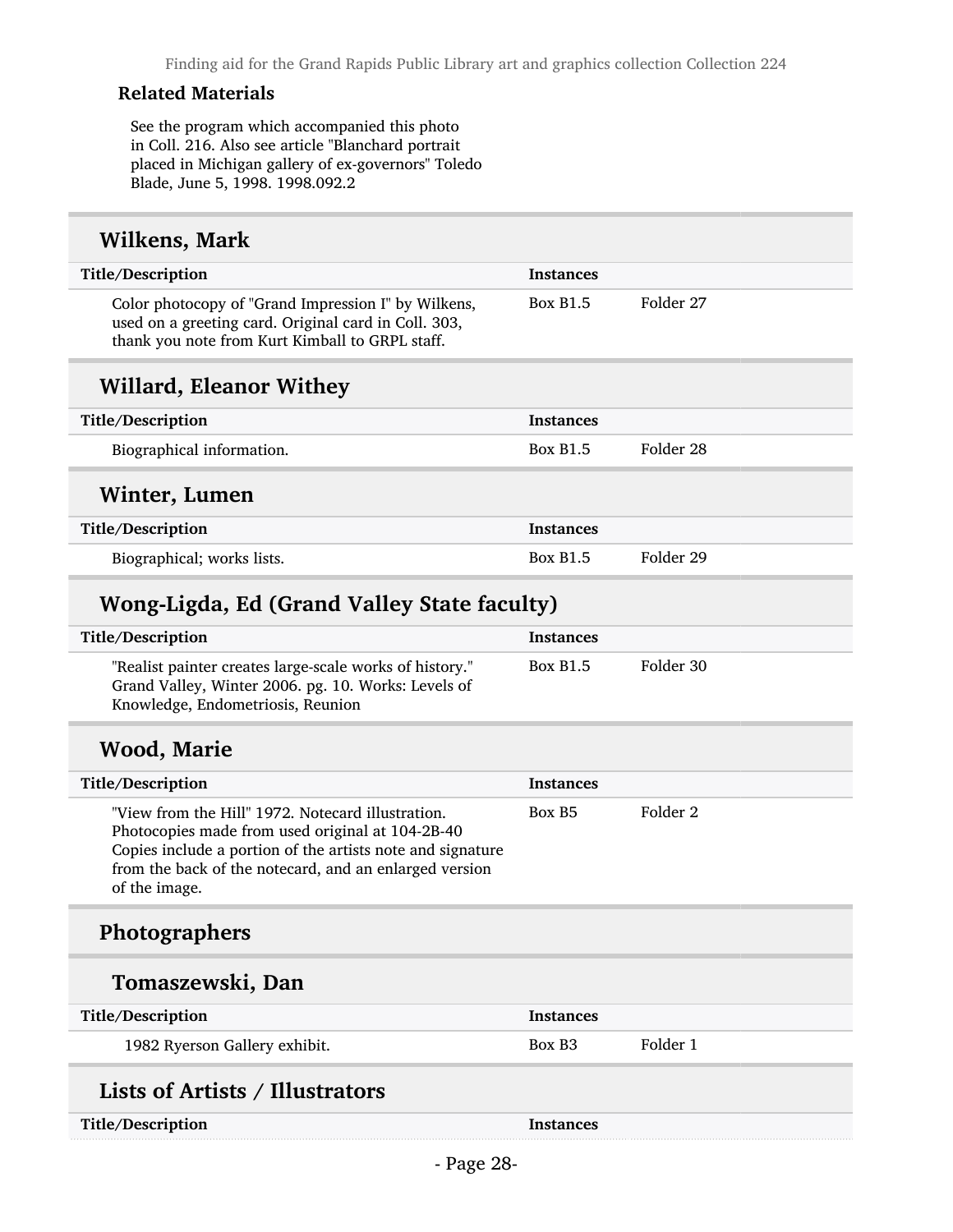| Lists of gallery artists, Synchronicity Gallery                                              | Box B <sub>6</sub> | Folder 1 |  |
|----------------------------------------------------------------------------------------------|--------------------|----------|--|
| Kroll, Virginia L. (a.k.a. Melrose Cooper, Louisa Fox)<br>List of books illustrated by Kroll | Box B6             | Folder 2 |  |

## <span id="page-28-0"></span>Subseries B. By name of collector

| Title/Description                                                                                                                                                                                     | <b>Instances</b>   |
|-------------------------------------------------------------------------------------------------------------------------------------------------------------------------------------------------------|--------------------|
| Catalogue of Pictures belonging to the Collection of Col.<br>Geo. G. Briggs: exhibited for the Benefit of Bissell House,<br>n.d.<br>Physical Location: This title is housed in Colls. 123 &<br>216    | Box C <sub>1</sub> |
| The Steelcase Collection of Contemporary Art / Steelcase,<br>Inc. [n.d.] Fernando de Szyszio oil in black on light green<br>cover. Formerly 708.9i.SI of the McBride library, GRAM.<br>$00.$ [5332].1 | Box C <sub>1</sub> |
|                                                                                                                                                                                                       |                    |

## City of Grand Rapids

| Title/Description                                                                                                                        | <b>Instances</b>   |          |
|------------------------------------------------------------------------------------------------------------------------------------------|--------------------|----------|
| The Art in City Hall [folder]. Including: The Permanent<br>Collection of the City of Grand Rapids, Michigan. [ca.<br>1974] 00. [3217]. 1 | Box C <sub>1</sub> | Folder 1 |

## Grand Rapids Art Museum.

| Title/Description                                                                                                                                                                                        | <b>Instances</b>   |          |
|----------------------------------------------------------------------------------------------------------------------------------------------------------------------------------------------------------|--------------------|----------|
| The John C. Cary Print Collection. n.d. [catalog] Lists<br>a couple of Weidenaar, but primarily an international<br>collection. 00.[3216].1                                                              | Box C <sub>1</sub> | Folder 2 |
| Steelcase Art Collection Grand Rapids: Steelcase, 1984.<br>S-298 00.[3165].1. Formerly VF                                                                                                                | Box C1             | Folder 3 |
| Steelcase Art Collection of Contemporary Art. [n.d.] 00.<br>[5332] .1                                                                                                                                    | Box C <sub>1</sub> | Folder 5 |
| Michigan Artists 1980/1981. Southwest Region, July<br>24-Sept. 21, 1980. Grand Rapids Art Museum [and]<br>Kalamazoo Institute of Arts, in cooperation with the<br>Detroit Institute of Arts. 00.[5320].1 | Box C <sub>1</sub> | Folder 6 |
| Art Works Website information, Sep 10, 2005. Grand<br>Rapids.                                                                                                                                            | Box C <sub>1</sub> | Folder 7 |
| Grand Rapids Art Museum. Information. [general]<br>information flyer, including a street map] [after 1983].<br>$00. [3507]$ .1                                                                           | Box 1              |          |
| The Golden Age of Posters : the Jaque Collection in the<br>context of  Grand Rapids Art Museum. Dec. 10, 1987.                                                                                           | Box 7              |          |
|                                                                                                                                                                                                          |                    |          |

## Keeler, Mary Ann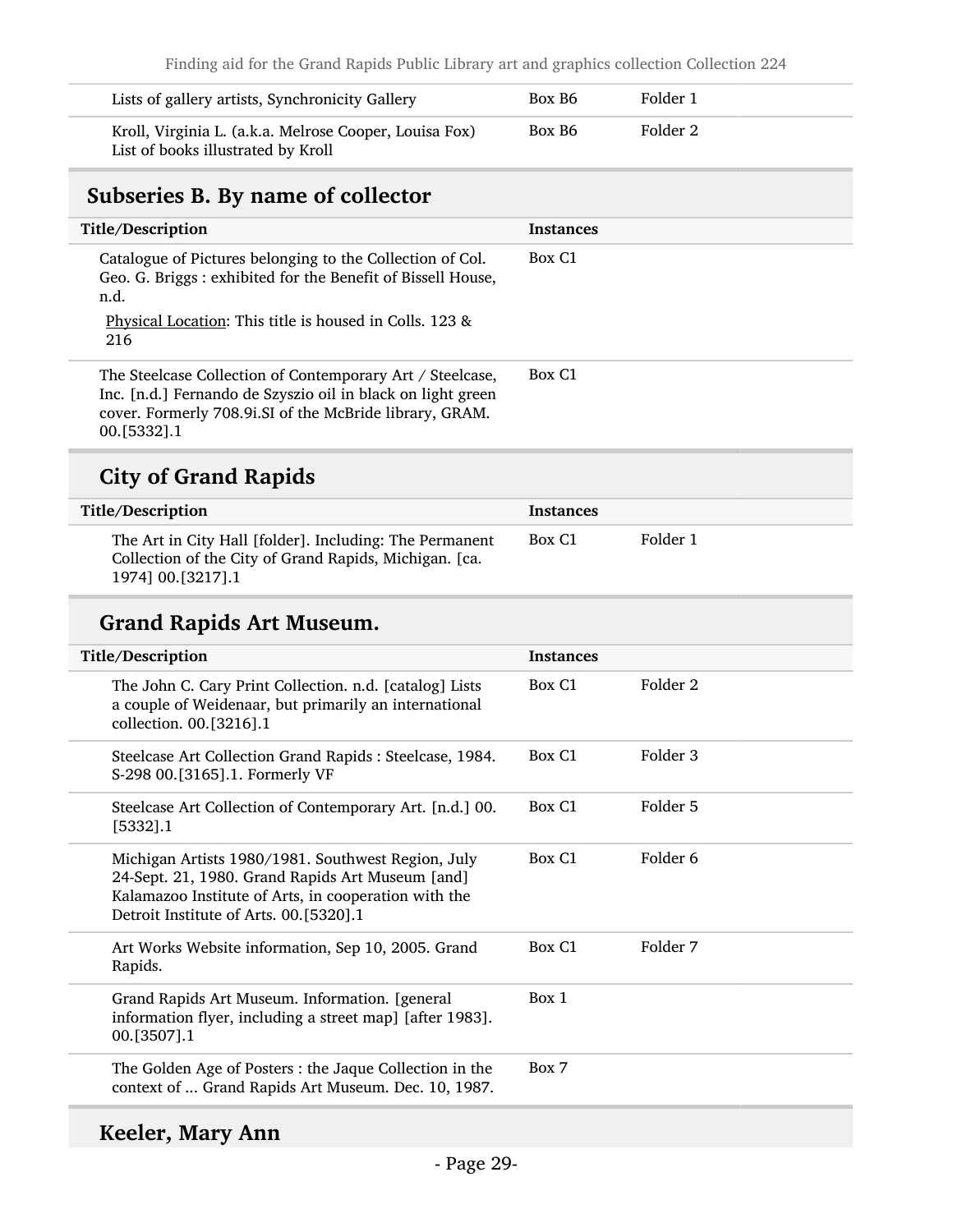| <b>Title/Description</b>                                                                                                                                                           | <b>Instances</b>   |          |
|------------------------------------------------------------------------------------------------------------------------------------------------------------------------------------|--------------------|----------|
| You Gotta Have Art: Mary Ann Keeler  / by Hank<br>Bornheimer. Wonderland section, pg. $32-34 + \text{cover}$ :<br>The Keeler Instinct. GR Press, Dec. 16, 1984. 00.<br>$[3221]$ .1 | Box C <sub>2</sub> | Folder 1 |

## <span id="page-29-0"></span>Subseries C. By name of organization

## Art Works / ArtWorks [newsletter]

| Title/Description                                                                  | <b>Instances</b>   |
|------------------------------------------------------------------------------------|--------------------|
| v. 3, no. 3, Nov. 2004                                                             | Box 2              |
| v. 4, no. 1, May 2005.                                                             | Box 2              |
| v. 4, no. 2, Nov. 2005                                                             | Box 2              |
| Newspaper articles.                                                                |                    |
| Title/Description                                                                  | <b>Instances</b>   |
| Mini-Calder auction nears the end. GR Press, Sept. 14,<br>2004. Original clipping. | Box O <sub>2</sub> |
| ArtWorks, UICA merge to cut costs, expand programs.<br>GR Press. n.d.              | Box O <sub>2</sub> |
| About ArtWorks, from their Website, Sept. 2005.                                    | Box O <sub>3</sub> |
| Art Works. Ephemera                                                                |                    |
| Title/Description                                                                  | <b>Instances</b>   |
| a) postcard May 5, 2006                                                            | Box O3             |
| b) invitation: Reception/open house, Sep 28, 2006 at                               | Box O3             |

| Title/Description                                                                                                                          | <b>Instances</b> |
|--------------------------------------------------------------------------------------------------------------------------------------------|------------------|
| Capital Campaign literature:                                                                                                               | Box O1           |
| a) flyer for the new museum 2005 Includes a rendering,<br>and images of major donors. 2005.032J                                            |                  |
| b) Create a Landmark Art Museum donor mailer.                                                                                              |                  |
| A Renaissance Garden [Commemorative booklet and<br>program] Grand Rapids Art Museum. Annual Benefit<br>Auction. May 10, 1997. P2006.013.21 | Box 01           |
| Grand Rapids Art Museum. Inaugural Celebration 2007<br>[new building] $2007.108.1 - 5$                                                     | Box 01           |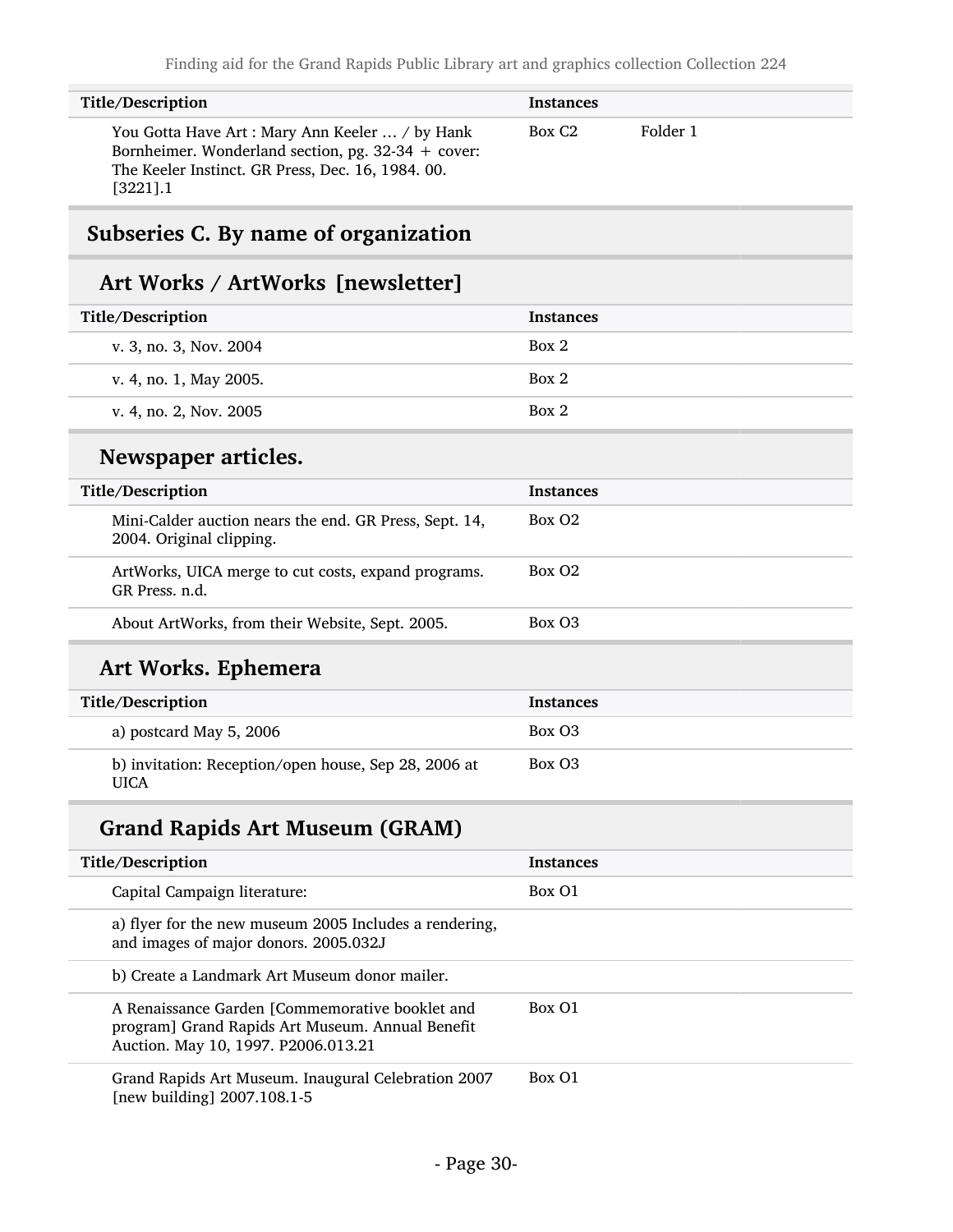| <b>Chicago Tribune</b>                                                                                                    |                  |                     |
|---------------------------------------------------------------------------------------------------------------------------|------------------|---------------------|
| Title/Description                                                                                                         | <b>Instances</b> |                     |
| Newspaper Clipping. Oct. 7, 2007. Architecture "A<br>Temple of Green Blooms in Michigan" / by Blair Kaman.<br>00.[5336].1 | Box 1            |                     |
| New Grand Rapids Art Museum, Fall 2007 (5)                                                                                |                  |                     |
| Title/Description                                                                                                         | Instances        |                     |
| a) GRAM Galley Wayfinding Guide 2008.011.2                                                                                | Box 1            |                     |
| b) Inaugural Week Celebration program, Sept.-Oct. 2007<br>$(3)$ 2008.011.3                                                | Box 1            |                     |
| c) Now at the Grand Rapids Art Museum, Fall 2007<br>[periodical] 2008.011.4                                               | Box 1            |                     |
| Miscellaneous ephemera, 2008-                                                                                             |                  |                     |
| Title/Description                                                                                                         | <b>Instances</b> |                     |
| Family ArtVenture                                                                                                         | Box 1            |                     |
| Grand Rapids Arts Association / Art Association of Grand Rapids,<br>Michigan.                                             |                  |                     |
| Title/Description                                                                                                         | <b>Instances</b> |                     |
| Constitution. [n.d.] Formerly MKG706.G76c 00.<br>$[3170]$ .1                                                              | Box 1            |                     |
| Annual Report, 1913-1914 00.[3171].1. Formerly<br>MKG706.G76                                                              | Box 1            | Folder 1            |
| Annual Report, 1914-1915 00.[3171].2 Formerly<br>MKG706.G76                                                               | Box 1            | Folder <sub>2</sub> |
| Annual Report, 1915-1916 (2) 00.[3171].3 Formerly<br>MKG706.G76                                                           | Box 1            | Folder 3            |
| Annual Report, 1916-1923 00.[3171].4 Formerly<br>MKG706.G76                                                               | Box 1            | Folder 4            |
|                                                                                                                           |                  |                     |
| Annual Report, 1923-1924 00.[3171].5 Formerly<br>MKG706.G76                                                               | Box 1            | Folder 5            |
| Annual Report, 1924-1925 00.[3171].6                                                                                      | Box 1            | Folder 6            |
| Annual Report, 1925-1926 00.[3171].7                                                                                      | Box 1            | Folder 7            |

Annual Report, 1927-1928 00.[1468].1 Box 1 Folder 9

Annual Report, 1928-1929 (2) 00.[3171].9 Box 1 Folder 9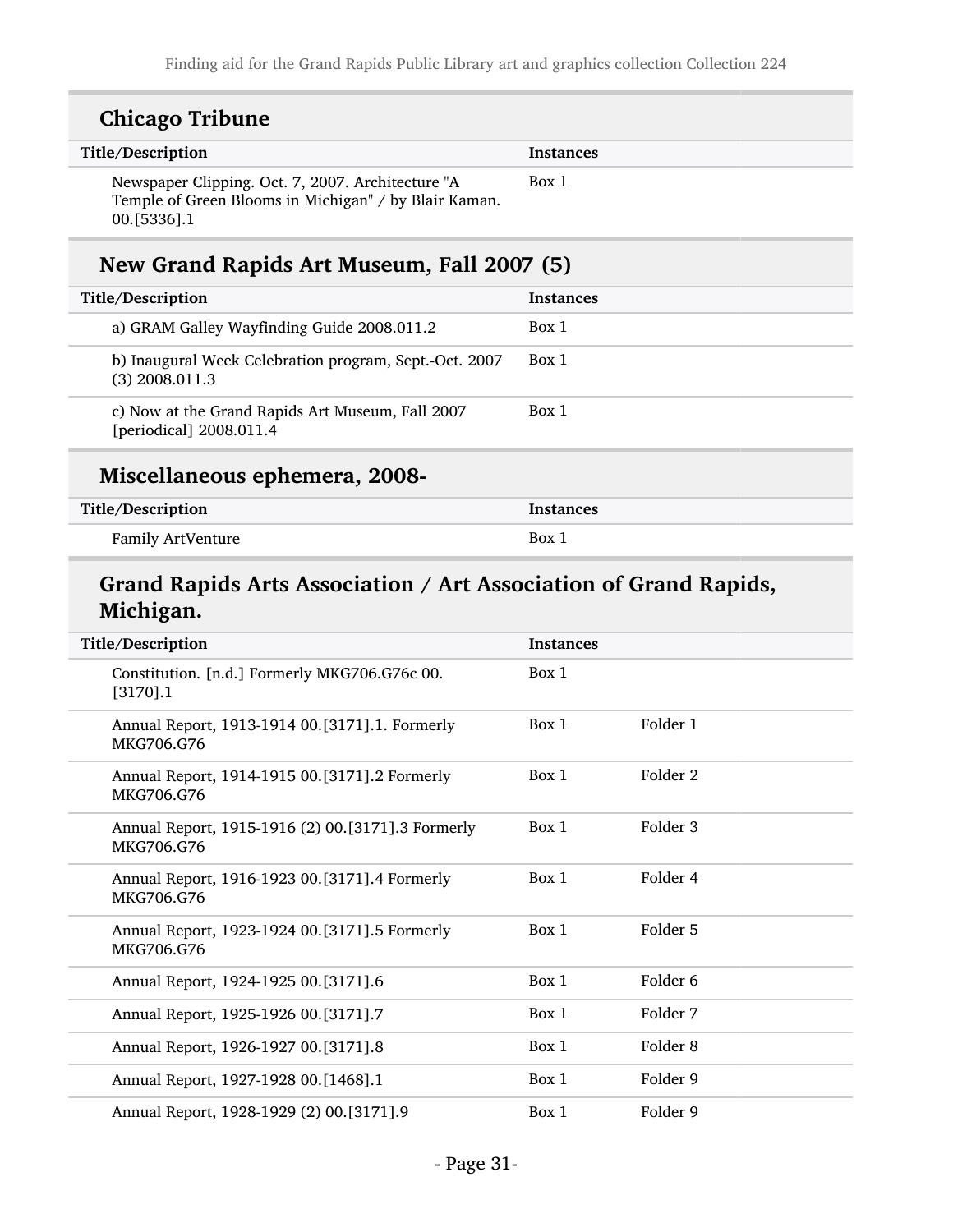Finding aid for the Grand Rapids Public Library art and graphics collection Collection 224

| Annual Report, 1929-1930. 00.[1469].1    | Box 1 | Folder 10 |
|------------------------------------------|-------|-----------|
| Annual Report, 1929-1930. 00. [3171]. 10 | Box 1 | Folder 10 |
| Annual Report, 1930-1931. 00.[3171].11   | Box 1 | Folder 11 |

## Grand Rapids Art Gallery

| Title/Description             | <b>Instances</b> |
|-------------------------------|------------------|
| Season 1946-1947. 00.[3508].1 | Box 1            |

## Grand Rapids Gallery Association

| Title/Description |                                         | <b>Instances</b>   |          |
|-------------------|-----------------------------------------|--------------------|----------|
|                   | Gallery Guide, 2003-2004. 2003.032D     | Box A <sub>2</sub> | Folder 1 |
|                   | Gallery Guide, 2004-2005. 2007.079      | Box A2             | Folder 2 |
|                   | Gallery Guide, 2005-2006. 2004.021I     | Box A2             | Folder 3 |
|                   | Gallery Guide, 2006-2007. 00. [3528]. 1 | Box A2             | Folder 4 |
|                   | Gallery Guide, 2007-2008. 00.[5306].1   | Box A2             | Folder 5 |
|                   | Gallery Guide, 2008-2009. 2008.018.012  | Box A2             | Folder 6 |
|                   |                                         |                    |          |

## Grand Valley State University Civic Studio Exhibit cards

| Title/Description                                                                                | <b>Instances</b>   |
|--------------------------------------------------------------------------------------------------|--------------------|
| 1) "Swing Things" Nov 2003 (at 450 Alabama Street)<br>2005.010.1                                 | Box C <sub>3</sub> |
| 2) "Mobile Unit" Dec 2003 (at 450 Alabama Street)<br>2005.010.2                                  | Box C <sub>3</sub> |
| 3) Discussion with artist Laurie Palmer Feb 2003 (at 665<br>Bridge Street) 2005.010.3            | Box C <sub>3</sub> |
| 4) "Moving House" Kroon House basement, Oct 2003 (at<br>450 Alabama) 2005.010.4                  | Box C <sub>3</sub> |
| 5) "Department of Forestry" with Dan Peterman Nov-Dec<br>2003 (at 450 Alabama Street) 2005.010.5 | Box C <sub>3</sub> |
| 6) Meeting with artist Dan P[eterman?] (at 450<br>Alabama Street) 2005.010.6                     | Box C <sub>3</sub> |
| 7) "Stockbridge to Scale" Feb 2003 (at 665 Bridge Street)<br>2005.010.7                          | Box C <sub>3</sub> |
| 8) "Welcome Happy Sausage" Apr 2003 (at 665 Bridge<br>Street) 2005.010.8                         | Box C <sub>3</sub> |
| 9) "Moving House" Kroon House in transit Oct 2003 (at<br>450 Alabama) 2005.010.9                 | Box C <sub>3</sub> |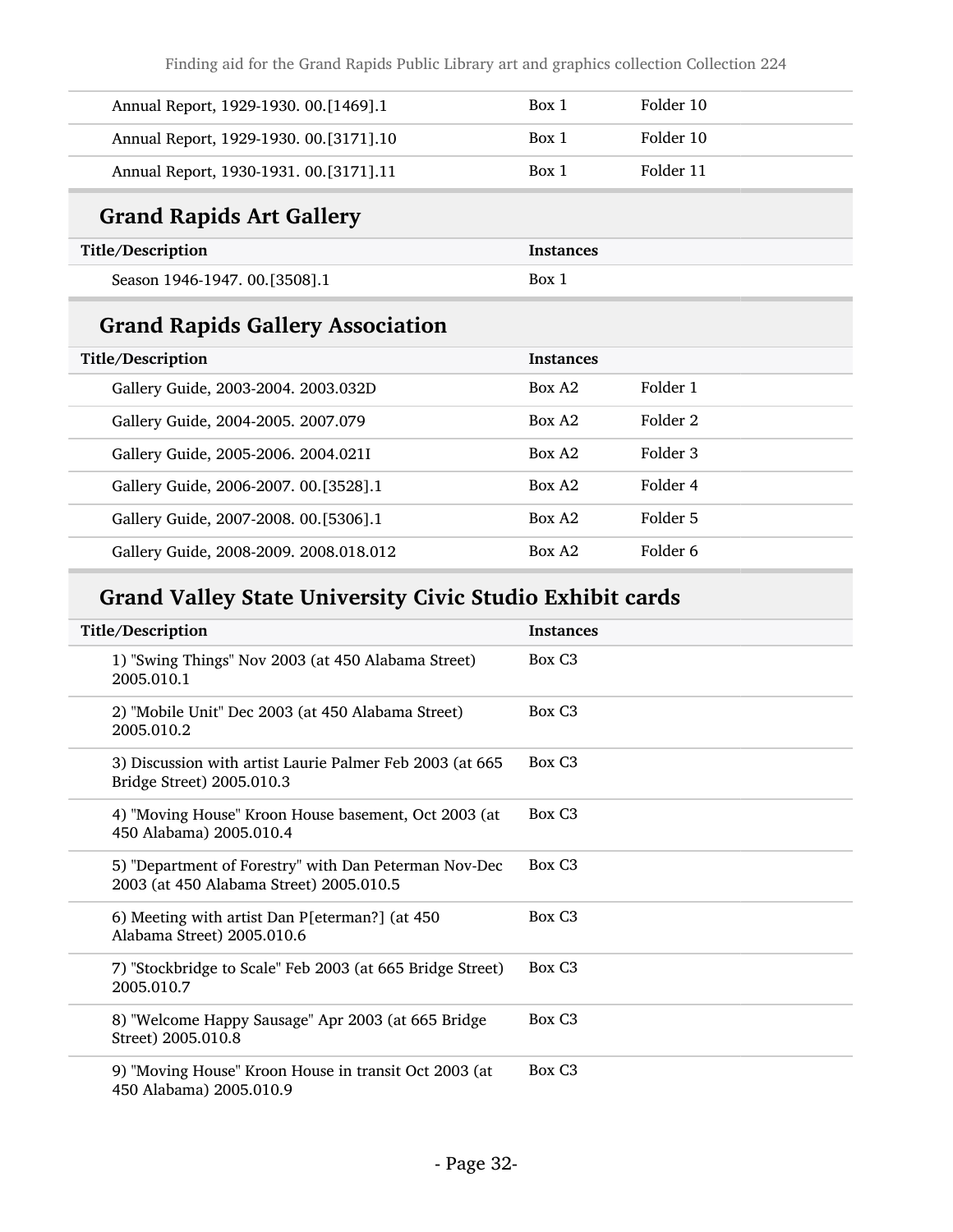| 10) "Welcome Happy Sausage" sausage making at<br>20th Century Meats. Apr 2003 (at 665 Bridge Street)<br>2005.010.10 | Box C3             |
|---------------------------------------------------------------------------------------------------------------------|--------------------|
| 11) "Department of Forestry" Nov-Dec 2003 (at 450<br>Alabama Street) 2005.010.11                                    | Box C <sub>3</sub> |
| 12) "Stockbridge to Scale" Feb 2003 (at 665 Bridge<br>Street) 2005.010.12                                           | Box C <sub>3</sub> |
| 13) "Swing Thing" Nov 2003 (at 450 Alabama Street)<br>2005.010.13                                                   | Box C3             |
| 14) "Department of Forestry" Nov-Dec 2003 (at 450<br>Alabama Street) 2005.010.14                                    | Box C <sub>3</sub> |
| 15) "Department of Forestry" Nov-Dec 2003 (at 450<br>Alabama Street) 2005.010.15                                    | Box C <sub>3</sub> |

## Muskegon Museum of Art

| Title/Description                                                                                                                                                                                                                           | <b>Instances</b> |
|---------------------------------------------------------------------------------------------------------------------------------------------------------------------------------------------------------------------------------------------|------------------|
| Exhibit Catalog. Sunlight in a Paintbrush: American<br>Impressionism from Regional Collections : essays by<br>William H. Gerdts, E. Jane Connell and James M. Keny.<br>Muskegon Museum of Art, Muskegon, Michigan. May 1-<br>Aug. 31, 2008. | Box 7            |

## Pewabic Pottery

| Title/Description                                                                                                                                                                                                                                                                                                                                                                                                            | <b>Instances</b> |
|------------------------------------------------------------------------------------------------------------------------------------------------------------------------------------------------------------------------------------------------------------------------------------------------------------------------------------------------------------------------------------------------------------------------------|------------------|
| Arts and Crafts Movement in Michigan: 1886-1906 /<br>Thomas W. Brunk, James E. Conway, Thomas K. Maher.<br>Edited by Mary Jane Hock. Catalog & Exhibit  Ruffner<br>Foundation  Michigan Council of the Humanities. Publ.<br>By Pewabic Society, Inc., 1986 [Exhibit held at Pewabic<br>Pottery, Apr. 4 through May 10, 1986 (Detroit)].<br>Includes images of Limbert and Stickley furniture from<br>Grand Rapids factories. | Box 7            |
| Pewabic Pottery to Sponsor Exhibit. Source unknown.<br>March 20, 1986. Newspaper Clipping. Apr 13, 1986.<br>[Catalog and clipping are annotated in pencil by<br>previous owner.] P2009.017                                                                                                                                                                                                                                   | Box 7            |
| Crafts Exhibit Feels Right at Home at Pewabic Pottery.<br>Detroit News. Neswpaper Clipping. Apr 13, 1986.<br>[Catalog and clipping are annotated in pencil by<br>previous owner.] P2009.017                                                                                                                                                                                                                                  | Box 7            |

## Urban Institution for Contemporary Arts (UICA)

| Title/Description                                                                                               | <b>Instances</b> |
|-----------------------------------------------------------------------------------------------------------------|------------------|
| Annual Report, 2006 (2 copies) Accompanied by a fund<br>raising letter dated Nov. 20, 2006, which documents the | Box O            |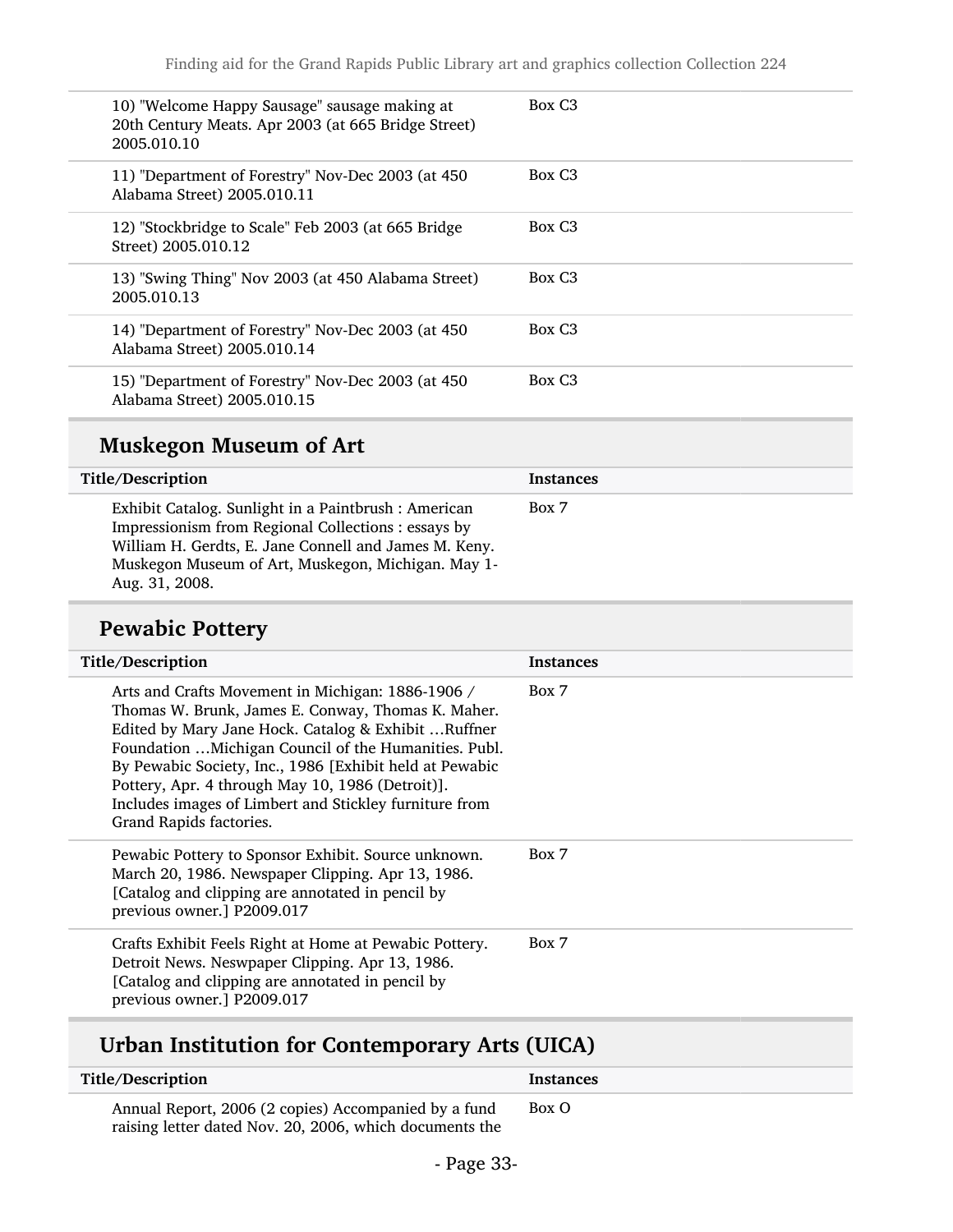merger of the UICA with the youth job-training agency, ArtWorks. 2006.111.1-2

## Subseries D. Materials Type Sculpture. Individual Sculpture. La Grande Vitesse

| Title/Description                                       | <b>Instances</b>   |          |
|---------------------------------------------------------|--------------------|----------|
| Art Works [2005 Calendar] 2005.064.1-5                  | Box C <sub>2</sub> |          |
| La Petite Vitesse, 2004 / ArtWorks                      |                    |          |
| Title/Description                                       | <b>Instances</b>   |          |
| Documentation of Project                                | Box S <sub>2</sub> | Folder 1 |
| Flyer with map of Petite sculpture locations            | Box S <sub>2</sub> | Folder 2 |
| Paper cutout sculpture                                  |                    |          |
| Title/Description                                       | <b>Instances</b>   |          |
| Cardboard cutout (x copies)                             | Box S <sub>2</sub> | Folder 3 |
| Paper instructions, in color (2 master copies)          | Box S <sub>2</sub> | Folder 3 |
| Newspaper articles.                                     | Box S <sub>2</sub> | Folder 4 |
| <b>EBAY Auction, Sept. 10-17, 2004</b>                  |                    |          |
| Title/Description                                       | <b>Instances</b>   |          |
| Mailing card "Bid High, Bid Often"                      | Box S <sub>2</sub> | Folder 5 |
| Color copy machine prints of the Master list, Stabiles, | Box S <sub>2</sub> | Folder 5 |

and mobiles + extras.

## La Petite Vitesse sculptures, numbered [prints of sculptures]

| Title/Description                                   | <b>Instances</b>   |           |
|-----------------------------------------------------|--------------------|-----------|
| $#1$ : From Earth to the Moon                       | Box S <sub>2</sub> | Folder 6  |
| #2: La Metropolis / Nuit et Matin                   | Box S <sub>2</sub> | Folder 7  |
| #3: The Wild Gramooza Wampoola                      | Box S <sub>2</sub> | Folder 8  |
| #4: La Cirque de la Petite Vitesse                  | Box S <sub>2</sub> | Folder 9  |
| $#5$ : Reflections                                  | Box S <sub>2</sub> | Folder 10 |
| $#6$ : Gezellig                                     | Box S <sub>2</sub> | Folder 11 |
| $#7$ : The Seven Elements                           | Box S <sub>2</sub> | Folder 12 |
| $#8$ : Dream Time                                   | Box S <sub>2</sub> | Folder 13 |
| #9: Challenge Expression, Promote Dialogue, Inspire | Box S <sub>2</sub> | Folder 14 |
| $#11$ : La Voyageur                                 | Box S <sub>2</sub> | Folder 15 |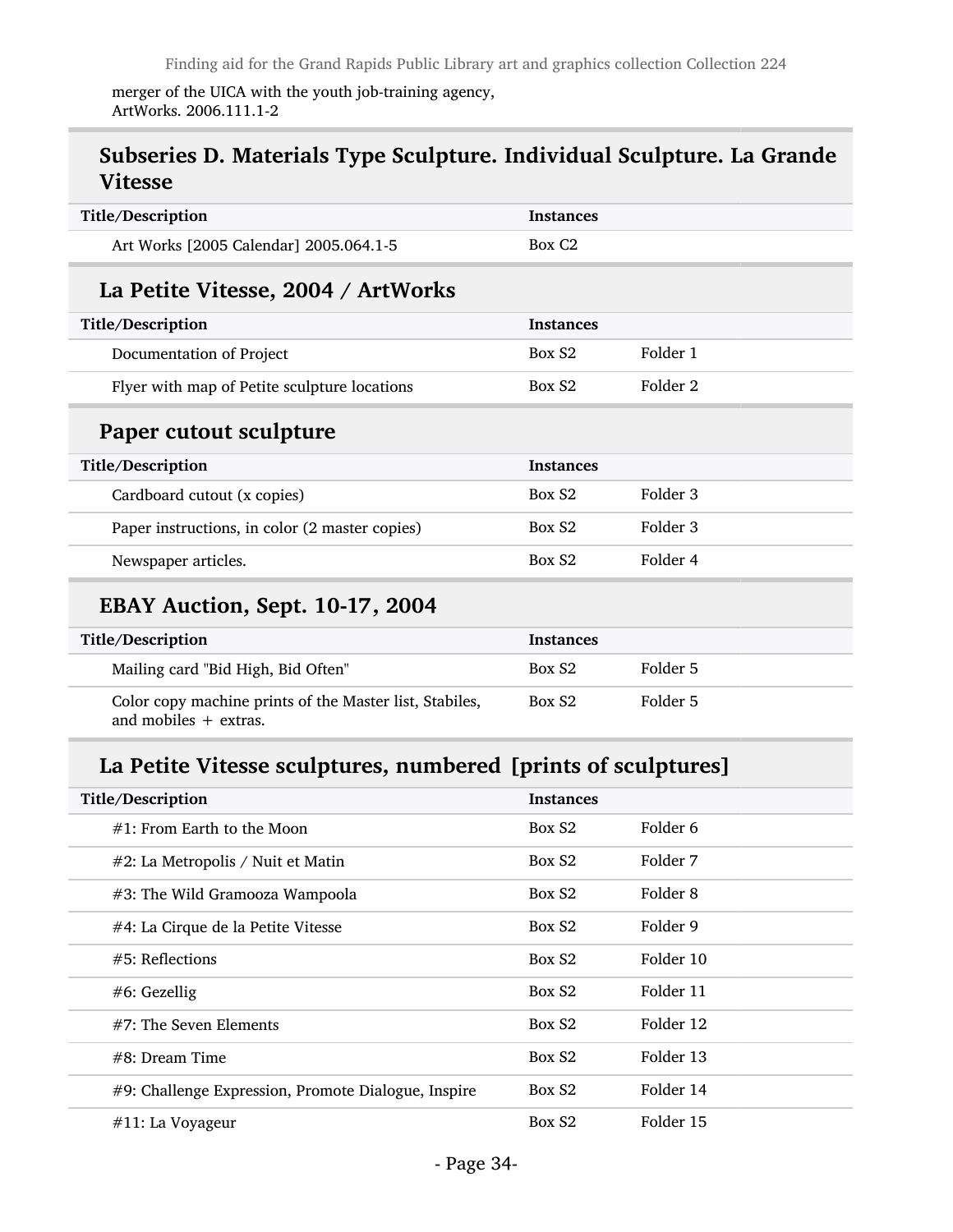| #12: The Calder City                          | Box S2             | Folder 16            |
|-----------------------------------------------|--------------------|----------------------|
| #13: Untitled                                 | Box S2             | Folder 17            |
| #14: Language of the City                     | Box S2             | Folder 18            |
| #15: City Structure                           | Box S2             | Folder 19            |
| #16: Intercommunal Highway                    | Box S2             | Folder 20            |
| #17: La Petite Vitesse Sur la Chemin Primrose | Box S2             | Folder 21            |
| #18: Untitled (River of Life)                 | Box S2             | Folder <sub>22</sub> |
| #19: Ollin                                    | Box S2             | Folder 23            |
| #20: Making Music                             | Box S2             | Folder 24            |
| #21: 24 Hour Kaleidoscope                     | Box S2             | Folder 25            |
| #23: Find Me In the Garden                    | Box S2             | Folder 26            |
| #24: Checkered Board of Life                  | Box S2             | Folder 27            |
| #25: Blank [#1]                               | Box S2             | Folder 28            |
| Blank $[#2]$                                  | Box S2             | Folder 29            |
| Large Mobile (A)                              | Box S <sub>2</sub> | Folder 30            |
| Large Mobile (B)                              | Box S2             | Folder 31            |
| Small Mobile (a)                              | Box S2             | Folder 32            |
| Small Mobile (b)                              | Box S2             | Folder 33            |
| Small Mobile (c)                              | Box S2             | Folder 34            |
| Small Mobile (d)                              | Box S2             | Folder 35            |
| Small Mobile (e)                              | Box S2             | Folder 36            |
| Set 3: Color guide #12, small mobile (b)      | Box S2             | Folder 37            |
| Set 4: Color guide #12, small mobile (b)      | Box S2             | Folder 38            |
| Miscellaneous extras                          | Box S2             | Folder 39            |
| La Petite Vitesse in France (Web pages)       | Box S2             | Folder 40            |

## Calder La Grande Vitesse. Ephemera

| Title/Description                                                                                                                                                    | <b>Instances</b>   |           |
|----------------------------------------------------------------------------------------------------------------------------------------------------------------------|--------------------|-----------|
| Weather Resistant Self Sticking Emblem sticker. "La<br>Grande Vitesse, Grand Rapids, Michigan. Rapid City, : S.<br>Dakota: Great Western Ent. Inc., [n.d.] P2008.092 | Box S <sub>3</sub> |           |
| La Grande Vitesse Program. June 14th, 1969. 2012.083                                                                                                                 | Box S <sub>3</sub> | Folder 14 |
| Dedication La Grande Vitesse Booklet. June 14th, 1969.<br>2 copies [2012.083] [2022.017]                                                                             | Box S <sub>3</sub> | Folder 15 |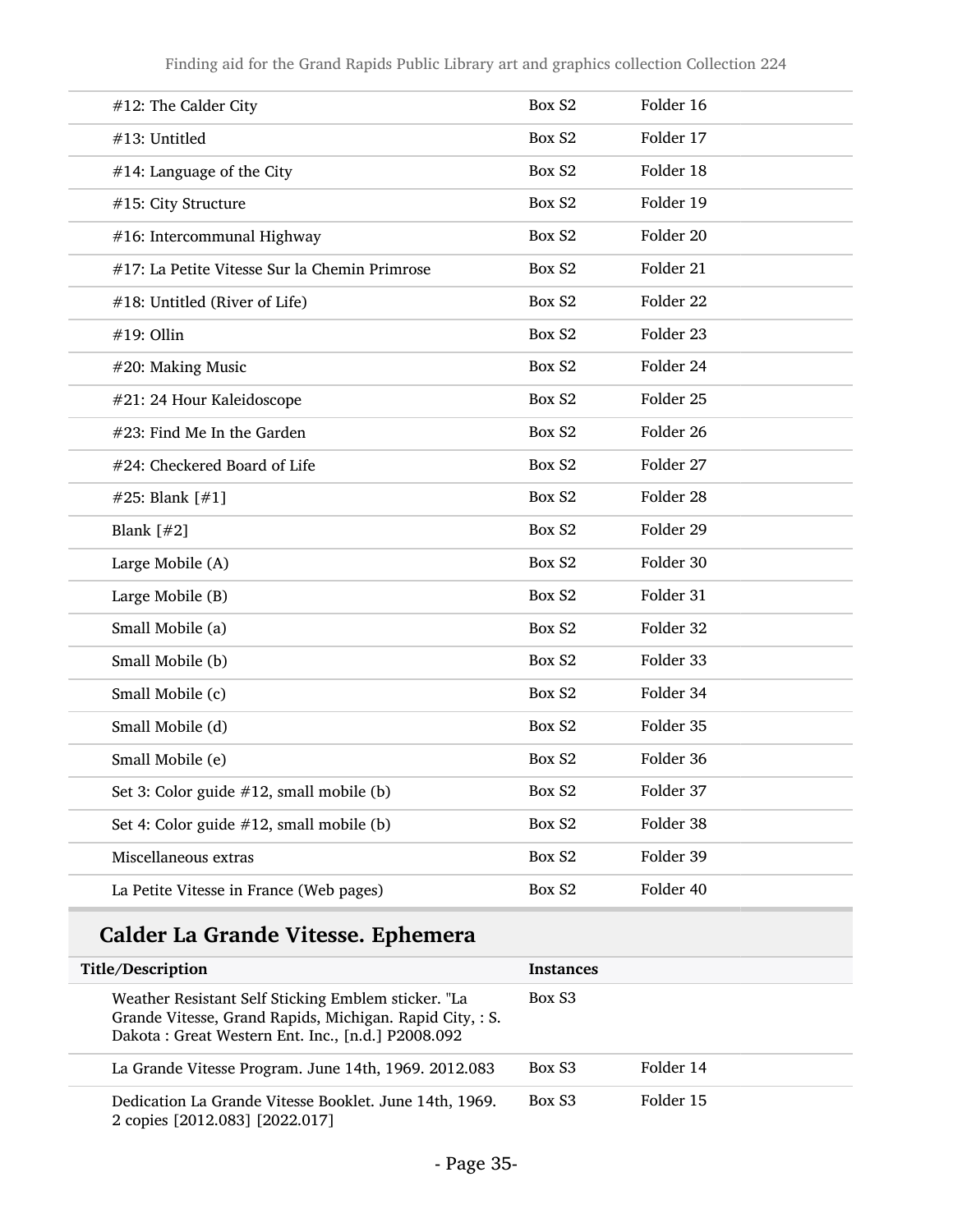The Fortieth Anniversary of La Grand Vitesse, June 5 - September 7, 2009 Frederik Meijer Gardens and Sculpture Park [2022.017]

Box S3 Folder 23

## Red La Grande Vitesse sculpture image on white background with "Grand Rapids" and "Michigan" letters in white on blue background above and below the sculpture image, all framed in a black shield emblem.)

| Title/Description                                                                                                                                         | <b>Instances</b>   |          |
|-----------------------------------------------------------------------------------------------------------------------------------------------------------|--------------------|----------|
| La Grande Vitesse. Printed pen & ink sketch / Paul<br>Blackwell, [n.d.] Old Rowe Hotel seen behind sculpture.<br>$00. [2130]$ .1                          | Box S <sub>3</sub> | Folder 2 |
| Textile patch "Grand Rapids" with La Grande Vitesse<br>image. White, with red lettering and piping of the oval<br>patch. [n.d.] Source unknown. P2009.036 | Box S3             | Folder 3 |

### Calder La Grande Vitesse 35th Anniversary Exhibit

| Title/Description                                                                  | <b>Instances</b>   |          |
|------------------------------------------------------------------------------------|--------------------|----------|
| Grand Rapids Magazine, June 2004 (Nancy Mulnix on<br>cover.)                       | Box S <sub>3</sub> | Folder 4 |
| a) Petite Vitesse, Article.                                                        | Box S <sub>3</sub> | Folder 4 |
| b) Festival 2004 poster, Article.                                                  | Box S <sub>3</sub> | Folder 4 |
| c) Becherer article.                                                               | Box S <sub>3</sub> | Folder 4 |
| d) Nancy Mulnix / Calder, Article.                                                 | Box S <sub>3</sub> | Folder 4 |
| On The Town, June 2004. Includes images from<br>Archives to advertise our exhibit. | Box S <sub>3</sub> | Folder 5 |

## Advertising for Calder Exhibit

| Title/Description                                                                                                                                                | <b>Instances</b>   |          |
|------------------------------------------------------------------------------------------------------------------------------------------------------------------|--------------------|----------|
| Red & black 8x10 flyer placed at service desks.                                                                                                                  | Box S <sub>3</sub> | Folder 6 |
| Flyer. Baniff Flying Colors Project (3).                                                                                                                         | Box S <sub>3</sub> | Folder 7 |
| "Art and the City: How Grand Rapids Regained its<br>Grandeur" (article) / Carla Davidson. Published in<br>American Heritage magazine, June/July 2004.            | Box S <sub>3</sub> | Folder 8 |
| Clipping of Calder lithograph "La Grande<br>Vitesse" [color], Grand Rapids Press. Jan. 13, 1974.<br>"Calder Lithograph Doubles in Value" / Bernice<br>Mancewicz. | Box S <sub>3</sub> | Folder 9 |

### Newspaper clippings

| Title/Description | Instances |
|-------------------|-----------|
|-------------------|-----------|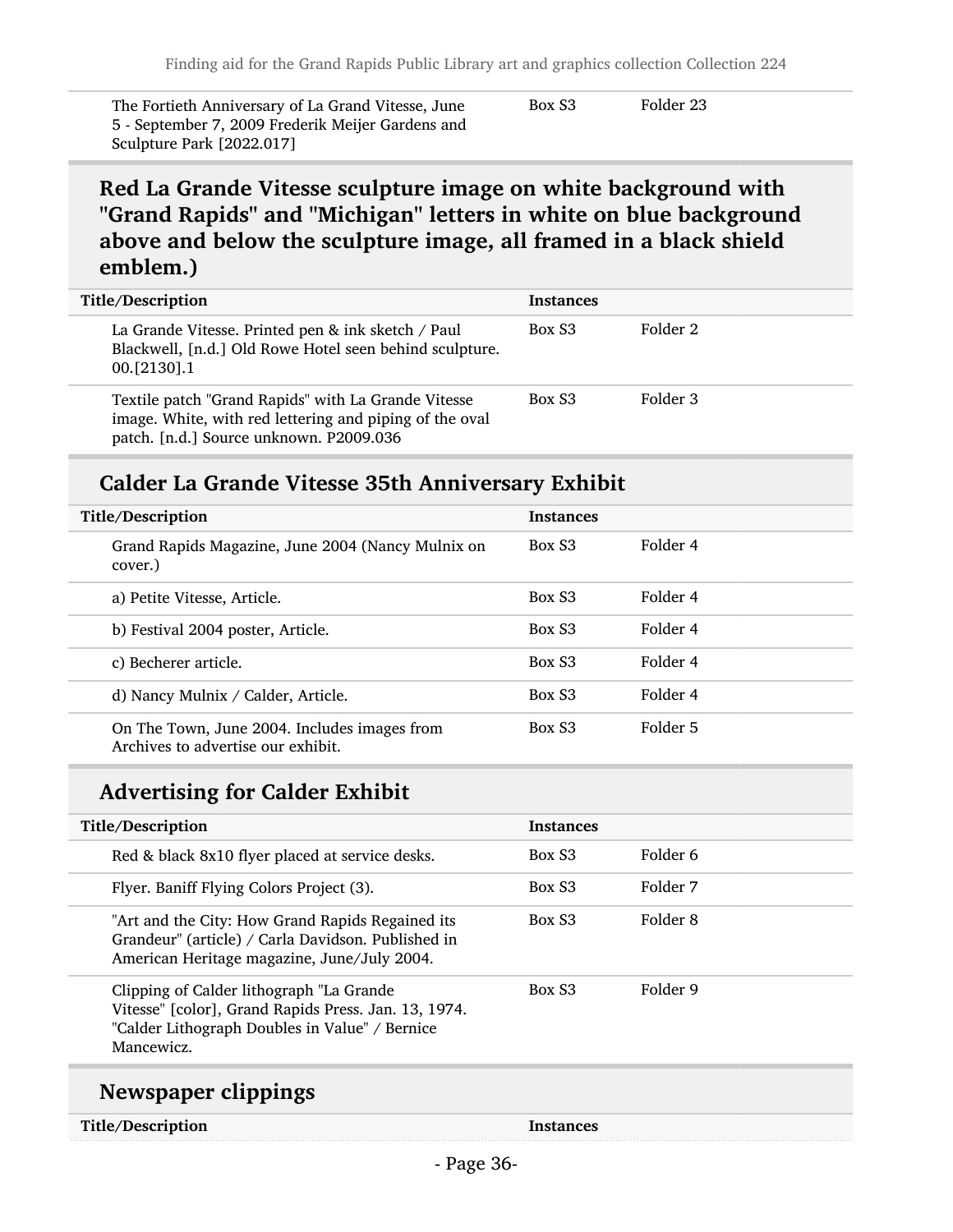| ArtWork                                                                                                     | Box S <sub>3</sub> | Folder 10 |
|-------------------------------------------------------------------------------------------------------------|--------------------|-----------|
| Calder clippings                                                                                            |                    |           |
| Title/Description                                                                                           | <b>Instances</b>   |           |
| "Art to the People" (article) / Nancy Hanks. Published in<br>the Saturday Evening Post, April 1974?         | Box S <sub>3</sub> | Folder 11 |
| "Maybe a Little to the Left" (article) / Edward Riojas,<br>Grand Rapids Press [n.d.] (probably Apr 2, 2003) | Box S3             | Folder 12 |

## Proquest Grand Rapids Press articles about the proposed moving for the City/County complex, and perhaps the Calder, in favor of a downtown hotel.

| Title/Description                                                                                             | <b>Instances</b> |           |
|---------------------------------------------------------------------------------------------------------------|------------------|-----------|
| "Clock starts ticking on downtown hotel plan" Oct 28,<br>2002                                                 | Box S3           | Folder 12 |
| "Hotel on Calder Plaza might get city help" Oct 30, 2002                                                      | Box S3           | Folder 12 |
| "City, County offered space to put offices" Apr 2, 2003                                                       | Box S3           | Folder 12 |
| Gottlieb: escultor (excerpt). Segovia : Museo de Arte<br>Contemporaneo. / Esteban Vincente, 2006. 00.[5108].1 | Box S3           | Folder 13 |
| "Save City Hall" bumpersticker. ca. 2003. 2012.083                                                            | Box S3           | Folder 16 |
| Calder on the Roof. Sketches 2012.083                                                                         | Box S3           | Folder 17 |
| Calder on the Roof. Transparency 2012.083                                                                     | Box S3           | Folder 18 |
| Calder Sculpture and Festival Sun. Sketches. 2012.083                                                         | Box S3           | Folder 19 |
| Calder Sculpture. Transparencies 2012.083                                                                     | Box S3           | Folder 20 |
| Festival Sun, Calder on the Roof, Calder Sculpture.<br>Copies. 2012.083                                       | Box S3           | Folder 21 |
| Calder Photos, 2012.083                                                                                       | Box S3           | Folder 22 |

## Arts '70 (newsletter). / City of Grand Rapids, Michigan?

| Title/Description                                                                                                                                                                                                                                                                                          | <b>Instances</b>   |
|------------------------------------------------------------------------------------------------------------------------------------------------------------------------------------------------------------------------------------------------------------------------------------------------------------|--------------------|
| Small publication with the City symbol and the La<br>Grand Vitesse symbol on the back cover. Includes a<br>front-cover reference to La Grande Vitesse and an article<br>"Vitesse Lithograph for Art Friends." Also included<br>are briefarticles or items on the other arts in Grand<br>Rapids.00.[3262].1 | Box S <sub>3</sub> |
|                                                                                                                                                                                                                                                                                                            |                    |

## Connoisseur Magazine.

| Title/Description | Instances |
|-------------------|-----------|
|-------------------|-----------|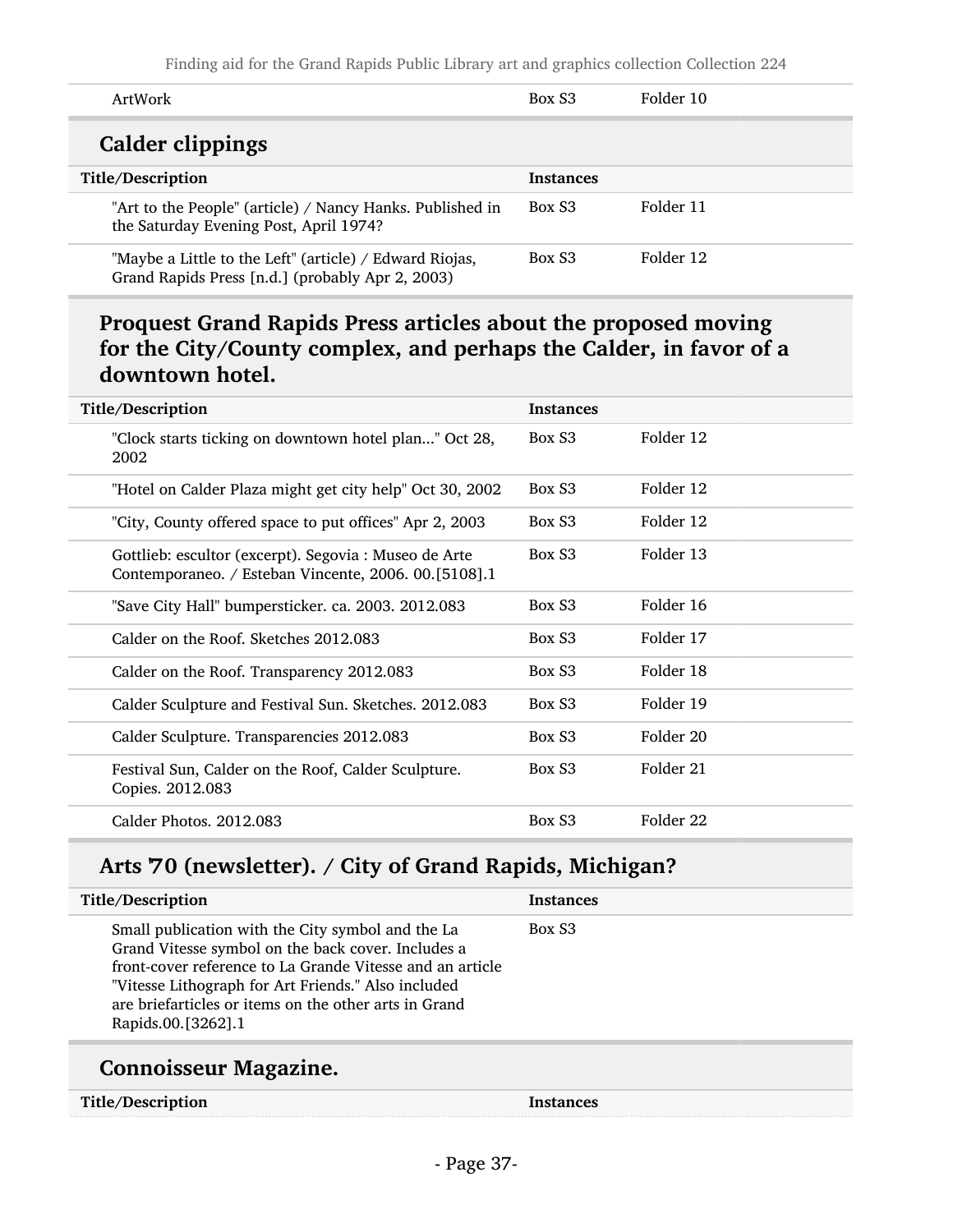a) "How to Commission a Monument" / Thomas Hoving, Jan 1984 Box S3 b) "Our Best Artworks: How Many Sublime Works of Art are There in American Public Collections?" / Thomas Hoving, Jul 1984. Box S3

## Newspaper clippings, ongoing related to sculptures.

| Title/Description                                                                                                                                | <b>Instances</b> |
|--------------------------------------------------------------------------------------------------------------------------------------------------|------------------|
| Grand Rapids Press, Oct. 12, 2007, pg. A-1. "Say Hello<br>to Another Calder" RE: Smithsonian loan of sculpture<br>"Two Disks" to Meijer Gardens. | Box S3           |

## Calder Exhibit: GRPL (35th anniversary of dedication)

| Title/Description                                                                                                                                                                            | <b>Instances</b> |                     |
|----------------------------------------------------------------------------------------------------------------------------------------------------------------------------------------------|------------------|---------------------|
| "Celebrating La Grande Vitesse: 35 Years on the Plaza"<br>Facsimile laser copies used on the exhibit panels, plus<br>extra graphics items, along with the hand list and the<br>title labels. | Box S3           |                     |
| Letter (signed). From President Ford to Nancy Mulnix,<br>Apr 13, 1967. [Source list: June 2004, Calder's 35th<br>anniversary]                                                                | Box S4           | Folder 1            |
| Calder 35th Anniversary exhibit title panel #1. Six sign<br>pieces, + lettering.                                                                                                             | Box S4           | Folder <sub>2</sub> |
| Calder biography, panel $#2$ .                                                                                                                                                               | Box S4           | Folder 2A           |
| Calder biography, panel #2, extras not used.                                                                                                                                                 | Box S4           | Folder 2B           |
| Mulnix + players, panel $#3$ .                                                                                                                                                               | Box S4           | Folder 3A           |
| Mulnix + palyers, panel $#3$ , not used                                                                                                                                                      | Box S4           | Folder 3B           |
| Timeline, panel $#4$ (8 items + lettering)                                                                                                                                                   | Box S4           | Folder 4            |
| Biemont Foundry (Tours, France)                                                                                                                                                              | Box S4           | Folder 5            |
| Transportation $+$ extra detail sheets                                                                                                                                                       | Box S4           | Folder <sub>6</sub> |
| Local construction                                                                                                                                                                           | Box S4           | Folder 7A           |
| Transportation, local construction, panel #7                                                                                                                                                 | Box S4           | Folder 7B           |
| Panel #6: Color, painting, bolts, footing, permits                                                                                                                                           | Box S4           | Folder <sub>8</sub> |
| Site panel #9                                                                                                                                                                                | Box S4           | Folder 9A           |
| Site panel #9                                                                                                                                                                                | Box S4           | Folder 9B           |
| Celebration, panel #10                                                                                                                                                                       | Box S4           | Folder 10           |
| 25th anniversary, panel #11                                                                                                                                                                  | Box S4           | Folder 11           |
| Contemporary images, 2003-2004. Panel #12                                                                                                                                                    | Box S4           | Folder 12           |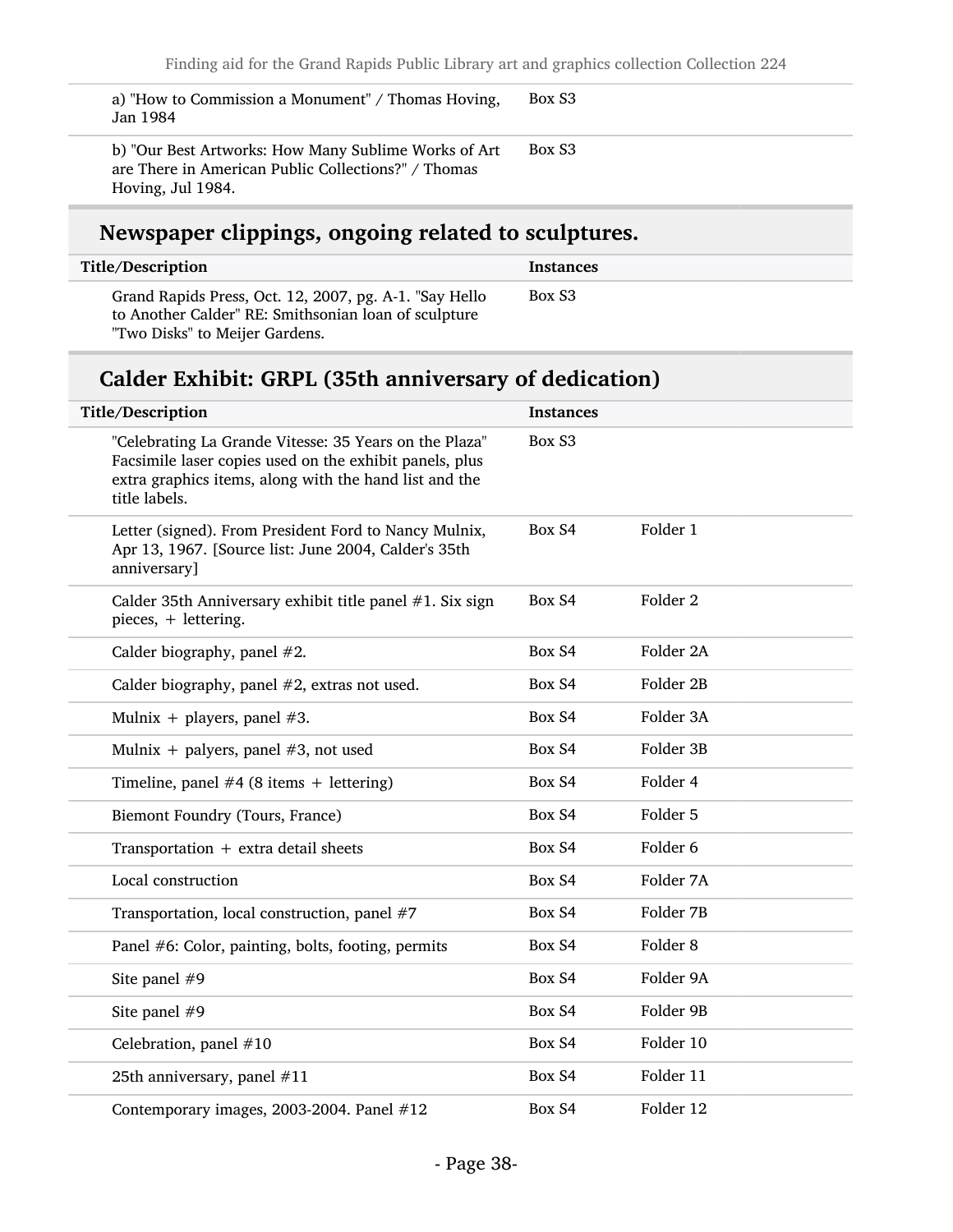| Panel $#13$ . Images and symbolism.                                               | Box S4                     | Folder 13A |
|-----------------------------------------------------------------------------------|----------------------------|------------|
| Panel #13. Images and symbolism.                                                  | Box S4                     | Folder 13B |
| Title panel image. Calder with La Grande Vitesse and<br>Old City Hall behind him. | Drawer<br><b>FF.VIII.A</b> |            |

^ [Return to Table of Contents](#page-1-0)

## Series II. Art Works

## Subseries A. Small Materials

## J. Gurner Fisher [sketches]. Old Collection Accession F9:A9-1-9, 11-13(?) [12 items found during 1999 inventory]

| Title/Description                                                                                                                                                                                                                                                                            | <b>Instances</b> |
|----------------------------------------------------------------------------------------------------------------------------------------------------------------------------------------------------------------------------------------------------------------------------------------------|------------------|
| F9:A9.1-10. Neg. #3903 [unidentified octagon house?],<br>unsigned. Pencil on paper, 7 x 4 3/8 in.                                                                                                                                                                                            | Box 3            |
| F9:A9.2. Neg. #3904 [Cityscape, with creek(?) mouth<br>in foreground, tree and shed on right bank. Factories,<br>churches, etc. in background.] Signed J. Gurner Fisher.<br>Apr 30, 1890. Ink on paper, 7 x 10 1/8 in.                                                                       | Box 3            |
| F9:A9.3. Neg. #3905 [Landscape, road in center w/<br>vehicle moving into background. Streetlights on right<br>side of road w/ buildings on either side.] Signed J.<br>Gurner Fisher. Aug 5, 1890. Ink on paper, 6 1/4 x 9 1/2<br>in.                                                         | Box 3            |
| F9.A9.4. Neg. $\#3906$ [Landscape of river(?), with<br>wooden bridge center right, bank with shed at left,<br>buildings in background.] Signed J. Gurner Fisher-<br>bottom right; Jun 23 1890-bottom left. Ink, with pencil<br>& crayon on paper, 7 x 10 in.                                 | Box 3            |
| F9.A9.5. Neg. #3907 [Cityscape on the water, including<br>factories, churches, etc, with reflections in the water]<br>Signed J. Gurner Fisher--bottom right; Apr 1890-<br>bottom left. Ink on paper, $5\frac{3}{4} \times 9\frac{1}{2}$ in. [Ink sketch of<br>female(?) in profile on verso] | Box 3            |
| F9.A9.6. Neg. $\#3908$ [Lakeshore community(?),<br>including boats & man in foreground.] Signed J. Gurner<br>Fisher-bottom right; Jun 20, 1890-bottom left. Ink on<br>paper, 6 1/8 x 9 in.                                                                                                   | Box 3            |
| F9.A9.7. Neg. $\#3909$ [Townscape ; including several<br>churches, trees, road & lamppost center foreground]<br>Signed J. Gurner Fisher, Sep 27/[18]89. Ink on paper,<br>mounted on board; $4\frac{3}{4} \times 6\frac{1}{2}$ in. on board 7 x 11 in.                                        | Box 3            |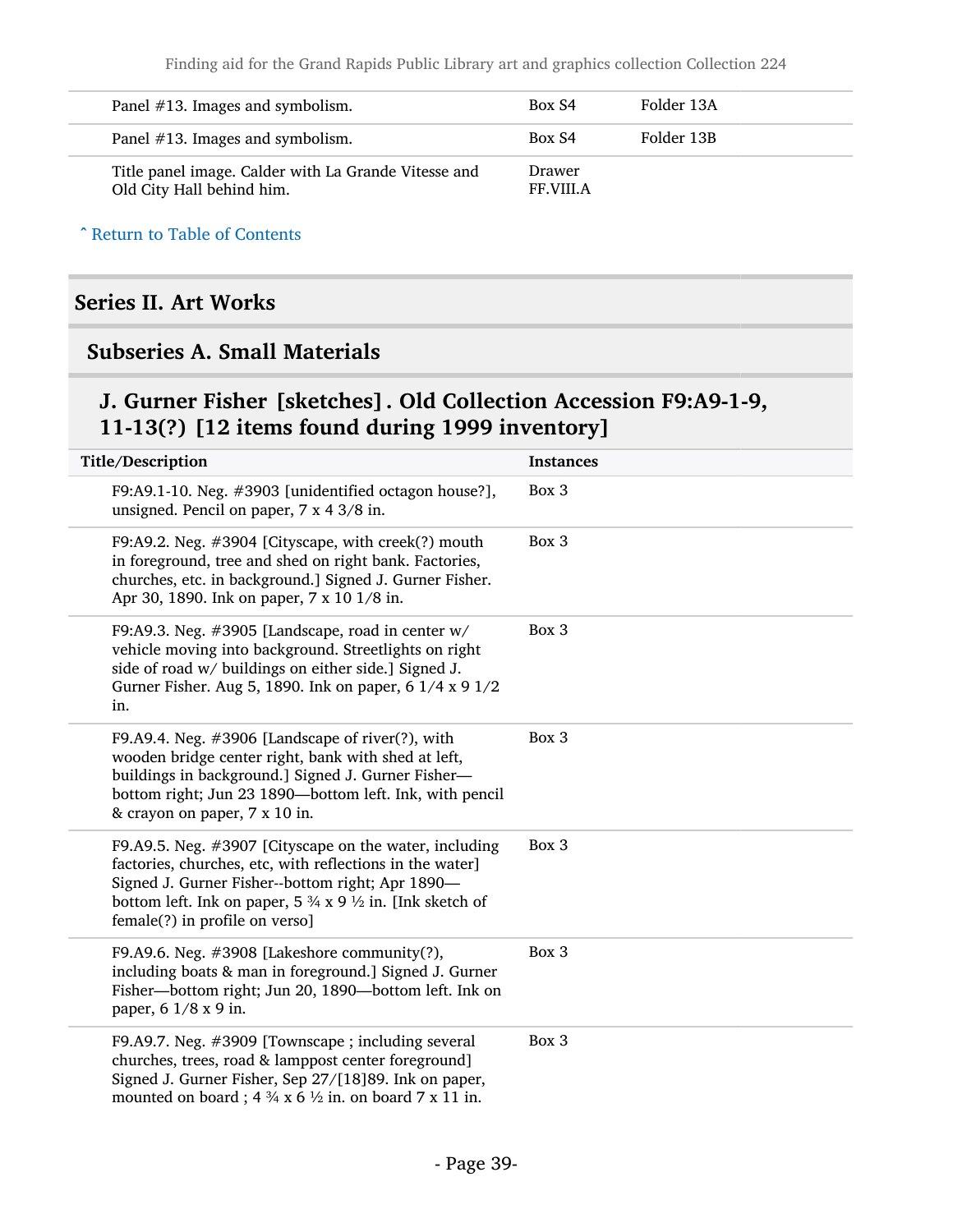| F9.A9.8. Neg. #3910 [European(?)streetscape] Signed J.<br>Gurner Fisher, 1890. Ink on paper, $7 \frac{1}{8}$ x 4 $\frac{1}{4}$ in.                                                                                                           | Box 3 |
|----------------------------------------------------------------------------------------------------------------------------------------------------------------------------------------------------------------------------------------------|-------|
| F9.A9.9. Neg. #3911 [Unidentified church, with bushes<br>in foreground.] Unsigned. Pencil on paper, $7 \times 4 \frac{3}{8}$ in.<br>No Number (10?)                                                                                          | Box 3 |
| F9.A9.11. Neg. #3912 [Unidentified church or school<br>bell tower, behind bushes.] Signed J. Gurner Fisher, Oct.<br>[18] 89. Ink on paper, $7 \times 3 \frac{7}{8}$ in.                                                                      | Box 3 |
| F9.A9.12. Neg. #3913 [Unidentified cityscape, with<br>factories, possibly Berkey & Gay, left foreground, and<br>bridge.] Signed J. Gurner Fisher, Sep 27/[18]89. Ink on<br>paper, mounted on board, $4 \frac{3}{4} \times 7 \frac{1}{2}$ in. | Box 3 |
| F9:A9.13. Neg. $\#3914$ [Orial(?) Canal Street, after the<br>fire.] Signed J. Gurner Fisher—bottom right; May 17,<br>1890-lower left. Ink on paper, mounted on board, 6<br>$1/4$ x 9 $1/2$ in. on board, 8 7/8 x 11 in; no. 26 /[18]         | Box 3 |
| F9:A9.13. Neg. $\#3914$ [Orial(?) Canal Street, after the<br>fire.] Signed J. Gurner Fisher—bottom right; May 17,<br>1890—lower left. Ink on paper, mounted on board, 6<br>$1/4$ x 9 $1/2$ in. on board, 8 7/8 x 11 in; no. 26 /[18]         | Box 3 |

# Subseries B. Paintings on Canvas or Works on Paper.

# Louis Campau

| Title/Description                                                                                   | <b>Instances</b> |          |
|-----------------------------------------------------------------------------------------------------|------------------|----------|
| Louis Campau. 2 color, 1 b/w [Original hanging in Local<br>History, 4th floor]                      | Box 4            | Folder 1 |
| Sophie Campau                                                                                       |                  |          |
| Title/Description                                                                                   | <b>Instances</b> |          |
| Sophie Campau. 2 color (one is too dark), 1 b/w<br>[Original hanging in Local History on 4th Floor] | Box 4            | Folder 2 |
| <b>Joel Guild</b>                                                                                   |                  |          |
| Title/Description                                                                                   | <b>Instances</b> |          |
| Joel Guild, 1 color of b/w item                                                                     | Box 4            | Folder 3 |
| <b>William Almy Richmond</b>                                                                        |                  |          |
| Title/Description                                                                                   | <b>Instances</b> |          |
| William Almy Richmond. 1 color of b/w item?                                                         | Box 4            | Folder 4 |
| <b>John Patton</b>                                                                                  |                  |          |
| Title/Description                                                                                   | <b>Instances</b> |          |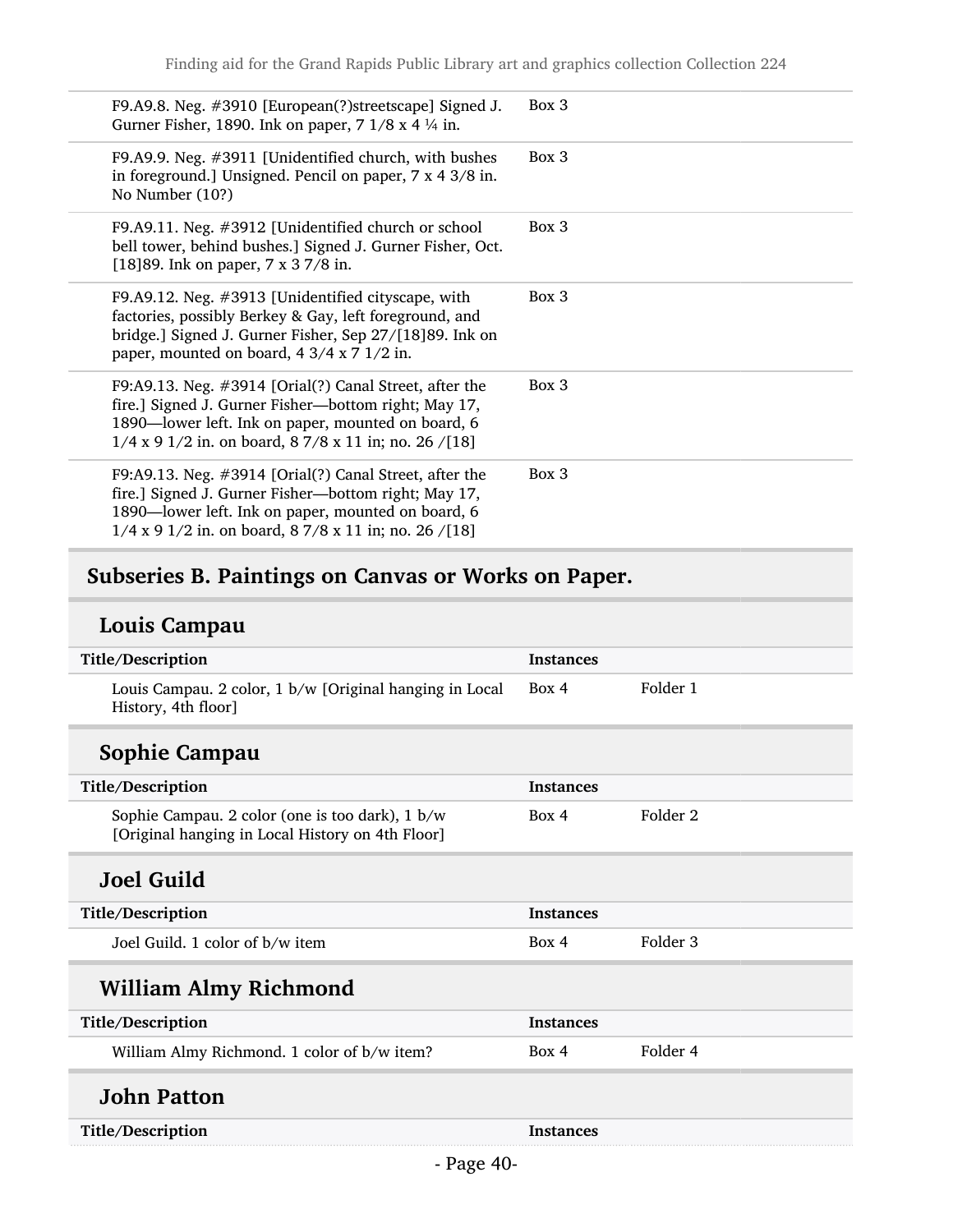| John Patton. 1 color of b/w item?                                                                                                                                                                                                           | Box 4            | Folder 5            |
|---------------------------------------------------------------------------------------------------------------------------------------------------------------------------------------------------------------------------------------------|------------------|---------------------|
| <b>John Wellington Pierce</b>                                                                                                                                                                                                               |                  |                     |
| Title/Description                                                                                                                                                                                                                           | Instances        |                     |
| John Wellington Pierce. 1 color                                                                                                                                                                                                             | Box 4            | Folder <sub>6</sub> |
| Rev. John Booth                                                                                                                                                                                                                             |                  |                     |
| Title/Description                                                                                                                                                                                                                           | <b>Instances</b> |                     |
| Grand Rapids in 1831 / Rev. John Booth. 1 b/w                                                                                                                                                                                               | Box 4            | Folder 7            |
| Sarah Nelson [Ballard]                                                                                                                                                                                                                      |                  |                     |
| Title/Description                                                                                                                                                                                                                           | <b>Instances</b> |                     |
| Grand Rapids in 1956 / Sarah Nelson [Ballard]. 2 color,<br>1 b/w. Original handing in VanderVeen Center                                                                                                                                     | Box 4            | Folder <sub>8</sub> |
| <b>Frederick Stuart Church art works</b>                                                                                                                                                                                                    |                  |                     |
| Title/Description                                                                                                                                                                                                                           | <b>Instances</b> |                     |
| "Knowledge is Power" 1 color, 1 b/w [Original hanging<br>in VanderVeen Center]                                                                                                                                                              | Box 4            | Folder 9            |
| "Triad" 1 color, 1 b/w [Original hanging in 5th<br>Floor Atrium Gallery]. Contact prints of Art Work or<br>Published Art                                                                                                                    | Box 4            | Folder 9            |
| <b>Thomas L. McKenney</b>                                                                                                                                                                                                                   |                  |                     |
| Title/Description                                                                                                                                                                                                                           | <b>Instances</b> |                     |
| "Chippeway Widow" / Thomas L. McKenney, 1836.<br>In his folio The History of the Indian Tribes of North<br>America, 1868. [Book Plate], 1 color. (Original book<br>plate not found.)                                                        | Box 4            | Folder 10           |
| U.S. Engineering Dept.                                                                                                                                                                                                                      |                  |                     |
| Title/Description                                                                                                                                                                                                                           | <b>Instances</b> |                     |
| Drawings and plans for lighthouse stations on the Great<br>Lakes. Michigan lighthouses, published architectural<br>drawings, non-Grand Rapids. Box has 9 folders with<br>accompanying inventory. Formerly M627.Un3g1. 00.<br>$[433]$ .1-.31 | Box 5            |                     |
| <b>Grand Rapids City Planning Dept.</b>                                                                                                                                                                                                     |                  |                     |
| Title/Description                                                                                                                                                                                                                           | <b>Instances</b> |                     |

ABC: A Better Community, 1957. 32 posters. Formerly MKG070.G76 00.[0432].1-32

Box 6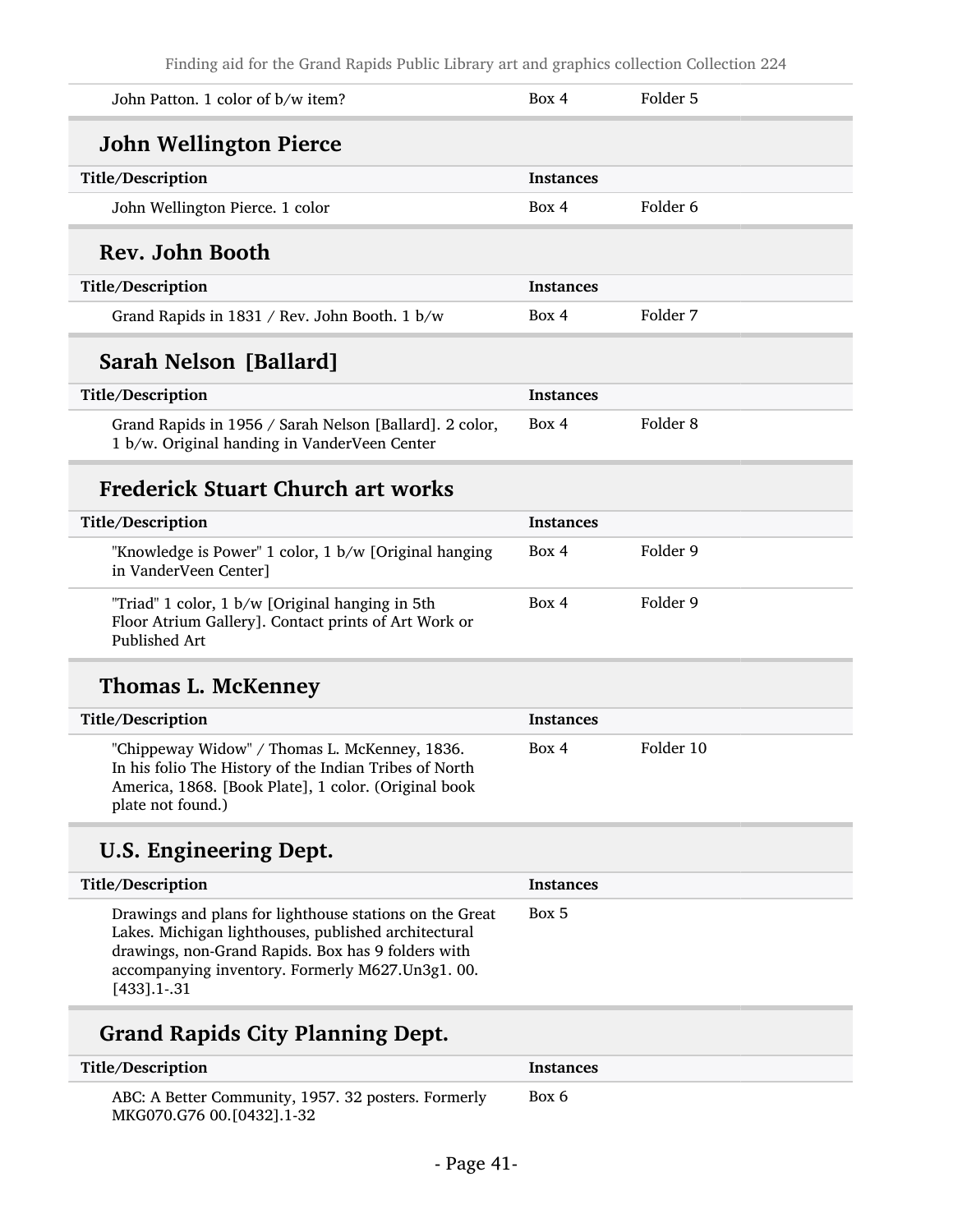## Michigan Bell Dennis Collins Photographic Art

## Grand Rapids to Kalamazoo on U.S. 131. Art. May 1987. 10 b/w images.

| Title/Description                                                                             | <b>Instances</b> |
|-----------------------------------------------------------------------------------------------|------------------|
| Hay Rake Side Delivery. Owned by William W. Tefft.<br>1986. Signed.                           | Box 8            |
| [Side of building, painted w/ sculpture] Sign: "Vertical<br>Transportation"                   | Box 8            |
| Porch railing. Originally a stage coach stop. Owned by<br>Jim Westra, 9320 S. Division. 1986. | Box 8            |
| 131 Mile Marker 40, looking west.                                                             | Box 8            |
| Plainwell Presbyterian, built in 1872. Dr. R. Chushnie,<br>Pastor.                            | Box 8            |
| 10638 Division, Wayland. Owned by Bert & Vergie<br>Terpstra. Purchased over 50 years ago.     | Box 8            |
| [Post Office, Bradley, MI. 49311]                                                             | Box 8            |
| Moline (off A45) [Bailey's Shuffleboard Service]                                              | Box 8            |
| Graffito under U.S. 131, at 132 St. "Betty has a nice<br>ass."                                | Box 8            |
| 7274 N. Riverview. Owned by Nate & Connie Clark.                                              | Box 8            |
| <b>Unknown</b>                                                                                |                  |
| Title/Description                                                                             | <b>Instances</b> |
| Unknown Oil (1) [Still life.] Hydrangeas lying beside<br>water glass. 00.[381].1              | Box 9            |

## Subseries C. Miscelleaneous Graphics, inlcuding original views of Grand Rapids.

### Rev. John Booth.

| Title/Description                                                         | <b>Instances</b> |
|---------------------------------------------------------------------------|------------------|
| Grand Rapids in 1831 [variant] / Rev. John Booth.<br>Pencil & watercolor? | Box 10           |

## Sarah Nelson Ballard.

| Title/Description | Instances |
|-------------------|-----------|
|-------------------|-----------|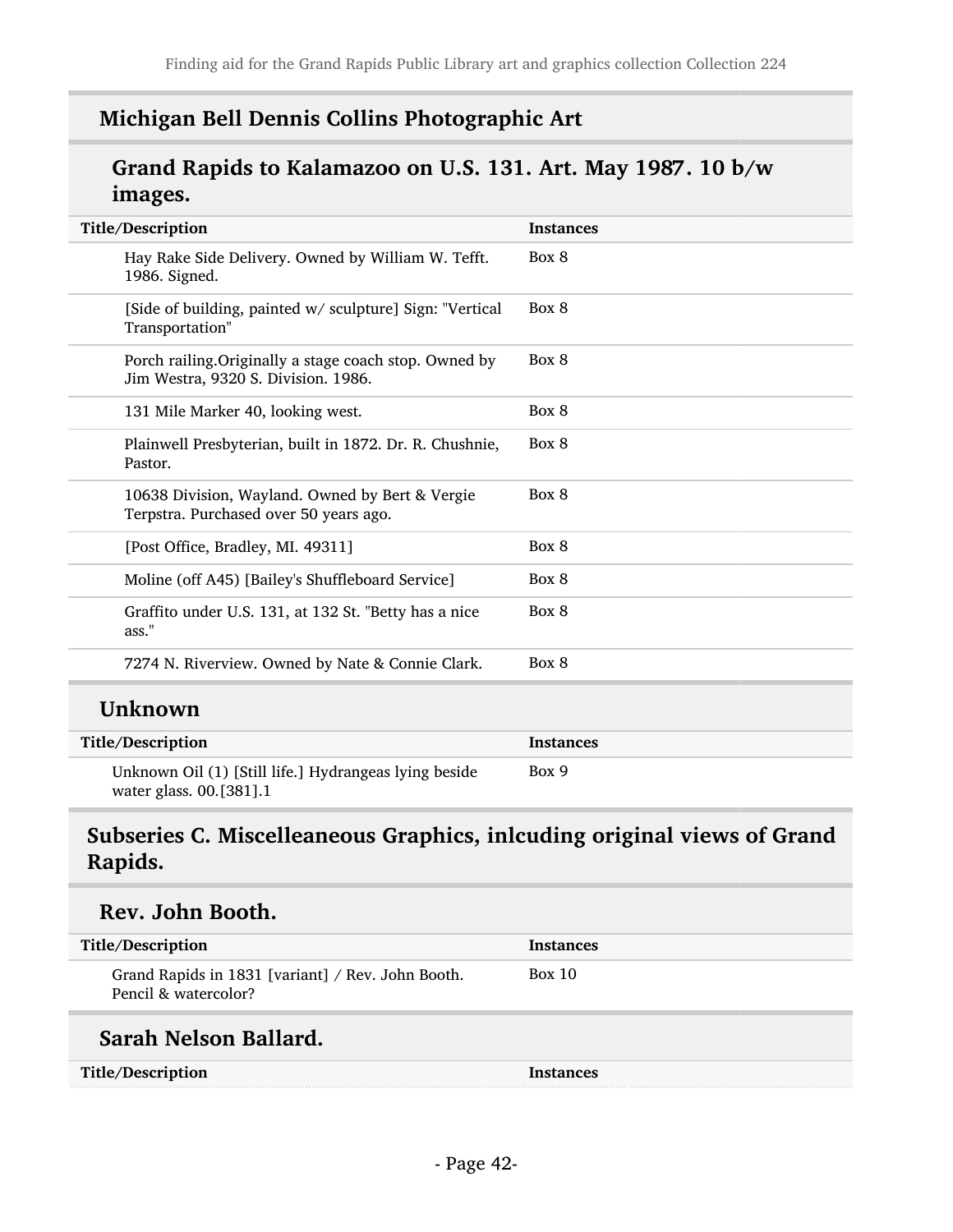| Grand Rapids in 1856 [reproduction] / Sarah Nelson<br>Ballard. Sold through the Grand Rapids Historical<br>Society.                                                                      | <b>Box 10</b>    |
|------------------------------------------------------------------------------------------------------------------------------------------------------------------------------------------|------------------|
| Miss Emma?                                                                                                                                                                               |                  |
| Title/Description                                                                                                                                                                        | <b>Instances</b> |
| Early Grand Rapids View / Miss Emma ?. Pencil on<br>paper.                                                                                                                               | Box $10$         |
| Suggestions for Soldiers' Memorial. [World War I-era.] Ink<br>& watercolor on paper.                                                                                                     | Box $10$         |
| William Kubiak.                                                                                                                                                                          |                  |
| Title/Description                                                                                                                                                                        | <b>Instances</b> |
| Veterans Park / William Kubiak. [Possibly for a Grand<br>Rapids Herald Annual.] Ink on paper.                                                                                            | Box $10$         |
| <b>Will Howe Foote.</b>                                                                                                                                                                  |                  |
| Title/Description                                                                                                                                                                        | <b>Instances</b> |
| Side A: Nude. Side B: Lady Reading / Will Howe Foote.<br>Side A signed by Foote. [Oil on canvas. Illustrations on<br>both sides, incomplete.]                                            | Box $10$         |
| Grand Rapids New Civic Auditorium / Michigan<br>Lithographing Co. [color lithograph]                                                                                                     | <b>Box 10</b>    |
|                                                                                                                                                                                          |                  |
| Steamboat days in Grand Rapids. City of Grand Rapids,<br>Michigan.                                                                                                                       | <b>Box 10</b>    |
| <b>General</b>                                                                                                                                                                           |                  |
| Designated Jan.19, 1944, as an American Victory<br>City by Pennsylvania-Central Airlines. Along the<br>Skyway to America's Victory Cities. [Sepia-colored<br>print of earlier original?] |                  |

| Title/Description                                                        | <b>Instances</b>      |
|--------------------------------------------------------------------------|-----------------------|
| Covered bridge, Ada, Michigan / E. DeWim Davidson.<br>Ink on paper.      | Box 10                |
| Berkey & Gay Furniture Plant. Unboxed, located at 15-F-7.<br>Description | <b>Box</b><br>Unknown |
| Description                                                              |                       |

[Color laser copy] View of original plant, which was destroyed by fire on Nov 24, 1943. View is to east. Fishermen are on west bank by the canal (Grand River). Bridge Street bridge, Grand Trunk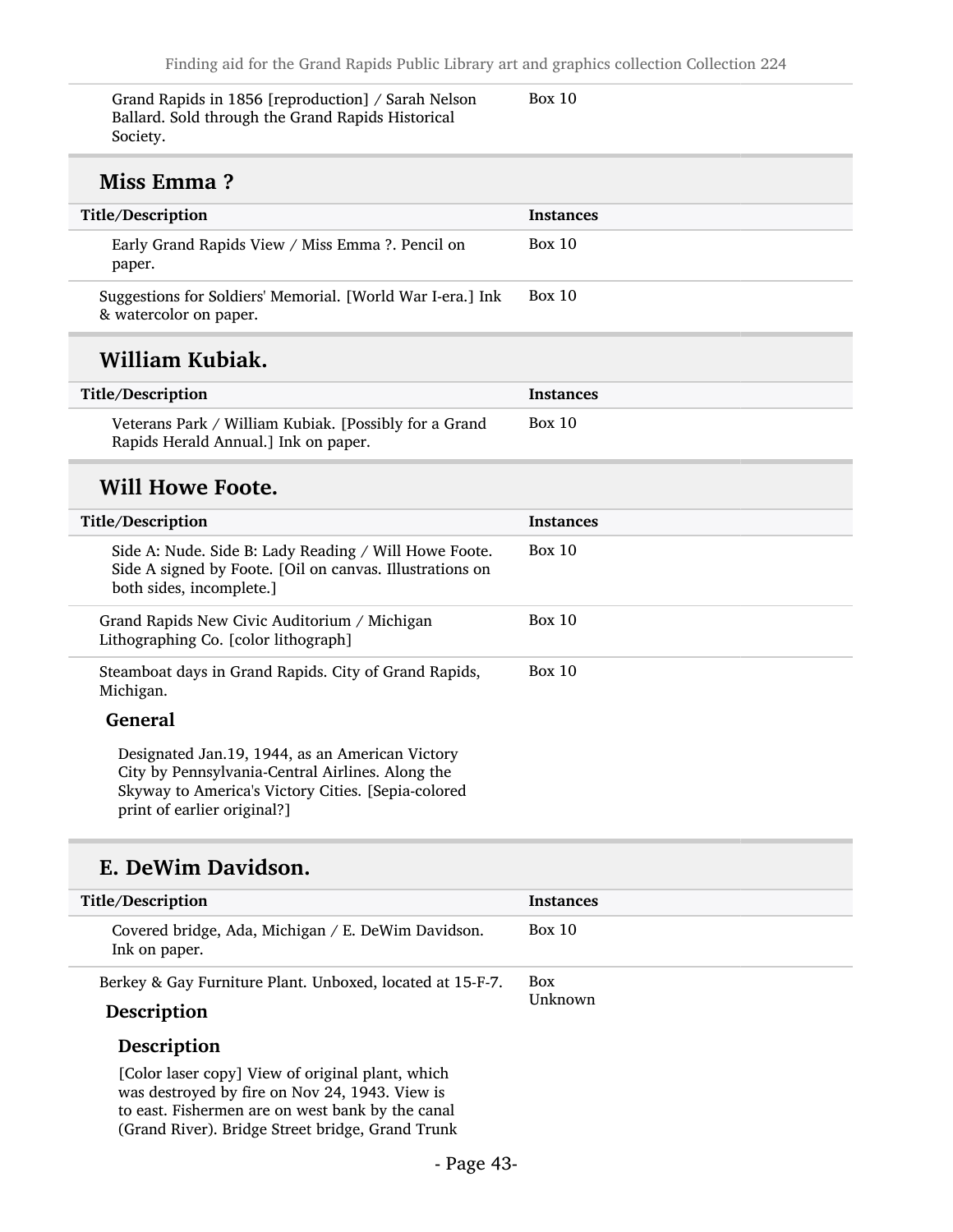station, and furniture factory behind. Date and artist unknown.

| <b>Subseries D. Published Graphics</b>                                                                                                                                                 |                  |  |
|----------------------------------------------------------------------------------------------------------------------------------------------------------------------------------------|------------------|--|
| Title/Description                                                                                                                                                                      | <b>Instances</b> |  |
| Harper's Weekly. Log Jam cover. Aug. 18, 1883.                                                                                                                                         | <b>Box 10</b>    |  |
| View of Grand Rapids. P 265 of unidentified source.<br>"Michigan"                                                                                                                      | <b>Box 10</b>    |  |
| Diana Bartwick                                                                                                                                                                         |                  |  |
| Title/Description                                                                                                                                                                      | <b>Instances</b> |  |
| Diana Bartwick illustration. Winning Writers. GR Press<br>Wonderland. June 4, 1989. Festival [19]'89                                                                                   | <b>Box 10</b>    |  |
| <b>Alex Bayne</b>                                                                                                                                                                      |                  |  |
| Title/Description                                                                                                                                                                      | <b>Instances</b> |  |
| Grand Rapids Curling Club, Toronto Trip, Feb. 15,<br>1906 / Alex Bayne. 00.[0397].1.                                                                                                   | <b>Box 10</b>    |  |
| Description                                                                                                                                                                            |                  |  |
| Description                                                                                                                                                                            |                  |  |
| 2 photo portraits, 1 in center and one of boy in<br>bottom right corner. 12 caricature drawings, full<br>body, of the players, with names as follows:1929.<br>C.A. Renwick "It's Slow" |                  |  |
| 1930. John Steketee "It's a hog"                                                                                                                                                       |                  |  |
| 1931. Skip McNabs last shot "I'm too wide"                                                                                                                                             |                  |  |
| 1932. Jas. Bayne "Whats the score"                                                                                                                                                     |                  |  |
| 1933. Skip Thompson "You have trun me"                                                                                                                                                 |                  |  |
| 1934. Dave Forbes "Allright Dr" (all right)                                                                                                                                            |                  |  |
| 1935. Will White "Come on Charley"                                                                                                                                                     |                  |  |
| 1936. Will Jarvis He is a pretty shooter                                                                                                                                               |                  |  |
| 1937. Darby Hull (Peaceful Valley)                                                                                                                                                     |                  |  |
| 1938. Bert Belnap "Whoop 'er up"                                                                                                                                                       |                  |  |
| 1939. C.E. Miller "On-the-second-ring" (Behind the<br>tee)                                                                                                                             |                  |  |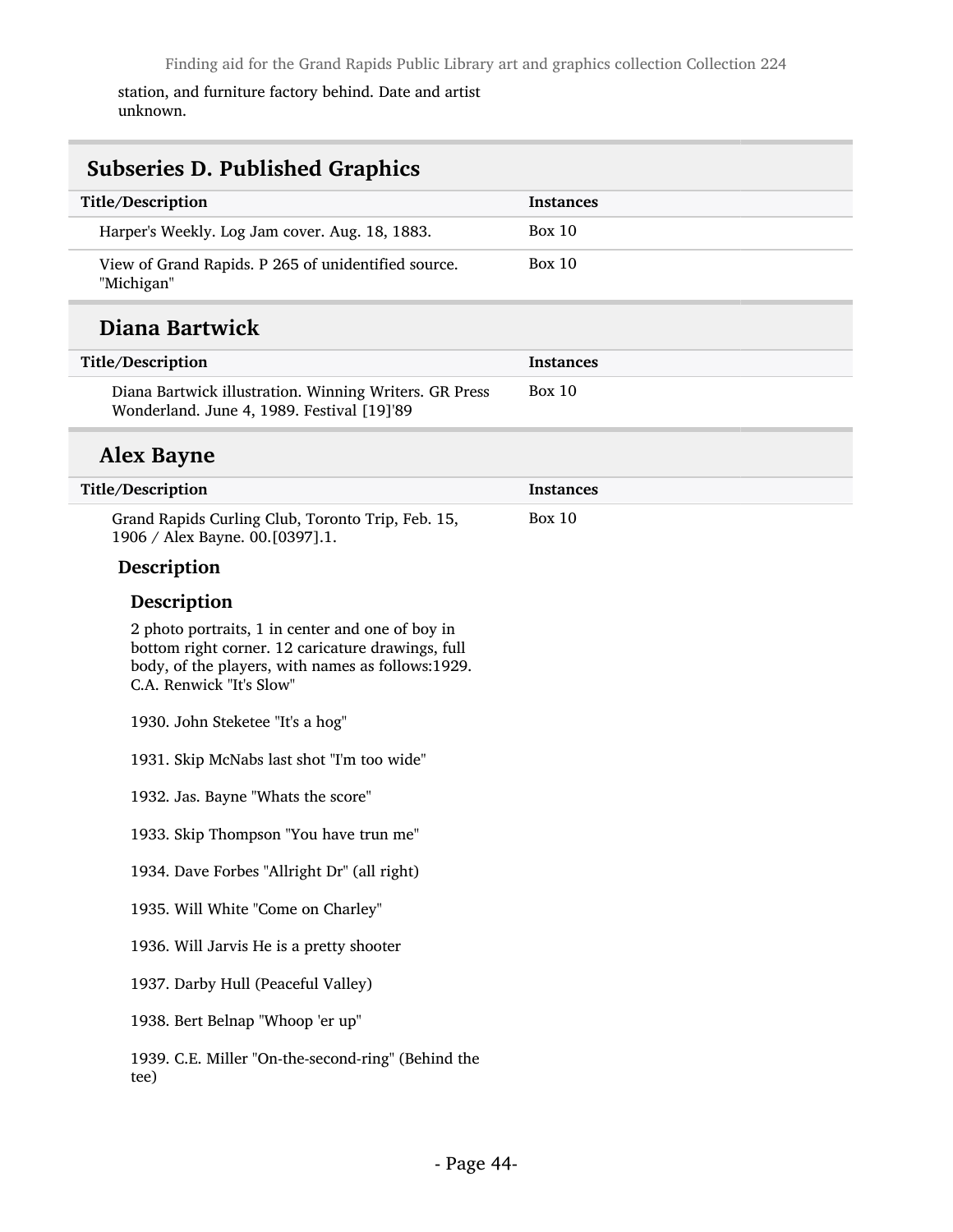1940. Skip Robertson "Now take the ice this time, your rotten"

Message bottom center: On February 15, 1906, the Grand Rapids Curling club made its first appearance in Toronto in the finals for Ontario tankard. The players were Miller, Thompson, Steketee, Hull, Forbes, Robertson (Skip), Bayne, McNabb (Skip). The blocks of our players were warm, accounting for their defeat in the first game, against the strongest club in the competition, Toronto Granites, by a score of 34 to 33. In commemoration of the trip, that genial host, James Bayne, entertained at his well-appointed home. These characteristic sketches done by Alex Bayne were place cards at the perfect dinner served on that occasion. The participants will ever remember the event; to record it for the club, through the magnaminity [sic, magnanimity] of "Pretty Shooter' Jarvis, and "Puff up a little" Thompson, the sketches are here preserved. [No ID for boy bottom right, the man in the photo is perhaps Bayne.]

Flag of the Third Michigan Regiment(?). Ink on watermarked paper. Signed by artist, LR (illegible). Acc. no. 86.454.1 / Collection 224/242

Box 10

## John Booth.

## Grand Rapids in 1831 / John Booth.

#### General

There are two versions of this sketch which are said to be Booth originals, purchased from a dealer ca. 1980. One variant is in box 10, unframed and encapsulated, and the other is in box 10.5, with the frame which previously housed it. There is a framed later reproduction, sold through the Grand Rapids Historical Society, housed with box 10.5. Reproductions are also available through the Department, using copy negative #3853.

One or the other representations of this image have been reproduced in various books over the years, including:

a) Loomis & Dillenback, Printers and Publishers. Centennial Anniversary of American Independence, 1776-1876 : Celebration at Grand Rapids, Mich., July 4th, 1876. pg. 4. Cited as 1832 in this source. [Formerly M977.456 C333], c.2

b) Artists of Grand Rapids, 1840-1980, pg. 61.

Title/Description Instances

Grand Rapids in 1831 / Rev. John Booth Box 10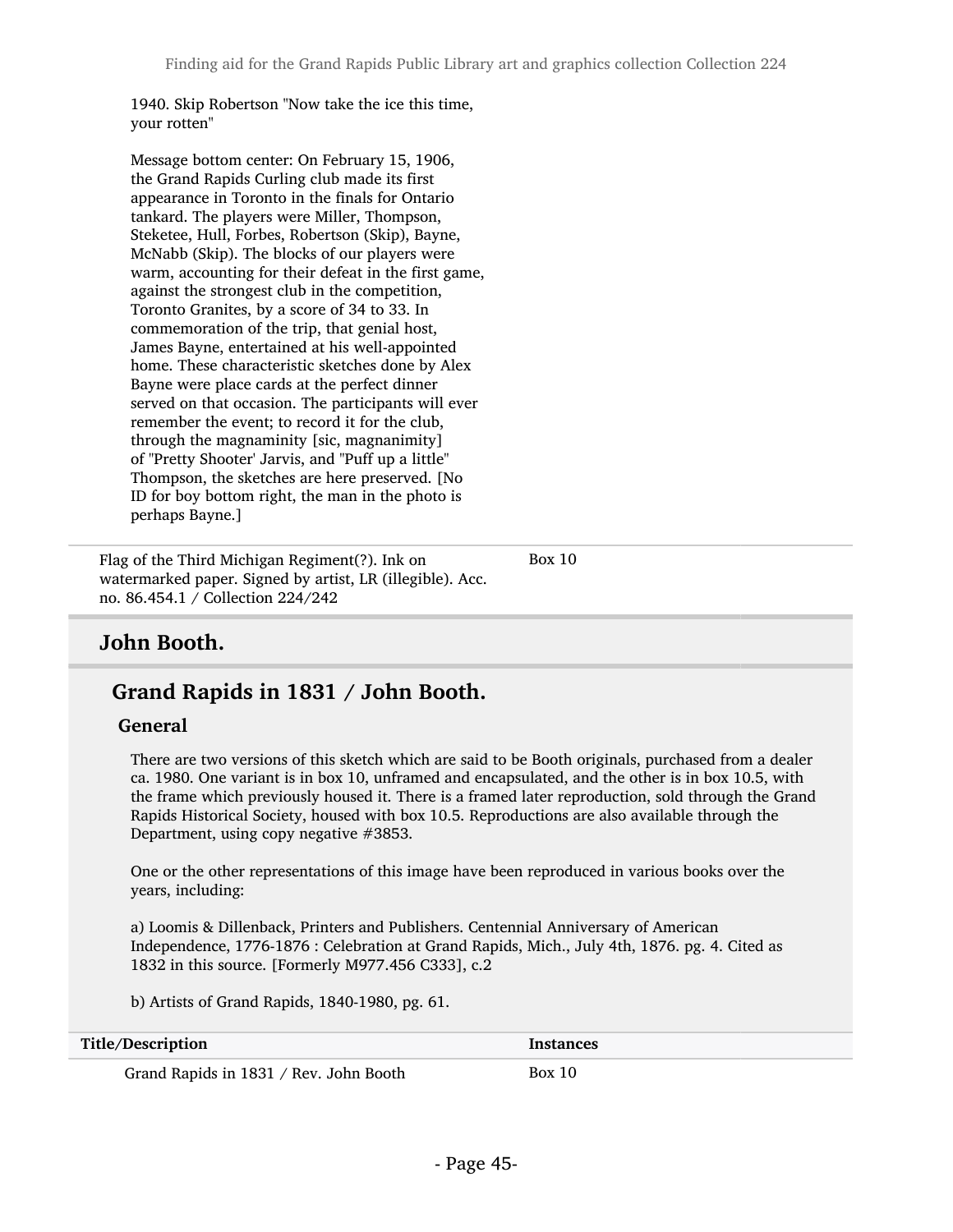#### General

Verso: Rev. Vanwinkle(?)found(?). Pencil & ink? on paper [Taped, encapsulated] HO. Purchase per G[ordon] O[lson], ca. 1980. Neg. 100 or 1739. See: Artists of Grand Rapids, 1840-1980. [1992.032 negative, date of orig. acc. Unk.] A second item, almost identical, is also part of the collection, per GO. Is this item in 4th floor vault? [1998 note.] 00.[0463].1

Grand Rapids, 1831. / Rev. John Booth.

Box 10.5

#### General

Lots of pencil notes hidden by frame at bottom front on image. Begins: Mr.? Isaac Peck? & …

[Deframed 1/24/2005 for ID information. Written across the bottom side and continuing up the right side, in pencil: Mrs.(?) Isaac Peck of ?, formerly Miss ?attie Knapp of this City, whose Uncle, Rev. J. Booth, sketched this picture, now in possession of Mrs. Ph? D. Gilbert. Verso: Be careful of this picture, as soon as through with it, return to Mrs. T.D. Gilbert, 55 N. Lafayette Street.]

"Martin" written on the corrugated cardboard first seen when the cover paper attached to the back of the frame was removed. Two white boards next at the back are acidic, and discolored as it stepped on. What looks like an old archival folder was next against the item, but it is acidic now, as well. [Original shows discoloration & some tearing. The back shows ridges as if corregated itself, but this may be from an earlier framing, when it may have been directly against corrugated cardboard.] One of two versions. 00. [0464].2

| <b>Architectural Drawings</b>                                      | Box 11           |          |
|--------------------------------------------------------------------|------------------|----------|
| <b>Other Finding Aids</b>                                          |                  |          |
| Grand Rapids Buildings Collection 254                              |                  |          |
| Misc. GR Sampler Book PMTs [Note: This box is part of<br>Coll 2411 | Box 12           |          |
| <b>Gerrit Beneker</b>                                              |                  |          |
| Title/Description                                                  | <b>Instances</b> |          |
| Biographical information                                           | <b>Box 21</b>    | Folder 1 |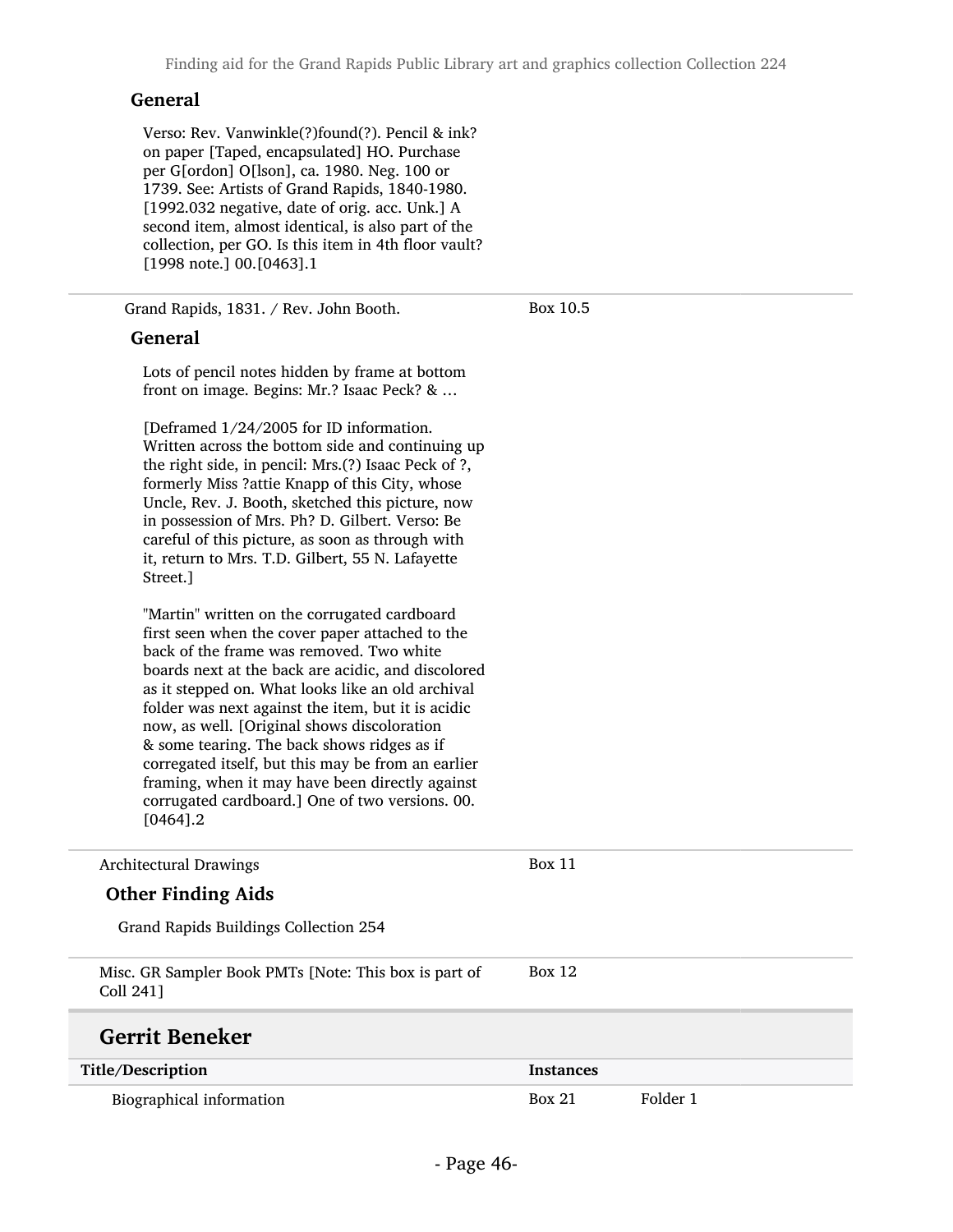| Exhibition catalog. "Gerrit A. Beneker: Painter of<br>American Industry." Vose Galleries, Boston. [n.d.] ca.<br>1975-81.00.[2659].19                   | <b>Box 21</b> | Folder <sub>2</sub> |
|--------------------------------------------------------------------------------------------------------------------------------------------------------|---------------|---------------------|
| "A Newsboy's Story of a Newspaper Building." The<br>Evening Press, Grand Rapids. Illustrated by Beneker,<br>1907. 00.[2781].1                          | <b>Box 21</b> | Folder 3            |
| GR Herald news article. "Grand Rapids Artist, as Expert<br>Aid in Navy Department, Draws Posters that Help Win<br>War." 28 Oct 1918.                   | <b>Box 21</b> | Folder 4            |
| MI Tradesman article. "A Painter of Labor." 5 Jul 1922.                                                                                                | <b>Box 21</b> | Folder 4            |
| Schenectady Work News. "A Family Man." Cover<br>painting. 7 Mar 1924                                                                                   | <b>Box 21</b> | Folder 4            |
| The Hydraulic Press. "Who Paints the Covers?" Cover<br>and story, March 1919. Bio info on Beneker, page 9.<br>Cover illustration: "My Hands are Black" | <b>Box 21</b> | Folder 5            |
| Industrial Arts Magazine. "Gray Matter." August 1920.<br>Page 304 article by Beneker.                                                                  | <b>Box 21</b> | Folder 6            |
| Commonwealth Magazine. "He Paints the Man Who<br>Toils." February 1923. Includes bio info on Beneker.                                                  | <b>Box 21</b> | Folder 7            |
| Journal of Electrical Workers and Operators. "Gerrit A.<br>Beneker, Portrait Painter to Labor." May 1928, Vol. 7,<br>No. 5. Includes bio info.         | <b>Box 21</b> | Folder 7            |
| Journal of Electrical Workers and Operators. "The<br>Builder." Poem by Beneker. May 1928, Vol. 7, No. 5.                                               | <b>Box 21</b> | Folder 7            |
| American Magazine of Art. "Art-A Constructive Force."<br>August 1919. Reprint. Pp 377-85, article by Beneker.                                          | <b>Box 21</b> | Folder <sub>8</sub> |
| The Mentor. "Gerrit A. Beneker: Interpreter of the Day's<br>Work." September 1925. Complete issue. Article by<br>Beneker.                              | <b>Box 21</b> | Folder 9            |
| The Mentor, September 1925. Complete issue.                                                                                                            | <b>Box 21</b> | Folder 10           |
| Journal of Education. "Art in Education." 24 Mar 1929.<br>2d of a series. Early article from 7 Jan 1929 not present.<br>Periodical article by Beneker. | <b>Box 21</b> | Folder 11           |
| Beneker editorial reprints from A.P. Johnson. No.<br>1: "The Declarant." 1920 & 1927. Old accession no:<br>354389.                                     | <b>Box 21</b> | Folder 12           |
| Beneker editorial reprints from A.P. Johnson. No. 2: "A<br>Galvanized American." 1919 & 1920. Old accession no:<br>354389.                             | <b>Box 21</b> | Folder 13           |
| Beneker editorial reprints from A.P. Johnson. No. 3:<br>"The Test." 1920 & 1927. Old accession no: 354389                                              | <b>Box 21</b> | Folder 14           |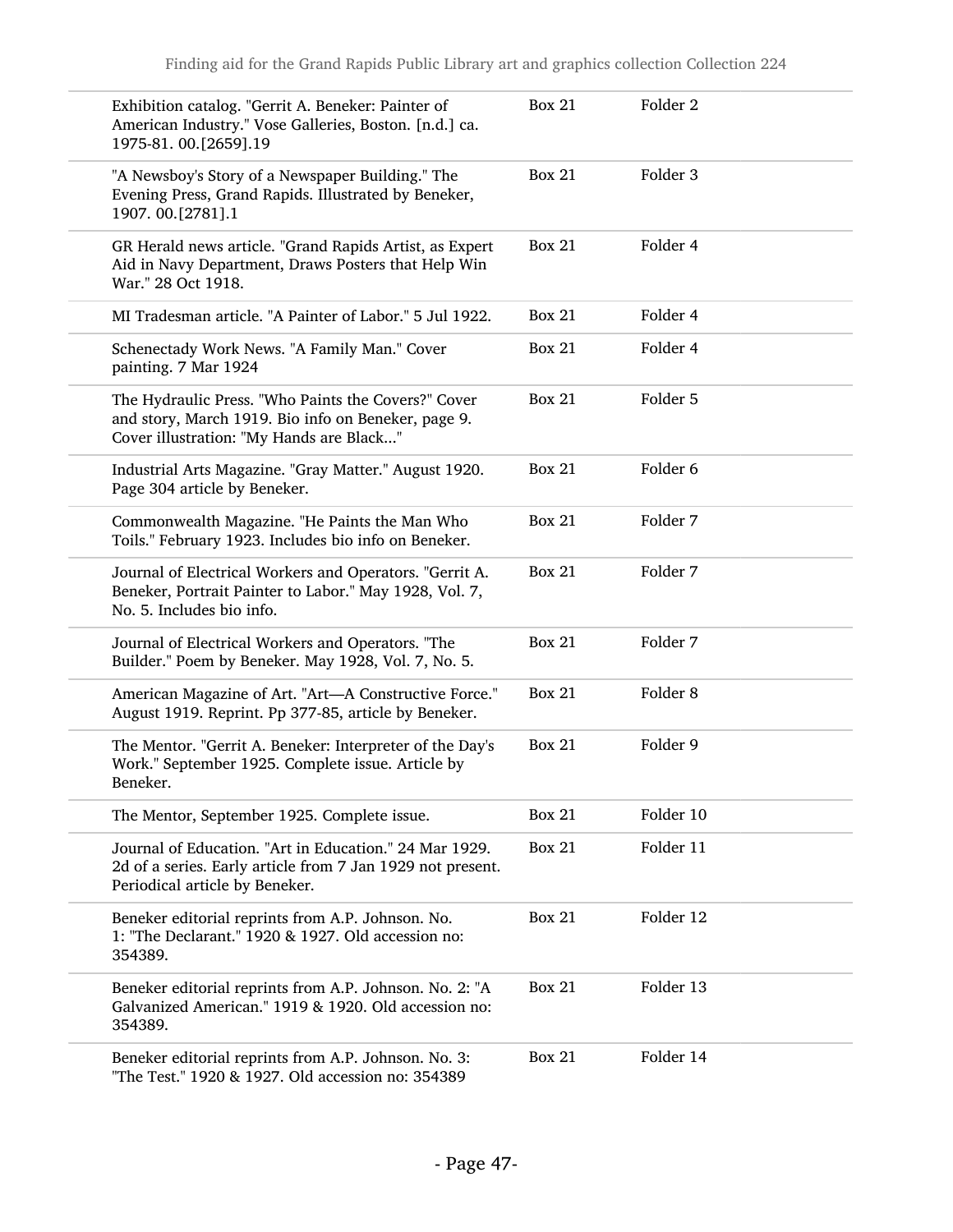| Beneker editorial reprints from A.P. Johnson. No. 4:<br>"The Skull Cracker." See A. Gallard. Old accession no.<br>354389.                                                                                                             | <b>Box 21</b> | Folder 15 |  |
|---------------------------------------------------------------------------------------------------------------------------------------------------------------------------------------------------------------------------------------|---------------|-----------|--|
| Beneker editorial reprints from A.P. Johnson. No. 5:<br>"Ed Mosely, Roller." 1919 & 1927. Old accession no.<br>354389.                                                                                                                | <b>Box 21</b> | Folder 16 |  |
| Beneker editorial reprints from A.P. Johnson. No. 6:<br>"Constructive Radical." ? & 1927. Old accession no.<br>354389.                                                                                                                | <b>Box 21</b> | Folder 17 |  |
| Beneker editorial reprints from A.P. Johnson. No. 7:<br>"Welding." ? & 1927. Old accession no. 354389.                                                                                                                                | <b>Box 21</b> | Folder 18 |  |
| Beneker editorial reprints from A.P. Johnson. No. 8:<br>"The Alabama Kid." 1919 & 1927. Old accession no.<br>354389.                                                                                                                  | <b>Box 21</b> | Folder 19 |  |
| Beneker editorial reprints from A.P. Johnson. No.<br>9: "The Inventor." [1924] & 1927. Old accession no.<br>354389.                                                                                                                   | <b>Box 21</b> | Folder 20 |  |
| Beneker editorial reprints from A.P. Johnson. No. 10:<br>"The Family Man." [1924] & 1927. Old accession no.<br>354389.                                                                                                                | <b>Box 21</b> | Folder 21 |  |
| Beneker editorial reprints from A.P. Johnson. No. 11:<br>"Faithful Frank." ? & 1927. Old accession no. 354389.                                                                                                                        | <b>Box 21</b> | Folder 22 |  |
| Beneker editorial reprints from A.P. Johnson. No. 12:<br>"Bill Rolligs, Engineer." 1920 & 1927. Old accession no.<br>354389.                                                                                                          | <b>Box 21</b> | Folder 23 |  |
| Beneker editorial reprints from A.P. Johnson. No. 13:<br>"The Foreman." 1921 (?) & 1927. Old accession no.<br>354389.                                                                                                                 | <b>Box 21</b> | Folder 24 |  |
| Beneker editorial reprints from A.P. Johnson. No. 14:<br>"Gray Matter." 1919 & 1927. Old accession no. 354389.                                                                                                                        | <b>Box 21</b> | Folder 25 |  |
| Beneker editorial reprints from A.P. Johnson. No. 15:<br>"Men Are Square." 1919 & 1927. Old accession no.<br>354389.                                                                                                                  | <b>Box 21</b> | Folder 26 |  |
| Extra print image from Johnson: "Men Are Square." "To<br>Harley Bertsch from Gerrit A. Beneker."                                                                                                                                      | <b>Box 21</b> | Folder 27 |  |
| Extra print image from Johnson: "Welding." In<br>Commonwealth Magazine, February 1923.                                                                                                                                                | <b>Box 21</b> | Folder 27 |  |
| Extra print image from Johnson: "A Roller." In<br>Commonwealth Magazine, January 1924.                                                                                                                                                | <b>Box 21</b> | Folder 27 |  |
| [Ephemera] "Education Through Art." A.P. Johnson<br>& Co., post-1931. Advert for a set of 15 (reprintof<br>Beneker's editorials, for educational purposes. Includes<br>list of articles about and by Beneker (2 annotated<br>copies). | <b>Box 21</b> | Folder 28 |  |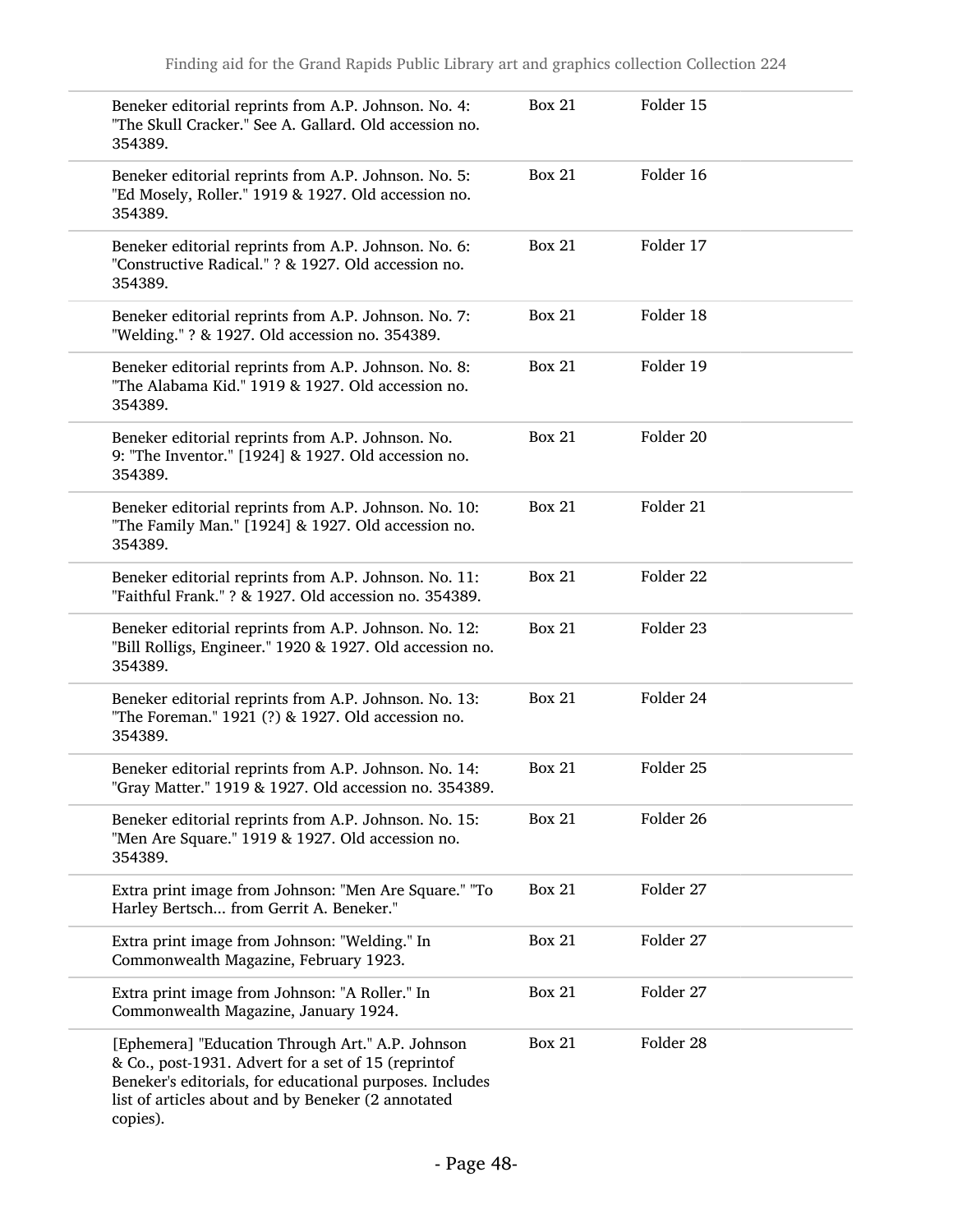| <b>Jaro Hess</b>                                                                                                                                                                                                                                                                                                                                                                  |                  |
|-----------------------------------------------------------------------------------------------------------------------------------------------------------------------------------------------------------------------------------------------------------------------------------------------------------------------------------------------------------------------------------|------------------|
| Title/Description                                                                                                                                                                                                                                                                                                                                                                 | <b>Instances</b> |
| Jaro Hess Manuscripts (2000.071) 4 handwritten letters<br>to Dr. J.B. Rhine, 1936-1942, with illustrations.                                                                                                                                                                                                                                                                       | <b>Box 22</b>    |
| Jaro Hess. Previously in box called 23, now unboxed on shelf.<br>Physical Location: 17/18-B-1                                                                                                                                                                                                                                                                                     |                  |
| Title/Description                                                                                                                                                                                                                                                                                                                                                                 | <b>Instances</b> |
| Published print graphic found in RBR 1.5 print<br>[Believed to be part of a set once exhibited on 2R, as<br>seen in photos in Collection 109.]                                                                                                                                                                                                                                    | <b>Box 26</b>    |
| Jaro Hess framed prints with glass                                                                                                                                                                                                                                                                                                                                                |                  |
| Title/Description                                                                                                                                                                                                                                                                                                                                                                 | <b>Instances</b> |
| Rotund creature, 1942. 1.5 print<br>Physical Location: 17-B-2                                                                                                                                                                                                                                                                                                                     | Box 24.25        |
| Satyr, 1942 1.5 print<br>Physical Location: 17-B-2                                                                                                                                                                                                                                                                                                                                | Box 24.5         |
| Kangaroo/caterpillar, 1941. 1.5 print<br>Physical Location: 17-B-2                                                                                                                                                                                                                                                                                                                | Box 24.75        |
| Beaked squid, 1941. 1.5 print<br>Physical Location: 17-B-3                                                                                                                                                                                                                                                                                                                        | Box 25.5         |
| Hillbilly Peter Piper playing nose, 1941. 1.5 print<br>Physical Location: 17-B-3                                                                                                                                                                                                                                                                                                  | Box 25.75        |
| Published print found in RBR 1.5 print. Believed to be<br>part of a set once exhibited on 2R, as seen in photos<br>in [Collection 109; Watercolor, pencil(?) of two men<br>in ethnic robes/hats, standing in agricultural field.<br>Hoisting flags with religious icons (genuflecting Jesus<br>and Holy Mother & Son). Signed: Banito(?)/Benido(?)<br>Enns(?) [Former: Pi392.H89] | <b>Box 26</b>    |
| Lois Lenski Prints                                                                                                                                                                                                                                                                                                                                                                |                  |
| Title/Description                                                                                                                                                                                                                                                                                                                                                                 | <b>Instances</b> |
| Original illustration from Blueberry Corners, p. 184                                                                                                                                                                                                                                                                                                                              | <b>Box 27</b>    |
| Original illustration from Bayou Suzette, p. 98                                                                                                                                                                                                                                                                                                                                   | <b>Box 27</b>    |
| Original illustration from Mama Hattie's Girl, p. 117.<br>Unboxed, on shelf 15-F-6 with other Lenski illustrations.                                                                                                                                                                                                                                                               | <b>Box 27</b>    |

Original illustration from Spring is Here Box 27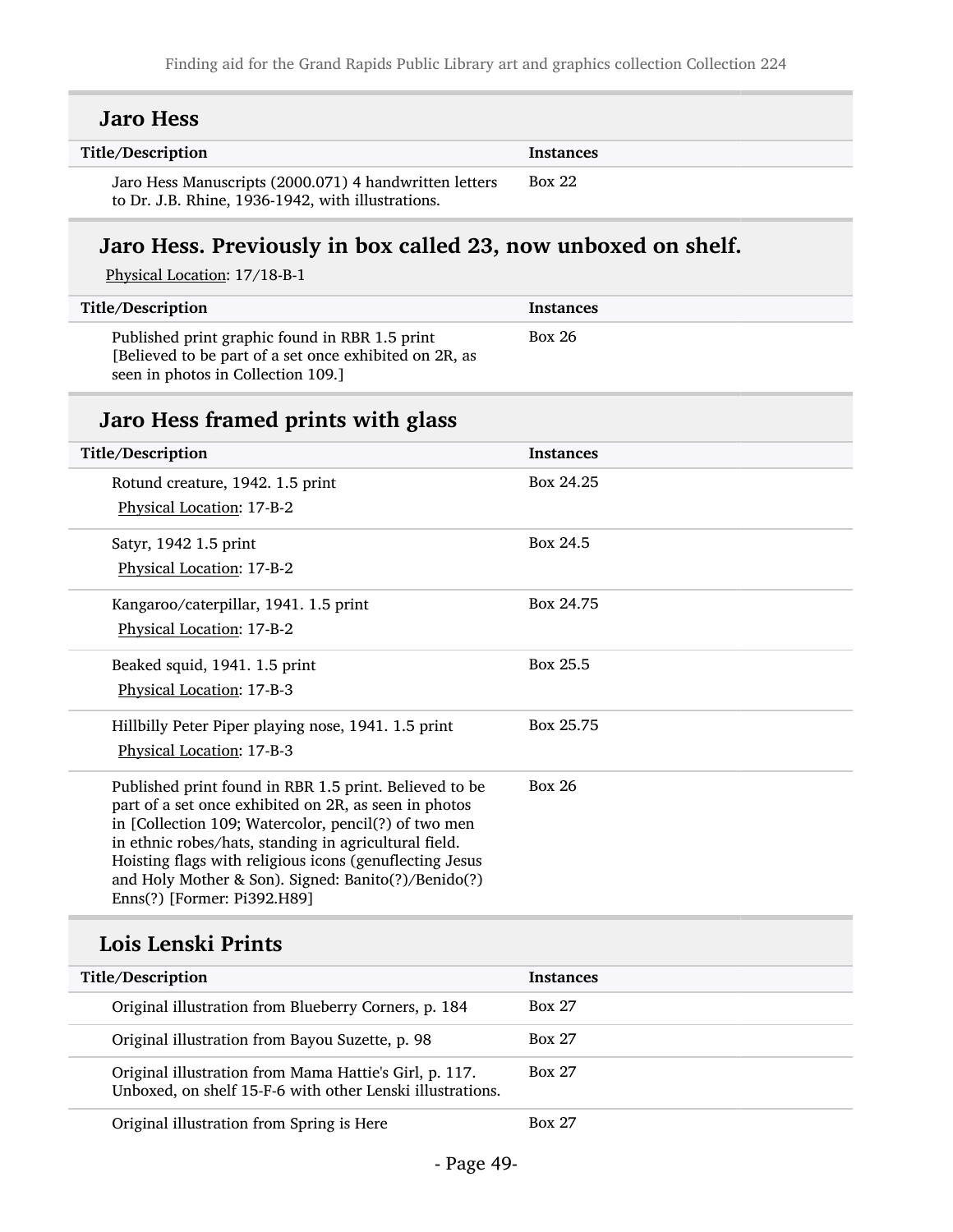| Original illustration from Now It's Fall                                                                                                                                                                                                  | <b>Box 27</b> |
|-------------------------------------------------------------------------------------------------------------------------------------------------------------------------------------------------------------------------------------------|---------------|
| Original illustration from We Live in the South, p. 94<br>2000.047                                                                                                                                                                        | <b>Box 27</b> |
| Original illustration from Jack Horner's Pie : Lois<br>Lenski's Mother Goose.1927. [Has Mary had a little<br>lamb; Pussy Cat, pussy cat, and two other nursery rhyme<br>them illustrations].                                              | Box 27.5      |
| Original illustration from Peanuts for Billy Ben. Page<br>74. Sept. 1956. Presentation date by Lois Lenski to<br>GRPL. [Shows two women in aprons, two boys, a dog<br>and a chicken, with doors to a structure behind.] 00.<br>[3826].1-2 | Box 27.5      |
| Susie Mariar. Unboxed, located at 15-F-6 with other<br>Lenski illustrations.                                                                                                                                                              | Box 27.5      |
| Original illustration from We Live in the South (framed)<br>$00.13826$ .                                                                                                                                                                  | Box 27.5      |

# Small graphics, certificates, etc., list of WWI-era graphics.

| Title/Description                                | <b>Instances</b> |
|--------------------------------------------------|------------------|
| Oversized WWI Posters & Prints. Folder number in | Drawer           |
| parentheses.                                     | FF VILE          |

## World War I Prints & Posters, mostly by French artists

### Scope and Contents

The following section documents World War I poster graphics located in Boxes 28 & 29, and in FF.VII.E A list including some of these graphics was found separately, and does not include all of the items.

| Title/Description                                                                                                                                                                                                                         | <b>Instances</b>          |           |
|-------------------------------------------------------------------------------------------------------------------------------------------------------------------------------------------------------------------------------------------|---------------------------|-----------|
| Historical list of WWI graphics, alphabetical by artist.<br>This list does not include all of the art or artists of the<br>genre included in this collection, but may represent the<br>accessions purchased from Boyer Marcel Co., Paris. | <b>Box 29</b>             |           |
| WWI graphics. 2000.047                                                                                                                                                                                                                    | <b>Box 28</b>             |           |
| WWI Graphics $+$ other miscellaneous items. 2000.047                                                                                                                                                                                      | <b>Box 29</b>             |           |
| Artist Unknown                                                                                                                                                                                                                            |                           |           |
| Title/Description                                                                                                                                                                                                                         | <b>Instances</b>          |           |
| Navires-Hopitaux Torpilles par les Allemands. (2)<br>copies.) Collection 109.                                                                                                                                                             | Drawer<br><b>FF.VII.E</b> | Folder 22 |

See A. Gallard (alphabetical listing)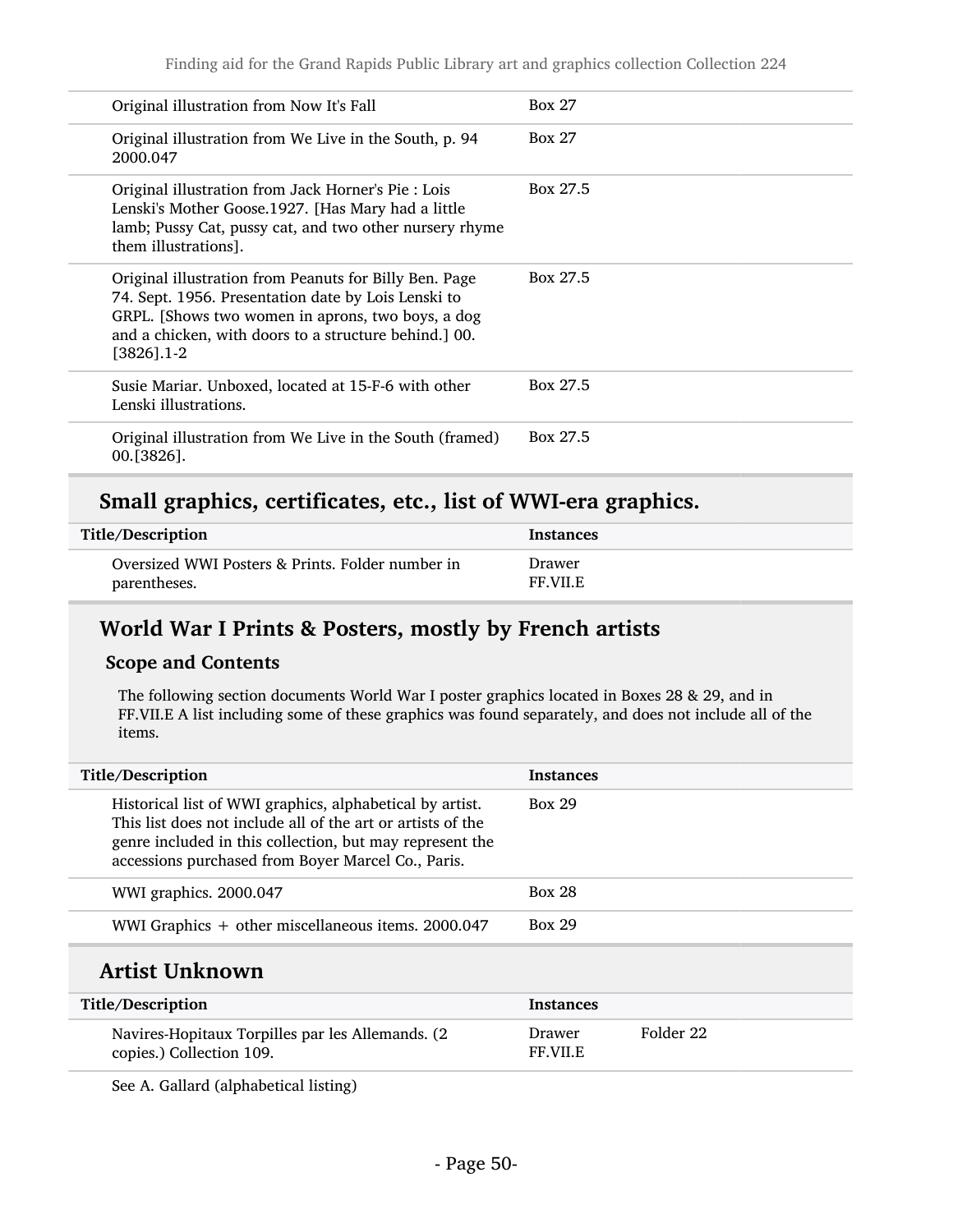|                                                                                                                                                                           | Drawer<br>FF.VII.E | Folder 21 |
|---------------------------------------------------------------------------------------------------------------------------------------------------------------------------|--------------------|-----------|
| Republique Francaise Villa de Saint-Nazaire-sur-<br>Loire                                                                                                                 | Drawer<br>FF.VII.E | Folder 21 |
| Emprunt Francais 4% 1918. Souscrivez à l'Emprunt de<br>Liberation / c'est votre Devoir / c'est votre intérêt. On<br>Souscrit à la Banque Franco-Japonaise.                | Drawer<br>FF.VII.E | Folder 21 |
| <b>Translation</b>                                                                                                                                                        |                    |           |
| <b>Translation</b>                                                                                                                                                        |                    |           |
| Four Percent French Loan, 1918. Subscribe to<br>the Liberation Loan / It's your duty / It's in your<br>interest. / [You should] subscribe to the Franco-<br>Japanese Bank |                    |           |

## Series of posters executed by school children, Comite Nat. de Prevoyance...2000.047

### Other Finding Aids

Grand Rapids Public Library Administrative Archives Collection 109

| Title/Description                                                                                          | <b>Instances</b> |
|------------------------------------------------------------------------------------------------------------|------------------|
| No. 1. Mangez Moins de Viande  / Marthe Picard                                                             | <b>Box 28</b>    |
| <b>Translation</b>                                                                                         |                  |
| <b>Translation</b>                                                                                         |                  |
| Eat less meat                                                                                              |                  |
| No. 2. Economisons le petrole lessence / Marie Louise<br>Jeanningros                                       | <b>Box 28</b>    |
| <b>Translation</b>                                                                                         |                  |
| <b>Translation</b>                                                                                         |                  |
| Let's save gas                                                                                             |                  |
| No. 6. Fumeurs de l'arrière. Économisez le tabac pour<br>que nos soldats n'en manquent pas / Andree Menard | <b>Box 28</b>    |
| <b>Translation</b>                                                                                         |                  |
| <b>Translation</b>                                                                                         |                  |
| Smokers of the Home Front. Save tobacco, so our<br>soldiers don't go without.                              |                  |
| No. 4. Nous Saurons  Nous en Priver / Camille Boutet                                                       | <b>Box 28</b>    |
| No. 7. Cultivons notre Potager / Louisette Jaeger                                                          | <b>Box 28</b>    |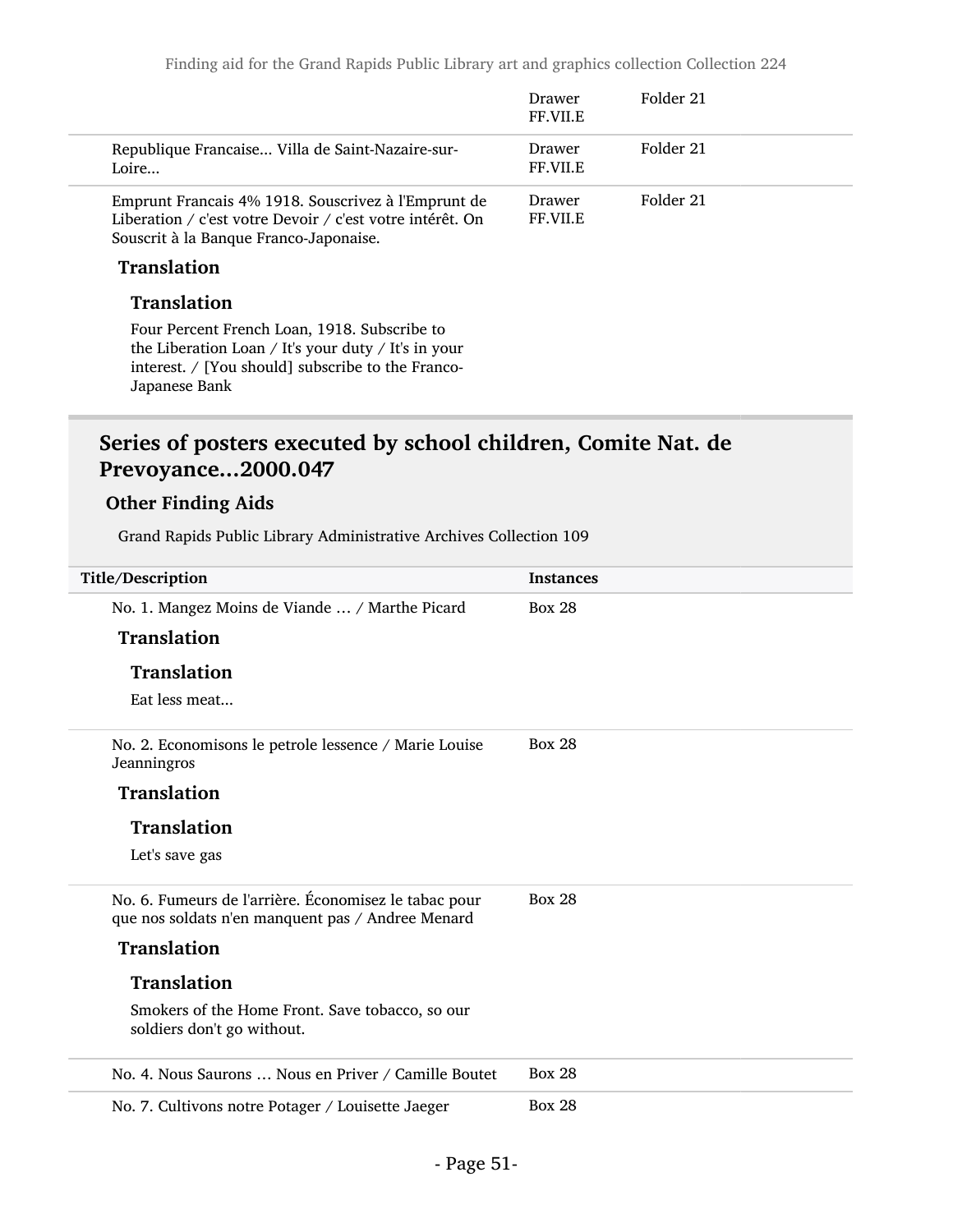Finding aid for the Grand Rapids Public Library art and graphics collection Collection 224

### Translation

### Translation

Let's grow a 'victory garden.'

## Subseries E. World War I Prints & Posters

### Scope and Contents

Mostly by French artists. Alphabetical by last name of artist.

## Arschel Collection 109; 2000.047 / 304

| Title/Description                        | <b>Instances</b> |
|------------------------------------------|------------------|
| Interim de "Café de la paix" en  70/250? | Box 28           |

## E. A. Benito

| Title/Description | <b>Instances</b>   |          |
|-------------------|--------------------|----------|
| Immortalite       | Drawer<br>FF.VII.E | Folder 3 |
| Le depart         | Drawer<br>FF.VII.E | Folder 3 |
| Crucifie          | Drawer<br>FF.VII.E | Folder 3 |

## Lucien Bernhard

| Title/Description                                                                 | <b>Instances</b>         |           |  |
|-----------------------------------------------------------------------------------|--------------------------|-----------|--|
| Warmes Berg. Offene Band unfern Kriegsbeschadigten!<br>Big zue Ludendorss Gpende! | Drawer<br><b>FF VILE</b> | Folder 24 |  |

## A. Bouchet

| Title/Description                             | <b>Instances</b>          |          |
|-----------------------------------------------|---------------------------|----------|
| L'oeil du maitre $\setminus$ The Master's Eye | Drawer<br><b>FF.VII.E</b> | Folder 2 |

## Fermin Bouisset Collection 109; 2000.047 / 283

| Title/Description | <b>Instances</b> |
|-------------------|------------------|
| La Priere 12/300  | <b>Box 28</b>    |

## Eugene Carriere

#### Title/Description Instances

La Famille. De Mordant Sculpsit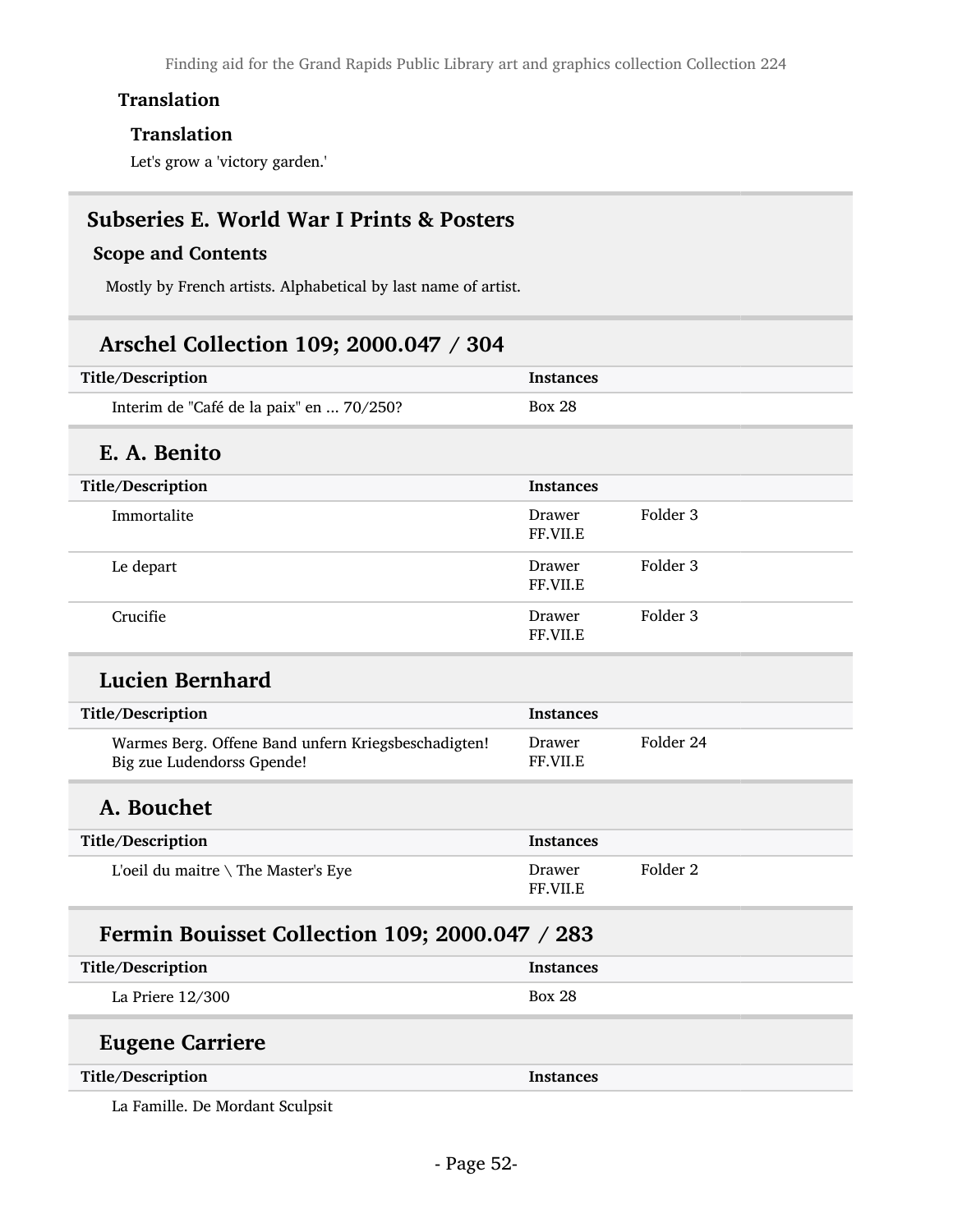|                                                                                                                                                                             | Drawer<br>FF.VII.E | Folder 5            |
|-----------------------------------------------------------------------------------------------------------------------------------------------------------------------------|--------------------|---------------------|
| M.D.                                                                                                                                                                        |                    |                     |
| Title/Description                                                                                                                                                           | <b>Instances</b>   |                     |
| Musee du Luxembourg  La Grande Guerre, L'effort<br>et l'Ideal  Exposition organisee par les soins de<br>"l'Infomration Anglaise."                                           | Drawer<br>FF.VII.E | Folder 21           |
| <b>Translation</b>                                                                                                                                                          |                    |                     |
| <b>Translation</b>                                                                                                                                                          |                    |                     |
| The Great War: The effort and the ideals of<br>Great Britain. Depicted in a series of lithographs.<br>Exhibition organized by the good offices of 'English<br>Information.' |                    |                     |
| <b>Andre Devambez</b>                                                                                                                                                       |                    |                     |
| Title/Description                                                                                                                                                           | <b>Instances</b>   |                     |
| [Manoeuvre des poilus]                                                                                                                                                      | Drawer<br>FF.VII.E | Folder 7            |
| Les projets pour l'Annee prochaine. No. 162 sur 175.                                                                                                                        | Drawer<br>FF.VII.E | Folder <sub>6</sub> |
| <b>Geo. Doris</b>                                                                                                                                                           |                    |                     |
| Title/Description                                                                                                                                                           | <b>Instances</b>   |                     |
| l'Abbaye du Mont St. Eloy (Pres Anas?), 1914-1918.                                                                                                                          | <b>Box 29</b>      |                     |
| H. Dumas                                                                                                                                                                    |                    |                     |
| Title/Description                                                                                                                                                           | <b>Instances</b>   |                     |
| Pour sa mere. 19/125.                                                                                                                                                       | Drawer<br>FF.VII.E | Folder 30           |
| <b>Abel Faivre</b>                                                                                                                                                          |                    |                     |
| Title/Description                                                                                                                                                           | <b>Instances</b>   |                     |
| Le Bapteme du Feu. 465/500                                                                                                                                                  | Drawer             | Folder <sub>8</sub> |
| Translation                                                                                                                                                                 | FF.VII.E           |                     |
| <b>Translation</b><br>Baptism of fire                                                                                                                                       |                    |                     |
| Ier November 1918. Papa sait il qu'on est vainquere?<br>203/350.                                                                                                            | Drawer<br>FF.VII.E | Folder <sub>8</sub> |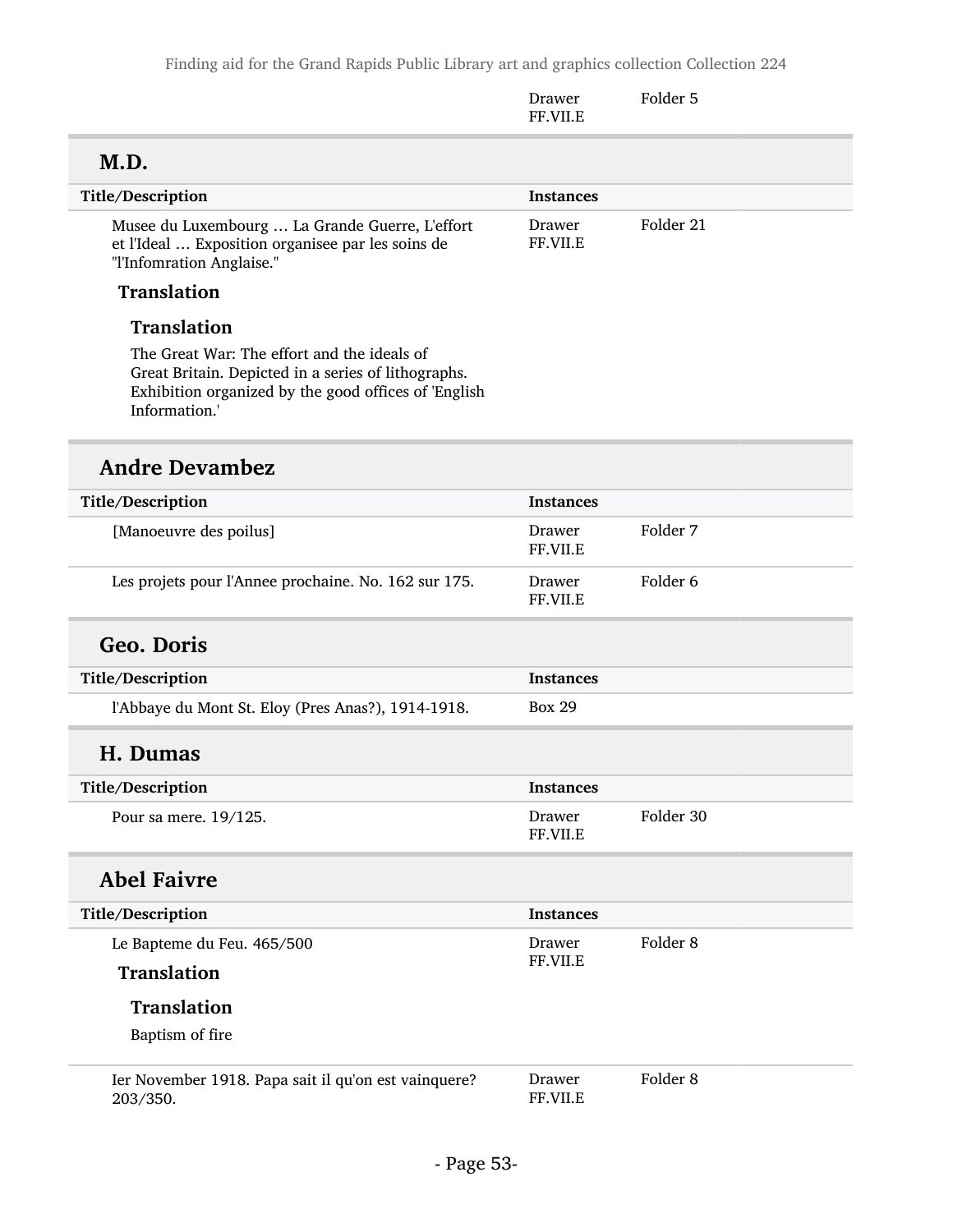Finding aid for the Grand Rapids Public Library art and graphics collection Collection 224

### **Translation**

#### Translation

Does Daddy know we won?

| Mais quelle flotte formidable a pu condiure ici uni | Drawer          | Folder 8 |
|-----------------------------------------------------|-----------------|----------|
| pareille Armie!                                     | <b>FF.VII.E</b> |          |

### Translation

#### **Translation**

Le Lusitania \ But what tremendous fleet could eve have brought over such an army? The Lusitania.

## Marno Fournier

| Title/Description                                       | <b>Instances</b> |
|---------------------------------------------------------|------------------|
| Poilu 9/50 [Soldier with gun, and firing in background. | <b>Box 29</b>    |

## Foukoushimo. 2000.047 / 284.

### Other Finding Aids

Grand Rapids Public Library Administrative Archives Collection 109

| Title/Description                                              | <b>Instances</b> |
|----------------------------------------------------------------|------------------|
| La Mere pie  La Guerre vin? Par ? Article? Japonais.<br>14/100 | <b>Box 28</b>    |

## G. Fraipoutte. 2000.047 / #s 262, 263, 264

### Other Finding Aids

Grand Rapids Public Library Administrative Archives Collection 109

## Arras. [War damaged cathedrals]

| Title/Description |                                                                                                                                        | <b>Instances</b> |
|-------------------|----------------------------------------------------------------------------------------------------------------------------------------|------------------|
|                   | Dixmude. [War damaged cathedrals]                                                                                                      | <b>Box 28</b>    |
|                   | Louvain. [War damaged cathedrals]                                                                                                      | <b>Box 28</b>    |
|                   | Une matinee recreative (Poulot de l'Eldorado)<br>209/250                                                                               | <b>Box 28</b>    |
|                   | Le Cimitiere de Bouvigny / Churchyard of Bouvigny.<br>16/250                                                                           | <b>Box 28</b>    |
|                   | Front d'Artois, Poste de secours du talus des Zouaves,<br>entre Souchez et Neuville. [Ambulance, between<br>Souhez at Meuville] 16/250 | <b>Box 28</b>    |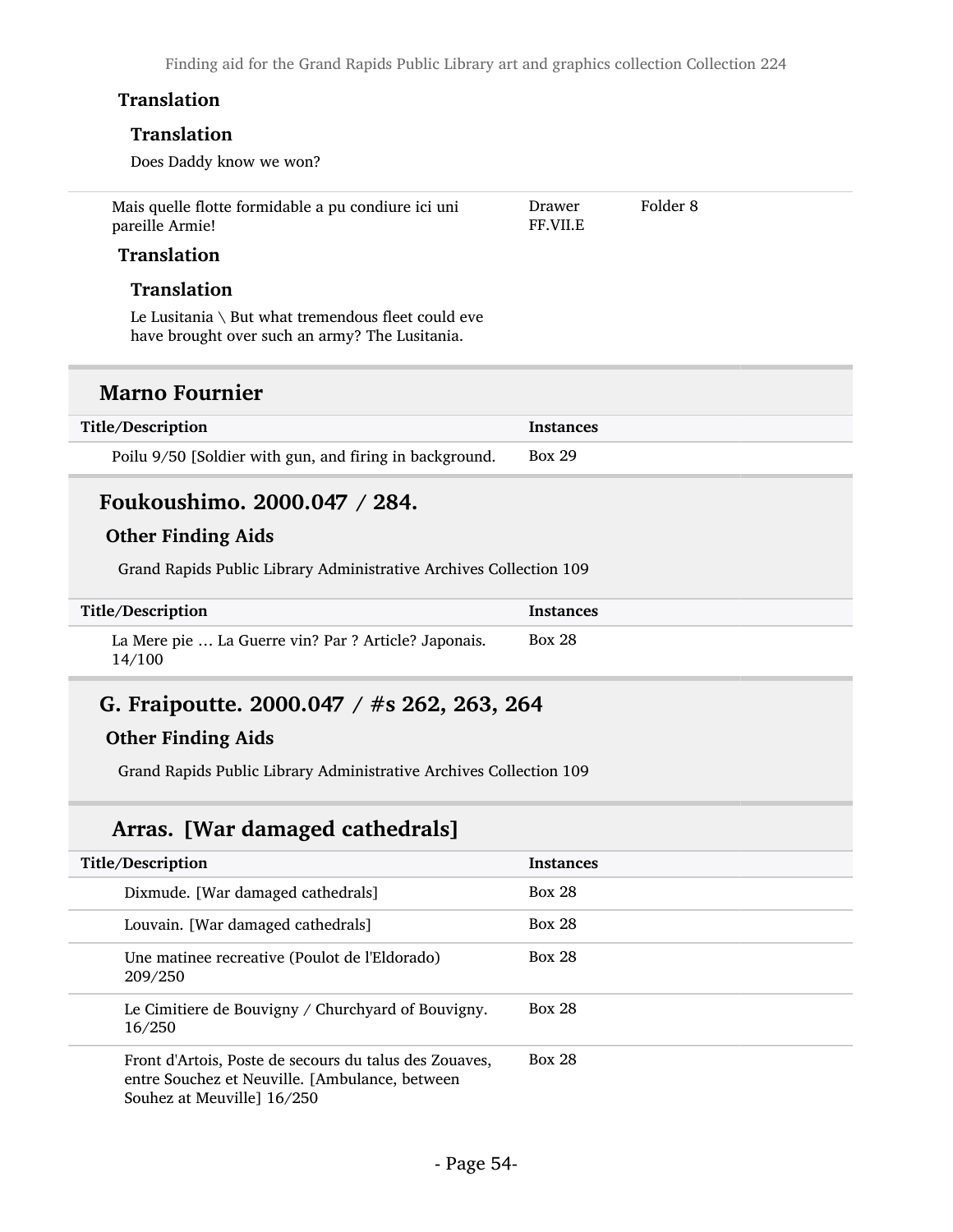## Freeman

### Other Finding Aids

Grand Rapids Public Library Administrative Archives Collection 109

| Title/Description                                                           | <b>Instances</b>         |           |
|-----------------------------------------------------------------------------|--------------------------|-----------|
| 1st Army Horse & Motor Transportation Show. Bar-Sur-<br>Aube March 5, 1919. | Drawer<br><b>FF VILE</b> | Folder 26 |

## A. Gallard

| Title/Description                                           | <b>Instances</b>  |           |
|-------------------------------------------------------------|-------------------|-----------|
| La Statue de Strasbourgla fete lumineuse de la<br>Victoire! | Drawer<br>FF VILE | Folder 21 |

## Jean Jacques Walter Hansi

## Other Finding Aids

Grand Rapids Public Library Administrative Archives Collection 109

| Title/Description                                                                                                 | <b>Instances</b>                 |           |
|-------------------------------------------------------------------------------------------------------------------|----------------------------------|-----------|
| 2eme Emprunt de la Defense Nationale. Souscrivez,<br>aidez-nous  Victoire et du retour au foyer.                  | <b>Drawer</b><br><b>FF.VII.E</b> | Folder 34 |
| Emprunt de la Liberation on Souscrit a la Banque<br>d'Alsace et de Lorraine  Entrée des Français a<br>Strasbourg. | <b>Drawer</b><br><b>FF.VII.E</b> | Folder 34 |
| Emprunt de la Liberation. Souscrivez au IV de la<br>Liberte de la Justice.                                        | Drawer<br><b>FF VILE</b>         | Folder 34 |

## B. Heroux (1917) 2000.047

### Other Finding Aids

Grand Rapids Public Library Administrative Archives Collection 109

| Title/Description                                                  | <b>Instances</b>         |
|--------------------------------------------------------------------|--------------------------|
| Un Euch! (poem)  Schafft raftlos Granaten! [Not a<br>true graphic] | <b>Box 28</b>            |
| H.G. Ibels                                                         |                          |
| Title/Description                                                  | <b>Instances</b>         |
| Insomnie du Kaiser                                                 | Drawer<br><b>FF VILE</b> |

L'antechrist perdra sa couroone …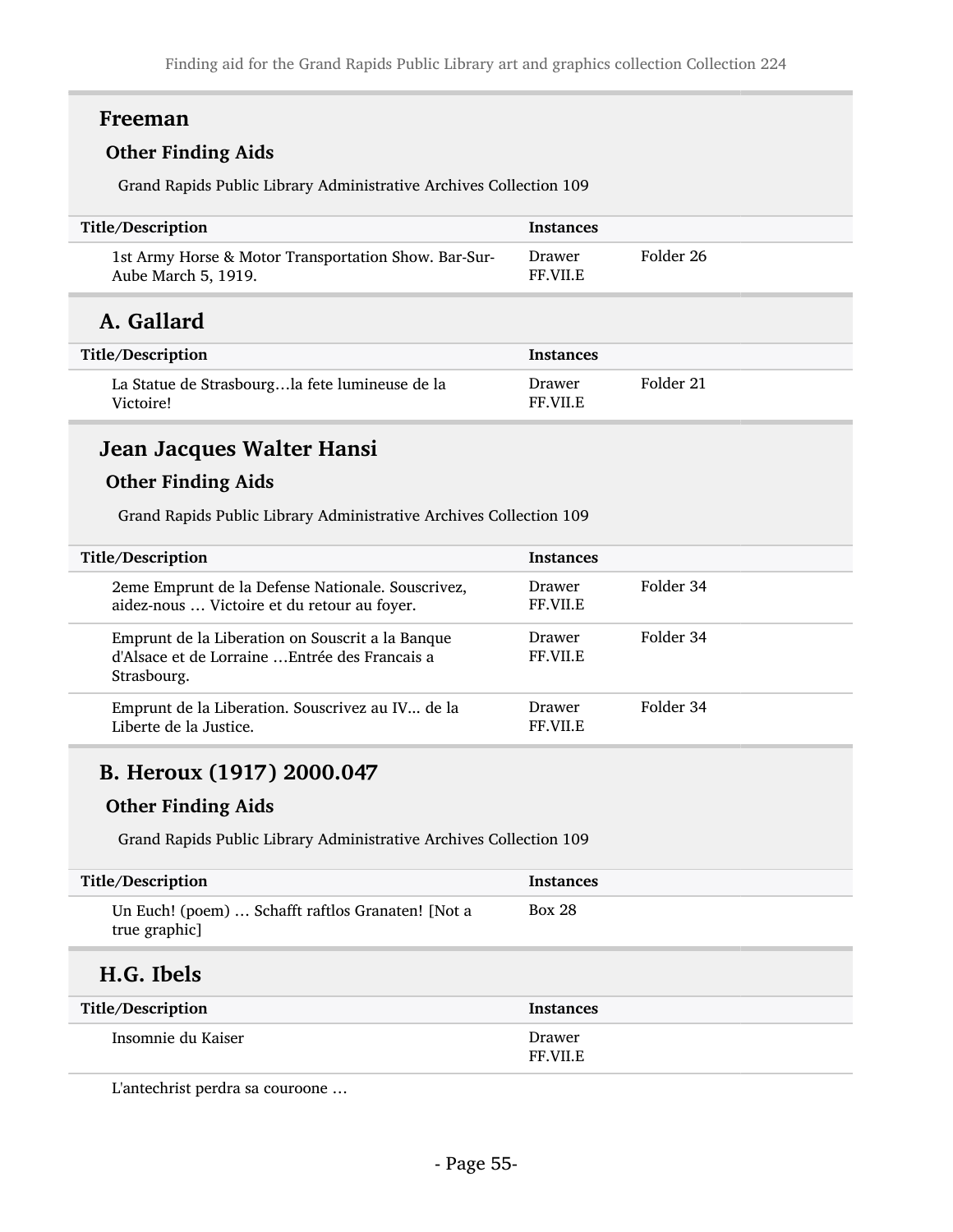Finding aid for the Grand Rapids Public Library art and graphics collection Collection 224

|                                                                  | Drawer<br>FF.VII.E        |
|------------------------------------------------------------------|---------------------------|
| Ou allons nous, maintenant, papa?                                | Drawer<br>FF.VII.E        |
| Kaiser - Bonnet                                                  | <b>Drawer</b><br>FF.VII.E |
| Guilaum le maudit                                                | Drawer<br>FF.VII.E        |
| Dans le lac                                                      | Drawer<br>FF.VII.E        |
| Le Kronprinz                                                     | <b>Drawer</b><br>FF.VII.E |
| Guillaume - Que ju t'entende encore crier - Kamerad!<br>Kamerad! | Drawer<br>FF.VII.E        |
| Guillaume: mes traites!                                          | <b>Drawer</b><br>FF.VII.E |
| Regarde, Francois Joseph                                         | Drawer<br>FF.VII.E        |
| L'Homme au "chiffon de papier"                                   | Drawer<br>FF.VII.E        |
| Tristesse d'automne                                              | Drawer<br>FF.VII.E        |

# La Grande parade Pour les Neutres; Lithographies de H. G. Ibels

| Title/Description                                                           | <b>Instances</b> |
|-----------------------------------------------------------------------------|------------------|
| [cover] Formerly R940.9 f IB3                                               | <b>Box 28</b>    |
| Allons, sortez, mossiue Cirpitz!                                            | <b>Box 28</b>    |
| L'homme au Chiffon de papier  un petit bravo!                               | <b>Box 28</b>    |
| a tous les clous on gagne!                                                  | <b>Box 28</b>    |
| et combien ca nous fait il de milliards                                     | <b>Box 28</b>    |
| Alors il suffit que je m'bsente pour que mes socialistes se<br>de'marsquent | <b>Box 28</b>    |
| Ferdinand  Il me botte ce type la!                                          | <b>Box 28</b>    |
| et voice le fameux Comte Zeppelin                                           | <b>Box 28</b>    |
| Et cette "Libre Belgique", von bissing!                                     | <b>Box 28</b>    |
| Mon files!  l'heritier presomptueux de ma couronne!<br>                     | <b>Box 28</b>    |
| Cu crois, En ver, que c'etait ecrit?                                        | <b>Box 28</b>    |
| L'assassin du mois Cassell [Assassin de Miss Cavell] 47/50                  | <b>Box 29</b>    |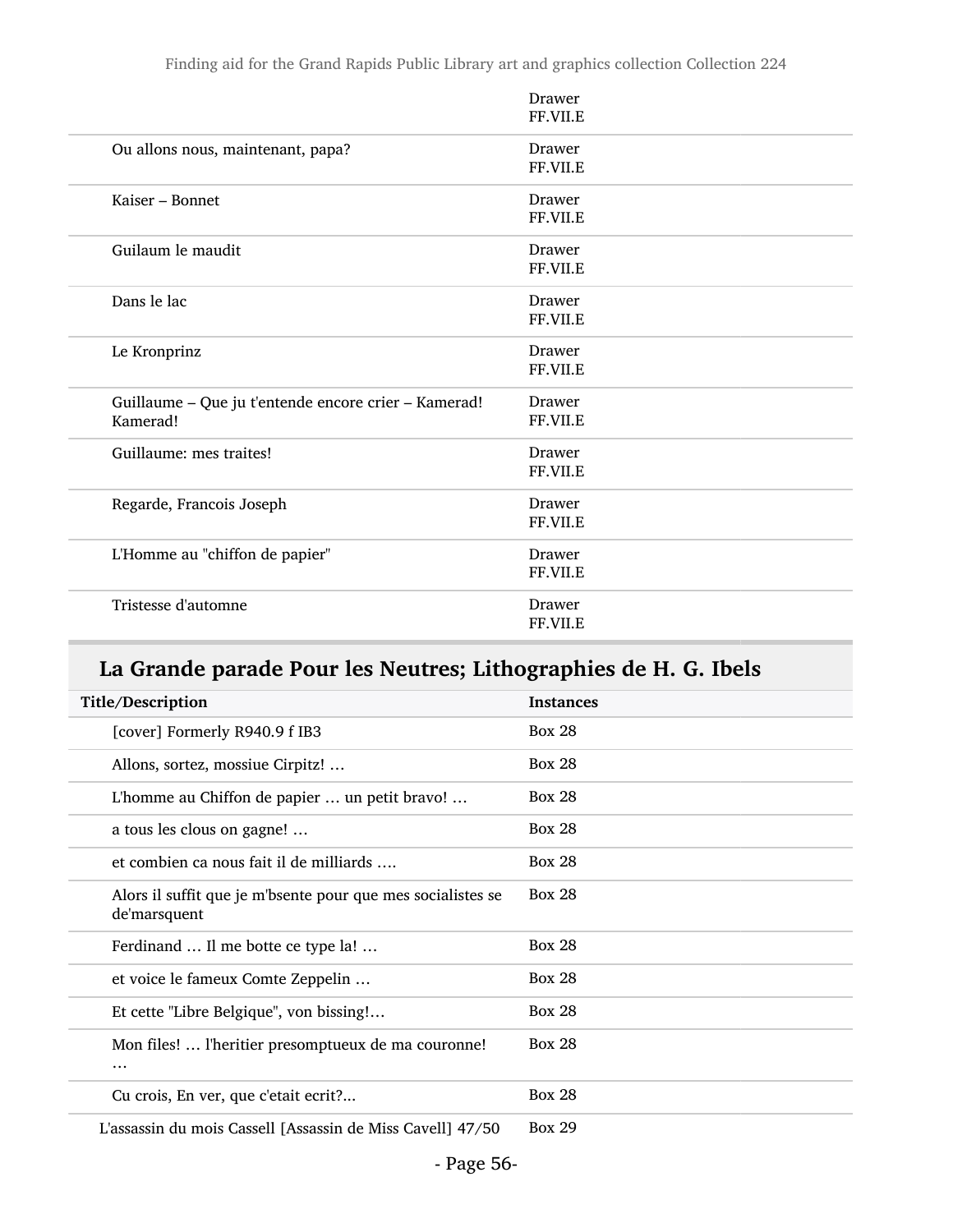| Attila!                                                                                       | <b>Box 29</b> |
|-----------------------------------------------------------------------------------------------|---------------|
| Charlatan!                                                                                    | <b>Box 29</b> |
| Les Pantins Collection 109; 2000.047 / 326 12/35; not<br><b>Ibels</b>                         | <b>Box 28</b> |
| Le Permissionnaire.                                                                           | <b>Box 29</b> |
| Pitre! 43/50 [Man with feather in hat seated on square<br>block with "M(?) ach Paris" on side | <b>Box 29</b> |

## Jan Janus

| Title/Description | <b>Instances</b>          |           |
|-------------------|---------------------------|-----------|
| Chez les Boches   | Drawer<br><b>FF.VII.E</b> | Folder 16 |
| "Ah! Non"         | Drawer<br><b>FF.VII.E</b> | Folder 16 |

# Johnson, Riddle & Co.

| <b>Title/Description</b>                                                                                                | Instances          |          |
|-------------------------------------------------------------------------------------------------------------------------|--------------------|----------|
| "Hark! Hark! The dogs do Bark," with note by Walter<br>Emanuel / designed & printed by Johnson, Riddle & Co.,<br>London | Drawer<br>FF.VII.E | Folder 4 |

## Lucien Hector Jonas

| Title/Description                                                                           | <b>Instances</b>          |           |
|---------------------------------------------------------------------------------------------|---------------------------|-----------|
| 1778-1783. America owes France the most unalterable<br>gratitude. American Ouvroir Funds    | Drawer<br><b>FF VII.E</b> | Folder 29 |
| Industries de Guerre. Galerie Brunner, 11, Rue Royale.<br>Exposition Organisee par L'peiver | Drawer<br><b>FF.VII.E</b> | Folder 29 |
| Chambre des Notaires de Beauvais Emprunt de la<br>Liberation.Souscrivez chez votre Notaire. | Drawer<br><b>FF.VII.E</b> | Folder 29 |
| Pour la Liberte. / Dessin de L. Jonas; copyright by B.<br>Serven, Toulouse, Paris.          | Drawer<br><b>FF.VII.E</b> | Folder 11 |
| Louis Jou                                                                                   |                           |           |
| Title/Description                                                                           | <b>Instances</b>          |           |
| 1914, Les Otages, 1915. 9/50                                                                | Drawer<br>FF.VII.E        | Folder 17 |

# Maurice Neumont

| Title/Description | Instances |
|-------------------|-----------|
|-------------------|-----------|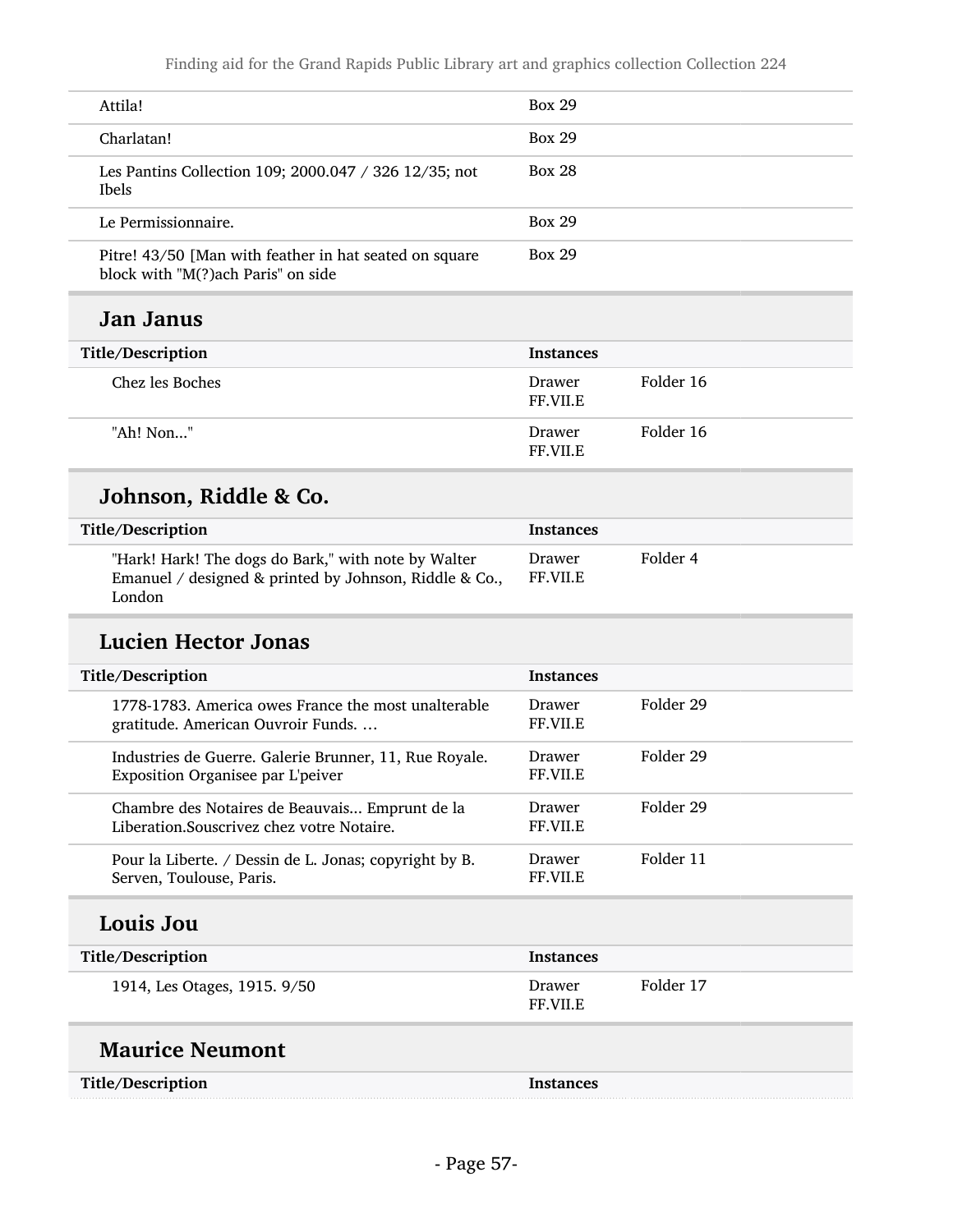| La Guerre est l'industrie Nationale de la Prusse La<br>Conference au Village contre l Propagande Ennemie en<br>France, Paris. Collection 109. | Drawer<br><b>FF.VII.E</b> | Folder 27 |
|-----------------------------------------------------------------------------------------------------------------------------------------------|---------------------------|-----------|
| Raphael Kirchner                                                                                                                              |                           |           |

| Title/Description        | Instances     |
|--------------------------|---------------|
| La Petite Guerre en 1915 | <b>Box 29</b> |

# Jean Lefort. 2000.047 / #s 281, 279, 278, 280, 277.

### Other Finding Aids

Grand Rapids Public Library Administrative Archives Collection 109

| Title/Description                                                                                                                                        | <b>Instances</b> |
|----------------------------------------------------------------------------------------------------------------------------------------------------------|------------------|
| (2) Villers-au-Bois. Cadavres dans une grange. [Corpses<br>in a barn] 16/250                                                                             | <b>Box 28</b>    |
| (1) Front d'Artois, Passage de tirailleurs algeriens sur la<br>route des Quatre Vents. [Passage of the Algeriens on the<br>"Quatre Vents" street] 16/250 | <b>Box 28</b>    |
| (4) Le Cimitiere de Bouvigny. [Churchyard of<br>Bouvigny.] 16/250                                                                                        | <b>Box 28</b>    |
| (3) Front d'Artois. Poste de secours de talus des zouaves,<br>entre Louchez et Meuville. [Ambulance between<br>Louchez and Meuville.] 16/250             | <b>Box 28</b>    |
| (56) Une matine recreative (Poulet de l'Eldorado).<br>[Pastime show?]209/250                                                                             | <b>Box 28</b>    |
| A. Linne                                                                                                                                                 |                  |
| Title/Description                                                                                                                                        | <b>Instances</b> |
| Le Soldat Prussien. [The Prussian Soldier.] 18/35                                                                                                        | <b>Box 29</b>    |
| L'Empereur Guillaume Sur son yacht. [The Emperor<br>William on His Yacht.] 33/35                                                                         | <b>Box 29</b>    |
| Joffre le Pere du Soldat. [Jeffrey, the Father of a<br>Soldier?]. 33/35                                                                                  | <b>Box 29</b>    |
|                                                                                                                                                          |                  |
| <b>Paul Mansard</b>                                                                                                                                      |                  |
| Title/Description                                                                                                                                        | <b>Instances</b> |

## Henry Justin Marret (1878-1964) (8 items total in 224)

| Title/Description | <b>Instances</b> |
|-------------------|------------------|
|-------------------|------------------|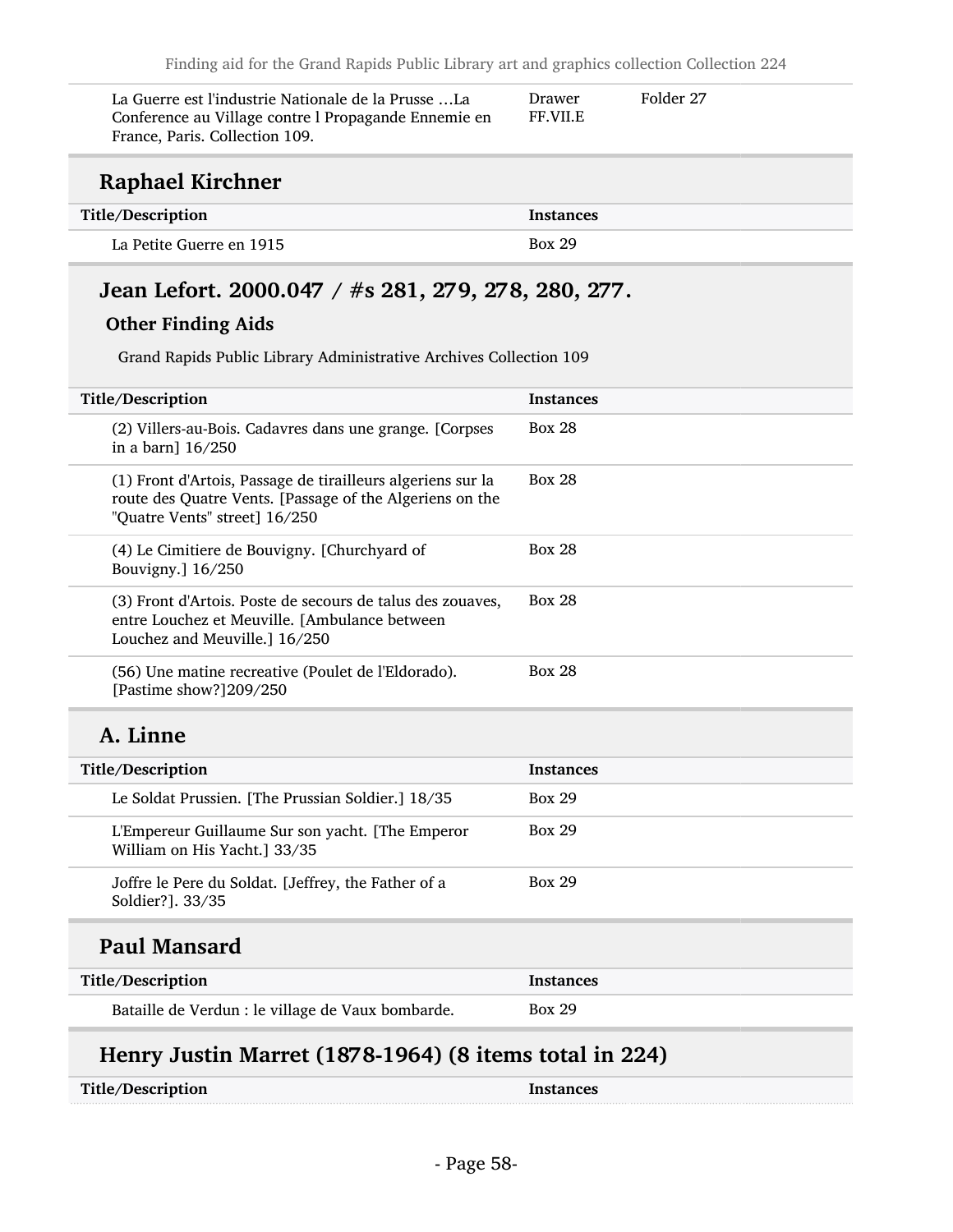| Blesses – Canal de la Meuse a Bras [On item: Les Polissi<br>- Canal de Pa Mouse in Paras. Ya. 33/40. Pi.9409.M34<br>$no. 6$ ] | Drawer<br>FF.VII.E        | Folder 1 |
|-------------------------------------------------------------------------------------------------------------------------------|---------------------------|----------|
| Bombardment – un quinze – Verdun [ te. 16/50.<br>Pi9409.M34 no. 4]                                                            | Drawer<br>FF.VII.E        | Folder 1 |
| Cloitre de l'eveche [Le Cloitre de l'Eveche – Verdun. te.<br>6/50. Pi9409. M34 no. 5                                          | Drawer<br>FF.VII.E        | Folder 1 |
| Fromerville. [Fromerville. Ye. 6/50. Pi9409.M34 no. 7]                                                                        | Drawer<br><b>FF.VII.E</b> | Folder 1 |
| Verdun [Verdun. te. 1?/40. Pi9409.M34 no. 3]                                                                                  | Drawer<br>FF.VII.E        | Folder 1 |
| La Ravin de la Mort. Esnes ne. 1/50. [Pi9409.M34 no.]<br>11                                                                   | Drawer<br>FF.VII.E        | Folder 1 |
| Gabions – le mort homme [ya? 41?/50. Pi9409.M34 no.<br>2]                                                                     | Drawer<br>FF.VII.E        | Folder 1 |
| Ravitaillement vers Dauau [On item: 22/30<br>Ravetaillement vers Douaumont ne. Pi9409.M34 no. 8]                              | Drawer<br>FF.VII.E        | Folder 1 |
|                                                                                                                               |                           |          |

## Bernard Naudin

#### Title/Description Instances

| Le Releve. 1916. 21/400. |  |
|--------------------------|--|
|                          |  |

### Other Finding Aids

Grand Rapids Public Library Administrative Archives Collection 109

## Francisque Poulbot

| Title/Description                                                                                        | <b>Instances</b>  |           |
|----------------------------------------------------------------------------------------------------------|-------------------|-----------|
| Oeuvre des "Vacances Enfantines." L'Assurance Mutuelle<br>des Abattoirs et du Marche aux Bestiaux  1918. | Drawer<br>FF VILE | Folder 25 |

Drawer FF.VII.E Folder 10

# Georges Redon (Reson)

| <b>Title/Description</b>                                                                                                                            | <b>Instances</b>         |           |
|-----------------------------------------------------------------------------------------------------------------------------------------------------|--------------------------|-----------|
| Pour que vos enfants ne connaissent plus les horreurs<br>de la guerre. Souscrivez a l'Emprunt National Societe<br>Generale, 1917. [Collection 109.] | Drawer<br><b>FF VILE</b> | Folder 23 |

## C.W. Robins

| Title/Description         | <b>Instances</b>          |           |
|---------------------------|---------------------------|-----------|
| The Girl We Leave Behind. | Drawer<br><b>FF.VII.E</b> | Folder 18 |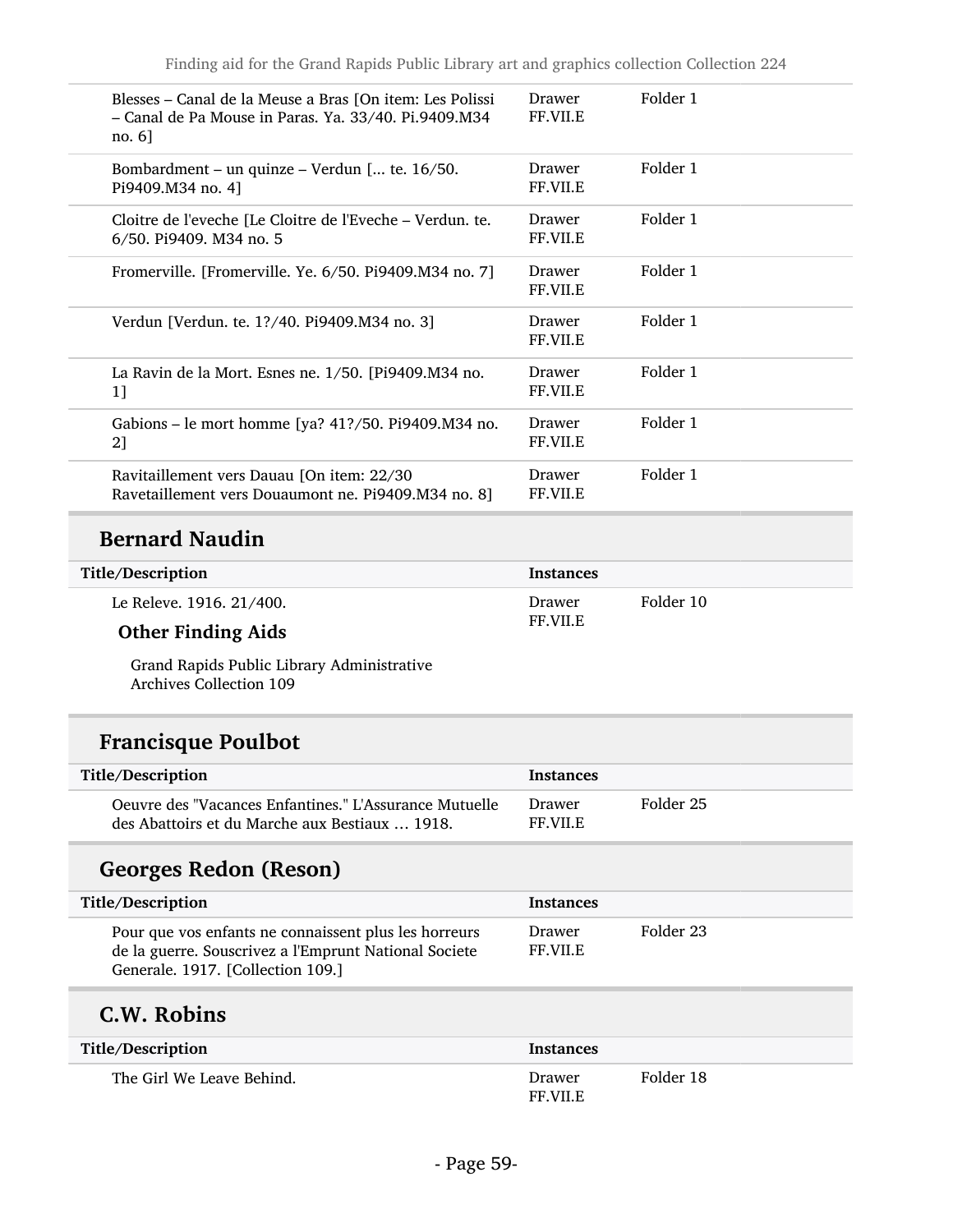### Other Finding Aids

Grand Rapids Public Library Administrative Archives Collection 109

## A. Romay

| Title/Description                                                                                                         | <b>Instances</b>          |           |
|---------------------------------------------------------------------------------------------------------------------------|---------------------------|-----------|
| Emprunt de la Defense National. On souscrit a la Banque<br>Adam  Paris                                                    | Drawer<br>FF.VII.E        | Folder 21 |
| Henri Royer                                                                                                               |                           |           |
| Title/Description                                                                                                         | <b>Instances</b>          |           |
| Marne Yser Somme Verdun.                                                                                                  | Drawer<br>FF.VII.E        | Folder 33 |
| "Belle Lorraine, tu as aime toujours fidelement le<br>France"                                                             | Drawer<br>FF.VII.E        | Folder 33 |
| <b>George Scott</b>                                                                                                       |                           |           |
| Title/Description                                                                                                         | <b>Instances</b>          |           |
| Pour que la France soit Victorieuse!  Credit France<br>Paris.                                                             | Drawer<br>FF.VII.E        | Folder 19 |
| A. Senechal(?)                                                                                                            |                           |           |
| Title/Description                                                                                                         | <b>Instances</b>          |           |
| Le Crime de Reims. Exposition de documents<br>Avthentiqves Pris sur les Lievx  a Fontenay-aux-Roses.<br>[Collection 109.] | Drawer<br><b>FF.VII.E</b> | Folder 31 |
|                                                                                                                           |                           |           |

# Th. Smid.

## Tableaux d'Historie de France. (Series : La Guerre) [Collection 109.]

| Title/Description                                | <b>Instances</b>                 |
|--------------------------------------------------|----------------------------------|
| Arrivee de Blesses en Gare du Nord, 1916         | <b>Drawer</b><br><b>FF.VII.E</b> |
| Combat Aerien Champagne. 1916                    | Drawer<br><b>FF.VII.E</b>        |
| L'Infanterie Coloniale Sucrerie de Souchez, 1916 | Drawer<br><b>FF.VII.E</b>        |
| Batteries de "75" devant soissons, 1916          | <b>Drawer</b><br><b>FF.VILE</b>  |

Les Fusilliers Marins Dixmude – Mars 1915.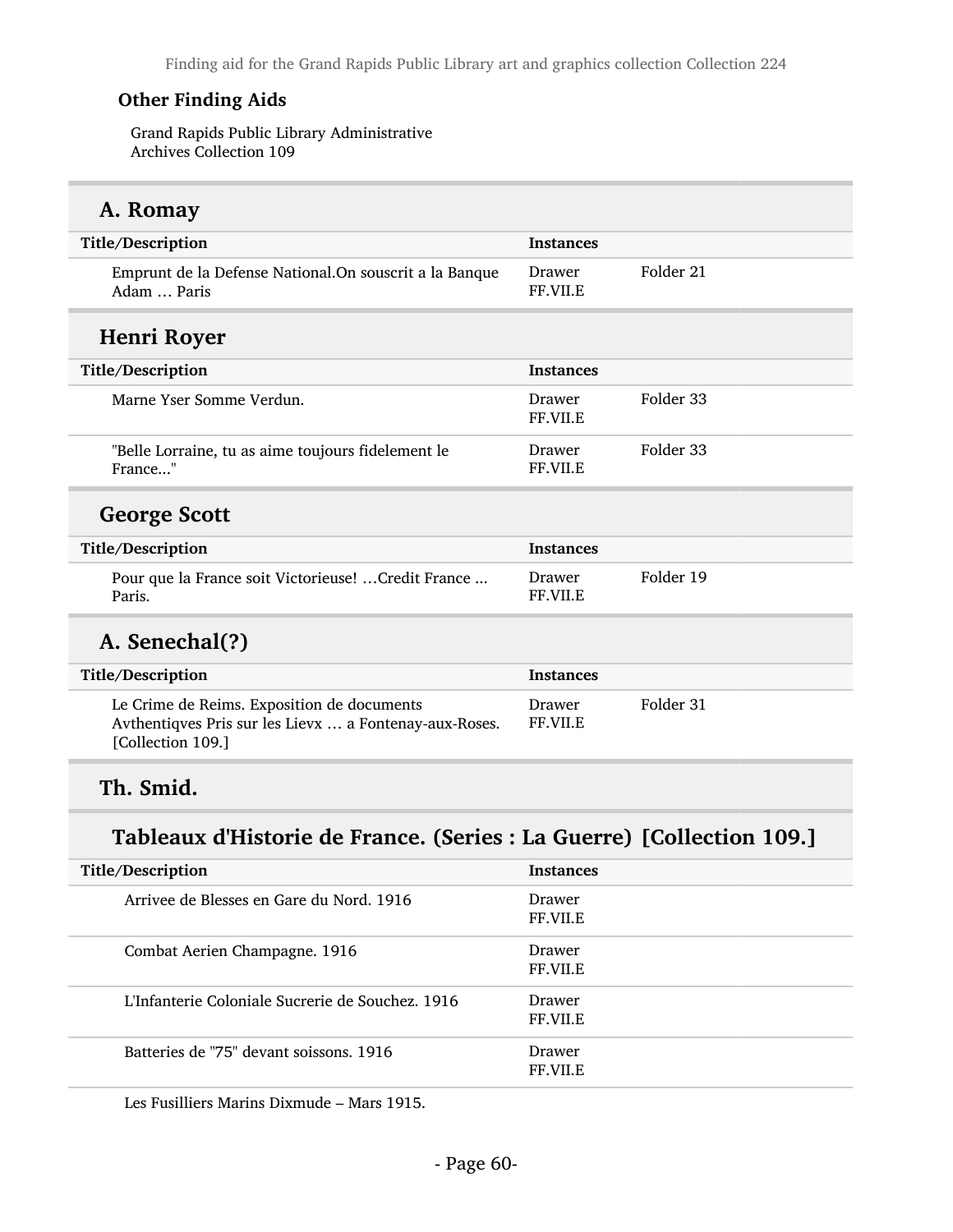|                                                             | Drawer<br>FF.VII.E        |
|-------------------------------------------------------------|---------------------------|
| Attaque a la Baionnette Metzeral Juin 1915.                 | Drawer<br>FF.VII.E        |
| Un "155" Long Dans L'Argonne. 1916                          | Drawer<br><b>FF.VII.E</b> |
| Passage de L'yseres Landres Nov. 1914. 1915                 | Drawer<br>FF.VII.E        |
| Attaque de Nuit Champagne Sept. 1915.                       | Drawer<br>FF.VII.E        |
| Le General Joffre L'Alsace Reconquise.                      | Drawer<br><b>FF.VII.E</b> |
| Prise d'Armes Aux Invalides, 1916                           | Drawer<br><b>FF.VII.E</b> |
| Bataille de la Marne Episode de Courtacon. 1916<br>2000.047 | Drawer<br>FF.VII.E        |

# Theophile Alexandres Steinlen. 2000.047.

## Other Finding Aids

Grand Rapids Public Library Administrative Archives. Collection 109

| Title/Description                                                                                             | <b>Instances</b>          |           |
|---------------------------------------------------------------------------------------------------------------|---------------------------|-----------|
| Concert en Grange de XVIIe. C.A.  donne a Somme-<br>Suippes le1er Nov. 1914.                                  | Drawer<br><b>FF.VII.E</b> | Folder 32 |
| Office de Renseignnements pour les Familles dispersees,<br>cree par le Conseil National des Fammes Francaises | Drawer<br><b>FF VILE</b>  | Folder 32 |

## Jean Veber. 2000.047 / 312

### Other Finding Aids

Grand Rapids Public Library Administrative Archives Collection 109

| Title/Description          | <b>Instances</b> |
|----------------------------|------------------|
| Mort. Cadavre boche. 11/50 | <b>Box 28</b>    |

## G.A. Wendt

| Title/Description                            | <b>Instances</b>          |           |
|----------------------------------------------|---------------------------|-----------|
| 1. 4 eme anne Et ta peau, nous l'aurons 1917 | Drawer<br><b>FF.VII.E</b> | Folder 20 |
| Devant Verdun, 1916                          | Drawer<br><b>FF.VII.E</b> | Folder 20 |

La derniere parade. 1917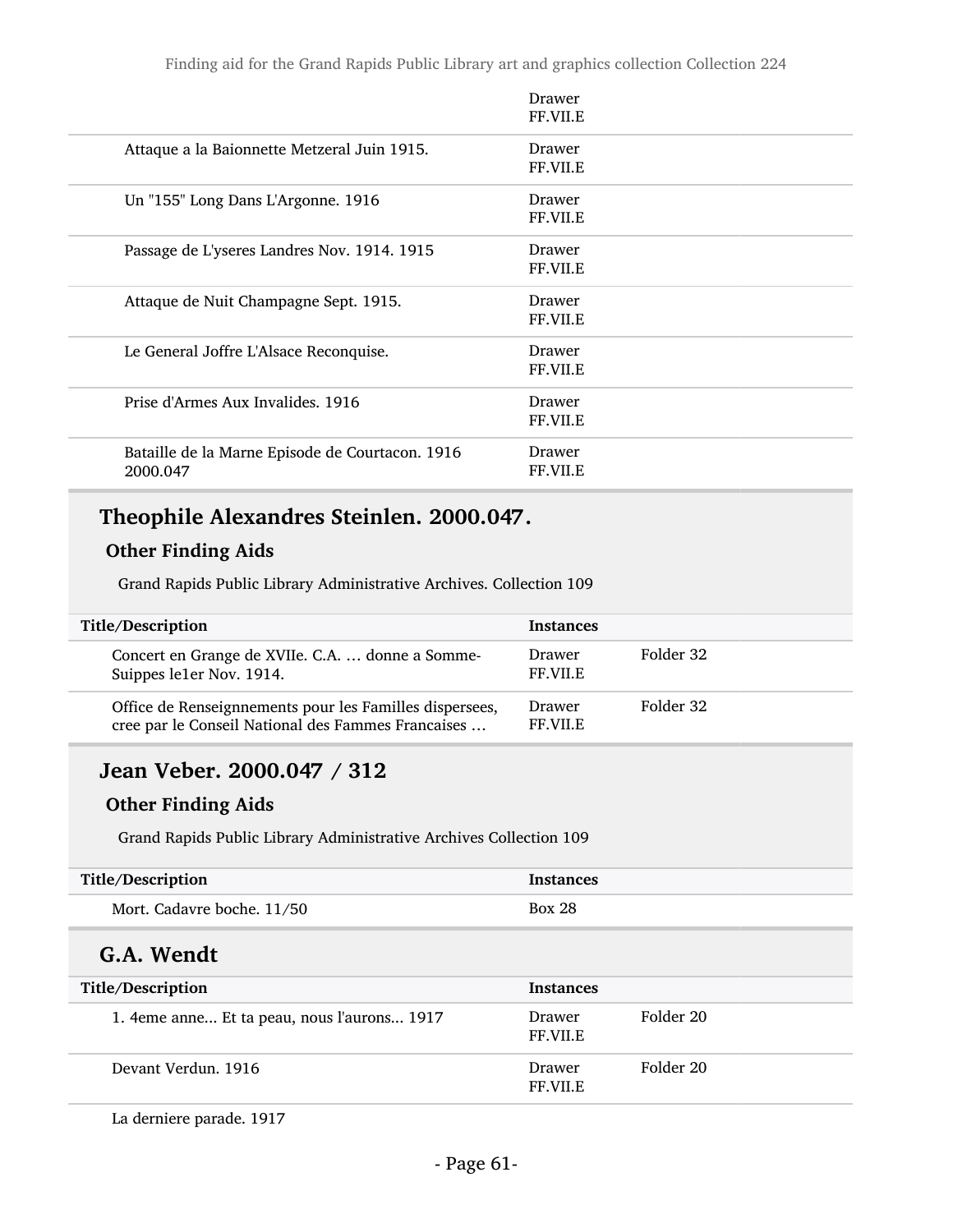|                                                                                                                                                                                                                                                   | Drawer<br>FF.VII.E | Folder 20 |
|---------------------------------------------------------------------------------------------------------------------------------------------------------------------------------------------------------------------------------------------------|--------------------|-----------|
| Other non-French graphics 2000.047                                                                                                                                                                                                                | <b>Box 29</b>      |           |
| [Hibiscus Moscheutos ] / Jane Webb Louden, ca.<br>1840.                                                                                                                                                                                           | <b>Box 29</b>      |           |
| Floral [Plate 29] Washington, D.C.: American<br>Federation of Arts #200, ca. 1934.                                                                                                                                                                | <b>Box 29</b>      |           |
| Illustration by Mrs. John Caludius Louden, 1808-1858<br>of 7 flowers, named under the images as Hibiscus<br>Moscheutos Lavatera Tuloba Lavatere Thuringiaca<br>Nuttallia digitata. [5] Neibballia Papaver Sida<br>Malvaeflora Cristaria coccineal | <b>Box 29</b>      |           |
| Crayon sketch on board of symbolic downtown sketch of<br>GR / Mrs. Louis Johnson 2004.064                                                                                                                                                         | <b>Box 29</b>      |           |
| Copy sketch of "Grand rapids in 1831", notes on verso /<br>G. Abbey. 2004.064                                                                                                                                                                     | <b>Box 29</b>      |           |
| "The Sinking of the Pere Marquette 18." 00.[5275].1                                                                                                                                                                                               | <b>Box 29</b>      |           |
| Color rendering on board. Frank ___? Public Library. By<br>Roger Allen and Associates Architects, ca. 1950s.                                                                                                                                      | <b>Box 28</b>      |           |
| Color details, relief panels and decorative fan.<br>Birmingham Theatre, 1794 (on verso). 794.223a N622<br>00.[1161].1-2 Decorative plates                                                                                                         | <b>Box 30</b>      |           |
| Color details, stair spandrel, 1791. 794.223a N622 00.<br>[1161].1-2 Decorative plates                                                                                                                                                            | <b>Box 30</b>      |           |
| Student(?) drawing for a work bench by Arthur E.<br>Patterson, Dec. 7, 1915. 00.[2509].1                                                                                                                                                          | <b>Box 30</b>      |           |

## Student Drawings 1881. MKG Transfer. First, Second and Third/Fourth Grammar Drawings.

#### Scope and Contents

In 3 volumes. Mostly Design type drawings, fractures, etc. in pencil, probably traced, but no explanation given. Each sheet gives a sample of the students work, usually 4 items, and includes the student's name, age, usually the teachers name, and sometimes the school. The Third/Fourth Grammar has a few interior perspective studies and drawings of objects, plus the first item, an exterior sketch of Central High School" by Grove Antrim(?). Compare with Owen Jones "Grammar of Ornament," which was first published in 1856, and may have influence this project. Was this type of study typical of schools throughout the country, or unique to Grand Rapids?

| Title/Description                             | <b>Instances</b> |
|-----------------------------------------------|------------------|
| V. I. First Grammar. 00. [3677]. 1            | Box 30.5         |
| V. II. Second Grammar. 00. [3677]. 2          | Box 30.5         |
| V. III. Third & Fourth Grammar. 00. [3677]. 3 | Box 30.5         |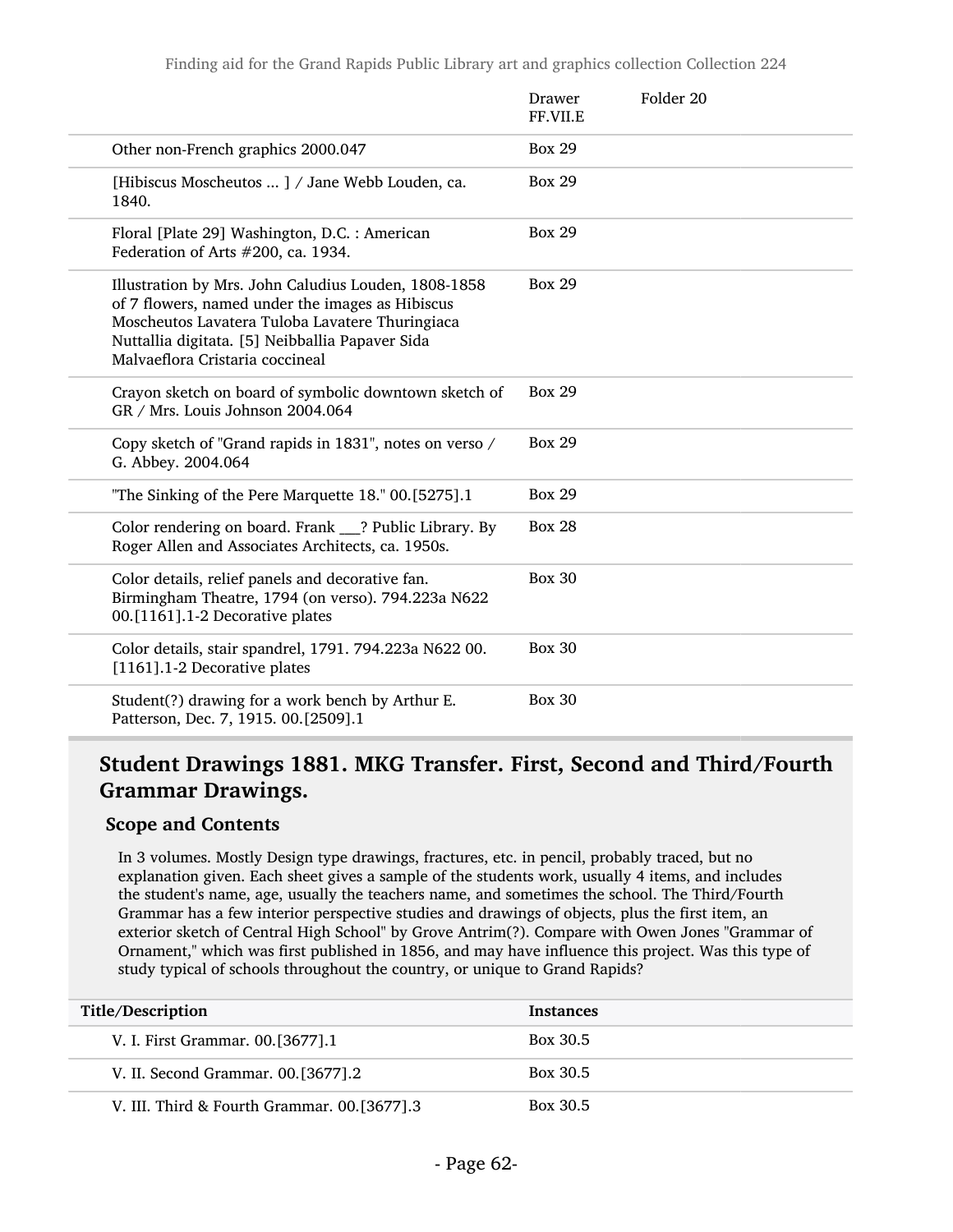# Subseries F. Posters, prints & broadsides. Poster & mixed graphics

| Title/Description                                                                                                                                                                                                                                     | <b>Instances</b>    |
|-------------------------------------------------------------------------------------------------------------------------------------------------------------------------------------------------------------------------------------------------------|---------------------|
| A La Memoire de Anton Woytak, Private Company H  /<br>Franklin (?) Bantta(?)                                                                                                                                                                          | <b>Box 31</b>       |
| Anton Wcytak [Woytak] Private, Co. H. 8th Infantry /<br>designed by E.H. Blashfield.                                                                                                                                                                  | <b>Box 31</b>       |
| Beer City USA by Nora Faber Overvoorde, print.<br>[2021.085]                                                                                                                                                                                          | <b>Box 33</b>       |
| Beverly Plant, Acme Plaster Co., Certain-teed Products<br>Corp. plat map. 00.[272].1                                                                                                                                                                  | <b>Box 31</b>       |
| City Hall 1888, Grand Rapids, Michigan. Lyon Street.<br>Elevation / J.T. Faasen 1998 reproductions of E.E. Myers,<br>architect, original 1888 drawing. c.1-2 2 colorized<br>numbered reproductions. 00.[5131]. + P2001.48                             | <b>Box 31</b>       |
| City Hall 1888, Grand Rapids, Michigan. Lyon Street.<br>Elevation / J.T. Faasen 1998 reproductions of E.E. Myers,<br>architect, original 1888 drawing. b/w unnumbered<br>version.                                                                     | Drawer<br>FF.VIII.A |
| <b>General</b>                                                                                                                                                                                                                                        |                     |
| This copy also listed in the Oversized section below;<br>also, these items now officially part of Grand Rapids<br>Buildings Collection 254, to sit with other images<br>and information about the original building, but<br>stored with 224 holdings. |                     |
| Grand Impressions II by Mark Wilkens, framed print<br>[2019.101], 1997                                                                                                                                                                                |                     |
| Physical Location: Aisle 15, Bay E, Shelf 6                                                                                                                                                                                                           |                     |
| Grand Impressions I by Mark Wilkens, framed print<br>$[2019.101]$ , 1997                                                                                                                                                                              |                     |
| Physical Location: Aisle 15, Bay E, Shelf 6                                                                                                                                                                                                           |                     |
| "Hockey Night in Grand Rapids" by Mark Wilkens, framed<br>print [2019.101], 1997                                                                                                                                                                      |                     |
| Physical Location: Aisle 15, Bay E, Shelf 7                                                                                                                                                                                                           |                     |
| Lundwall, P. Artist rendering of Senator VandenBerg<br>Sculpture. 2012.007                                                                                                                                                                            | <b>Box 31</b>       |
| Pere Marquette Railroad map. Removed from 1900<br>Annual Report. PM Collection [Coll. 37.]                                                                                                                                                            | <b>Box 31</b>       |
| Stout Air Services begin schedules service between Detroit<br>and Grand Rapids, Michigan. Phillips 66 logo. Phillips<br>Petroleum Co.  Historical Aviation Series, Plate 2-7<br>Signed : J. Figgs left in image. 2002.041                             | <b>Box 31</b>       |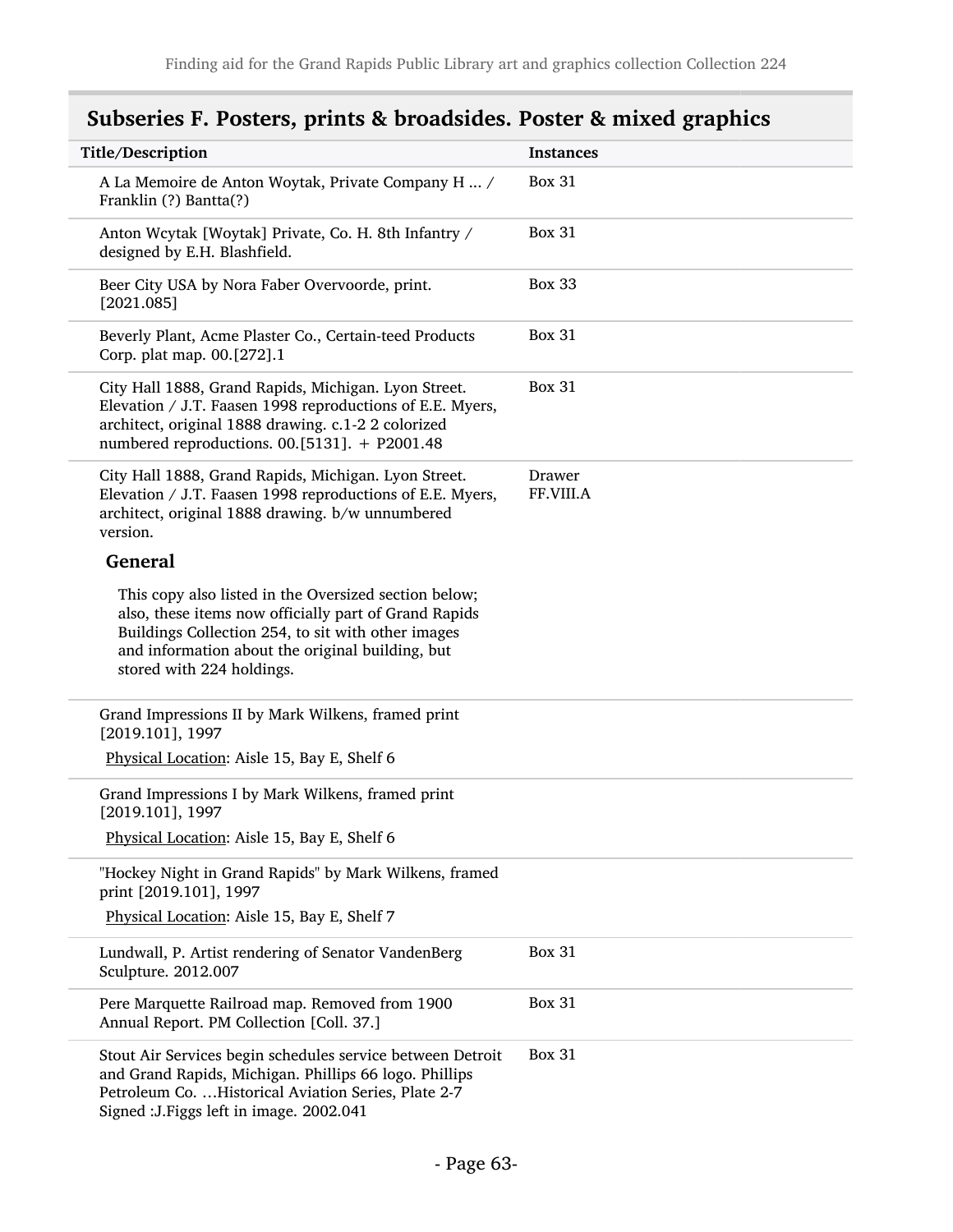| Living American Art print reproductions. Color<br>Collotype prints by Max Jaffe, Vienna Austria. Prints<br>are accompanied by biographical sheets on the original<br>artists. |               |
|-------------------------------------------------------------------------------------------------------------------------------------------------------------------------------|---------------|
| Autumn Leaves, by Georgia O'Keeffe / Living American<br>Art, ca. 1936. L.A. A. Colorprints no. 30.                                                                            | <b>Box 31</b> |
| Plowed Field by Sidney Laufman / Living American Art,<br>Inc., c.1937. L.A.A. Colorprints no. 28 00.[5174].1                                                                  | <b>Box 31</b> |

# Mixed Collection Photos

| Title/Description                                                                                                                                                                       | <b>Instances</b> |
|-----------------------------------------------------------------------------------------------------------------------------------------------------------------------------------------|------------------|
| Wolverine Brass Corp. records. Picnic at Jenison Park,<br>1915. [Wolverine Brass Company Collection 170.] Photo<br>by Royal Co. Panorama (2 copies, 1 damaged).                         | <b>Box 32</b>    |
| G. A. R. Post. WRC Convention, 6th District, 1951.<br>Photo by Charles Harshberger. Panorama (2 copies).<br>[Collection 007.]                                                           | <b>Box 32</b>    |
| G. A. R. Post. Daughters of Union Veterans, 1950<br>[at Sixth and Water Streets?]. Photo by Charles<br>Harshberger. Panorama. [Collection 007.]                                         | <b>Box 32</b>    |
| Wolverine Brass Corp. records. Salesmen convention,<br>1917. Panorama. [Wolverine Brass Company Collection<br>170.]                                                                     | <b>Box 32</b>    |
| Wolverine Brass Corp. records. Salesmen convention,<br>1921. Photo by Charles Harshberger. Panorama, 4-1/2<br>photos, all but one damaged. [Wolverine Brass Company<br>Collection 170.] | <b>Box 32</b>    |
| Wolverine Brass Corp. records. Group at Ramona Park.<br>Photo: Hesselink & Phillips. Panorama, 1-1/2 photos, 1/2<br>photo damaged.                                                      | <b>Box 32</b>    |
| <b>Other Finding Aids</b>                                                                                                                                                               |                  |
| Wolverine Brass Company Wolverine Brass<br>Company Collection 170                                                                                                                       |                  |
| Poster. World Trade Center Towers, June 2001. Photo<br>by Ed Van Dongen. 2001.09313.                                                                                                    | <b>Box 32</b>    |
| <b>Posters</b>                                                                                                                                                                          |                  |
| Title/Description                                                                                                                                                                       | <b>Instances</b> |
| Celebrating Michigan's Diversity, Michigan Week, May<br>18 to 27, 2002. Michigan.gov/hal Photos Courtesy of<br>Travel Michigan & AAA Michigan. Design & Printing by<br>AAA Michigan.    | <b>Box 33</b>    |
| Big Red Thing (poster). [n.d.] Bill Hill Collection, 2007.                                                                                                                              | <b>Box 33</b>    |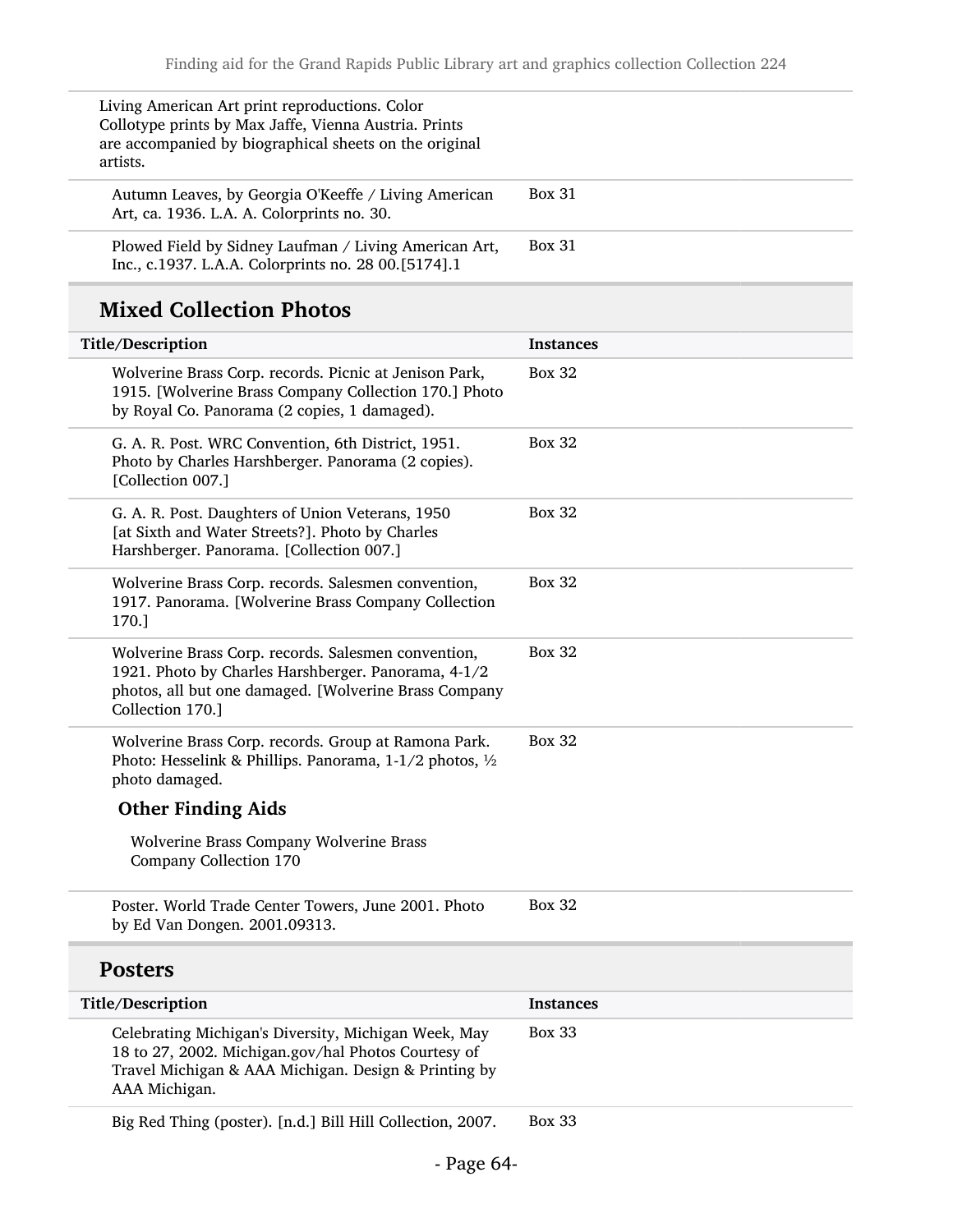| <b>Other Finding Aids</b>                                                                                                                                                                |                       |
|------------------------------------------------------------------------------------------------------------------------------------------------------------------------------------------|-----------------------|
| William Hill images of Alexander Calder's La<br>Grande Vitesse Collection 346                                                                                                            |                       |
| Festival '87 (map). Drawn by Daverman.                                                                                                                                                   | <b>Box 33</b>         |
| <b>Other Finding Aids</b>                                                                                                                                                                |                       |
| Festival of the Arts (Grand Rapids, Mich.)<br>Collection 236                                                                                                                             |                       |
| "City Vision" (sketch). Nancy Clous, 1978 (signed).<br>Scenes = downtown, Calder Sculpture, bridge over<br>Grand River. 6/100. 1982.001                                                  | <b>Box 33</b>         |
| <b>Other Finding Aids</b>                                                                                                                                                                |                       |
| Nancy Mulnix Tweddale papers Collection 001                                                                                                                                              |                       |
| John Logan. Engraved portrait (copy). [n.d.]                                                                                                                                             | <b>Box 33</b>         |
| Parking lot/booth presentation graphic (original). [n.d.],<br>ca. mid-1960s. 00.[361].1                                                                                                  | <b>Box 33</b>         |
| [Illustrations for a Library]. Record Engraving Co. /<br>J.W. E. Feld (?), upper left. 00.[382].1                                                                                        | <b>Box 33</b>         |
| <b>Other Finding Aids</b>                                                                                                                                                                |                       |
| Grand Rapids Public Library Furniture Industry<br>Collection 233                                                                                                                         |                       |
| Six charcoal drawings (original) + artist's monogram<br>sketch. Dorothy Kennedy graphics + box list. 00.<br>$[227]$ .1+                                                                  | <b>Box 33</b>         |
| Reproduction, [pile piers in bay with gulls] / M. Alten.<br>98.115                                                                                                                       | <b>Box 33</b>         |
| "Their First Cigarette." Photo-gravure (reproduction)<br>featuring three native youths. 98.115                                                                                           | <b>Box 33</b>         |
| Friends of the Grand Rapids Parks Limited Edition<br>Park Posters, art by Jeff VandenBerg; Garfield Park,<br>Riverside Park, Wilcox, MLK, Richmond and Huff Park.<br>$[2021.059]$ , 2020 | <b>Box 33</b>         |
| Portrait [no frame], mounted on canvas. Richard L.<br>Newnham (on sretcher on verso). Unboxed, located at                                                                                | <b>Box</b><br>Unknown |
| 15-F-9.                                                                                                                                                                                  |                       |
| <b>Advertising Art</b>                                                                                                                                                                   |                       |

| Title/Description                                                  | <b>Instances</b> |
|--------------------------------------------------------------------|------------------|
| Austin auto advert. Oct 1917. From Motor publication.<br>P2001.040 | <b>Box 34</b>    |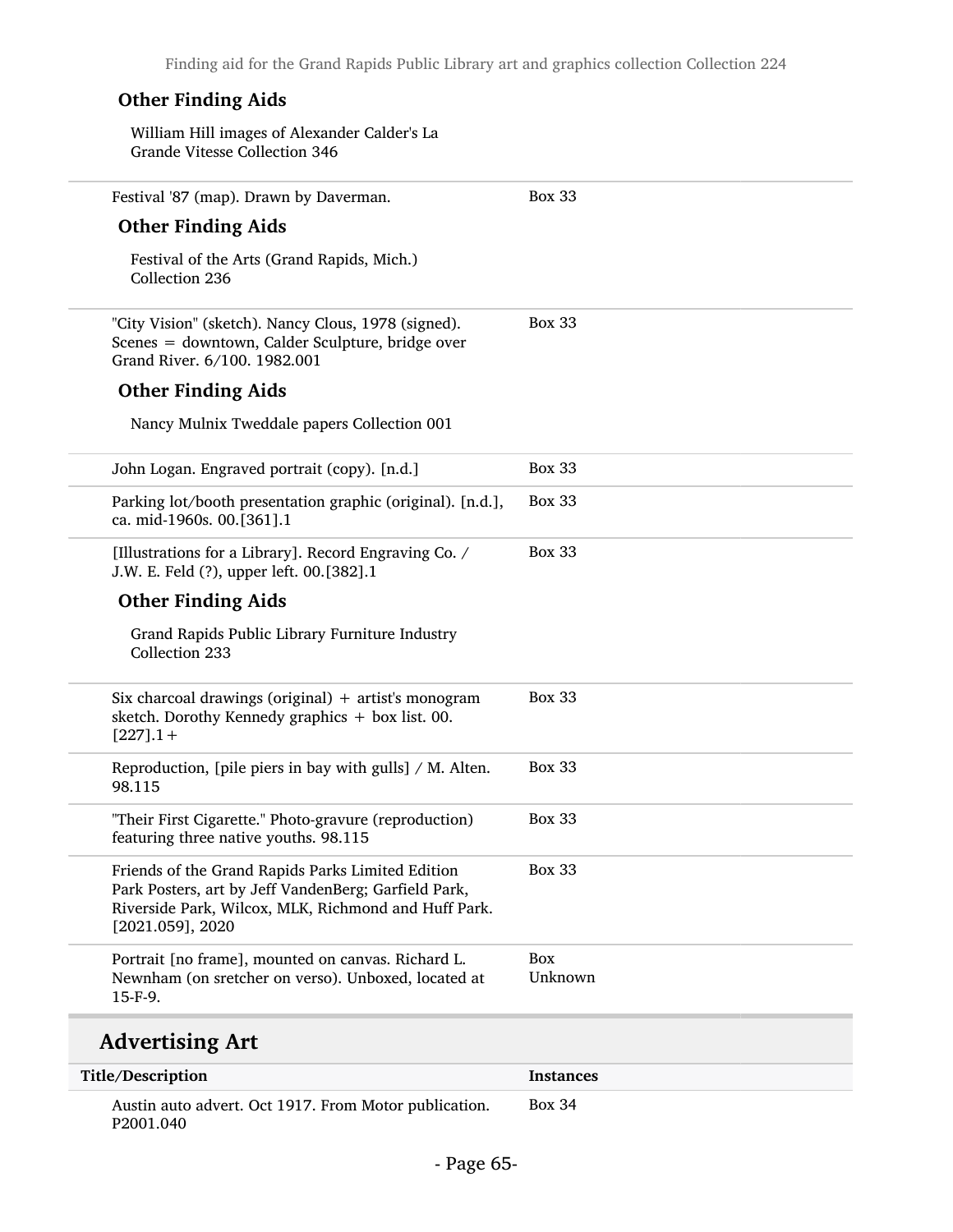| "Grand Rapids As It Is" 1890-91. Color copies (3).<br>Various ads and building sketches.                                                                                                                                                                                                          | <b>Box 34</b> |                     |
|---------------------------------------------------------------------------------------------------------------------------------------------------------------------------------------------------------------------------------------------------------------------------------------------------|---------------|---------------------|
| <b>Other Finding Aids</b>                                                                                                                                                                                                                                                                         |               |                     |
| Grand Rapids Chamber of Commerce records<br>Collection 046                                                                                                                                                                                                                                        |               |                     |
| Brush and Pail. Color copies (6). Single pages spanning<br>Feb 1909 through Dec 1923.                                                                                                                                                                                                             | <b>Box 34</b> |                     |
| The Stylist. Color copy, loose. Feb/Mar 1935.                                                                                                                                                                                                                                                     | <b>Box 34</b> |                     |
| Robert W. Irwin Co. advert art, feat. a Chippendale<br>bedroom group. On verso: 56-19.                                                                                                                                                                                                            | <b>Box 34</b> |                     |
| "The Billiard Romance" from the Grand Rapids Herald,<br>Sunday, 26 Jun 1927. Color copy, feat. art by Ruth<br>Plumly Thompson. 2001.98                                                                                                                                                            | <b>Box 34</b> |                     |
| <b>Other Finding Aids</b>                                                                                                                                                                                                                                                                         |               |                     |
| Grand Rapids Public Library Local Research<br>Newspapers Collection 259                                                                                                                                                                                                                           |               |                     |
| Berkey & Gay newspaper, Matrix Services. B&W<br>copy, loose. Various dates in 1920s. Folder: "Home<br>Furnishings."                                                                                                                                                                               | <b>Box 34</b> |                     |
| Fox Typewriter Company. "Beautiful Grand Rapids"<br>Color images shows perspective view of a street the<br>nice homes by artist J.M. Walters. Image of fox is also<br>included. Has a b&w ad on the verso Grand Rapids<br>Brewing Co. Silver Foam Export. Alt Neurenberger<br>"Brau." 00.[3510].1 | <b>Box 35</b> | Folder 1            |
| Regular photocopy of "Dutch Masters" cigar ad. Original<br>in Polk Grand Rapids City Directory, 1917, after pg.<br>578.                                                                                                                                                                           | <b>Box 35</b> | Folder <sub>2</sub> |
| Grand Rapids Engraving Co. "High Art Illustrators." 00.<br>$[3510]$ .1                                                                                                                                                                                                                            | <b>Box 35</b> | Folder 3            |
| Grand Rapids Show Case Co. "Largest Manufacturers of<br>Store Fixtures in the World." Michigan. Lithograph Co.<br>00.[3510].2                                                                                                                                                                     | <b>Box 35</b> | Folder 3            |
| Studley & Jarvis, Wholesale Bicycles, Sundries and<br>Sporting Goods, 45 Monroe Street. E.G. Studley & W.B.<br>Jarvis. 00.[3510].3                                                                                                                                                                | <b>Box 35</b> | Folder 3            |
| Ball Park Floral Co., J.M. Stank, prop. 8 Valley Ave.,<br>N.W. 00.[3510].7                                                                                                                                                                                                                        | <b>Box 35</b> | Folder 4            |
| Charles E. Messner. [blotter] "For better lubrication" 200<br>State St. Swan & Finch. Motul. 00.[3510].8                                                                                                                                                                                          | <b>Box 35</b> | Folder 4            |
| Goshen Sweeper Co., Grand Rapids. "A Christmas Gift."<br>00.[3510].6                                                                                                                                                                                                                              | <b>Box 35</b> | Folder 4            |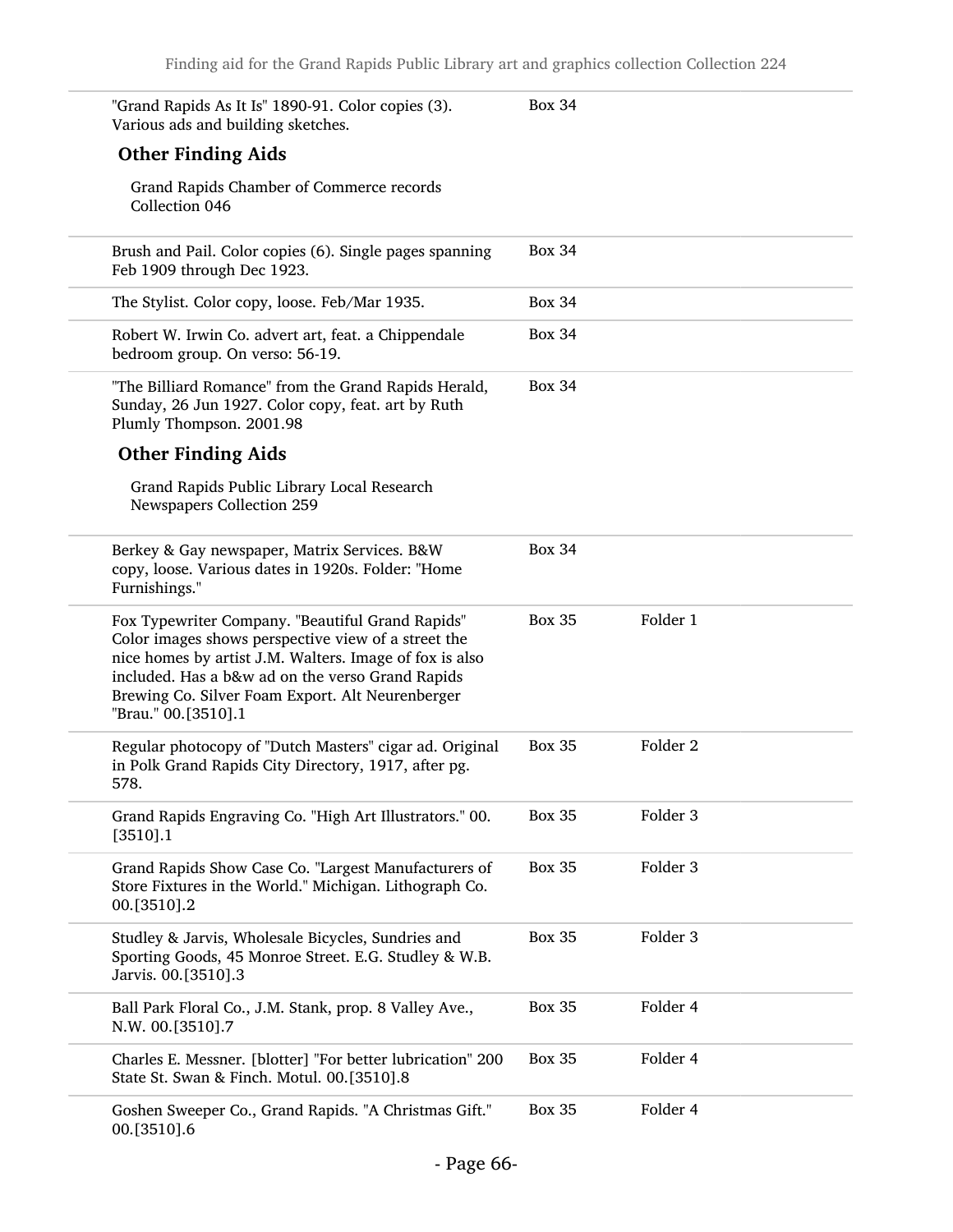Grand Rapids National Bank. "Women and Banks." Artist Box 35 Folder 4 mark appears to be "C." 00.[3510].8

## Friedrich Music House Advertising items with an added dimension.

| Title/Description                                                                                | <b>Instances</b> |          |
|--------------------------------------------------------------------------------------------------|------------------|----------|
| Souvenir from Friedrich's Music House. Everything in<br>Music, 30 & 32 Canal Street. 00.[3510].4 | <b>Box 35</b>    | Folder 5 |
| "Yes, Dear, I Told You to go to Julius A. J. Friedrich, 30<br>& 32 Canal Street " 00.[3510].5    | <b>Box 35</b>    | Folder 5 |

## Subseries G. Other book art.

#### Related Materials: Related Materials

See also the framed illustrations by K. (Kurt?) Weise

| Title/Description                                                                                 | <b>Instances</b> |          |
|---------------------------------------------------------------------------------------------------|------------------|----------|
| Chapter VIII, Pg. 150. Galley 50 "Less'n ah busts' he<br>thought.                                 | <b>Box 35</b>    | Folder 5 |
| Chapter 11, p. 28. Galley 8 "Isn't she a beauty?" asked<br>Tom. [Asians on small boats] Galley 36 | <b>Box 35</b>    | Folder 5 |
| Chapter VI, p. 106. Galley 29. The sampons became more<br>numerous                                | <b>Box 35</b>    | Folder 5 |

## Jane VanderLaan

| Title/Description                                                                                                                                                     | <b>Instances</b> |
|-----------------------------------------------------------------------------------------------------------------------------------------------------------------------|------------------|
| Neighborhood Places / Jane VanderLaan [See usable]<br>postcard set at Collection 224 and ad postcard set at<br>Grand Rapids Buildings Collection 254] 2005.095.20-23. | <b>Box 36</b>    |

### Biographical / Historical

Neighborhood Places / concept for the series was by Amy Miller, who hired Jane VanderLaan to illustrate the series of images of favorite places in various areas of Grand Rapids.

## VanderLaan Posters

| Title/Description             | <b>Instances</b> |
|-------------------------------|------------------|
| Pickwick Tavern, 2005.095.20. | Box 36           |
| Jersey Junction. 2005.095.21. | <b>Box 36</b>    |
| Wealthy Theatre. 2005.095.22. | <b>Box 36</b>    |
| Kopper Top. 2005.095.23.      | <b>Box 36</b>    |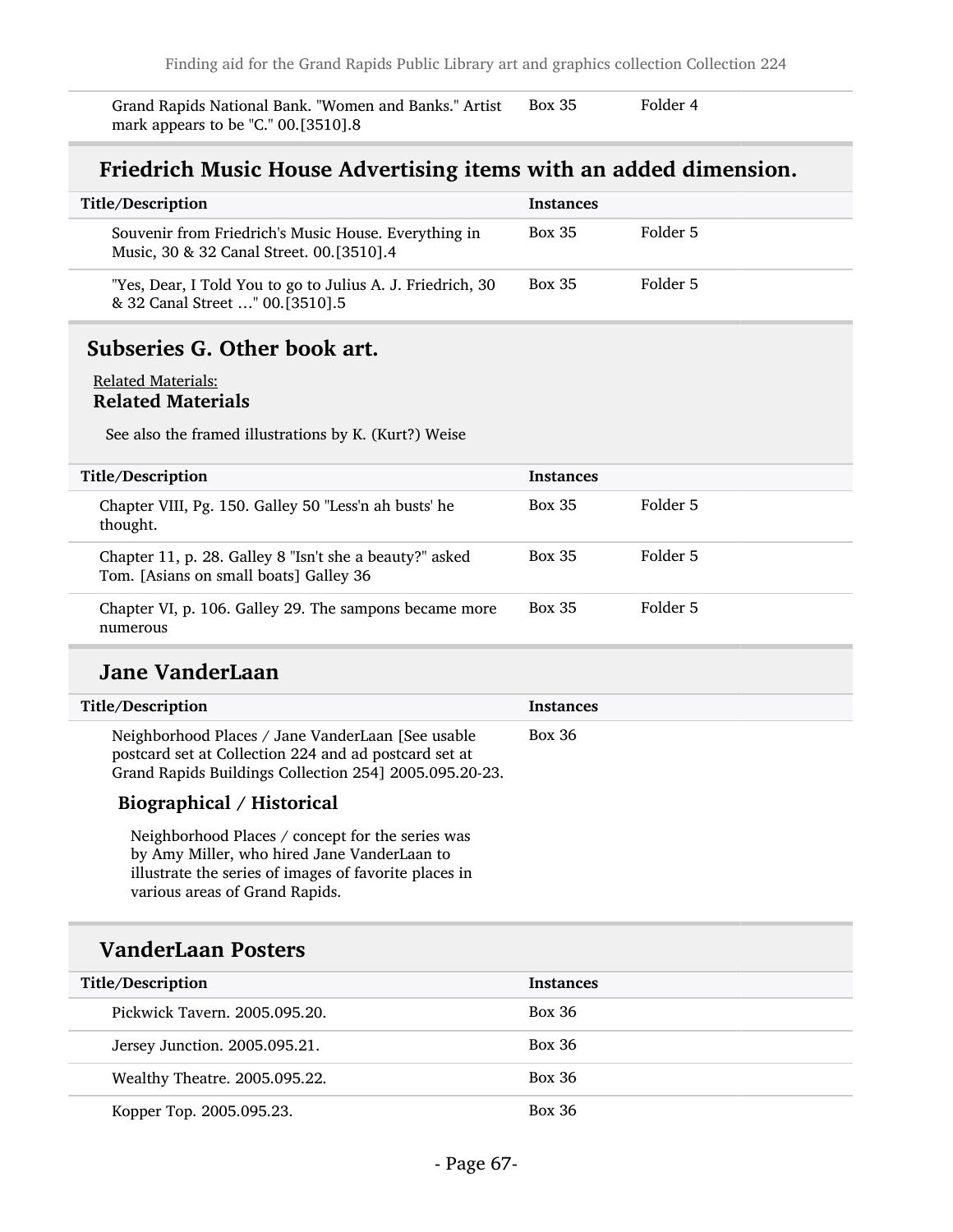## August A. Behrens Graphics Collection, 1860-1906. 00.[083].1-7

Physical Location: Hanging in the GRPL Administrative Offices

| Title/Description                                                                                                                                                                                                                                                                  | <b>Instances</b> |        |
|------------------------------------------------------------------------------------------------------------------------------------------------------------------------------------------------------------------------------------------------------------------------------------|------------------|--------|
| AB $#1$ on board; in plastic sleeve. Original watercolor,<br>showing field, hay stacks, farm buildings. "AB" bottom<br>left corner. Neg. no.                                                                                                                                       |                  |        |
| Physical Location: Hanging 5th Floor                                                                                                                                                                                                                                               |                  |        |
| AB#2 on board support; in plastic sleeve. Original<br>watercolor, showing fall? Scene, field, corn stacks, split<br>rail fence, woods behind. "AB.   Mon. 10-03"-bottom<br>left corner. Note on verso is matting instructions. Neg.<br>no.<br>Physical Location: Hanging 5th Floor |                  |        |
| AB#3 on board; in plastic sleeve. Original watercolor,<br>showing canoes by a boat house, near a reedy bank.<br>"AB" bottom left. Neg. no.                                                                                                                                         |                  |        |
| Physical Location: Hanging 5th Floor                                                                                                                                                                                                                                               |                  |        |
| AB #4. Original pencil sketch. Lower left corner: AB.<br>Lower right corner: Sept. 5, 1902, 4 p.m. Image shows<br>a farm yard with a shed (chicken coop?), hay stack,<br>chickens, and other farm castoffs? Neg. no.                                                               |                  |        |
| Physical Location: Hanging 5th Floor                                                                                                                                                                                                                                               |                  |        |
| Original watercolor. Verso has in pencil: August A.<br>Behrens, 1860-1906.                                                                                                                                                                                                         |                  |        |
| Physical Location: Hanging 5th Floor                                                                                                                                                                                                                                               |                  |        |
| Original watercolor. Has "AB97"-bottom left corner.<br>Verso shows evidence of paint color testing. Has pencil<br>notes. Light? Shadow.   Y. Ocher. T.U.O.B.? ? for<br>Distance   H.@. Hell (2 light   shad.   H.2. Lake - ? Blue.<br>Physical Location: Hanging 5th Floor         |                  |        |
|                                                                                                                                                                                                                                                                                    |                  |        |
| Oil, on canvas? Attached to board. Brown/gray sea<br>to the brown/gray sky, with little or nothing on the<br>horizon.                                                                                                                                                              |                  |        |
| Physical Location: Hanging 5th Floor                                                                                                                                                                                                                                               |                  |        |
| <b>William Kubiak</b>                                                                                                                                                                                                                                                              |                  |        |
| Title/Description                                                                                                                                                                                                                                                                  | <b>Instances</b> |        |
| William Kubiak '61 -artist signature, bottom left on                                                                                                                                                                                                                               | Box              | Folder |

William Kubiak '61 –artist signature, bottom left on painting. [Subject: giant Indian with club & 3 small Indians (Native Americans) with bow & arrows with a woods background. Brown, tan & crème colors.] Partial title on back: "\_\_\_\_ of the Sauk \_\_aw Valley." Unboxed, located at 15-E-5.

Folder Unknown

Unknown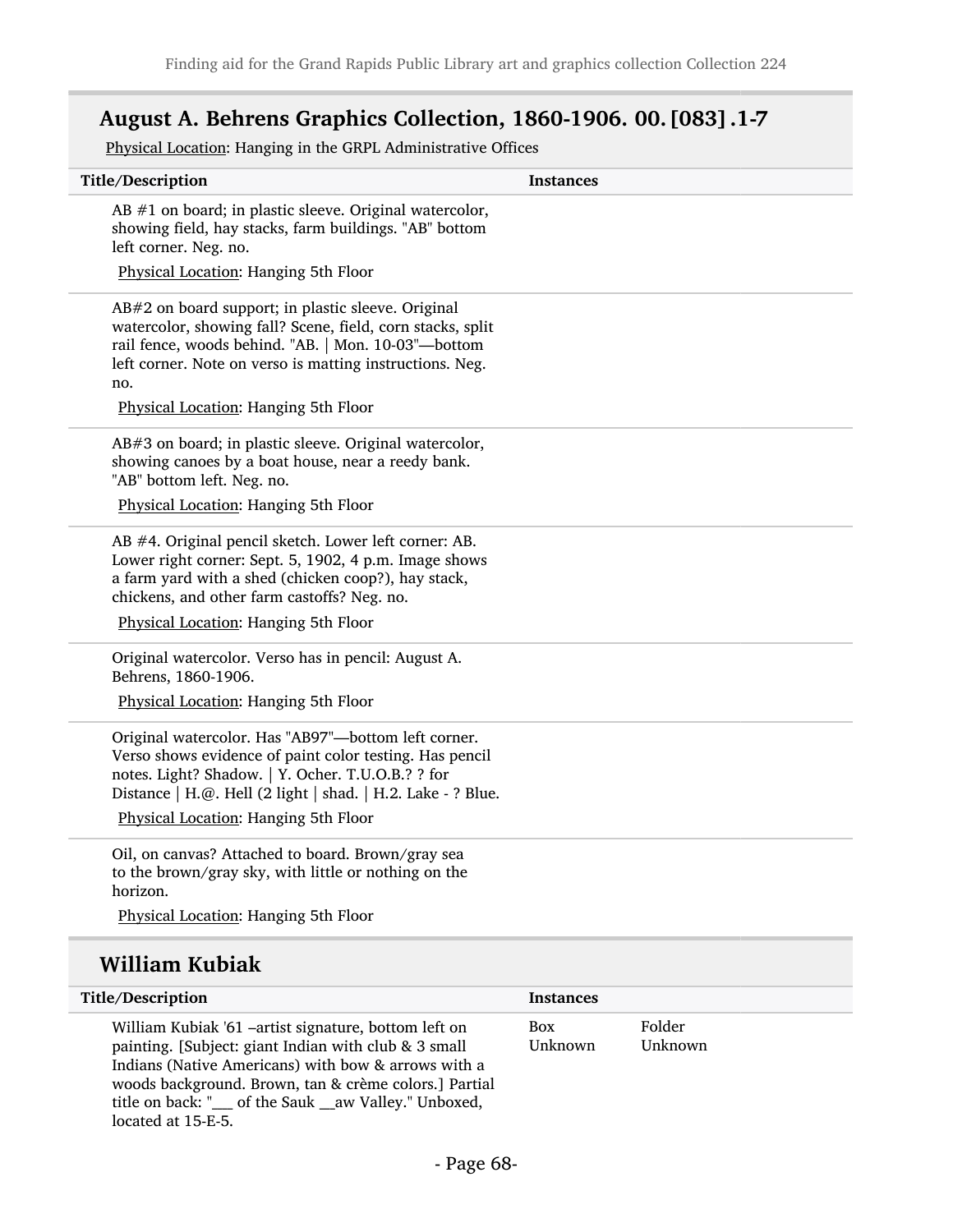| William Kubiak '59—artists signature, right center in     | <b>Box</b> | Folde |
|-----------------------------------------------------------|------------|-------|
| image. The Storyteller. "A. Huntington"—pencil, top       | Unknown    | Unkn  |
| center, frame, on back. Subject: Interior, Indian (Native |            |       |
| American) dancing. Unboxed, leaning against other         |            |       |
| upright art near freezer.                                 |            |       |

#### er ıown

## Land of Make Believe / Jaro Hess

| Title/Description       | <b>Instances</b>  |
|-------------------------|-------------------|
| Reproduction, 1992      | Box RT6           |
| Reproduction, 1992      | Drawer<br>FF.IX.A |
| Original poster, 1930   | Drawer<br>FF.IX.A |
| 1930, 1958 reproduction | Drawer<br>FF.IX.A |
| Reproduction, 1982      | Drawer<br>FF.IX.A |

## Lois Lenski

| Title/Description                                                                                                                         | <b>Instances</b>      |
|-------------------------------------------------------------------------------------------------------------------------------------------|-----------------------|
| Original illustration. Puritan group with small girl<br>sticking tongue out at a goodman. Unboxed, located at<br>$15-F-6.$                | <b>Box</b><br>unknown |
| Pg. 94. Original illustration from We Live in the South –<br>Lois Lenski. Shows 4 figures on a boat. Framed.<br>Physical Location: 15-E-6 |                       |
| Two images in same frame. Original illustrations from<br>"Judy's Journey." Unboxed, located at 15-E-6.                                    | <b>Box</b><br>unknown |
| Physical Location: 15-E-6                                                                                                                 |                       |
| Description                                                                                                                               |                       |
| Description                                                                                                                               |                       |
| Left image: 1947 Lois Lenski. Shows 2 girls<br>fighting and onlookers. Right image: Pages<br>182-183.                                     |                       |
|                                                                                                                                           |                       |

# Sarah Nelson [Ballard]

Title/Description and the set of the Instances of the Instances

Grand Rapids, Grand River 1856. Signed. Physical Location: 15-E-4

Grand Rapids, Grand River 1856. Framed reproduction.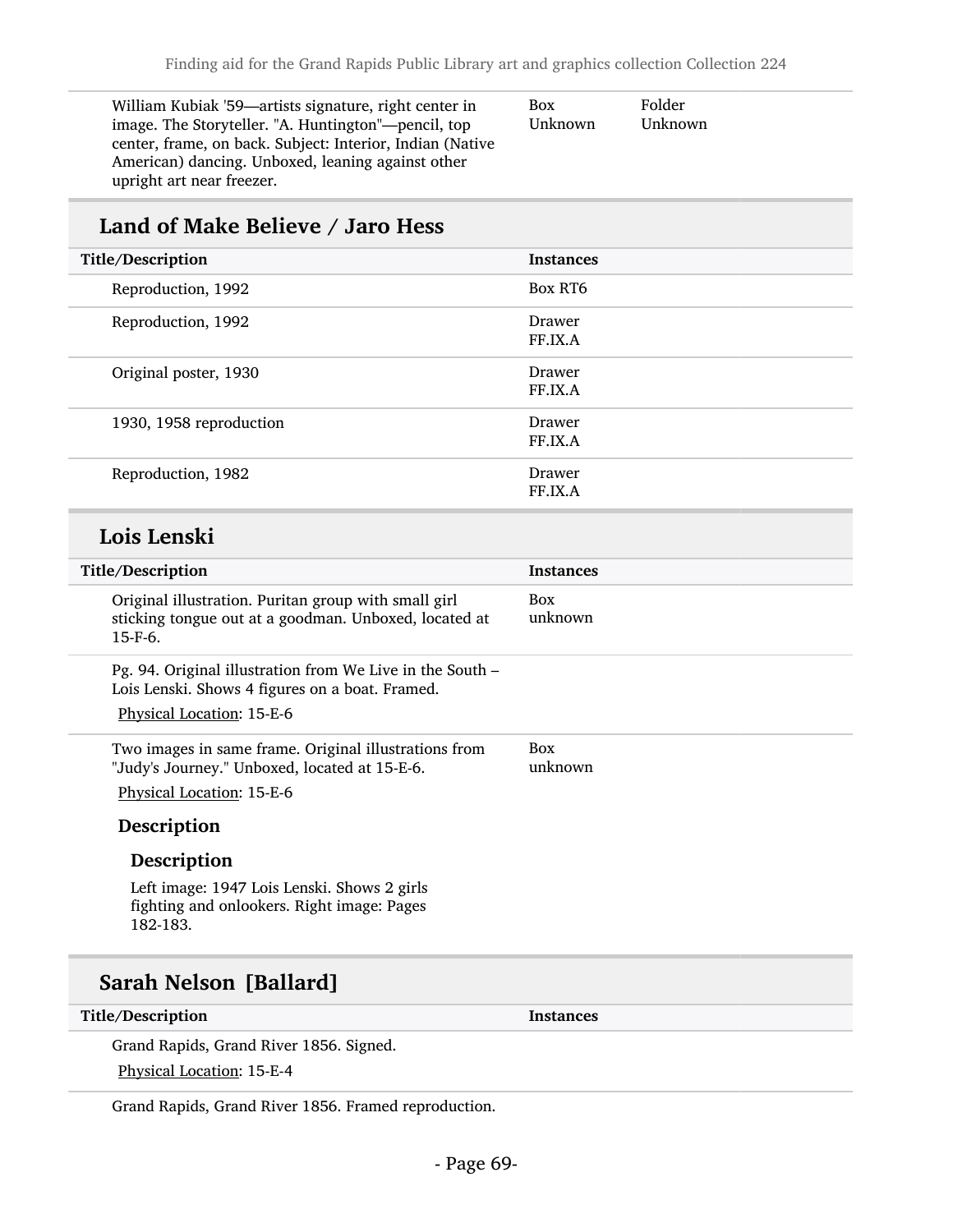Finding aid for the Grand Rapids Public Library art and graphics collection Collection 224

Physical Location: 15-E-4

## Sarah Nelson Ballard

# Title/Description Instances Landscape. Lake w/ sailboat, brush and trees in foreground, mountains in background w a house at base of mountain near far side of lake. 13.5" x 19.25" visible image. Framed. [Not Grand Rapids] 2000.021 Physical Location: 15-E-4 Landscape. Shows a house or two. 9" x 11.5" visible. Framed. 2000.021 Physical Location: 15-E-4 Reynold Weidenaar Title/Description Instances The Bridge and the Storm, Machinac Straits. ca. 1957.

2005.072.1

Physical Location: Hanging 4th Fl

#### General

See Weidenaar reference sources above for more information. Framed. In Furniture Design Book Collection Room.

Charcoal sketch of Mackinac Bridge in construction, ca. 1956 / Reynold Weidenaar. In VanderVeen Center. 2005.072

Physical Location: Hanging 4th Fl

## Subseries H. Portraits

#### Title/Description Instances

Louis Campau

Physical Location: Hanging 4th Fl

### General

Officially part of Collection 306, Daughters of the American Revolution.] Sophie De Marsac Campau Chapter, Grand Rapids, Michigan.

Sophie Campau Physical Location: Hanging 4th Fl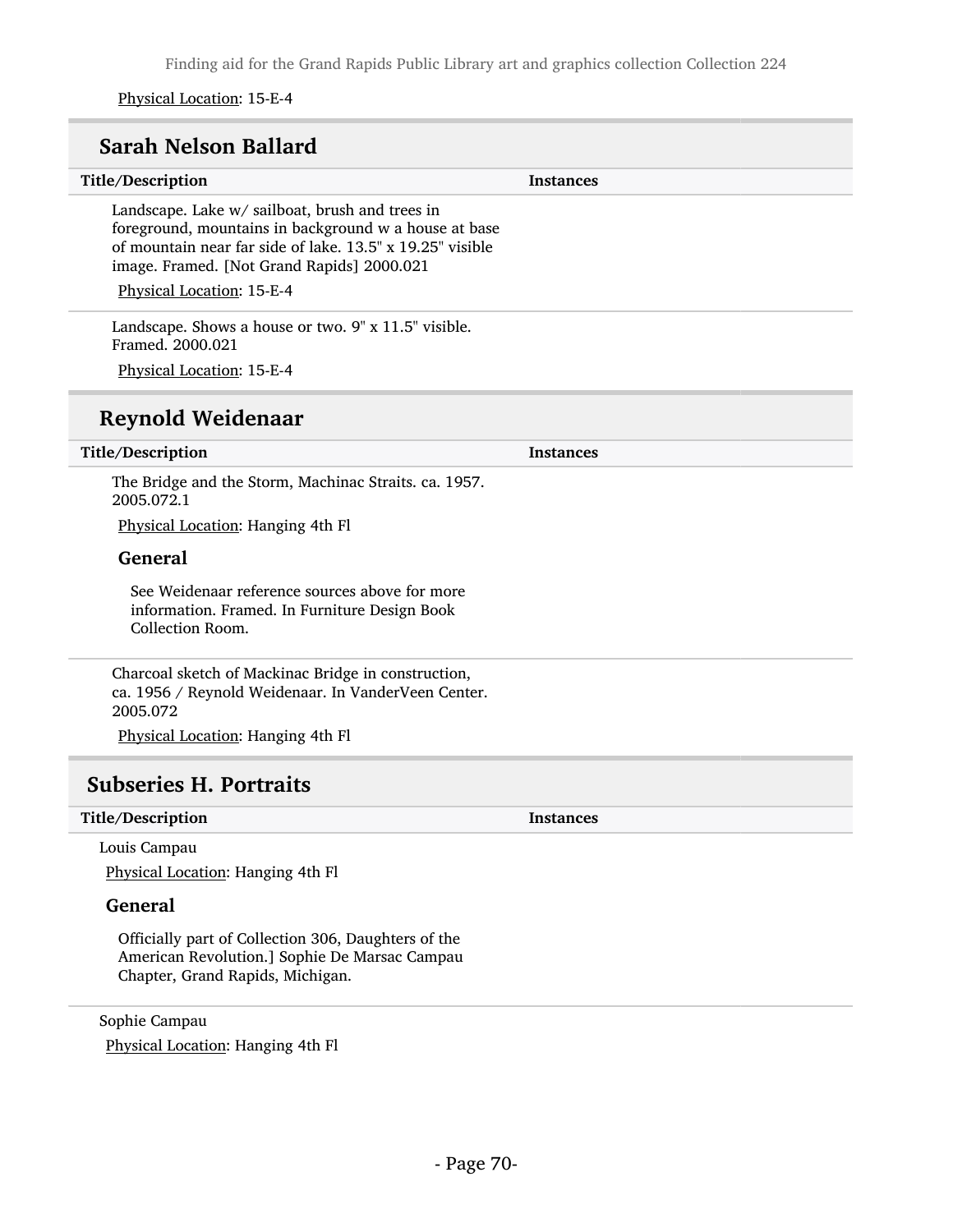### General

Officially part of Collection 306, Daughters of the American Revolution.] Sophie De Marsac Campau Chapter, Grand Rapids, Michigan.

| thirties. No creator name found.      | Wm. Almy Richmond Done at Detroit, Mich. About 1848.<br>[Label on verso] (Richmond was a banker, financier, man<br>of great importance in early Grand Rapids, 1808-1870<br>-tag accompanying item.) Subject is bearded, in his | <b>Box</b><br>Unknown | Folder<br>Unknown |
|---------------------------------------|--------------------------------------------------------------------------------------------------------------------------------------------------------------------------------------------------------------------------------|-----------------------|-------------------|
| unknown.                              | Joseph H. Brewer [Builder of the McKay Tower,<br>1875-1843 tag accompanying item.] Subject has green<br>suit coat & tie, yellow or graying hair, in his fifties. Artist                                                        | Box<br>Unknown        | Folder<br>Unknown |
| bottom center back."                  | Joel Guild Built the first frame house in Grand Rapids,<br>1788-1856. Subject is an old gentleman in a black suit.<br>"Mr. James H. Campbell? near top  December 6, 1915-                                                      | <b>Box</b><br>Unknown | Folder<br>Unknown |
| bottom center front.] Photo portrait. | John Patton, [First President of the Board of Library<br>Commissioners, 1903-1907. Died May 24, 1907; ID plate                                                                                                                 | <b>Box</b><br>Unknown | Folder<br>Unknown |
| Rapids history.                       | John Wellington Pierce Portrait, male, unidentified. Grand                                                                                                                                                                     | <b>Box</b><br>Unknown | Folder<br>Unknown |
| 20-something male.                    | Hon. Edwin Burlingame (written on stretcher, back left) /<br>Percy Ives?? 1909. [Artist signature, top right.] Oil on<br>canvas, on wood stretcher. 27" x 22." Subject: Portrait of                                            | <b>Box</b><br>Unknown | Folder<br>Unknown |

## Subseries I. Art Works housed in Flat Files

| Title/Description                                                                                                                                                                    | <b>Instances</b>   |
|--------------------------------------------------------------------------------------------------------------------------------------------------------------------------------------|--------------------|
| Price list, Grand Rapids Furniture Co. (encapsulated).<br>October 1881, Illustrated, P2007,098.                                                                                      | Drawer<br>FF.VII.A |
| Color drawing on board, unpublished. Lower right<br>stamped "Jan 3, 1929 Good Furniture." Edward Thorne<br>graphics,                                                                 | Drawer<br>FF.VII.A |
| <b>Other Finding Aids</b>                                                                                                                                                            |                    |
| Grand Rapids Public Library Furniture Industry<br>Collection 233                                                                                                                     |                    |
| "Spirit of Woman-Power / Women, Serve Your Country<br>Where You Can" [n.d.] Women's Committee of Council of<br>National Defense, Michigan Division. Paul Honore, artist.<br>2007.010 | Drawer<br>FF.VII.A |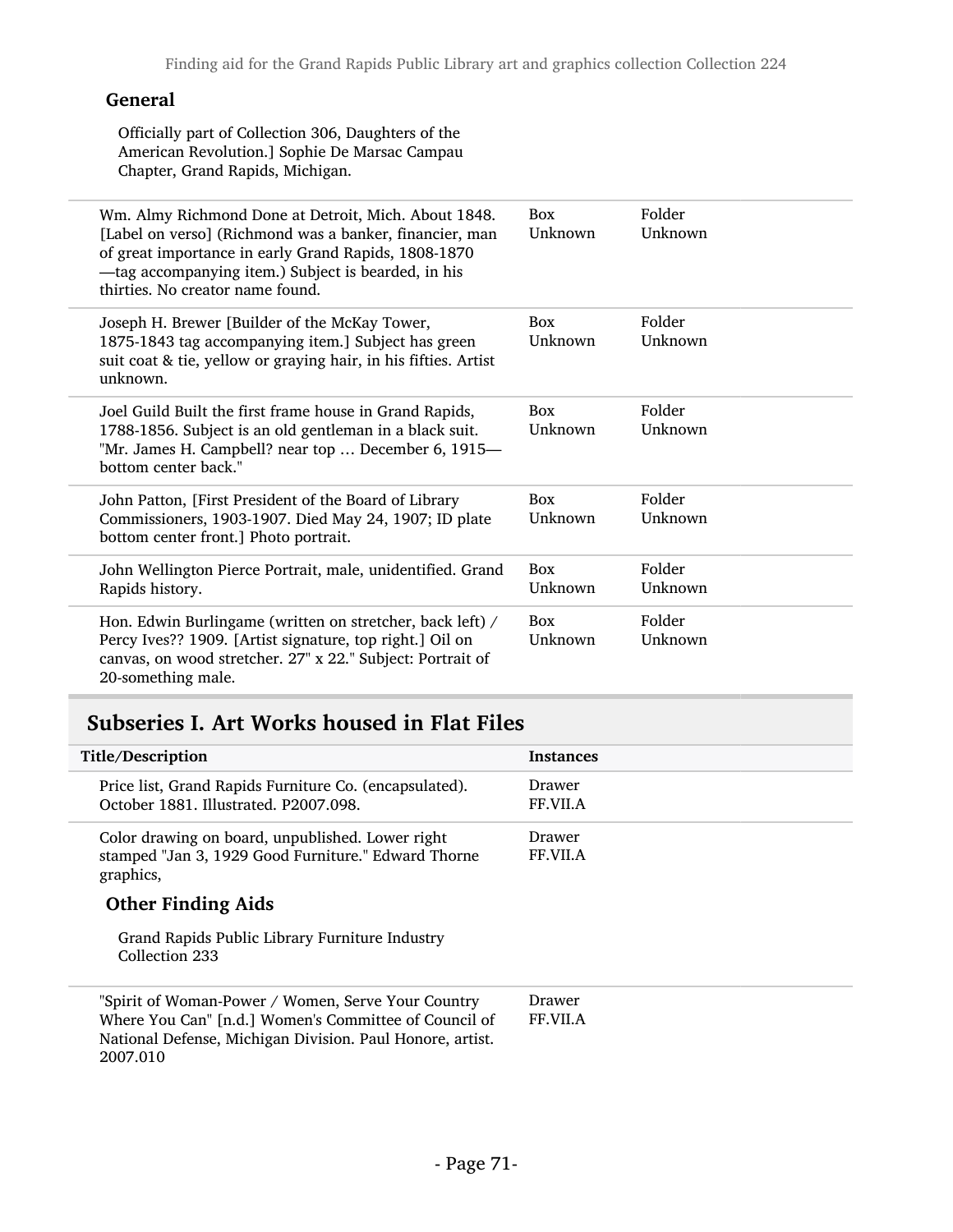Drawer FF.VII.A

### Other Finding Aids

Woman's Committee of the Council on National Defense, Grand Rapids, Michigan unit records Collection 174

Grand Rapids City Walk brochure (flat, encapsulated). Copy. 1981 by Urban Concern, Inc., Grand Rapids. 00.  $[484]$ .1 Drawer FF.VII.A

### Other Finding Aids

Grand Rapids Public Library ephemera Collection 216

Luce's Hall playbills. Various dates, some encapsulated. Drawer FF.VII.A

### Other Finding Aids

Grand Rapids Public Library ephemera Collection 216

Young Men's Hall. 1862 playbill(s).

#### Other Finding Aids

Grand Rapids Public Library ephemera Collection 216

## New Opera Hall playbill. Nov 21, 1868.

### Other Finding Aids

Grand Rapids Public Library ephemera Collection 216

| Title/Description                                        | <b>Instances</b>   |
|----------------------------------------------------------|--------------------|
| a. Sherlock's Varieties, et al. Playbills. Nov 30, 1868. | Drawer<br>FF.VII.A |
| b. Valley City Varieties. Playbills, 1860s.              | Drawer             |
| <b>Other Finding Aids</b>                                | FF.VII.A           |
| Grand Rapids Public Library ephemera Collection<br>216   |                    |
| Theatre Opera House. Playbills, 1860s.                   | Drawer             |
| <b>Other Finding Aids</b>                                | <b>FF.VII.A</b>    |
| Grand Rapids Public Library ephemera Collection<br>216   |                    |
| Squire's Opera House/Hall. Playbills, 1860s.             | Drawer<br>FF.VII.A |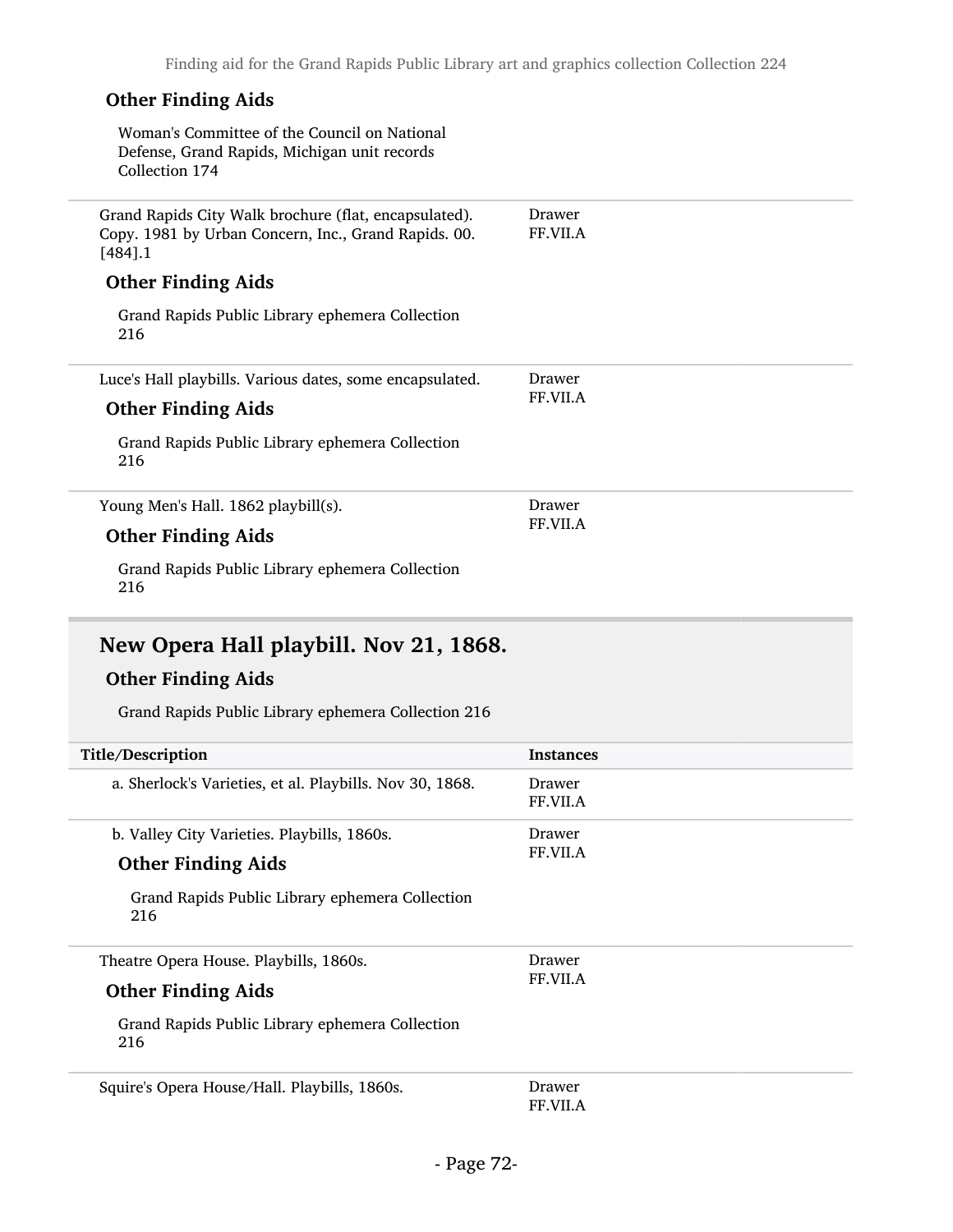Finding aid for the Grand Rapids Public Library art and graphics collection Collection 224

| <b>Other Finding Aids</b>                                                                                                                                |                    |
|----------------------------------------------------------------------------------------------------------------------------------------------------------|--------------------|
| Grand Rapids Public Library ephemera Collection<br>216                                                                                                   |                    |
| Rathbun Hall. Playbills. 1854.                                                                                                                           | Drawer             |
| <b>Other Finding Aids</b>                                                                                                                                | FF.VII.A           |
| Grand Rapids Public Library ephemera Collection<br>216                                                                                                   |                    |
| Dan Rice's Menagerie. 1862.                                                                                                                              | Drawer             |
| <b>Other Finding Aids</b>                                                                                                                                | FF.VII.A           |
| Grand Rapids Public Library ephemera Collection<br>216                                                                                                   |                    |
| Color on board. Bedroom suite. Jan 2, 1929. Edward<br>Thorne graphics.                                                                                   | Drawer<br>FF.VII.A |
| <b>Other Finding Aids</b>                                                                                                                                |                    |
| Grand Rapids Public Library Furniture Industry<br>Collection 233                                                                                         |                    |
| Western Michigan Navy Mothers Club of America,<br>Inc. 3 b&w photos of 11th National Banquet at Hotel<br>Pennsylvania, New York City, 1946. 1996.017.1-3 | Drawer<br>FF.VII.A |
| Color on board. Interior, Good Furniture, Oct 1, 1928.<br>Edward Thorne graphics.                                                                        | Drawer<br>FF.VII.A |
| <b>Other Finding Aids</b>                                                                                                                                |                    |
| Grand Rapids Public Library Furniture Industry<br>Collection 233                                                                                         |                    |
| Various English theaters. Playbills. 00.[59].1-5                                                                                                         | Drawer<br>FF.VII.A |
| Graduating class of nurses, 1925. No institution name.                                                                                                   | Drawer<br>FF.VII.A |
| Graduating class of nurses, 1926. No institution name.                                                                                                   | Drawer<br>FF.VII.A |
| Graduating class of nurses, 1930. Butterworth Hospital.                                                                                                  | Drawer<br>FF.VII.A |
| Good Furniture. Interior, Oct 1926. Edward Thorne<br>graphics.                                                                                           | Drawer<br>FF.VII.A |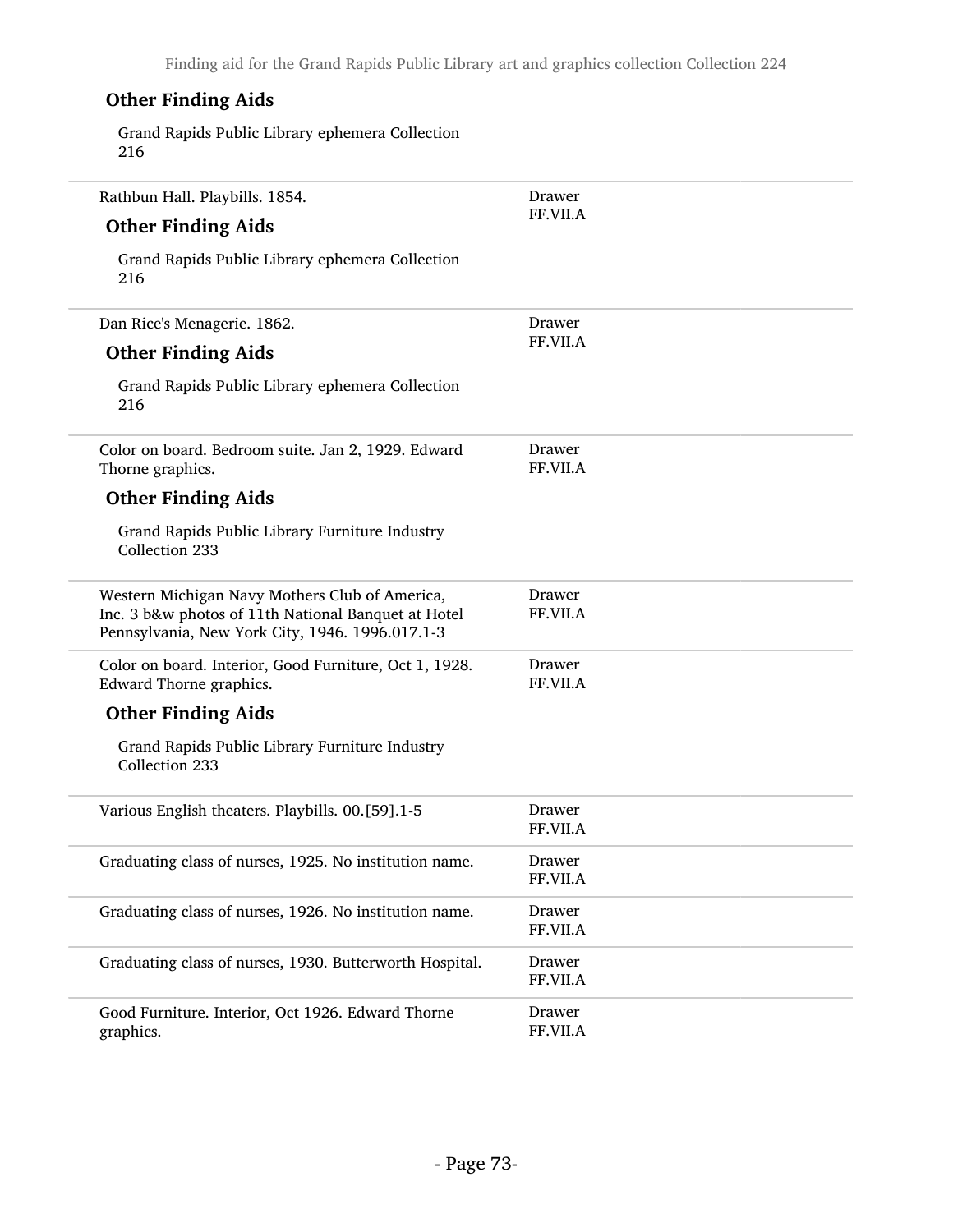#### Other Finding Aids

Collection 216

| Grand Rapids Osteopathic Hospital poster. 25th | Drawer          |
|------------------------------------------------|-----------------|
| anniversary, Oct. 1967. 2001.087               | <b>FF.VII.B</b> |

### Edward Thorne graphics (Good Furniture magazine)

#### Other Finding Aids

Grand Rapids Public Library Furniture Industry Collection 233

| Title/Description  | <b>Instances</b>   |
|--------------------|--------------------|
| Jul. 1927, p. 16.  | Drawer<br>FF.VII.B |
| Jul. 1927, p. 20.  | Drawer<br>FF.VII.B |
| Aug. 1927, np.     | Drawer<br>FF.VII.B |
| Aug. 1927, p. 82.  | Drawer<br>FF.VII.B |
| Oct. 1927, p. 194. | Drawer<br>FF.VII.B |
| Oct. 1927, p. 192  | Drawer<br>FF.VII.B |
| Oct. 1927, p. 196  | Drawer<br>FF.VII.B |
| Nov. 1927, p. 242  | Drawer<br>FF.VII.B |
| Nov. 1927, p. 246  | Drawer<br>FF.VII.B |
| Nov. 1927, p. 248  | Drawer<br>FF.VII.B |
| Sep. 1926, p. 142  | Drawer<br>FF.VII.B |
| Oct. 1926, p. 200  | Drawer<br>FF.VII.B |
| Nov. 1926, p. 244  | Drawer<br>FF.VII.B |
| Nov. 1926, p. 246  | Drawer<br>FF.VII.B |
|                    |                    |

Dec. 1926, p. 310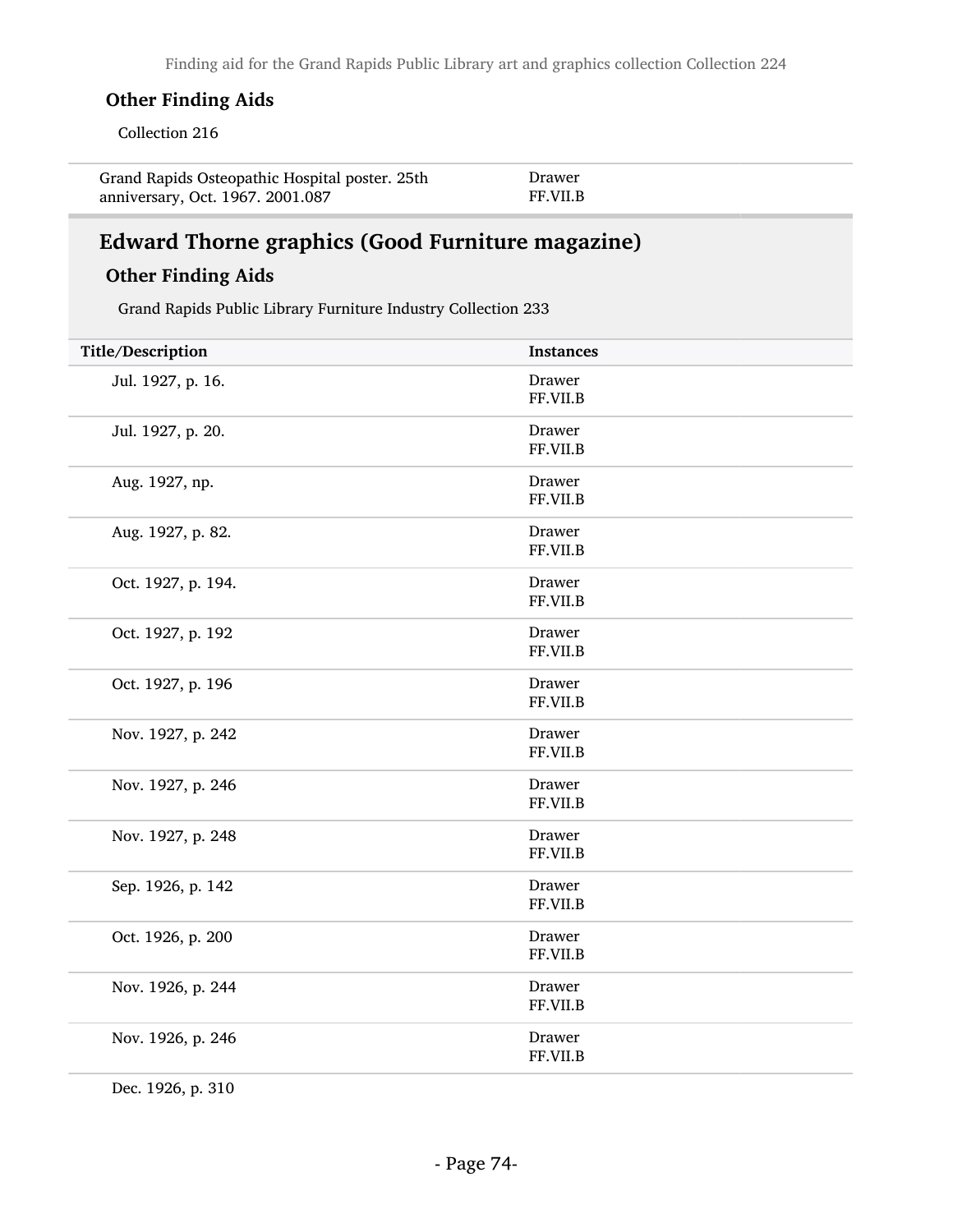|                   | Drawer<br>FF.VII.B |
|-------------------|--------------------|
| Jan. 1927, p. 28  | Drawer<br>FF.VII.B |
| Jan. 1927, p. 29  | Drawer<br>FF.VII.B |
| Mar. 1927, p. 136 | Drawer<br>FF.VII.B |
| Mar. 1927, p. 138 | Drawer<br>FF.VII.B |
| Apr. 1927, p. 184 | Drawer<br>FF.VII.B |
| Apr. 1927, p. 188 | Drawer<br>FF.VII.B |
| Jul. 1928, p. 32  | Drawer<br>FF.VII.C |
| Jul. 1928, p. 34  | Drawer<br>FF.VII.C |
| Jul. 1928, p. 35  | Drawer<br>FF.VII.C |
| Jul. 1928, p. 37  | Drawer<br>FF.VII.C |
| Oct. 1928, p. 186 | Drawer<br>FF.VII.C |
| Oct. 1928, p. 187 | Drawer<br>FF.VII.C |
| Nov. 1928, p. 266 | Drawer<br>FF.VII.C |
| Dec. 1928, p. 322 | Drawer<br>FF.VII.C |
| Mar. 1928, p. 156 | Drawer<br>FF.VII.C |
| Mar. 1928, p. 158 | Drawer<br>FF.VII.C |
| Mar. 1928, p. 159 | Drawer<br>FF.VII.C |
| Mar. 1928, p. 161 | Drawer<br>FF.VII.C |
| Apr. 1928, p. 193 | Drawer<br>FF.VII.C |

May 1928, p. 228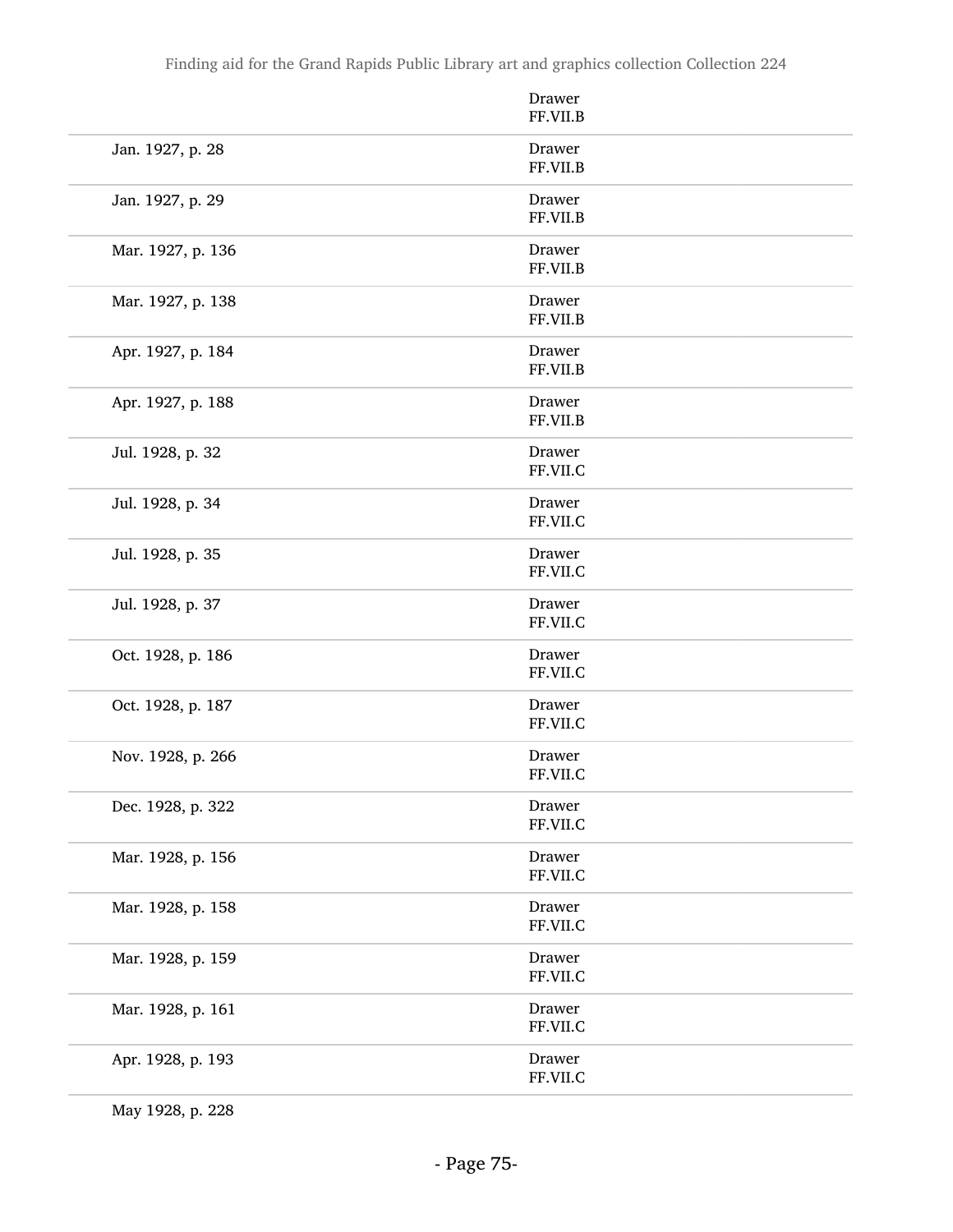|                                                         | <b>Drawer</b> |
|---------------------------------------------------------|---------------|
|                                                         | FF.VII.C      |
| May 1928, p. 230                                        | <b>Drawer</b> |
|                                                         | FF.VII.C      |
| May 1928, p. 231                                        | Drawer        |
|                                                         | FF.VII.C      |
| Jun. 1928, p. 312                                       | Drawer        |
|                                                         | FF.VII.C      |
| Jun. 1928, p. 315                                       | <b>Drawer</b> |
|                                                         | FF.VII.C      |
| Jun. 1928, p. 317                                       | Drawer        |
|                                                         | FF.VII.C      |
| Blodgett Nursing School photos. Includes years 1927,    | <b>Drawer</b> |
| 1929, 1932, 1934 and 1945, all in their own folders.    | FF.VII.D      |
| <b>Other Finding Aids</b>                               |               |
| Collection 267                                          |               |
| Butterworth Hospital Nursing Class graduate photos, all | <b>Drawer</b> |
| encapsulated. Includes years 1931, 1944, 1949, 1950,    | FF.VII.D      |
| 1953, 1954, 1956, 1958, 1960 and 1964.                  |               |
| WWI Graphics / French graphics.                         | Drawer        |
|                                                         | FF.VII.E      |
| <b>General</b>                                          |               |
| See "World War I Prints & Posters, mostly by French     |               |
| artists," in this finding aid.                          |               |

#### Oversized Posters

#### General

This drawer also includes items from Colls. 254, 237, 240 and 109.

| Title/Description                                                                                                                         | <b>Instances</b>           |
|-------------------------------------------------------------------------------------------------------------------------------------------|----------------------------|
| B&W photo, on board. Looking at Calder's La Grande<br>Vitesse, with view of old courthouse through arch.                                  | Drawer<br><b>FF.VIII.A</b> |
| Architects' drawings, 1901-1972. Includes Ryerson, West<br>Side Library branch, and planting plans for new main<br>library. 00.[395].1-11 | Drawer<br><b>FF.VIII.A</b> |
| <b>Other Finding Aids</b>                                                                                                                 |                            |
| Collection 109                                                                                                                            |                            |
| City Hall 1888. Grand Rapids, MI. B&W elevation study.                                                                                    | Drawer                     |

City Hall 1888, Grand Rapids, MI. B&W elevation study. Lyon Street elevation. / J.T. Faasen., 1998. (See other copies in Box 3P2001.076 Drawer FF.VIII.A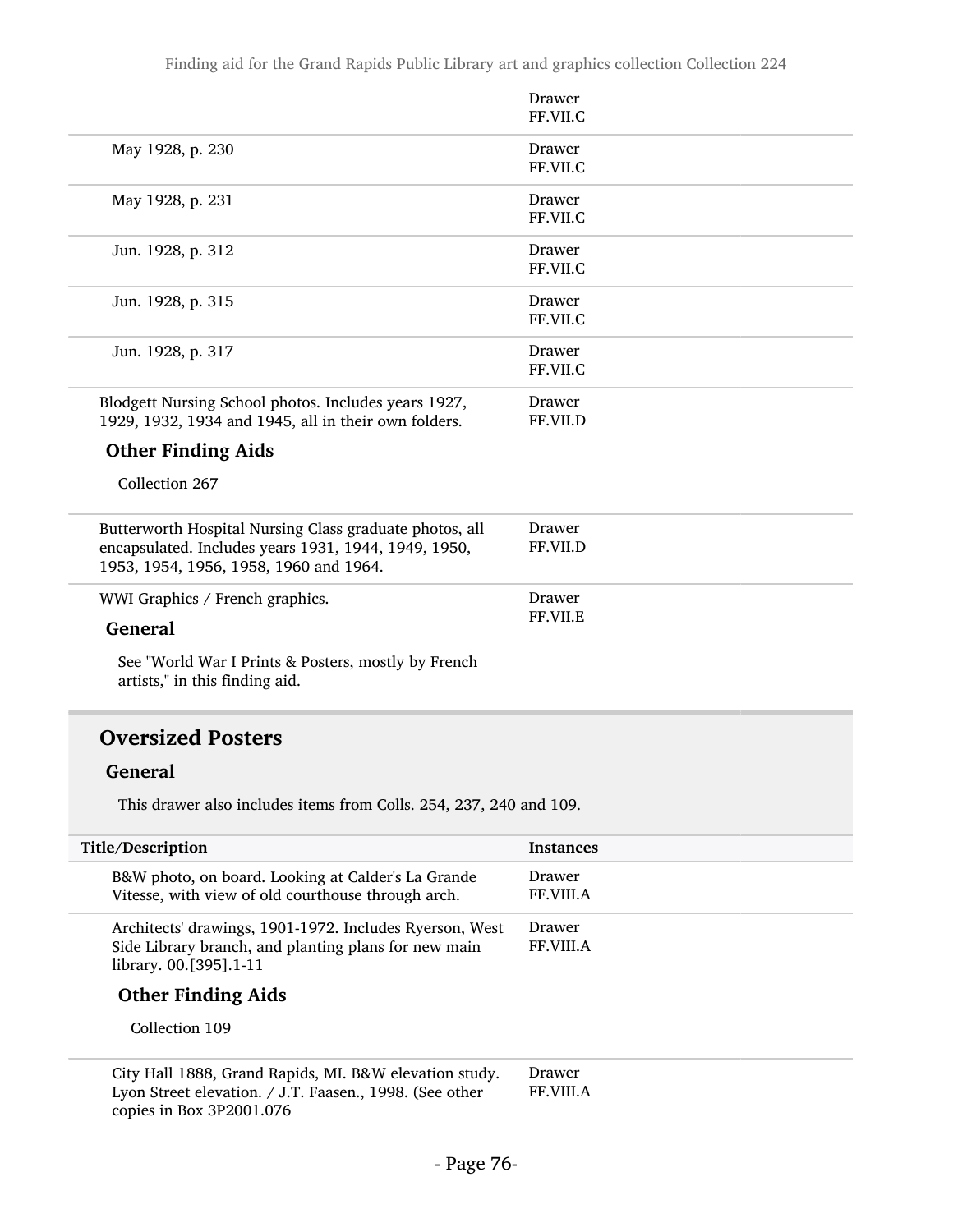| Poster: Zathura. Written/illustrated by Chris Van  | Dı |
|----------------------------------------------------|----|
| Allsburg. Houghton Mifflin Co., ca. 2002. 2002.108 | FF |

#### rawer F.VIII.A

#### West Bridge Street development / Bridgewater Place. Weirich building(s). 1994.014 Encapsulated plats.

#### Other Finding Aids

Grand Rapids Buildings Collection 254

| Title/Description                                                                                                                                      | <b>Instances</b>           |
|--------------------------------------------------------------------------------------------------------------------------------------------------------|----------------------------|
| a. Grand Rapids, 1921-1940                                                                                                                             | Drawer<br>FF.VIII.A        |
| $b.$ Flint $[n.d.]$                                                                                                                                    | Drawer<br>FF.VIII.A        |
| c. Detroit [n.d.] 00.[553].1-3                                                                                                                         | Drawer                     |
| <b>Other Finding Aids</b>                                                                                                                              | FF.VIII.A                  |
| Grand Rapids Public Library Map Collection 240                                                                                                         |                            |
| Elevation: F.P. Wilcox residence. William M. Clarke,<br>architect. Address: 15 College, SE. Includes two<br>elevations, front and north. 2005.045      | Drawer<br>FF.VIII.A        |
| <b>Other Finding Aids</b>                                                                                                                              |                            |
| Grand Rapids Buildings Collection 254                                                                                                                  |                            |
| Grand Rapids Charity Horse Show, Stadium. June 14-15,<br>[n.y.]                                                                                        | Drawer<br><b>FF.VIII.A</b> |
| Reconstruction of Canal and Dam Intake for East Side<br>Power Co., 1927. Includes two drawings: headgates and<br>progress record. Ink on linen. 99.077 | Drawer<br>FF.VIII.A        |
| Sketch: City Hall during de-construction. By Chris<br>Albright, Grand Rapids Press artist, 1969(?). Charcoal or<br>heavy pencil. 86-43b                | Drawer<br><b>FF.VIII.A</b> |
| Sketch: Grand Rapids City Hall Tower. Suggestions for<br>fenestration. Nov. 3, 1969, by Rindge. Pencil on tissue.<br>83.005.19                         | Drawer<br>FF.VIII.A        |
| Grand Rapids / Grand River birds-eye view sketch. C-23-<br>C31. Pencil on paper. 00.[1108].14                                                          | Drawer<br>FF.VIII.A        |
| Sketches. Engine. #10 (firehouse), corner Ionia & Hall,<br>SW. 5 items, [n.d.] Elevation and plans, encapsulated. Ink<br>on paper. 00.[1111].1-5       | Drawer<br>FF.VIII.A        |
| Farmer's Market rendering (?), [n.d.] Pencil on linen-<br>backed paper. 00.[1112].1                                                                    | Drawer<br>FF.VIII.A        |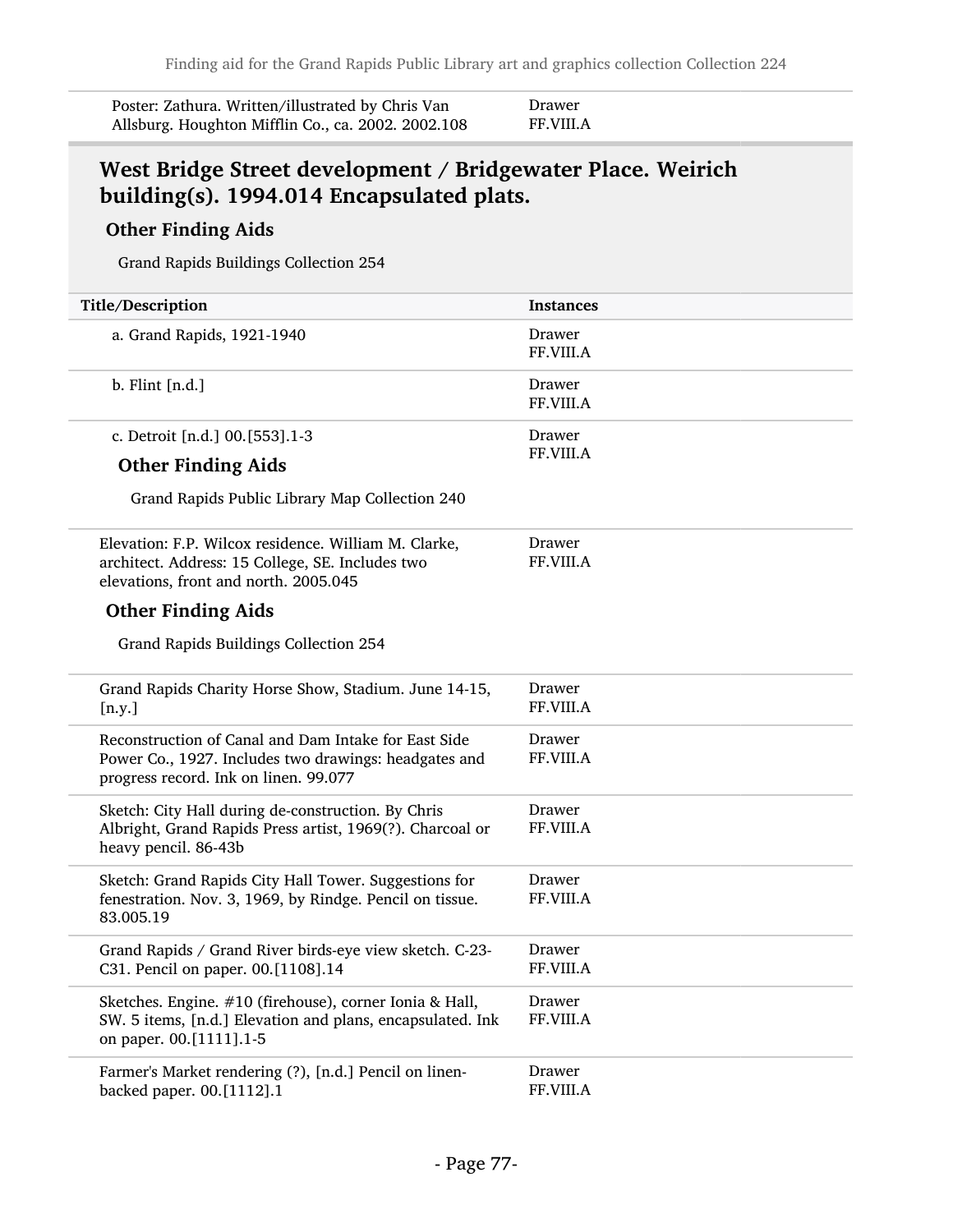| <b>Blueprints (2 copies)</b>                         |                            |
|------------------------------------------------------|----------------------------|
| Title/Description                                    | <b>Instances</b>           |
| Metal Furniture Co.                                  | Drawer<br><b>FF.VIII.A</b> |
| Exhibit Building for Imperial Furniture 00.[149].1-2 | Drawer<br>FF VIII A        |

### Details, specs: Lakeview Country Club, Grand RapidBurd & Giffels, Civil Engineers, [n.d] Ink on coated linen.

| Title/Description                                                                                                                 | <b>Instances</b>           |
|-----------------------------------------------------------------------------------------------------------------------------------|----------------------------|
| Pump house                                                                                                                        | Drawer<br>FF.VIII.A        |
| Water tank and tower. 99.077                                                                                                      | Drawer<br>FF.VIII.A        |
| Herpolsheimer's/Allied Store Corp., 1948/1949. 5 items,<br>bluelines. 1997.031                                                    | Drawer<br>FF.VIII.A        |
| <b>Other Finding Aids</b>                                                                                                         |                            |
| Jim Winslow Collection 248                                                                                                        |                            |
| V. Stuart residence, blueprints, 1937. Kenneth C. Welch,<br>architect. 1992.033                                                   | Drawer<br>FF.VIII.A        |
| <b>Other Finding Aids</b>                                                                                                         |                            |
| Grand Rapids Buildings Collection 254                                                                                             |                            |
| City Hall, Grand Rapids / E.E. Myers, 1888. Mostly<br>blackline, some blueline, some cropped. Working set.<br>Rindge. 83.055.1-18 | Drawer<br>FF.VIII.A        |
| <b>Architects Group blacklines.</b>                                                                                               |                            |
| Title/Description                                                                                                                 | <b>Instances</b>           |
| 139 Pearl Street renovation, 4/3/1979                                                                                             | Drawer<br><b>FF.VIII.A</b> |
| Goodspeed (bldg.), 139 Pearl (at Monroe; also 186<br>Monroe)                                                                      | Drawer<br>FF.VIII.A        |
| Murphy, Burns & McInerney office complex, Great West<br>Life floor plan                                                           | Drawer<br><b>FF.VIII.A</b> |
| Campau Square Bldg preservation 00.[535].1-10                                                                                     | Drawer<br>FF.VIII.A        |
| College Park Plaza, bluelines. Gordon J. McCarty, 1978.<br>00.[533].1-23                                                          | Drawer<br>FF.VIII.A        |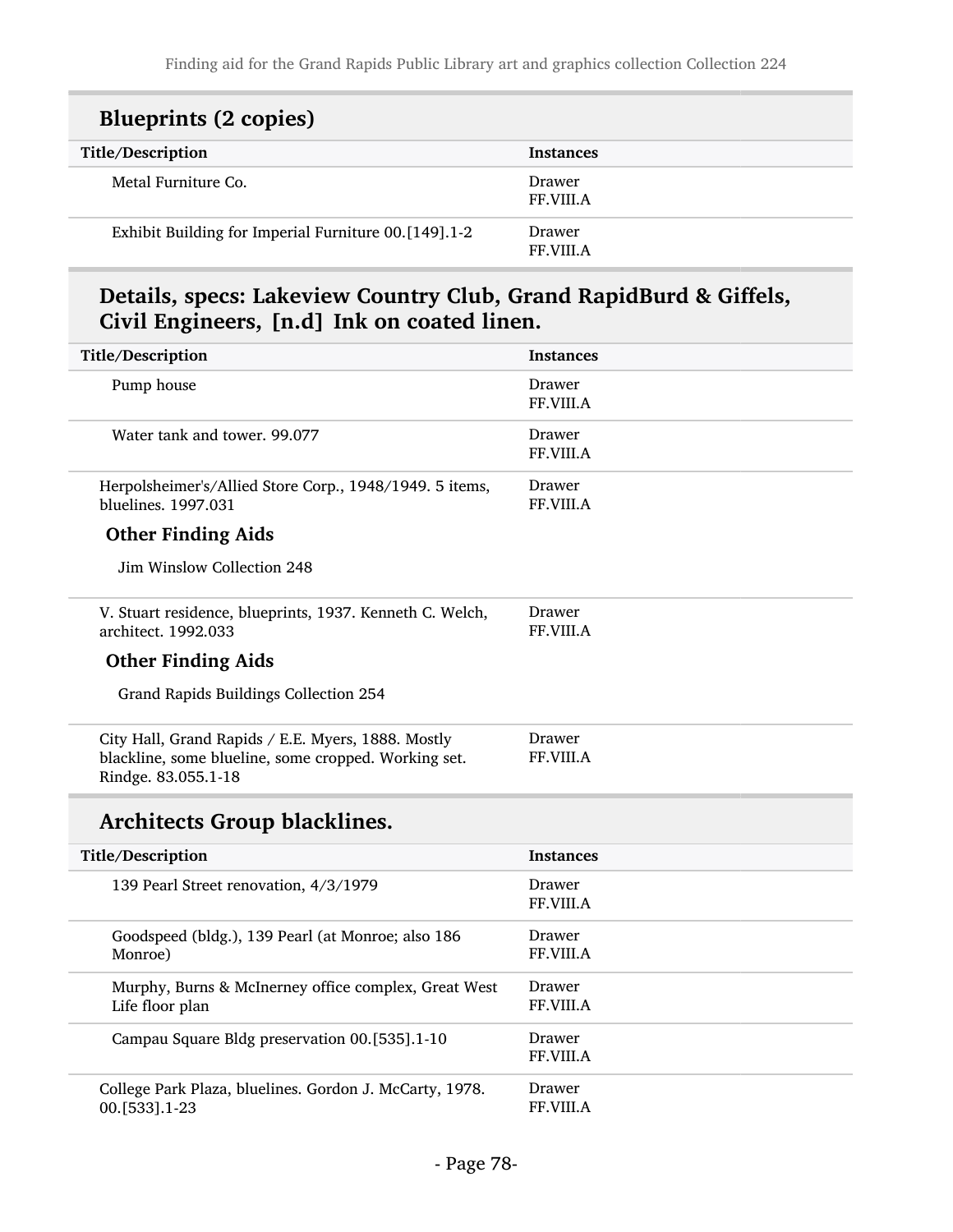| Grand Rapids Civic Theater floor plan, blueline. Steenwyk | Drawer           |
|-----------------------------------------------------------|------------------|
| Thrall architects, 1976. 00.[534].1-2                     | <b>FF.VIII.A</b> |
| Site plan / West Michigan Regional ball park. 1993. /     | Drawer           |
| M.C. Smith Assoc.                                         | FF VIII A        |

#### Monroe Center, blueprints (5). M. Paul Friedberg & Partners. 2/28/1977. 00.[536].1-5

| <b>Title/Description</b>                                                                                                                                | <b>Instances</b>           |
|---------------------------------------------------------------------------------------------------------------------------------------------------------|----------------------------|
| Blueline "map" Grand Haven Railway System, [n.d.]                                                                                                       | Drawer<br>FF.VIII.A        |
| Blueline, car ferry dock, Grand Trunk Milwaukee Car                                                                                                     | Drawer                     |
| Ferry Co.Includes history.                                                                                                                              | FF.VIII.A                  |
| Sections. Freight warehouse, Detroit, Grand Haven &                                                                                                     | Drawer                     |
| MilwaukeeRailway. Includes history. 00.[529].1-3                                                                                                        | <b>FF.VIII.A</b>           |
| Two black line prints. Map plans for Festival 1985.                                                                                                     | Drawer                     |
| 1995.037                                                                                                                                                | FF.VIII.A                  |
| <b>Other Finding Aids</b>                                                                                                                               |                            |
| Collection 236                                                                                                                                          |                            |
| Monroe Center plans. M. Paul Friedberg & Partners, set 1.                                                                                               | Drawer                     |
| 00. [532] . 1-11                                                                                                                                        | <b>FF.VIII.A</b>           |
| Bluelines. Various Grand River area drawings. 00.                                                                                                       | Drawer                     |
| $[1108]$ .1-15                                                                                                                                          | FF.VIII.A                  |
| Kent County Courthouse / Sidney J. Osgood, 1888. Ink on                                                                                                 | <b>Drawer</b>              |
| linen. 00.[1109].1-7                                                                                                                                    | <b>FF.VIII.A</b>           |
| Civic Auditorium / Robinson & Campau, archts. Smith,<br>Hinchman & Grylls, consulting archts. 1932-34. Black ink<br>on vellum (reprints). 00.[1110].1-6 | Drawer<br><b>FF.VIII.A</b> |

#### Oversized Posters. This drawer contains mostly items related to Calder and Collection 001.

| Title/Description                                                       | <b>Instances</b>           |
|-------------------------------------------------------------------------|----------------------------|
| Calder drawings (5, color).                                             | Drawer                     |
| <b>Other Finding Aids</b>                                               | <b>FF.VIII.B</b>           |
| Collection 001                                                          |                            |
| Fish Ladder / J. Kinnebrew. Pencil.                                     | Drawer<br><b>FF.VIII.B</b> |
| Engraved prints, 4 on vellum, 4 blueline. Calder. La<br>Grande Vitesse. | Drawer<br><b>FF.VIII.B</b> |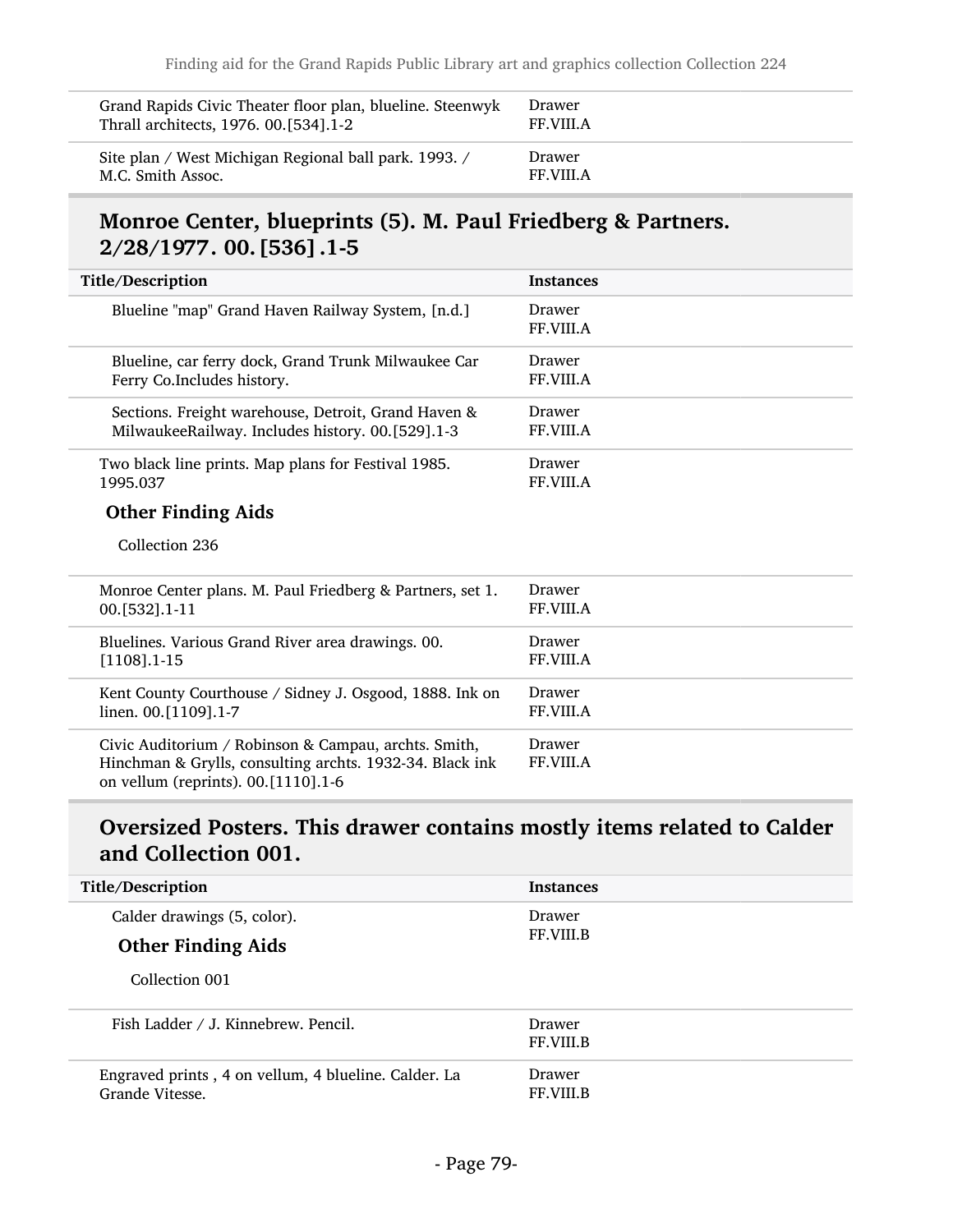#### Other Finding Aids

Collection 001

| Poster. Paul Collins fine art. Various color representations. | Drawer           |
|---------------------------------------------------------------|------------------|
| Encapsulated, no folder. 2004.004                             | <b>FF.VIII.B</b> |

### Calder posters (2)

| Title/Description                                                                                                           | <b>Instances</b>           |
|-----------------------------------------------------------------------------------------------------------------------------|----------------------------|
| Festival [19]82                                                                                                             | Drawer<br><b>FF.VIII.B</b> |
| 25th anniversary La Grande Vitesse dedication.                                                                              | Drawer<br><b>FF.VIII.B</b> |
| WWI(?) color graphic with soldier. "And They Thought<br>We Couldn't Fight" Victory Liberty Loan poster. Artist:<br>Forsythe | Drawer<br><b>FF.VIII.B</b> |
| La Grande Vitesse / Calder. Color photo on board.                                                                           | Drawer<br><b>FF.VIII.B</b> |
| Posters (2). City Life Exposition, Grand Center, March<br>7-10, 1980. 00. [165]. 1-2.                                       | Drawer<br>FF VIII B        |

### Oversized clippings: Calder

#### Other Finding Aids

Collection 001

| Title/Description       | Instances                  |
|-------------------------|----------------------------|
| GRP, September 12, 1993 | Drawer<br>FF.VIII.B        |
| GRP, March 24, 1994     | Drawer<br><b>FF.VIII.B</b> |

## Newspapers. Encapsulated unless noted.

| Title/Description                                                    | <b>Instances</b>    |
|----------------------------------------------------------------------|---------------------|
| Grand River Times. Various, 1837-1840.                               | Drawer<br>FF.VIII.C |
| Tech High News. Oct. 21, 1927.                                       | Drawer<br>FF.VIII.C |
| The Workman. Sept. 17, 1887 – Feb. 11, 1897.                         | Drawer<br>FF.VIII.C |
| The Vandenberg Record, 1934. 00.[565].1-2                            | Drawer<br>FF.VIII.C |
| Detroit Free Press, Nov. 23, 1963, featuring JFK's<br>assassination. | Drawer<br>FF.VIII.C |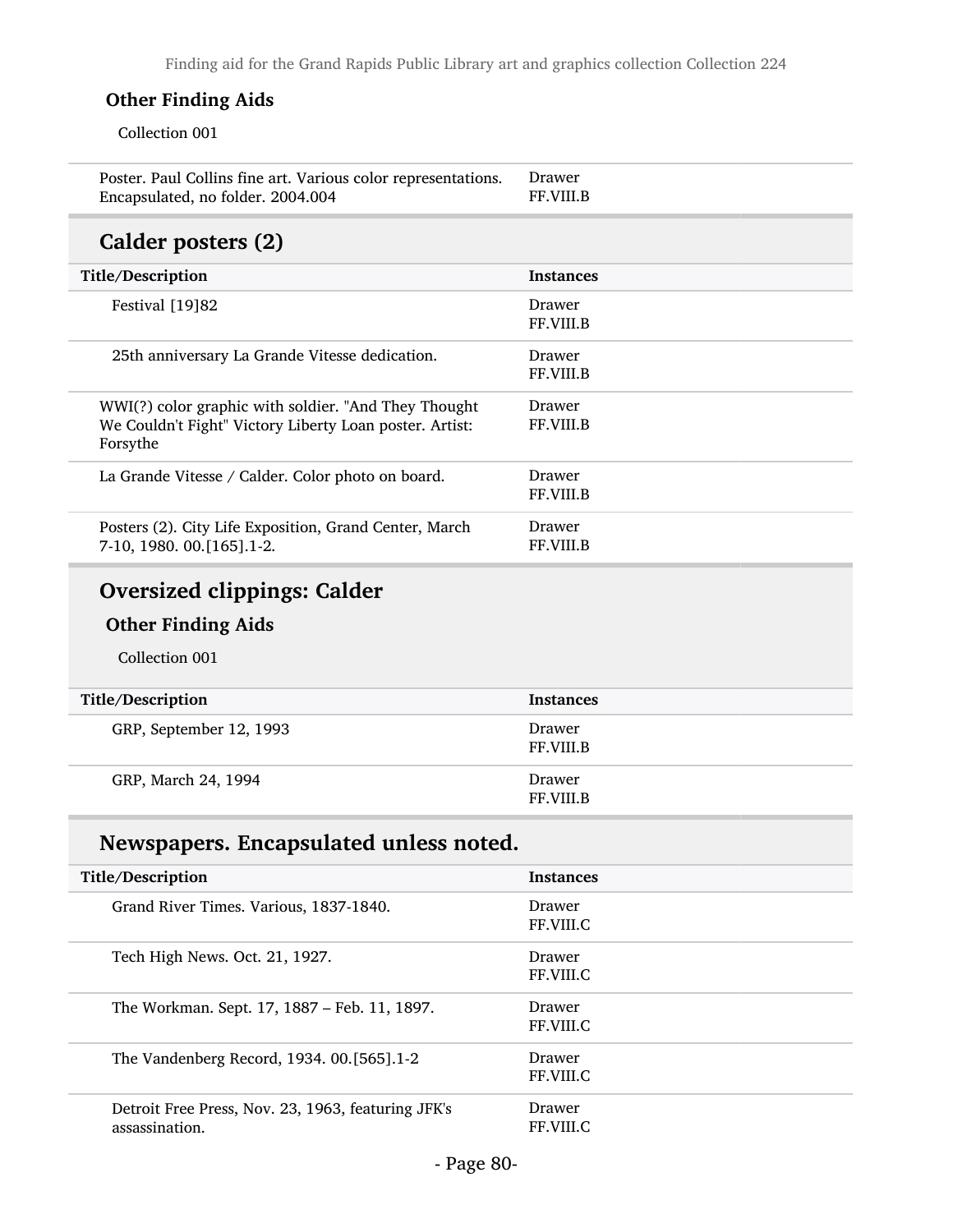| Grand Rapids Herald, Sept. 22, 1911, regarding Taft's | <b>Drawer</b>       |
|-------------------------------------------------------|---------------------|
| GR visit.                                             | FF.VIII.C           |
| Ulster County Gazette (NY). Jan. 4, 1800, not         | Drawer              |
| encapsulated.                                         | FF.VIII.C           |
| Grand River Eagle. Apr. 28, 1847 and May 7, 1845.     | Drawer<br>FF.VIII.C |
| Grand Rapids Enquirer. Dec. 6, 1844 and May 22, 1850. | Drawer<br>FF.VIII.C |
| Grand Rapids Weekly Democrat. Nov. 21, 1876.          | Drawer              |
| 2003.063                                              | <b>FF.VIII.C</b>    |
| Grand Rapids Herald. Jan. 11, 1907; Aug. 2, 1914; and | Drawer              |
| Nov. 11, 1918, featuring peace in Europe.             | FF VIII C           |

## Grand Rapids Eagle and various other newspapers

| Title/Description                                                  | <b>Instances</b>           |
|--------------------------------------------------------------------|----------------------------|
| Grand Rapids Eagle. Festival edition, 1897/1898.                   | Drawer<br>FF.VIII.C        |
| Grand Rapids Eagle. Oct. 8, 1880.                                  | Drawer<br>FF.VIII.C        |
| Prospectus, Peninsular Railroad Co. 1869.                          | <b>Drawer</b><br>FF.VIII.C |
| Michigan Essay. Aug. 31, 1809.                                     | Drawer<br>FF.VIII.C        |
| Luce Furniture Co. ad, full page. March 1939(?)                    | Drawer<br>FF.VIII.C        |
| Detroit Free Press. Nov. 10, 1963, regarding Big Storm<br>of 1913. | Drawer<br>FF.VIII.C        |
| Detroit News. Dec. 16, 1930, regarding loss of<br>Morning Side.    | <b>Drawer</b><br>FF.VIII.C |
| De Vaux-Hall Independent. July 1931, Aug. 1931.                    | Drawer<br>FF.VIII.C        |
| Grand Rapids Daily Eagle. Sept. 20, 1881                           | Drawer<br>FF.VIII.C        |
| Daily Morning Democrat. Feb. 23, 1873.                             | Drawer<br>FF.VIII.C        |
| Grand Rapids Eagle. Nov. 30, 1885.                                 | Drawer<br>FF.VIII.C        |
| Grand Rapids Eagle. 45th anniversary edition<br>$(1844 - 1889)$    | Drawer<br>FF.VIII.C        |

The Michigan Home. Oct. 1884. [P2001.160]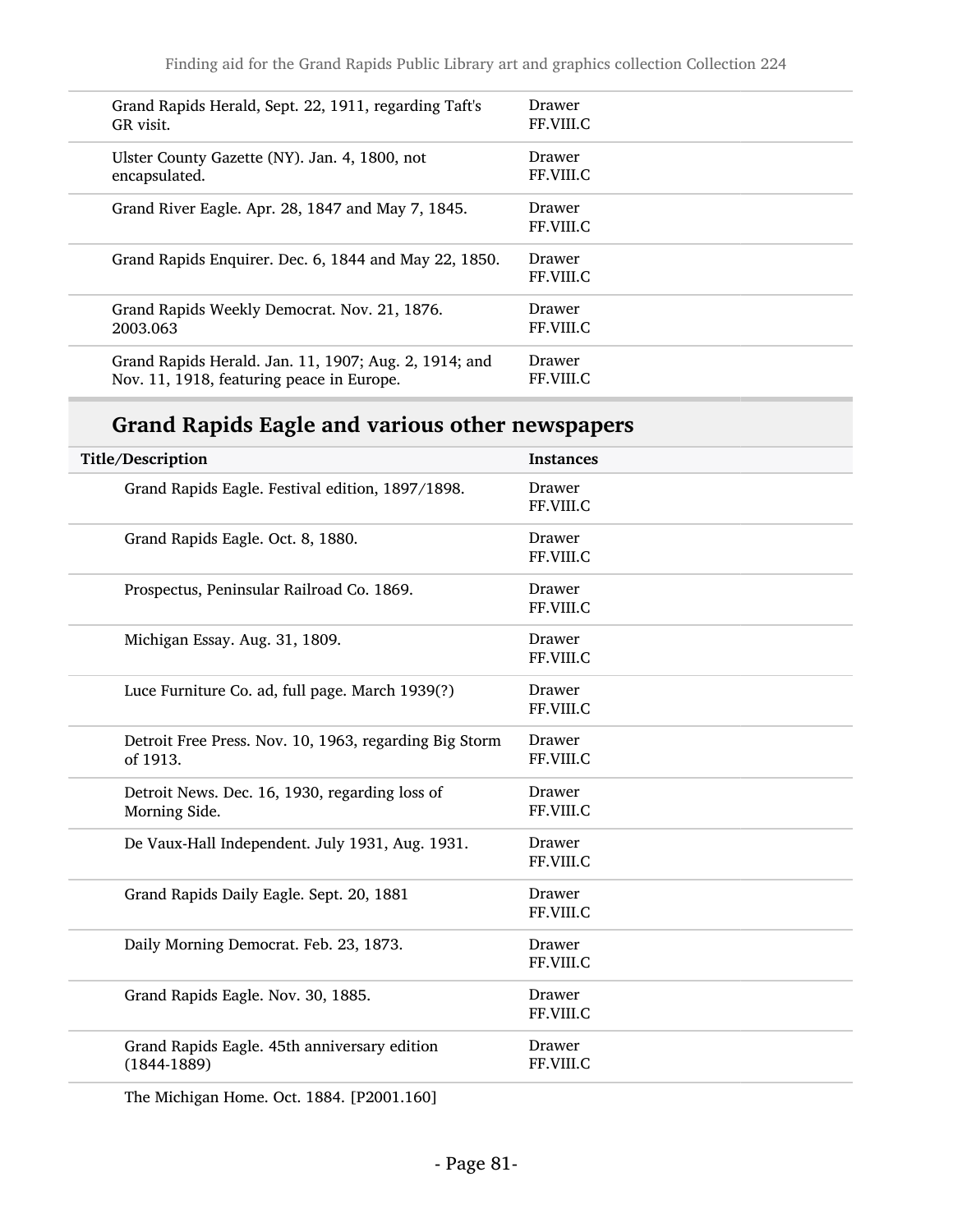|                               | Drawer<br>FF.VIII.C |
|-------------------------------|---------------------|
| Telegram Herald. May 1, 1891. | Drawer<br>FF.VIII.C |

### Grand Rapids Press

| <b>Title/Description</b>                             | <b>Instances</b>    |
|------------------------------------------------------|---------------------|
| Flair section, Dec. 6, 1970.                         | Drawer<br>FF.VIII.C |
| Grand Rapids Democrat. June 12, 1892.                | Drawer<br>FF.VIII.C |
| Grand Rapids Press. Feb. 23, 1997 Business Section.  | Drawer              |
| [no folder]                                          | FF.VIII.C           |
| Grand Rapids Press. Sept. 25, 1966. How the City has | Drawer              |
| Changed.                                             | FF.VIII.C           |
| Grand Rapids Press. May 7, 1945. War over in Europe  | Drawer              |
| (not encap).                                         | FF.VIII.C           |
| Grand Rapids Press. June 2, 1963, women's section    | Drawer              |
| (not encap.)                                         | FF.VIII.C           |
| Grand Rapids Press. May 30, 1945. WWII Honor Roll.   | Drawer              |
| [2001.037]                                           | FF.VIII.C           |
| Grand Rapids Press. Aug. 13, 1948, featuring Grand   | Drawer              |
| Rapids' Story.                                       | FF.VIII.C           |

## Four newspaper fragments

| Title/Description                                     | <b>Instances</b>    |
|-------------------------------------------------------|---------------------|
| Undated. Lots for sale in North Park Place Plat.      | Drawer<br>FF.VIII.C |
| Drummond Area Lures Ghost Ship Searcher. Oct. 25,     | Drawer              |
| 1969.                                                 | FF.VIII.C           |
| Ordinance: Valley City Cable Railway permit. Oct. 21, | Drawer              |
| 1889.                                                 | FF.VIII.C           |
| Evening Press. Oct. 22, 190"Old Home Follows the      | Drawer              |
| Indian Trails."                                       | FF VIII.C           |

## Grand Rapids Daily Herald.

| Title/Description       | Instances           |
|-------------------------|---------------------|
| Nov. 27, 1855. Adverts. | Drawer<br>FF.VIII.C |

Aug. 18, 1856. Front page.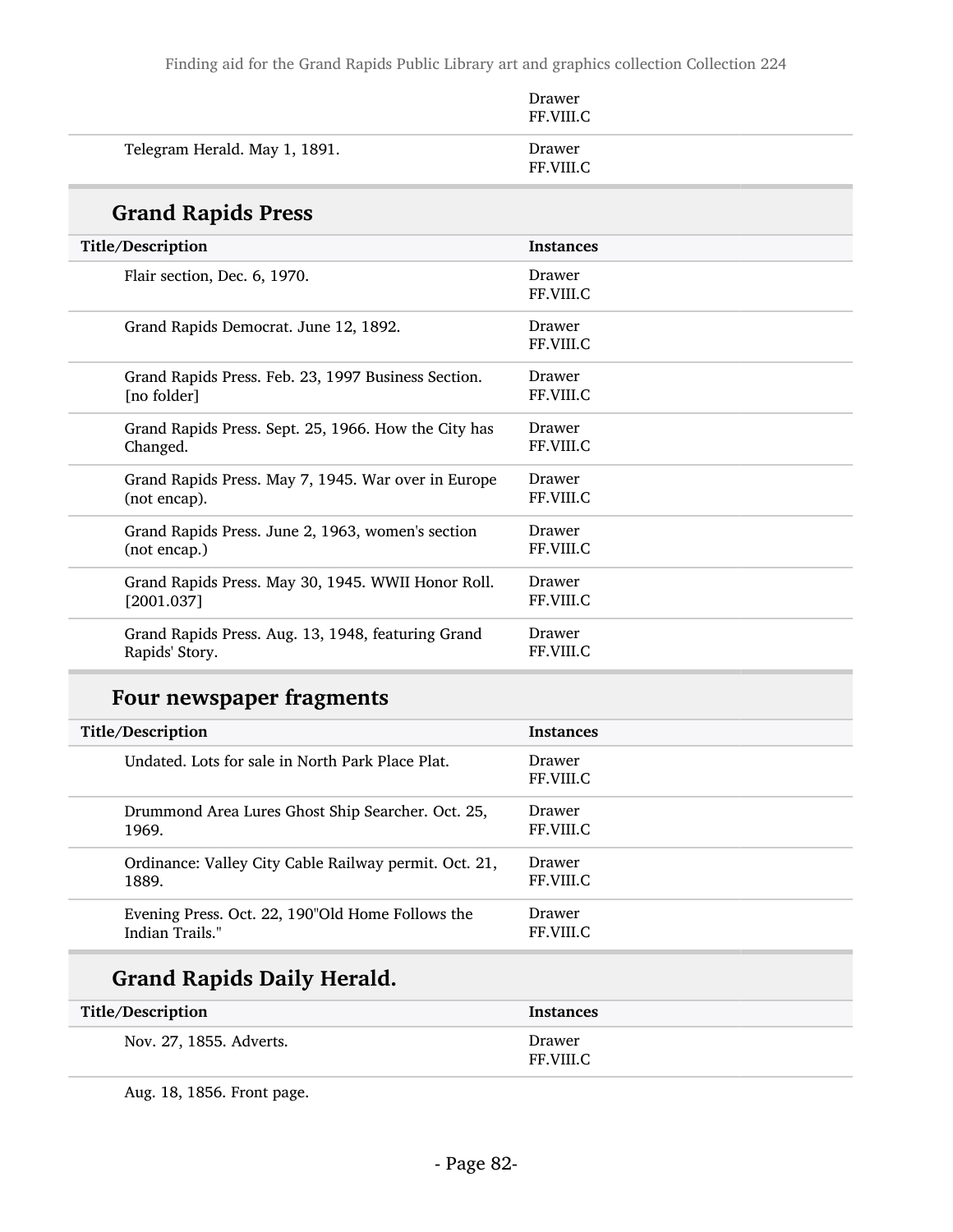|                                                                                                      | Drawer<br>FF.VIII.C |
|------------------------------------------------------------------------------------------------------|---------------------|
| Grand Rapids Daily Eagle. Sept. 3, 1858.                                                             | Drawer<br>FF.VIII.C |
| Muskegon Chronicle. Centennial Edition, 1857-1957.<br>Not encap.                                     | Drawer<br>FF.VIII.C |
| Grand Rapids Herald. Apr. 18, 1946. Spanish-American<br>War article.                                 | Drawer<br>FF.VIII.C |
| Grand Rapids Enquirer. ca. 1870s. 00.[0374].1                                                        | Drawer<br>FF.VIII.C |
| Grand Rapids News. Dec. 7, 1911. Clippings from<br>furniture strike scrapbook. [Collection 233/239.] | Drawer<br>FF.VIII.C |
| Grand Rapids Daily Eagle. Sept. 13, 1880. Facsimile<br>page. 00.[4031].1                             | Drawer<br>FF.VIII.C |
| Grand Rapids Daily Times. June 2, 1886.                                                              | Drawer<br>FF.VIII.C |
| Mercy School of Nursing. Class composite, 1946.                                                      | Drawer<br>FF.VIII.C |
| Mercy School of Nursing. Class composite, 1947.                                                      | Drawer<br>FF.VIII.C |
| Mercy School of Nursing. Class composite, 1945.                                                      | Drawer<br>FF.VIII.C |
| St. Mary's Hospital. Nursing class composite, 1926.                                                  | Drawer<br>FF.VIII.C |
| Mostly Blodgett Nursing class composites. [Collection<br>267.] Years represented: 1950, 1953 - 1987. | Drawer<br>FF.VIII.D |
| Redmond's Opera House. [Color broadside.] Grand Gift<br>Concert, July 4, 1886. 1980.015              | Drawer<br>FF.VIII.D |

# Oversized Posters. Some Colls. 233, 254, 277 and 281.

| Title/Description                                                                                                                                                                                                                 | <b>Instances</b>                  |
|-----------------------------------------------------------------------------------------------------------------------------------------------------------------------------------------------------------------------------------|-----------------------------------|
| Grand Rapids Festival. Various years, including 1980,<br>1984, 1989, 1992, 1993, 1994, 1995 and 1997. 00.<br>$[161]$ . 1-9                                                                                                        | <b>Drawer</b><br><b>FF.VIII.E</b> |
| Handwritten documents (3), encapsulated, regarding<br>citizens' petition and village of Grand Rapids<br>authorization to purchase a fire engine and related<br>apparatuses. Dates: July 28, 1849; Jan. 15, 1850; [n.d.]<br>86-430 | Drawer<br><b>FF.VIII.E</b>        |
| State Historic Preservation Office. Historic Preservation<br>Week, May 13-19, 2001. Restore, Renew, Rediscover<br>your historic neighborhood schools! Grand Rapids                                                                | <b>Drawer</b><br><b>FF VIII E</b> |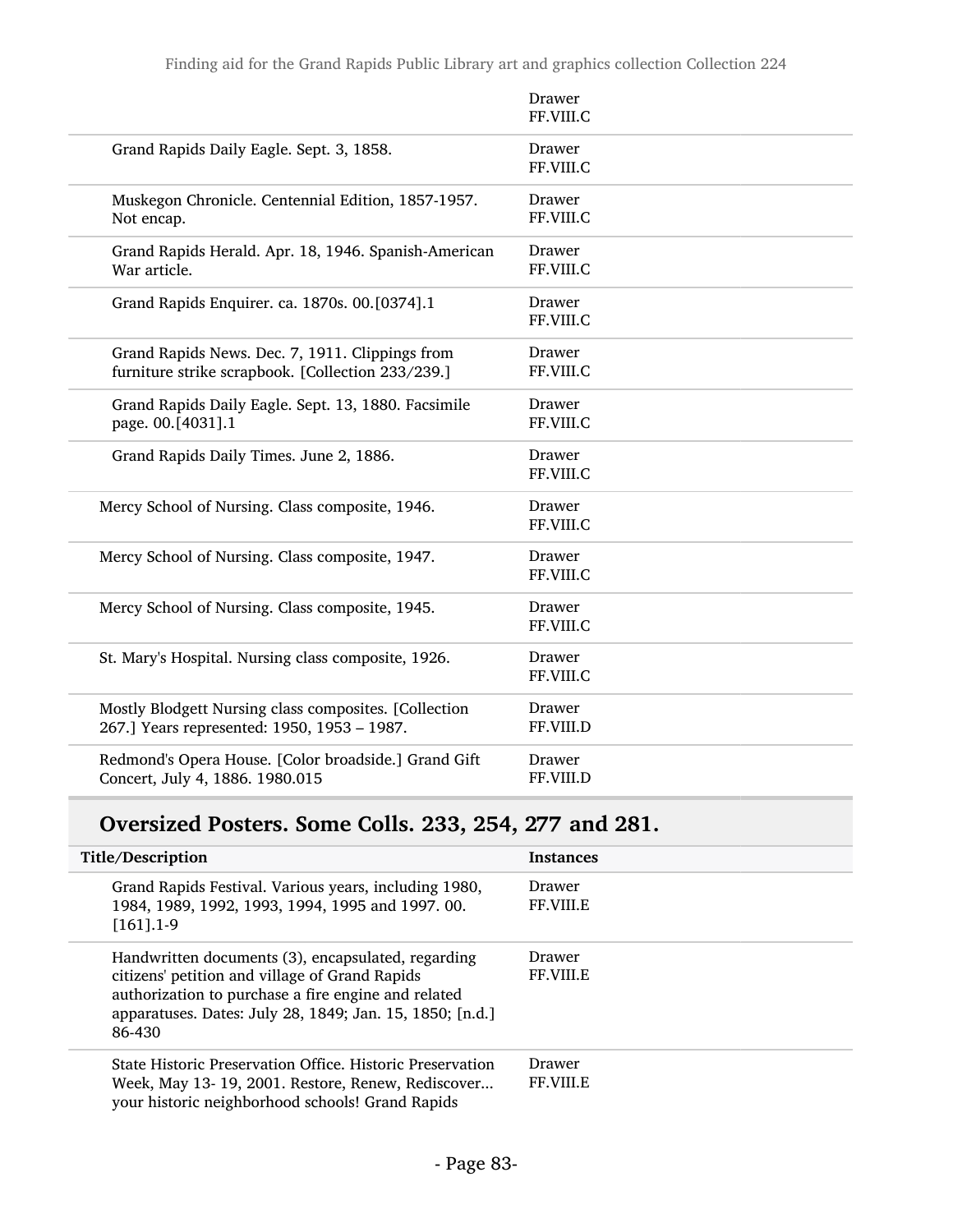| Central High School, built 1911, addition 1983. Photo |
|-------------------------------------------------------|
| by Dirk Bakker. 2001.042                              |

| Herman Miller posters (2). [Collection 233.] 00.<br>[4048] 13 & 15.                                                                                                                                                                                   | Drawer<br>FF.VIII.E |
|-------------------------------------------------------------------------------------------------------------------------------------------------------------------------------------------------------------------------------------------------------|---------------------|
| Mackinac Bridge posters (3). P2007.050                                                                                                                                                                                                                | Drawer              |
| <b>Other Finding Aids</b>                                                                                                                                                                                                                             | FF.VIII.E           |
| Collection 281                                                                                                                                                                                                                                        |                     |
| Grand Rapids picture map, celebrating the<br>sesquicentennial. 1850-2000.                                                                                                                                                                             | Drawer<br>FF.VIII.E |
| U.S. Census 2000 posters (13). 3 different designs.<br>2000.085                                                                                                                                                                                       | Drawer<br>FF.VIII.E |
| Celebration on the Grand, 2002. 2003.010                                                                                                                                                                                                              | Drawer<br>FF.VIII.E |
| Celebration on the Grand posters (22), various years.<br>Includes 1983, 1985, 1987, 1991, 1992, 1993, 1994,<br>1996, 1997 and 1998. 00.[160].1-22                                                                                                     | Drawer<br>FF.VIII.E |
| Celebration on the Grand posters (6), includes 1999 and<br>2000. 1999.089.1-3; 2000.082.1-3                                                                                                                                                           | Drawer<br>FF.VIII.E |
| City Celebration posters (4). Includes 1981, 1983, 1984.<br>00.[164].1-4                                                                                                                                                                              | Drawer<br>FF.VIII.E |
| Ramp.Arts: A Fair of the Arts. / GRJC, Aug. 20-21,<br>1982. 00.[174].1                                                                                                                                                                                | Drawer<br>FF.VIII.E |
| Opera Grand Rapids. Two Women: Carmen<br>and Cinderella. 1982-83. Photography by Craig<br>VanderLende. 00.[173].1                                                                                                                                     | Drawer<br>FF.VIII.E |
| Picnic in the Park with one of West Michigan's 25<br>most eligible women fundraiser, March of Dimes.<br>Feb. 21, 1987. Complimetns of: Photo Lith Plate Service<br>Corp., Spartan Graphics, Central Michigan Paper, and<br>The Typesetter. 00.[175].1 | Drawer<br>FF.VIII.E |
| Century Club [broadside]. 1925 Smoker and Semi-<br>Annual Frolic at the Rowe Hotel, Grand Rapids, Jan. 31.<br>00.[351].1                                                                                                                              | Drawer<br>FF.VIII.E |
| Reality Revisited : six Dutch painters Sep. 19 - Oct.<br>24, 1982. Grand Rapids Art Museum. 00.[172].1                                                                                                                                                | Drawer<br>FF.VIII.E |
| Three Big Ten Schedules. Michigan State University,<br>Grand Rapids Symphony, University of Michigan at<br>DeVos Hall. 00.[173].1                                                                                                                     | Drawer<br>FF.VIII.E |
| Go Formal. Sheldon Tuxedos, 3000 Breton SE [n.d.]<br>00.[277].1                                                                                                                                                                                       | Drawer<br>FF.VIII.E |
| Innovative Furniture in America. Smithsonian<br>Traveling Exhibition, c. 1981. 00.[168].1                                                                                                                                                             | Drawer<br>FF.VIII.E |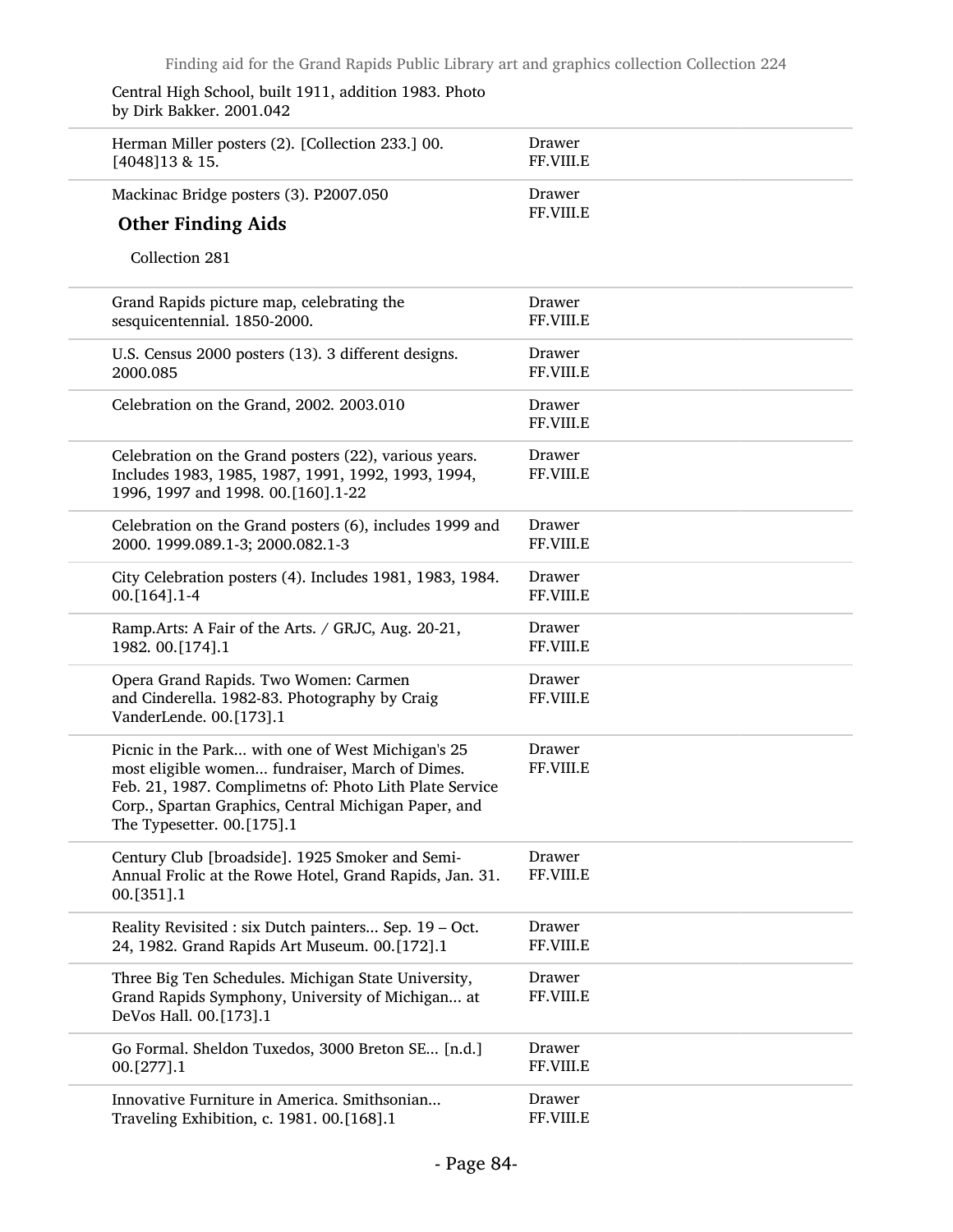| At Orchestra Hall in Detroit, the Grand Rapids<br>Symphony Orchestra. Nov. 7, [n.y.] Semyon Bychkov<br>conducting. 00.[167].1                                 | Drawer<br>FF.VIII.E |
|---------------------------------------------------------------------------------------------------------------------------------------------------------------|---------------------|
| Sensational Gospel Tones. The First Black Gospel Group<br>in the history of Grand Rapids to be known nationwide.<br>00.[170].1                                | Drawer<br>FF.VIII.E |
| Photographs of Venetian Baroque Architecture / Grand<br>Rapids Junior College Learning Center. Mar. 1-22, 1983.<br>00.[169].1                                 | Drawer<br>FF.VIII.E |
| Carousel Waltz, Nov. 7, 1981. Grand Center. Sponsored<br>by the Grand Rapids Art Museum Association. 00.<br>$[162]1-2$                                        | Drawer<br>FF.VIII.E |
| Furniture City Exposition / Stephen Allie, [19]84.00.                                                                                                         | Drawer              |
| $[177]$ .1-3                                                                                                                                                  | FF.VIII.E           |
| Sesquicentennial: A Grand 150: Happy Birthday Grand                                                                                                           | Drawer              |
| Rapids! Wood Radio, AM 1300 FM 105.7. 00.[176].1                                                                                                              | FF.VIII.E           |
| Benzie County campaign poster, supporting Prohibition.                                                                                                        | Drawer              |
| (Collection 216) 00.[301].1                                                                                                                                   | FF.VIII.E           |
| Johnson & Dean A.P. Johnson. 00.[275].1                                                                                                                       | Drawer<br>FF.VIII.E |
| Vote Yes, May 17. Grand Rapids 2020 Citizens                                                                                                                  | Drawer              |
| Committee. 00.[274].1                                                                                                                                         | FF.VIII.E           |
| Partners in Justice. Law Day USA. Grand Rapids Bar                                                                                                            | Drawer              |
| Association, 1977. 00.[276].1                                                                                                                                 | FF.VIII.E           |
| Faculty Exhibition, Jan. 9-27, 1989. Kendall Gallery,<br>Kendall College of Art & DesignKCAD c. 12/88.00.<br>[183] .1                                         | Drawer<br>FF.VIII.E |
| Kendall Gallery, Kendall School of Design, [n.d.] 00.                                                                                                         | Drawer              |
| $[184]$ .1-2                                                                                                                                                  | FF.VIII.E           |
| Kendall College poster, calendar / illustration by Marty                                                                                                      | Drawer              |
| Petersen, 1990. 00.[394].1                                                                                                                                    | FF.VIII.E           |
| 20th Annual Michigan Historic Preservation Network<br>Conference, May 4-6, 2000. Grand Rapids. (Past Perfect<br>historic preservation records Collection 245) | Drawer<br>FF.VIII.E |
| Stage 3. The Mound Builders / by Lanford Wilson. Feb.                                                                                                         | Drawer              |
| 8-25, [n.y.] 00.[302].1                                                                                                                                       | FF.VIII.E           |
| Grand Rapids : All-America City poster / Zeuff, Grand                                                                                                         | Drawer              |
| Rapids Poster Co., 1981. 00.[17?].1                                                                                                                           | FF.VIII.E           |
| Heritage Hill Home Tour, Oct. 3-4, 1984. 00.[179].1                                                                                                           | Drawer<br>FF.VIII.E |
| Walker Art Center. Office at Night, 1940, Edward<br>Hopper. Printed for Stow/Davis Furniture Co., 1991. 00.<br>[180].1                                        | Drawer<br>FF.VIII.E |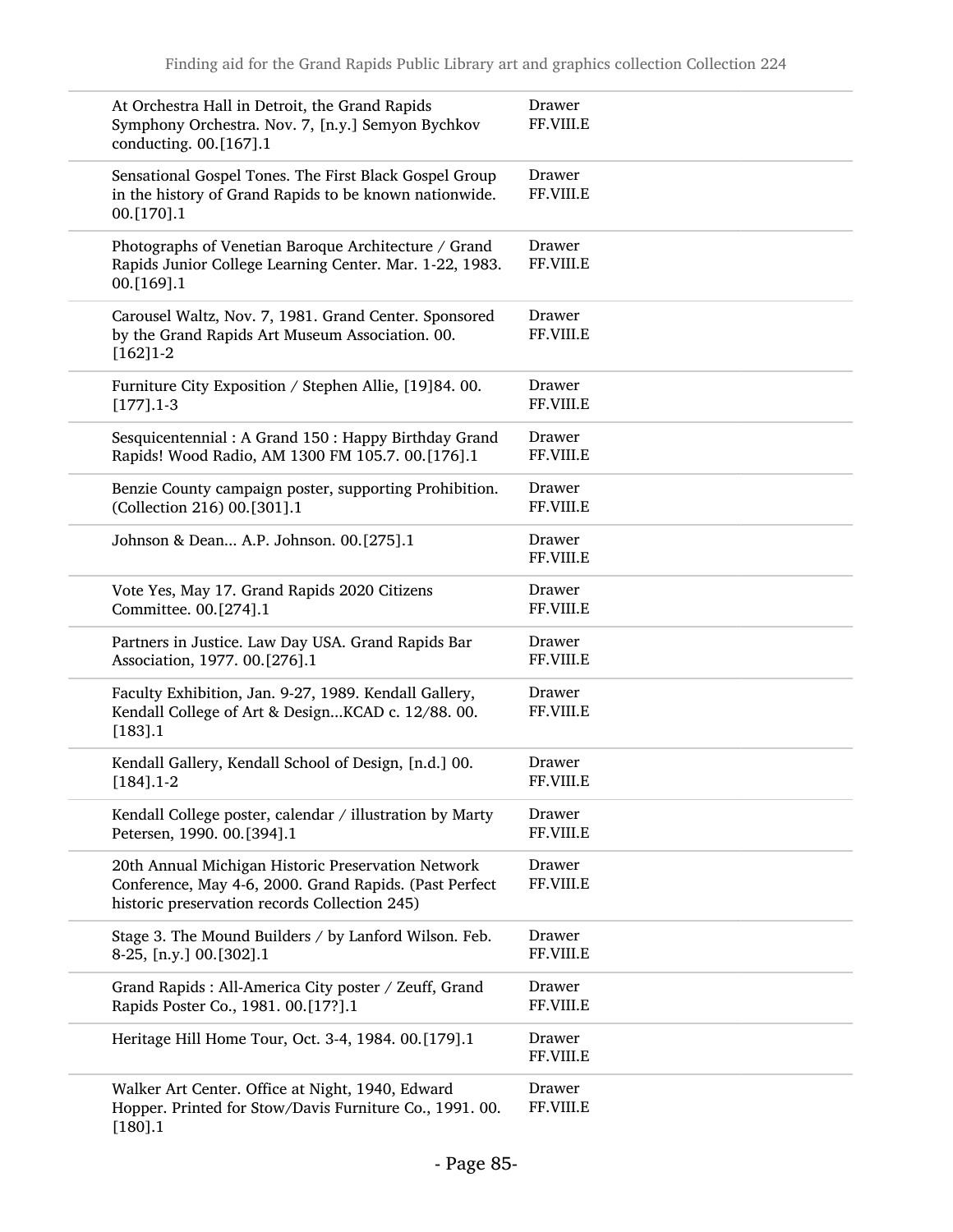| Kennedy Center Imagination Celebration, Art Jam<br>[19]91. Apr. 26-May 4. Promoting Cultural Harmony.<br>00.[181].1                                                                            | Drawer<br>FF.VIII.E |
|------------------------------------------------------------------------------------------------------------------------------------------------------------------------------------------------|---------------------|
| Description                                                                                                                                                                                    |                     |
| Description                                                                                                                                                                                    |                     |
| Poster artwork designed by Paul Collins and his<br>10-year-old daughter, Chauvon. Poster printing<br>underwritten by D&W Food Centers.                                                         |                     |
| [Representative drawings of Michigan's Native<br>Americans] / M.T. Bussey. 00.[182].1-6                                                                                                        | Drawer<br>FF.VIII.E |
| Ramp.Arts / GRJC. Aug. 26-27, [n.y.] 00.[154].1                                                                                                                                                | Drawer<br>FF.VIII.E |
| Grand Rapids cartoon maps, ca. 1990. 00.[155].1; 00.<br>$[156]$ .1                                                                                                                             | Drawer<br>FF.VIII.E |
| Monte Carlo Festival International du Cirque<br>Spectacular, ca. 1979. 00.[157].1                                                                                                              | Drawer<br>FF.VIII.E |
| Herman Miller Summer Picnic posters, 1970-1980. 00.<br>$[158]$ .1-11                                                                                                                           | Drawer<br>FF.VIII.E |
| Greek American Family: "Continuity Through Change"<br>presented by Hellenic Horizons and the Grand<br>Rapids Public Museum, Sep. 19, 1982- Feb. 6, 1983.<br>Autographed. [86.447] 00.[159].1-2 | Drawer<br>FF.VIII.E |
| Peregrine Grand Rapids / Lyn A. Ayres. 15/25 90.0329                                                                                                                                           | Drawer<br>FF.VIII.E |
| Morocco movie poster. Starring Gary Cooper, Marlene<br>Dietrich. Signed "Merry Christmas, Max Ewing."                                                                                          | Drawer<br>FF.VIII.E |
| LaughFest 2012 Poster. [5800].1                                                                                                                                                                | Drawer<br>FF.VIII.E |

## Mixed Oversized Grapics

## Russell Family Papers Collection 008.

| Title/Description                                           | <b>Instances</b> |
|-------------------------------------------------------------|------------------|
| Blueprints, specs, for Russell residence, Detroit, MI. E.O. | Drawer           |
| Fallis, archt.                                              | FF.IX.A          |
| William & Works survey for F.T. & C.C. Russell. May         | Drawer           |
| 1962.                                                       | FF.IX.A          |
| NE Grand Rapids, water main map. Street boundaries:         | Drawer           |
| Monroe, Guild, Oakwood & Northwood.                         | FF.IX.A          |
| Map, canal routes. Great Lakes & Atlantic Tide Waters.      | Drawer           |
| June 30, 1900.                                              | FF.IX.A          |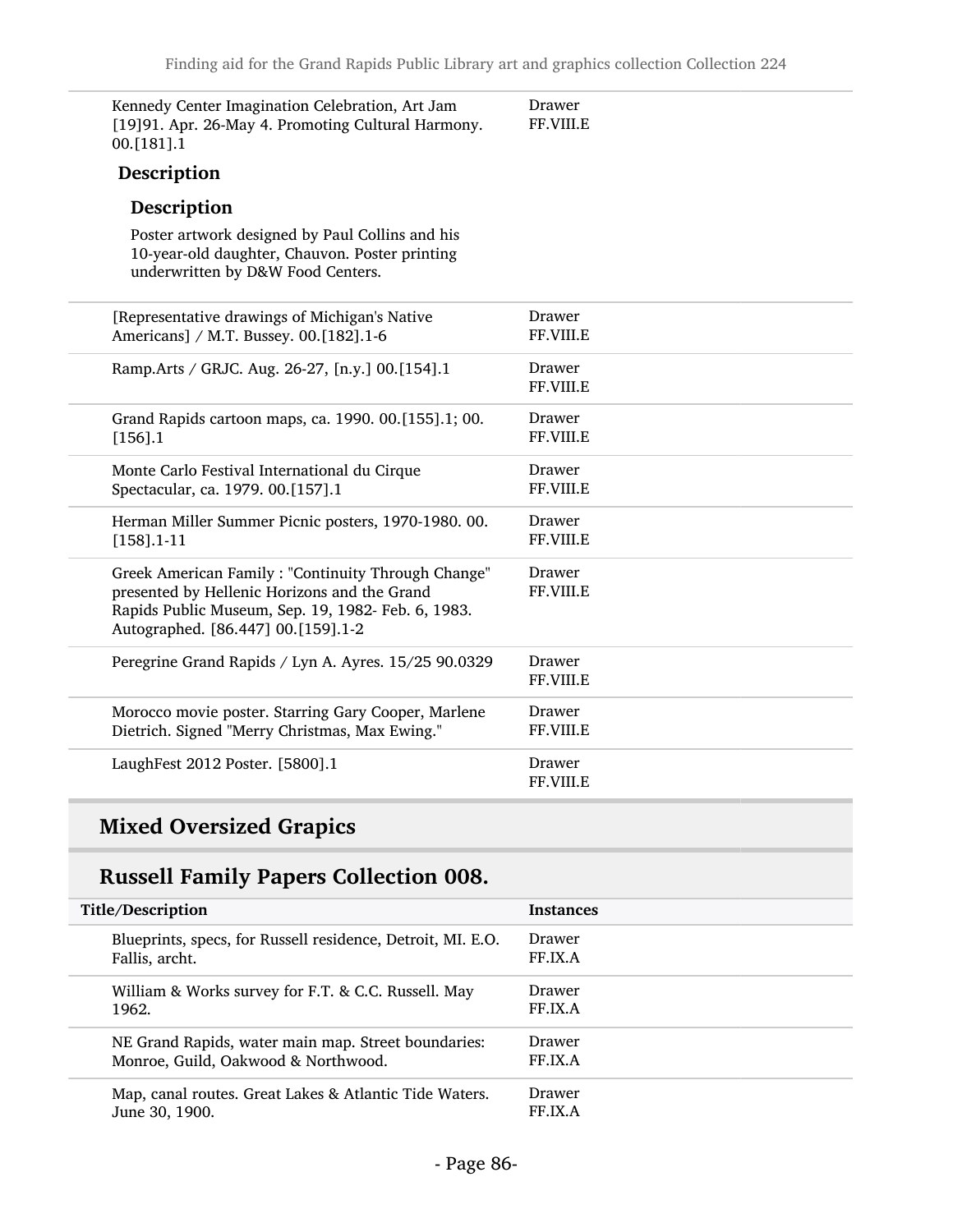| Deep Waterway Project by way of St. Lawrence [n.d.]                                                                                | Drawer<br>FF.IX.A |
|------------------------------------------------------------------------------------------------------------------------------------|-------------------|
| Furniture Manufacturers Assoc. portrait poster, 1924.<br>Damaged.                                                                  | Drawer<br>FF.IX.A |
| <b>Other Finding Aids</b>                                                                                                          |                   |
| Collection 084                                                                                                                     |                   |
| Old photo, [n.d.] Newsboys Band, Grand Rapids Press.                                                                               | Drawer<br>FF.IX.A |
| Furniture Manufacturers Assoc. portrait poster, 1924.                                                                              | Drawer            |
| <b>Other Finding Aids</b>                                                                                                          | FF.IX.A           |
| Collection 084                                                                                                                     |                   |
| Grand Rapids Herald. The January Furniture Market, Jan.<br>8, 1916. 00. [001]. 1-2                                                 | Drawer<br>FF.IX.A |
| <b>Other Finding Aids</b>                                                                                                          |                   |
| Collection 233                                                                                                                     |                   |
| [Broadside] U.S. Army for the 16th Regiment recruiting<br>poster, ca. 1864 (encapsulated).                                         | Drawer<br>FF.IX.A |
| <b>Other Finding Aids</b>                                                                                                          |                   |
| Collection 117                                                                                                                     |                   |
| Russell Family Papers. Collection 008. C.C. Comstock-<br>related clippings.                                                        | Drawer<br>FF.IX.A |
| Aerial plat series, [n.d.] Boundaries: Michigan, Eastern,                                                                          | Drawer<br>FF.IX.A |
| Franklin & Jefferson.                                                                                                              | Drawer            |
| <b>Other Finding Aids</b>                                                                                                          | FF.IX.A           |
| Grand Rapids Buildings Collection 254                                                                                              |                   |
| Ramona Theater program cover / George Faul.<br>P2006.048.2                                                                         | Drawer<br>FF.IX.A |
| Panorama reprint photo (b&w) on board. Jun. 5, 1931.<br>Showing railroad tracks into sheds. Heyman's bulding and<br>others nearby. | Drawer<br>FF.IX.A |
| <b>Other Finding Aids</b>                                                                                                          |                   |
| Collection 317                                                                                                                     |                   |
| Blueprints (3). City Health Dept. Infant mortality<br>statistics, 1914-24.                                                         | Drawer<br>FF.IX.A |

FF.IX.A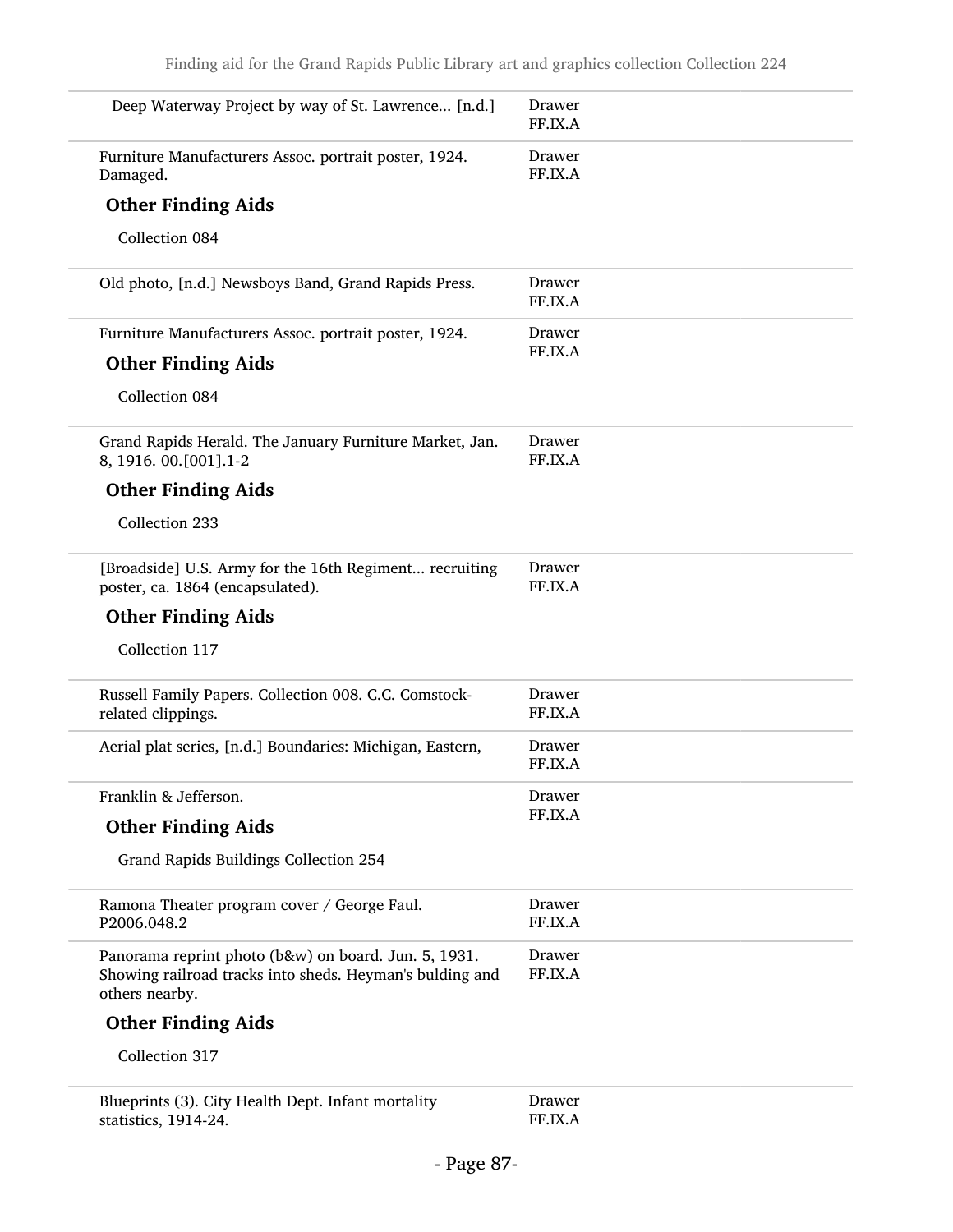| Poster. Various images for American Laundry & Cleaners<br>[n.d.] 00. 00. [563].1                                                                                                       | Drawer<br>FF.IX.A |
|----------------------------------------------------------------------------------------------------------------------------------------------------------------------------------------|-------------------|
| Large board for Grand Rapids Elks Lodge Old. No. 48,<br>Dedication Jubilee. Jun. 17-18, 1897. Includes folder with<br>leaders' photos and names (photocopied) and other lodge<br>info. | Drawer<br>FF.IX.A |
| <b>Other Finding Aids</b>                                                                                                                                                              |                   |
| Collection 289                                                                                                                                                                         |                   |
| Blueprints, Baxter Laundry. Economy Soapster drawings,<br>ca. 1940. [Howard F. Baxter and Robert T. Baxter<br>Collection 027?] 00.[559].1                                              | Drawer<br>FF.IX.A |
| Dorothy Leonard Judd Papers Collection 104                                                                                                                                             |                   |
| Title/Description                                                                                                                                                                      | Instances         |
| Grand Rapids, 1940 street map with fire station legends.                                                                                                                               | Drawer<br>FF.IX.A |
| Graph charting fire losses in Grand Rapids annually,<br>1925-45.                                                                                                                       | Drawer<br>FF.IX.A |
| Graph charting total assessed valuation of fire stations,<br>1931-46.                                                                                                                  | Drawer<br>FF.IX.A |
| Kendall(?) WWI posters. Full color, encapsulated. 00.<br>[5125 or 3].1-11                                                                                                              | Drawer<br>FF.IX.A |
| <b>Other Finding Aids</b>                                                                                                                                                              |                   |
| Collection 229                                                                                                                                                                         |                   |
| WWII posters. Full color, encapsulated. 00.[5128].1-7                                                                                                                                  | Drawer<br>FF.IX.A |
| The Land of Make Believe / Jaro Hess. P1999.025<br>(renewal) 1930, 1958; 2006.112 (original) 1930.                                                                                     | Drawer<br>FF.IX.A |
| The Land of Make Believe / Jaro Hess. 00.[393].1 ca.                                                                                                                                   |                   |

### Grand Rapids Public Library Photographs Collection 054. Oversize photos.

| Title/Description                                        | <b>Instances</b> |
|----------------------------------------------------------|------------------|
| Aerial photograph, downtown. Including Campau            | Drawer           |
| Square. Neg. #4165. April 1962 00.[5175].1               | FF.IX.B          |
| Sepia panorama. School alumni outside school building?   | Drawer           |
| $[n.d.]$ 2001.028                                        | FF.IX.B          |
| Unidentified early photograph (bust portrait). Extremely | Drawer           |
| fragile.                                                 | FF.IX.B          |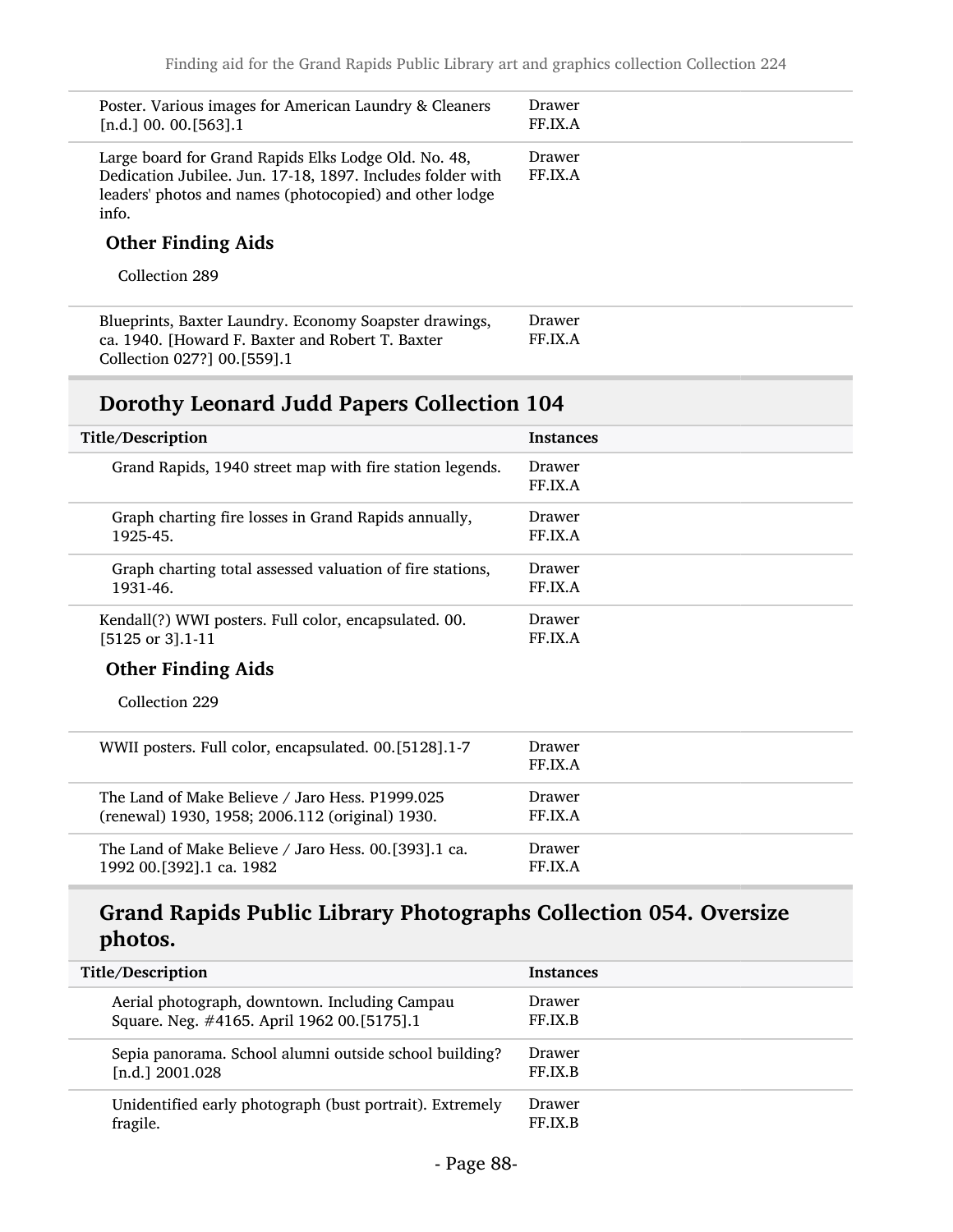| Composition photo. Grand Rapids old-timers. Includes<br>Geo. White, Henry Thompson, James B. Wilson, Eben<br>Smith 00.[576].1 | Drawer<br>FF.IX.B |
|-------------------------------------------------------------------------------------------------------------------------------|-------------------|
| Unidentified early photograph (bust portrait). Extremely<br>fragile.                                                          | Drawer<br>FF.IX.B |
| Board. Join us for Betty Gibout's Retirement Party. Jul.<br>14, 2000                                                          | Drawer<br>FF IX B |

### Composite photos

| Title/Description                                      | <b>Instances</b> |
|--------------------------------------------------------|------------------|
| Bench and Bar Grand Rapids, 1897 (2)                   | Drawer           |
|                                                        | FF.IX.B          |
| Judges and Lawyers Grand Rapids, 1909                  | Drawer           |
|                                                        | FF.IX.B          |
| Bench and Bar Grand Rapids, 1924 00.[562].1-4          | Drawer           |
|                                                        | FF.IX.B          |
| Grand Rapids views, ca. 1967; 18 items.                | Drawer           |
|                                                        | FF.IX.B          |
| Panorama, Monroe & Ottawa, [n.d.] Neg. # 2336.         | Drawer           |
|                                                        | FF.IX.B          |
| Panorama. [Grand Rapids] city employees summer picnic. | Drawer           |
| Ramona Park, Aug. 19, 1919.                            | FF.IX.B          |
| Panorama. Dam & power station(?). Partially hand-      | Drawer           |
| colored, [n.d.] 00.[485].1                             | FF.IX.B          |
|                                                        |                  |

## Panoramas (4)

| Title/Description                                                                                                        | <b>Instances</b>         |
|--------------------------------------------------------------------------------------------------------------------------|--------------------------|
| Michigan Motor Cycle Gypsy Tour (3). One dated Jun.<br>18, 1922.                                                         | Drawer<br>FF.IX.B        |
| Aerial view, city skyline [GR], [n.d.] [P2001.005]                                                                       | Drawer<br>FF.IX.B        |
| Panorama. Many unidentified men standing in snow, in<br>front of frozen lake(?) Dressed in top coats and winter<br>hats. | <b>Drawer</b><br>FF.IX.B |

# Teunis family reunion photos. Chas. Harshberger, photog.

| Title/Description                           | <b>Instances</b>  |
|---------------------------------------------|-------------------|
| First annual, Aug. 24, 1935, Garfield Park. | Drawer<br>FF.IX.B |

Seventh annual, Aug. 03, 1941, Fruitport.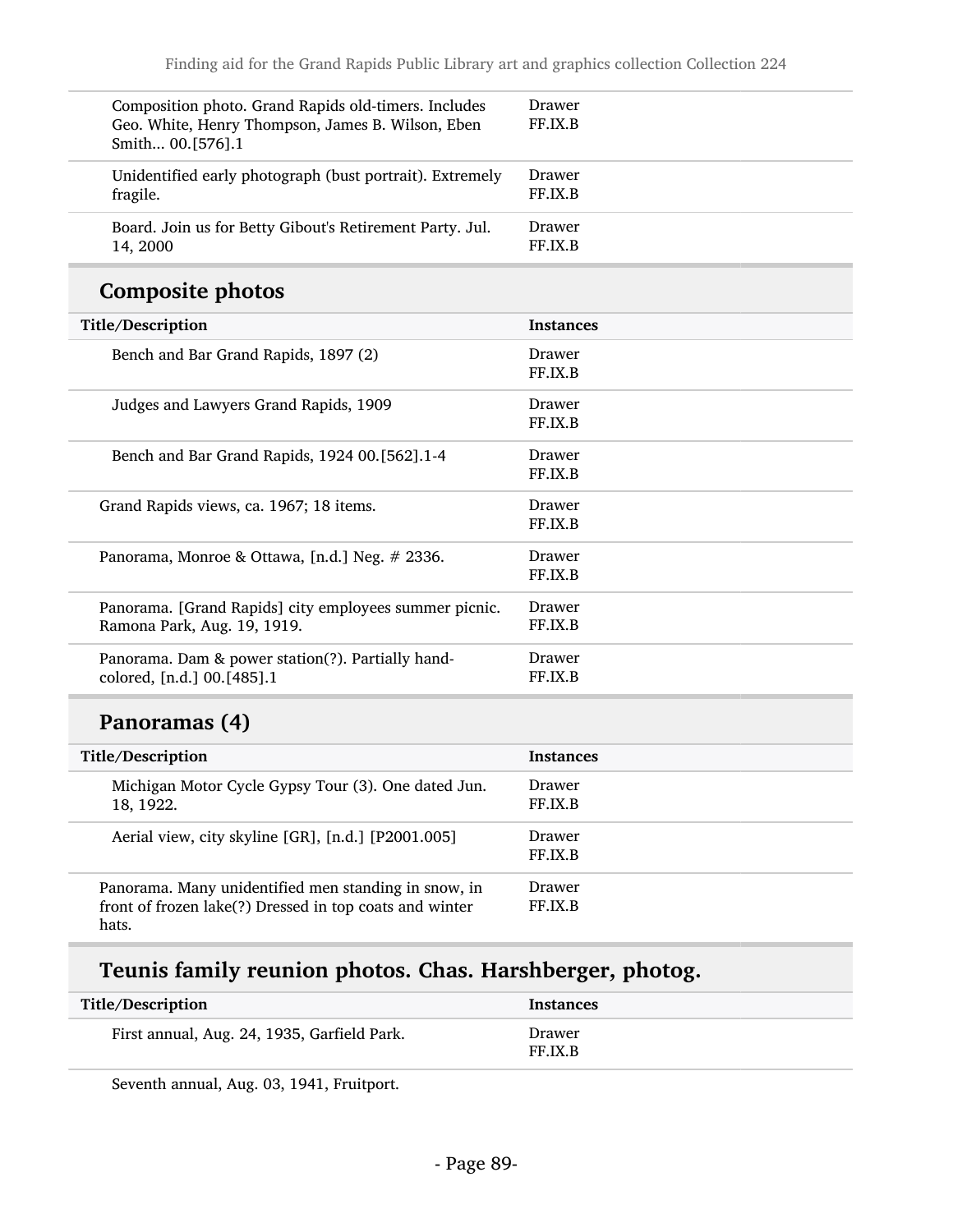|                                                                                                                                                                                        | Drawer<br>FF.IX.B |
|----------------------------------------------------------------------------------------------------------------------------------------------------------------------------------------|-------------------|
| Lan Sdei: Friso ut en Thus Jaune nocht. North Park, Grand<br>Rapids, MI.Sep. 7, 1925. Chas. Harshberger, photog.<br>[Danish??] (2 copies)                                              | Drawer<br>FF.IX.B |
| Lowell Sprayer Club, 3rd annual picnic. Fallasburg Park.                                                                                                                               | Drawer            |
| Aug. 3, 1946. Chas. Harshberger, photog.                                                                                                                                               | FF.IX.B           |
| Unidentified males. Cavalrymen(?) in front of military<br>training orbarracks(?) building, [n.d.] "No. 1" in lower<br>left. McAllister, Burlington, VT, photographer.                  | Drawer<br>FF.IX.B |
| Rendering on board. Closed Body Works, Hayes-Ionia                                                                                                                                     | Drawer            |
| Company, GrandRapids, MI [n.d.]                                                                                                                                                        | FF.IX.B           |
| Unidentified men. Camp Joseph E. Johnston (FL). Part<br>of ReplacementDraft, Capt. J.M. Edlavitch, [n.d.] S.<br>Silverstein, Savannah, GA, photog.                                     | Drawer<br>FF.IX.B |
| Grand Rapids Taxi Co. Unidentified men beside their cabs,                                                                                                                              | Drawer            |
| [n.d.] standing in front of taxi company building.                                                                                                                                     | FF.IX.B           |
| Aerial panorama. Mobilization, Camp Grayling, MI 1917.                                                                                                                                 | Drawer            |
| Mock(?), Big Rapids, photographer.                                                                                                                                                     | FF.IX.B           |
| Michigan Street Sunday School Picnic, Aug. 1922.                                                                                                                                       | Drawer            |
| Unidentified people.                                                                                                                                                                   | FF.IX.B           |
| Troop H (N?), Nineteenth Cavalry. Ft. Ethan Allen, VT.                                                                                                                                 | Drawer            |
| June 1917. McAllister, Burlington, VT, photographer.                                                                                                                                   | FF.IX.B           |
| Moon Lake Ice Co. office and wagons, [n.d.] Dirt streets,<br>railroad tracks, old clapboard buildings, horse drays/<br>wagons. Shields on ice drays read "1914."                       | Drawer<br>FF.IX.B |
| Wurzburg's employees annual picnic. Jun. 26, 1915 at                                                                                                                                   | Drawer            |
| Ramona Park.                                                                                                                                                                           | FF.IX.B           |
| Board with various b&w photos. First Methodist Church,                                                                                                                                 | Drawer            |
| unidentified members.                                                                                                                                                                  | FF.IX.B           |
| Nineteenth annual Lincoln Club and Young Men's<br>Republican Clubbanquet at the Coliseum, Grand Rapids,<br>MI. Feb. 11, 1911. Kaufmann, Weimer & Fabry Co.,<br>Chicago, photographers. | Drawer<br>FF.IX.B |
| Weather School cadet photo composite. Squadron One,                                                                                                                                    | Drawer            |
| [n.d.] TechSchool, Grand Rapids, MI.                                                                                                                                                   | FF.IX.B           |

## Butterworth Nursing School Photo Composites

L

| Title/Description                                                                                                                                                       | <b>Instances</b>  |
|-------------------------------------------------------------------------------------------------------------------------------------------------------------------------|-------------------|
| Butterworth Nursing School Photo Composites. All<br>in loose plastic wrap. Include years: 1932-34, 1938,<br>1942-43, 1946, 1951-52, 1955, 1965-69, 1970-75;<br>1979-85. | Drawer<br>FF.IX.C |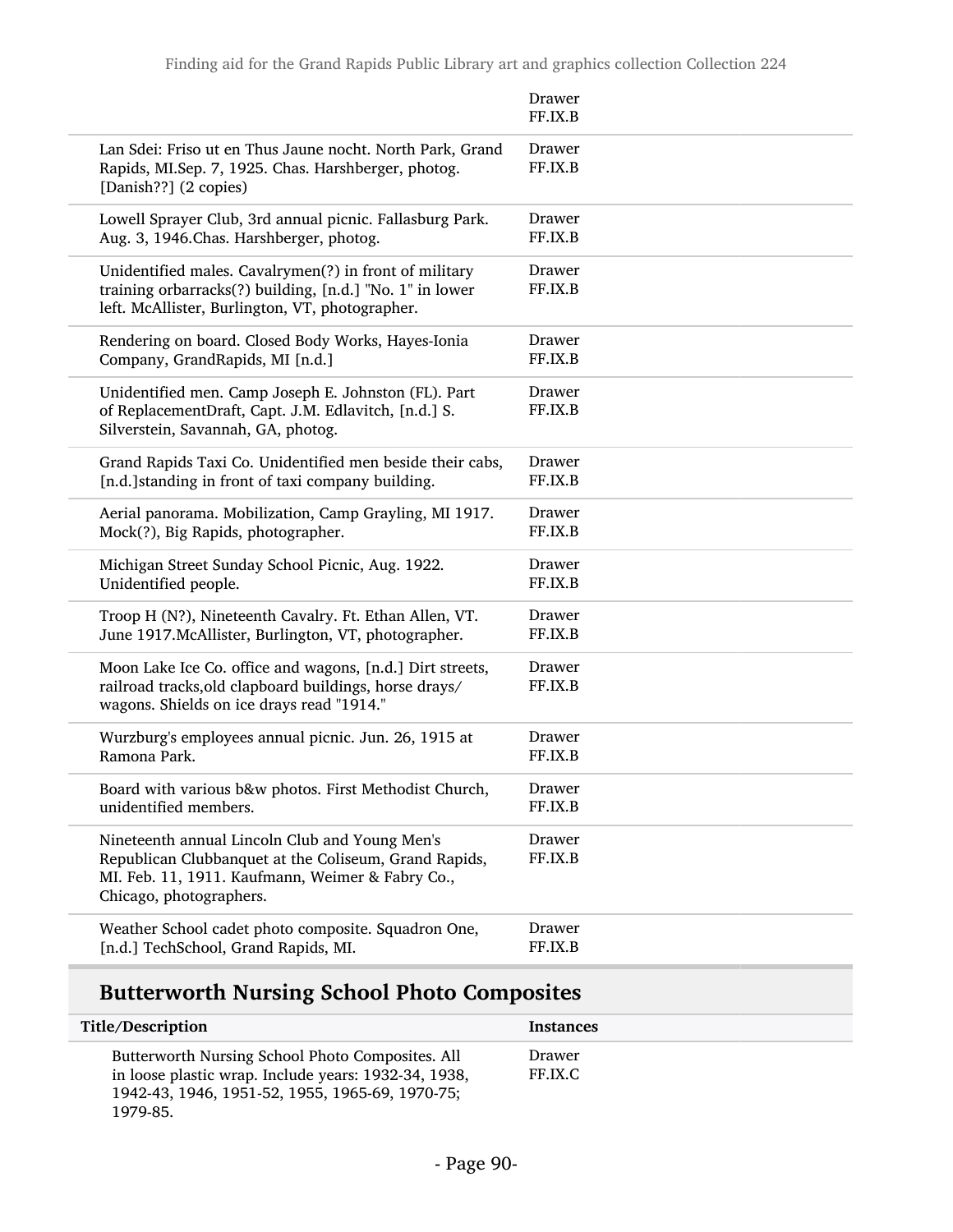| Various posters, other oversize, flat pieces |  |
|----------------------------------------------|--|
| <b>Instances</b>                             |  |
| Drawer                                       |  |
| FF.IX.D                                      |  |
|                                              |  |
| Drawer<br>FF.IX.D                            |  |
|                                              |  |
|                                              |  |
|                                              |  |
|                                              |  |

| Title/Description                                       | <b>Instances</b>  |
|---------------------------------------------------------|-------------------|
| Clips from GR Herald (2), Nov. 16, 1924                 | Drawer<br>FF.IX.D |
| Flyer for 22nd Annual Old Settlers picnic, Aug. 29      | Drawer            |
| [n.d.]. During WWI                                      | FF.IX.D           |
| Flyer/broadside. Take the Michigan Central for the Kent | Drawer            |
| Co. Fair. Sep. 19-23, 1892.                             | FF.IX.D           |
| Program for Old Residents Assn. Annual summer           | Drawer            |
| meeting at Huber's Garden, Reeds Lake. Jun. 30, 1921.   | FF.IX.D           |
| Polk & Co. map of Grand Rapids, published 1899.         | Drawer<br>FF.IX.D |
| F.C. Hall's Co.'s map of Grand Rapids, Sep. 1903.       | Drawer            |
| <b>Other Finding Aids</b>                               | FF.IX.D           |

Collection 083

## Wolverine Brass Works Wolverine Brass Company Collection 170

| Title/Description                                                           | <b>Instances</b>  |
|-----------------------------------------------------------------------------|-------------------|
| Blueprints $(2)$ for spigot/tap                                             | Drawer<br>FF.IX.D |
| Blueline for gun control operating cable bracket<br>assembly. Nov. 1918     | Drawer<br>FF.IX.D |
| Certificate. U.S. War Dept. to Wolverine Brass.                             | Drawer<br>FF.IX.D |
| Certificate. Hopi tribal adoption for Louis A. Cornelius.<br>Feb. 14, 1930. | Drawer<br>FF IX D |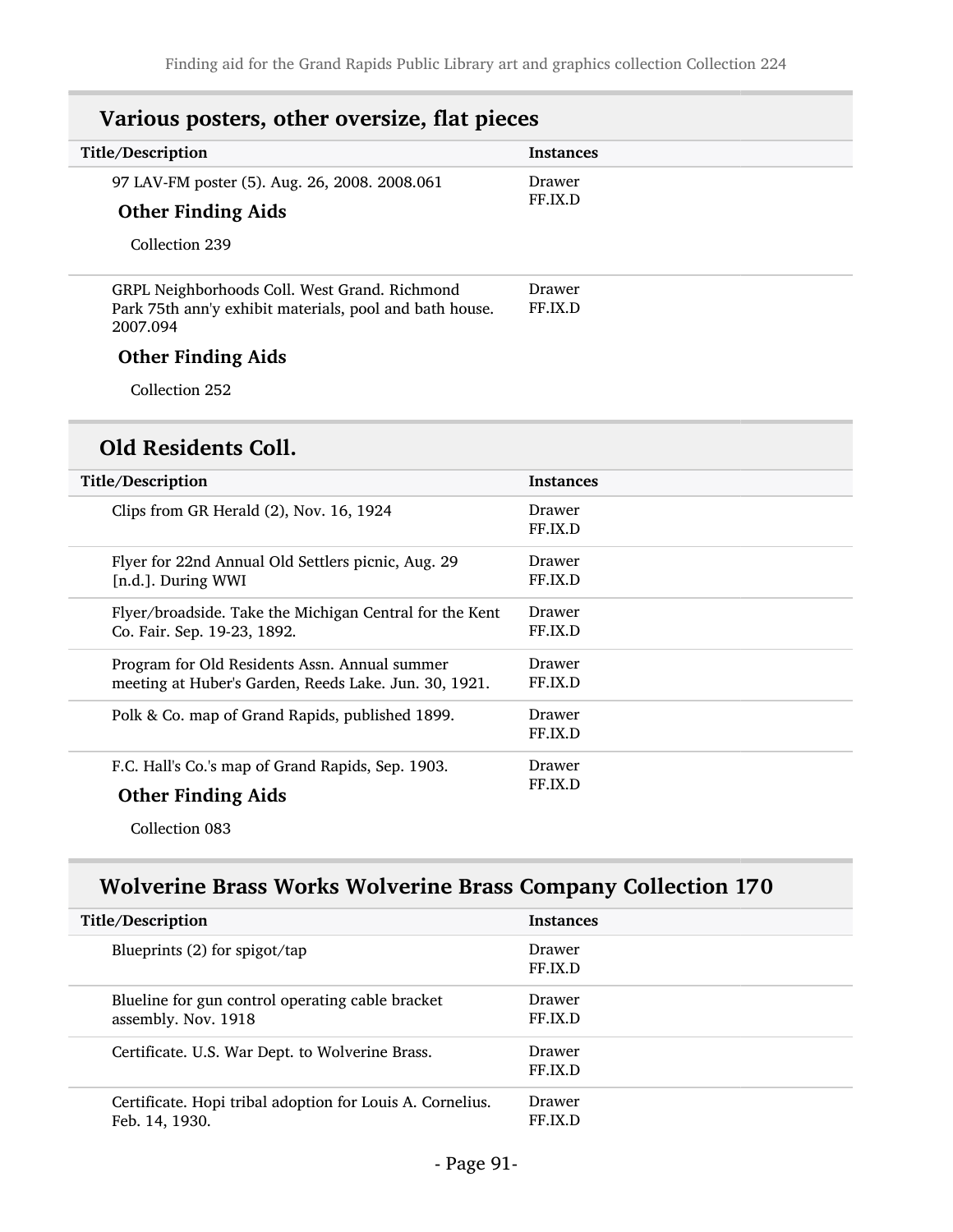| GR Herald. Featuring L.A. Cornelius. Feb. 2, 1919.                                                                                                                              | Drawer<br>FF.IX.D |
|---------------------------------------------------------------------------------------------------------------------------------------------------------------------------------|-------------------|
| Wolverine Brass Works Coll. Panorama. Company picnic<br>at Fruitport, Aug. 8, 1914.                                                                                             | Drawer<br>FF.IX.D |
| <b>Other Finding Aids</b>                                                                                                                                                       |                   |
| Wolverine Brass Company Collection 170                                                                                                                                          |                   |
| Baxter Coll. Panorama (2). Unidentified boys and<br>young men (students?) in front of Neo-Tudor building,<br>unidentified locale.                                               | Drawer<br>FF.IX.D |
| <b>Other Finding Aids</b>                                                                                                                                                       |                   |
| Howard F. Baxter and Robert T. Baxter Collection<br>027                                                                                                                         |                   |
| Fitch Coll. Panoramic view from top of Phoenix Furniture<br>bldg. View to east. $#122$ a-c. 1880.                                                                               | Drawer<br>FF.IX.D |
| <b>Other Finding Aids</b>                                                                                                                                                       |                   |
| George E. Fitch Collection 018                                                                                                                                                  |                   |
| Ambulance Co. 339. 310th Sanitary Train Band at Camp<br>Custer, MI. Unidentified men in front of camp exchange<br>building. [n.d.] Photographer: Spencer & Wyckoff,<br>Detroit. | Drawer<br>FF.IX.D |
| <b>Other Finding Aids</b>                                                                                                                                                       |                   |
| 339th Ambulance Company Collection 108                                                                                                                                          |                   |
| Ambulance Co. 339. 310th Sanitary Train regiment<br>at Camp Custer, MI. [n.d.] Photographer: Spencer &<br>Wyckoff, Detroit.                                                     | Drawer<br>FF.IX.D |
| <b>Other Finding Aids</b>                                                                                                                                                       |                   |
| 339th Ambulance Company Collection 108                                                                                                                                          |                   |
| Ambulance Co. 339. Panorama of Camp Custer, MI, 1917.<br>Units and buildings labeled. Photographer: Spencer &<br>Wyckoff, Detroit.                                              | Drawer<br>FF.IX.D |
| <b>Other Finding Aids</b>                                                                                                                                                       |                   |
| 339th Ambulance Company Collection 108                                                                                                                                          |                   |
| Ambulance Co. 339. Back from France. HQ Detachment<br>Troop, 85th Div.                                                                                                          | Drawer<br>FF.IX.D |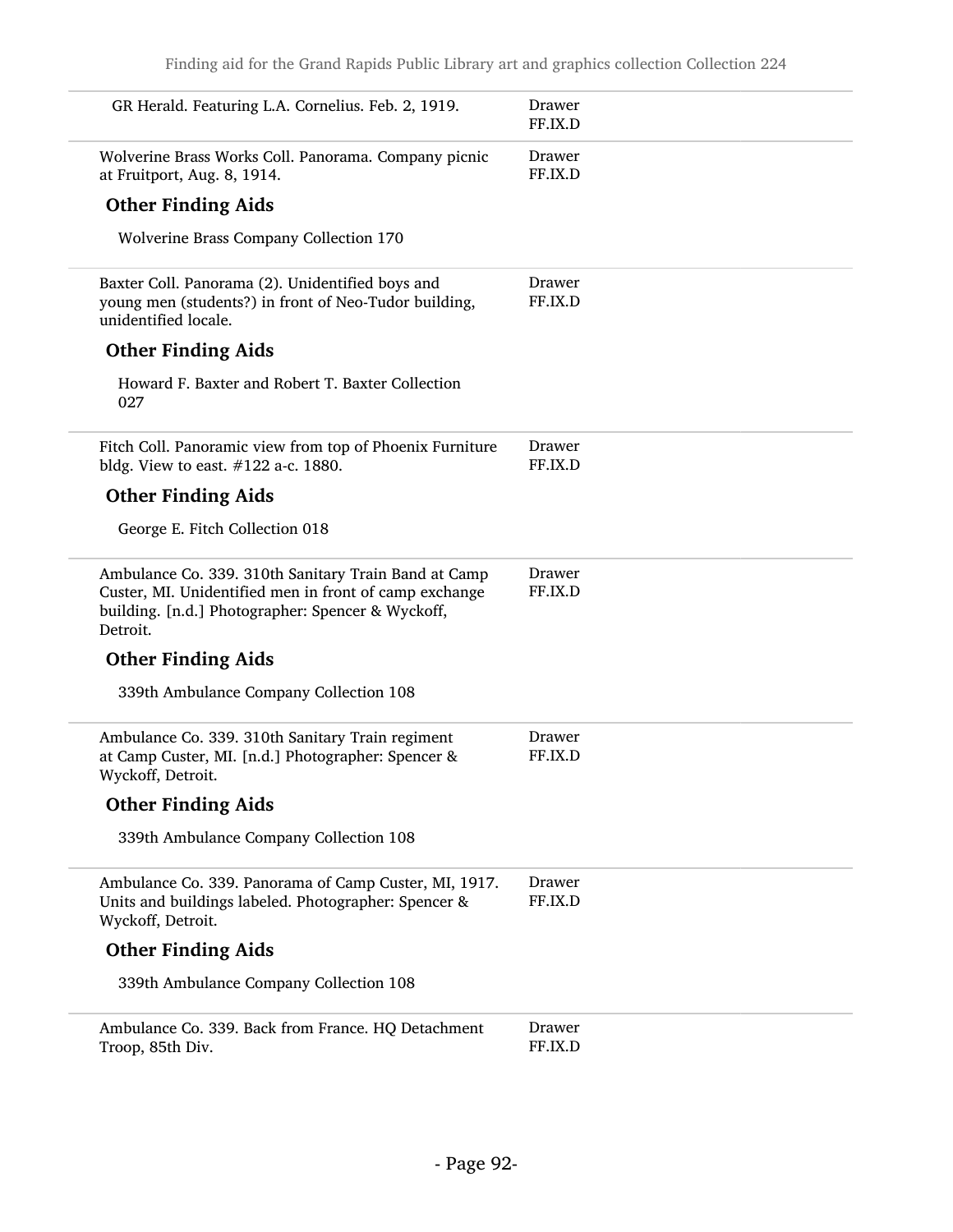| <b>Other Finding Aids</b>                                                                                                                                          |                   |
|--------------------------------------------------------------------------------------------------------------------------------------------------------------------|-------------------|
| 339th Ambulance Company Collection 108                                                                                                                             |                   |
| Wolverine Brass Works Coll. Unidentified men outside<br>Wolverine Brass building. Photographer: Royal Photo Co.                                                    | Drawer<br>FF.IX.D |
| <b>Other Finding Aids</b>                                                                                                                                          |                   |
| Wolverine Brass Company Collection 170                                                                                                                             |                   |
| Jim Winslow Coll. Map (copy) of located lines for the<br>G.R. & I.R.R. To plaster mills near Grand Rapids. 1889.<br>2003.048                                       | Drawer<br>FF.IX.D |
| <b>Other Finding Aids</b>                                                                                                                                          |                   |
| Jim Winslow Collection 248                                                                                                                                         |                   |
| Grand Trunk Station drawings, 1946 (2) & [n.d.] (1). Two<br>blueprints for proposed Plainfield Ave. depot. 1986.046                                                | Drawer<br>FF.IX.D |
| Three photos.                                                                                                                                                      |                   |
| <b>Other Finding Aids</b>                                                                                                                                          |                   |
|                                                                                                                                                                    |                   |
| Thomas E. Walsh papers Collection 075                                                                                                                              |                   |
| Title/Description                                                                                                                                                  | <b>Instances</b>  |
| Unidentified pilot. On board. Signed "To Tom Walsh<br>with Sincere Best Wishes" from Jimmy Doolittle.<br>Doolittle, James Harold, 1896-1993.                       | Drawer<br>FF.IX.D |
| Panorama. Unidentified group (one woman among men)<br>in front of bldg on corner of E. 17th Street (on curb),<br>unidentified town.                                | Drawer<br>FF.IX.D |
| Panorama. Kent Co. Board of Supervisors at dedication<br>of new flag pole pole and flag raising, court house. Oct.<br>23, 1946. Photographer: Charles Harshberger. | Drawer<br>FF.IX.D |
| Munro Coll. Oversize. Ringle family charts (2).                                                                                                                    | Drawer            |
| <b>Other Finding Aids</b>                                                                                                                                          | FF.IX.D           |
| Munro Family Collection 152                                                                                                                                        |                   |
| Mary Free Bed Guild. March of Dimes newspaper insert,<br>1951.                                                                                                     | Drawer<br>FF.IX.D |
| <b>Other Finding Aids</b>                                                                                                                                          |                   |

Mary Free Bed Guild. Oversize check from Kiwanis East. Aug. 4, 1977.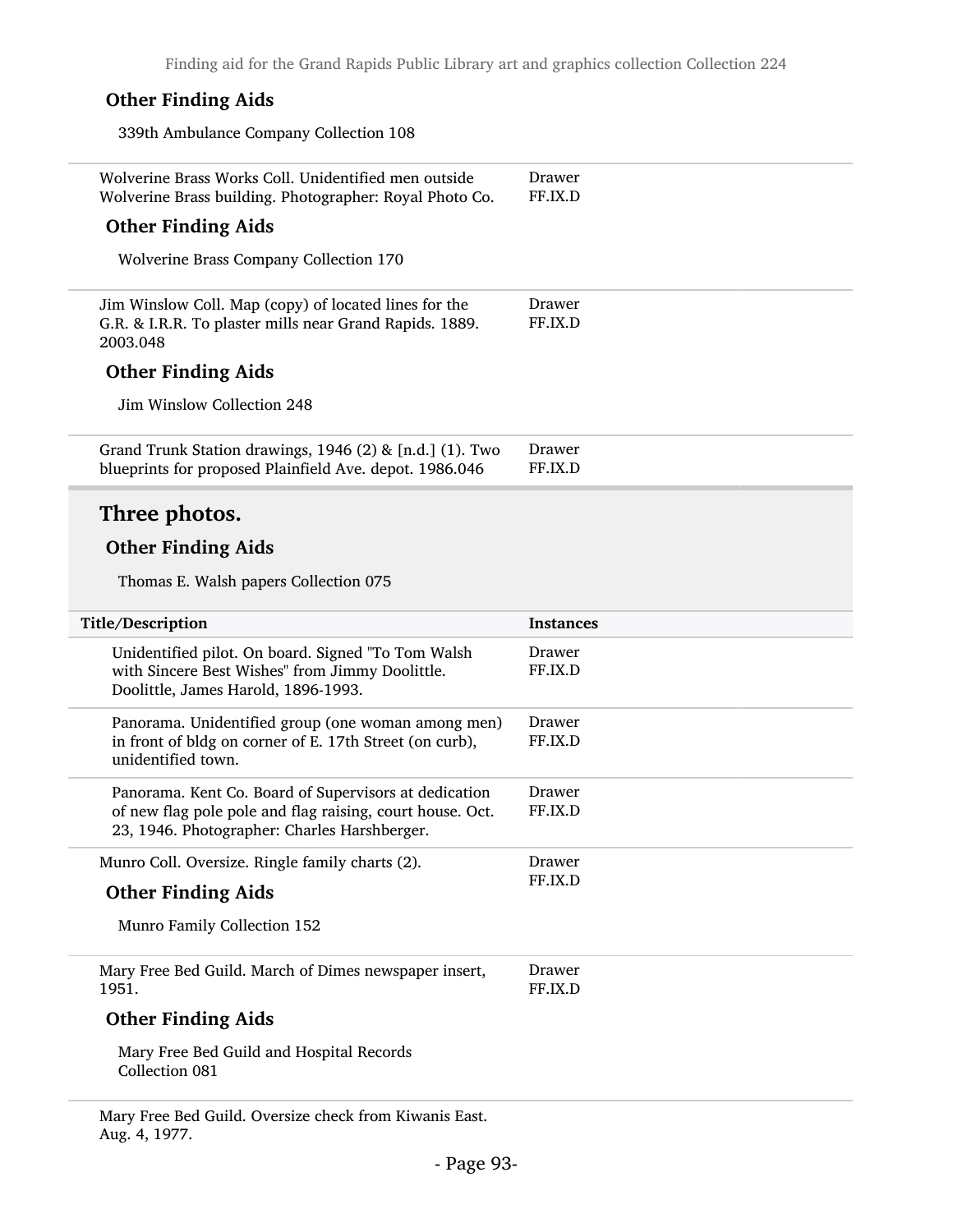| Finding aid for the Grand Rapids Public Library art and graphics collection Collection 224  |                   |
|---------------------------------------------------------------------------------------------|-------------------|
| <b>Other Finding Aids</b>                                                                   | Drawer<br>FF.IX.D |
| Mary Free Bed Guild and Hospital Records<br>Collection 081                                  |                   |
| Map (encap.) United States from the latest authorities, for                                 | Drawer            |
| Haywood's Gazeteer. [n.d.]; west of Mississippi River are<br>large territories. 00.[2588].1 | FF.IX.D           |
| <b>Other Finding Aids</b>                                                                   |                   |
| John Ball papers Collection 044                                                             |                   |
| GRPL Laser Copy Coll. Ottawa Beach panorama. Lake<br>Macatawa, 1913. 2001.077               | Drawer<br>FF.IX.D |
|                                                                                             |                   |
| <b>Other Finding Aids</b>                                                                   |                   |
| Grand Rapids Public Library laser and digital images<br>Collection 227                      |                   |

## Sumner M. Wells, Jr. papers. Maps.

| <b>Instances</b>  |
|-------------------|
| Drawer<br>FF.IX.D |
| Drawer<br>FF.IX.D |
| Drawer<br>FF.IX.D |
|                   |

#### Other Finding Aids

Sumner Merrill Wells, Jr. Papers Collection 146

## Grand Rapids & Indiana Railroad

| Title/Description                                                                                                                   | <b>Instances</b>  |
|-------------------------------------------------------------------------------------------------------------------------------------|-------------------|
| G.R. & I.R.R. Timetables (5, encap.) Effective times: Sep.<br>21, 1913; Sep. 27, 1914; Nov. 7, 1915; Jan. 7, 1917;<br>Jun. 30, 1918 | Drawer<br>FF.IX.D |
| <b>Other Finding Aids</b>                                                                                                           |                   |
| Grand Rapids & Indiana Railroad Company<br>Collection 190                                                                           |                   |
| Various oversize items.                                                                                                             |                   |

#### Title/Description Instances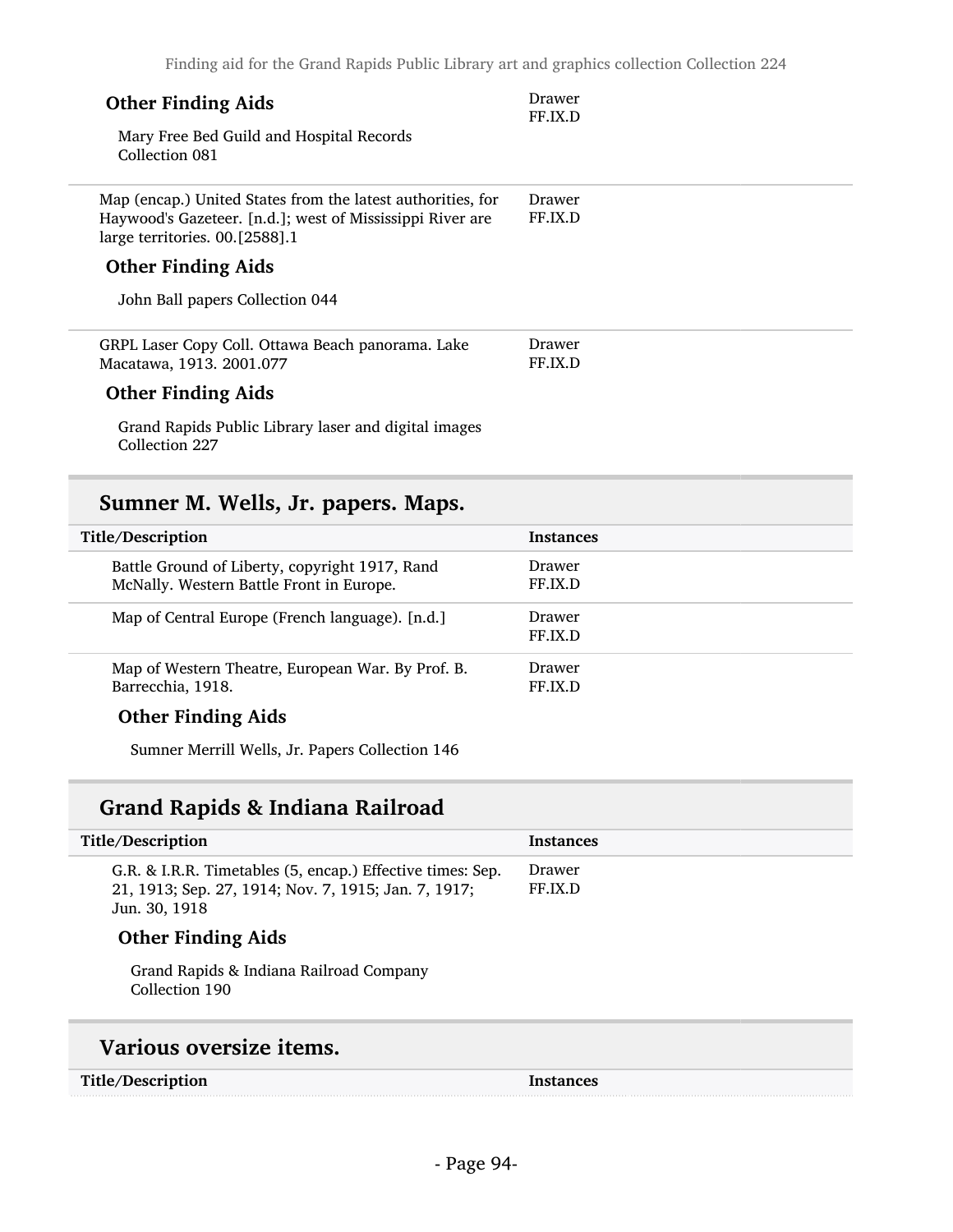| Carnegie Hall poster (reprint).                                                                                                                                                              | Drawer            |
|----------------------------------------------------------------------------------------------------------------------------------------------------------------------------------------------|-------------------|
| <b>Other Finding Aids</b>                                                                                                                                                                    | FF.IX.E           |
| Frederick Stuart Church Art Collection 228                                                                                                                                                   |                   |
| VanderCook. Monument design illustrations, various.                                                                                                                                          | Drawer            |
| <b>Other Finding Aids</b>                                                                                                                                                                    | FF.IX.E           |
| Wayne Vandercook papers of the Vandercook<br>family Collection 329                                                                                                                           |                   |
| Bartholomew Coll. Blueprint (1). The Stages in<br>the Growth in Grand Rapids, MI. 1925. Harland<br>Bartholomew, City Plan Engineer, St. Louis.                                               | Drawer<br>FF.IX.E |
| <b>Other Finding Aids</b>                                                                                                                                                                    |                   |
| Collection 115                                                                                                                                                                               |                   |
| Gordon Harrington Coll. Damaged photo. Unidentified<br>street fair, possibly Ramona Park at Reeds Lake.                                                                                      | Drawer<br>FF.IX.E |
| <b>Other Finding Aids</b>                                                                                                                                                                    |                   |
| Collection 194                                                                                                                                                                               |                   |
| Robert W. Irwin Coll. Clipping, Daily Artisan and<br>Record. Jun. 9, 1931.                                                                                                                   | Drawer<br>FF.IX.E |
| <b>Other Finding Aids</b>                                                                                                                                                                    |                   |
| Collection 048                                                                                                                                                                               |                   |
| Plans, 8 sheets, ink on tissue. Plans for service garage<br>for Mr. S. A. Dwight at Mt. Vernon and Bowery Streets.<br>By George Leland Stone, archt. 98.050                                  | Drawer<br>FF.IX.E |
| Plans, 3 sheets, ink on tissue. Plans for stores and<br>laundry at Wolf-Thompson property, 3252-352-356<br>Division Ave. By Geo. L. Stone, archt. May 18, 1927.<br>Order No. 681. 98.050     | Drawer<br>FF.IX.E |
| Plans, 22 sheets, pencil in tissue and ink on tissue. Plans<br>for alterations to store of Ernest A. Prange, Monroe Ave.<br>By Geo. L. Stone, archt. Oct. 30, 1929. Order No. 692.<br>98.050 | Drawer<br>FF.IX.E |
| Plans, 6 sheets, ink on tissue. Plans for building for H.A.<br>Roseberry, Monroe Ave. By Geo. L. Stone, archt. Jun. 5,<br>1924. Order No. 683. 98.050                                        | Drawer<br>FF.IX.E |
| Plans, 10 sheets, ink on tissue. Plans for East Grand<br>Rapids Fire & Police Station, 310 Lakeside Drive. By<br>Geo. L. Stone, archt. Jul. 17, 1935. 98.050-1-10                            | Drawer<br>FF.IX.E |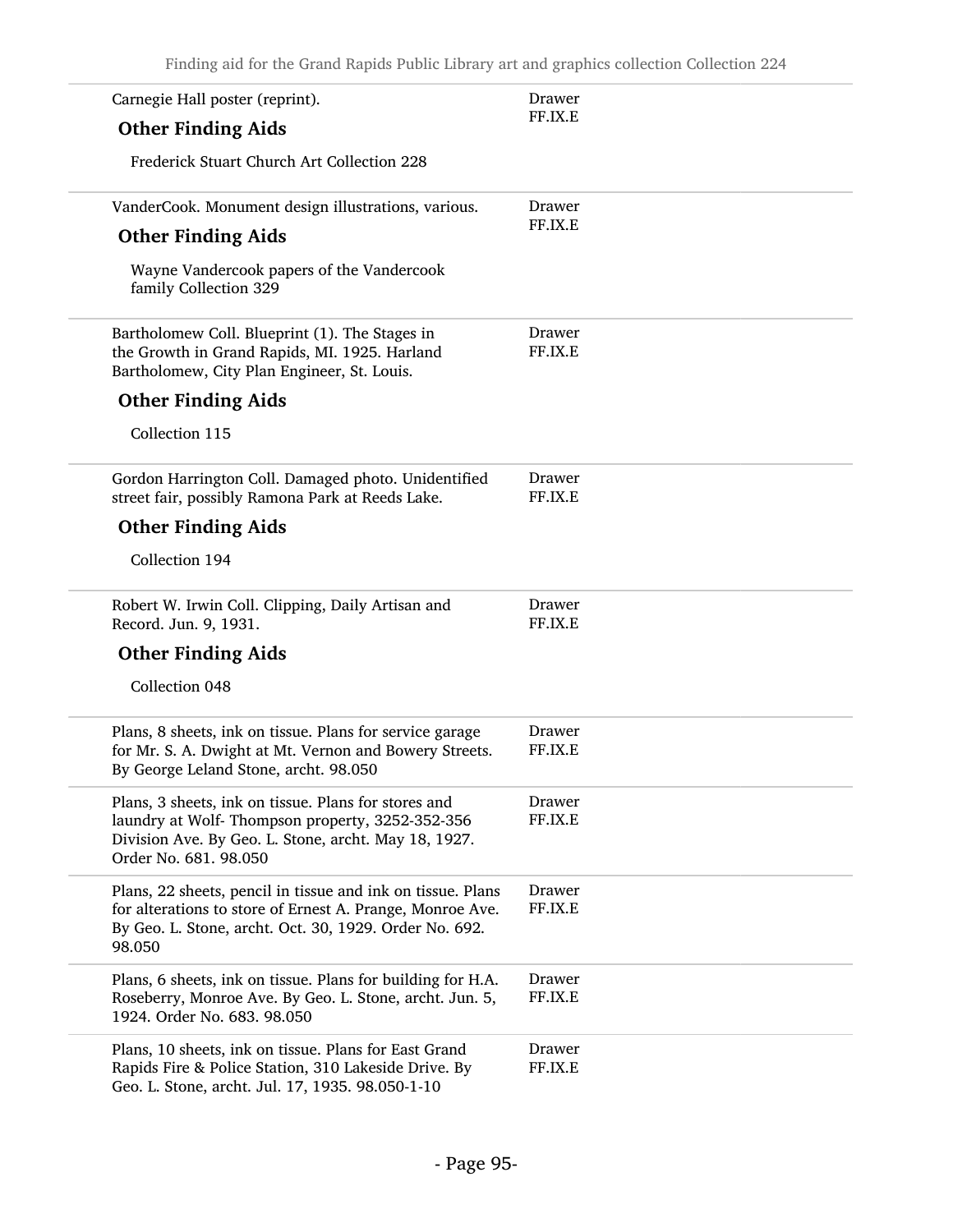| Sketch for proposed Baptist church. Unidentied locale.<br>By Geo. L. Stone, archt. 1893. 98.050                                                                                                                                                                                  | Drawer<br>FF.IX.E |
|----------------------------------------------------------------------------------------------------------------------------------------------------------------------------------------------------------------------------------------------------------------------------------|-------------------|
| 10th annual picnic, City Hall [GR] officials and<br>employees. Fruitport, Aug. 21, 1914. Photographer: The<br>Camera Shop [Grand Rapids] 1997.15                                                                                                                                 | Drawer<br>FF.IX.E |
| Map: The Ride of Israel Bissel, April 1775. From<br>Watertown to Phila- delphia. "The Lexington Alarm."<br>Copyright 1975, Northwest Cartographic Institute.                                                                                                                     | Drawer<br>FF.IX.E |
| Skendzel Coll. Rendering of church [possibly St.<br>Adalbert's]. "Kosciot sw. Wojciecha / w. Grand<br>Rapids." [Coll.299]                                                                                                                                                        | Drawer<br>FF.IX.E |
| The Mysterious Chambers one large-format, heavy<br>stock with story, one large-format, heavy stock with<br>colored rendering/embossed design. Labeled 60/225.<br>00.[572].1-2                                                                                                    | Drawer<br>FF.IX.E |
| Stratographic Succession in Michigan / MI Dept. of<br>Conservation. Chart 1, 1964. 00.[575].1                                                                                                                                                                                    | Drawer<br>FF.IX.E |
| Pearl Street Bridge / William Tweeddale, 1858. Sketches<br>of cross-sections and elevations. 00.[426].1                                                                                                                                                                          | Drawer<br>FF.IX.E |
| Village of Muskegon Hts. 2-sided advertisement. Side<br>1: village plats with ads for 2,000 lots for sale. Sale<br>commencing Jun. 20, 1891. of lots with Carpenter<br>Gothic residences (all for sale). Presented by estate of<br>Henry J. Carr, 1935. 00.[434].1; Mmu M912.H69 | Drawer<br>FF.IX.E |
| Bluelines, 11 items. WBDC Group. GVSU; Stow-Davis<br>bldg assessment, Nov. 1987. 00.[424].1                                                                                                                                                                                      | Drawer<br>FF.IX.E |
| Sketch. WBDC Group. Unidentified Greek Revival<br>building w/cupola. Feb. 1988. 00.[435].1                                                                                                                                                                                       | Drawer<br>FF.IX.E |
| Grand Rapids Bell Tower (encap). SW corner, Pearl and<br>Ottawa. [n.d.] 00.[425].1                                                                                                                                                                                               | Drawer<br>FF.IX.E |
| Unidentified engine house, unidentified locale. Front<br>elevation; plan for first floor and hay loft (encap.) 00.<br>$[426]$ .1                                                                                                                                                 | Drawer<br>FF.IX.E |
| Crescent Avenue plans. 2 sheets, ink and color wash on<br>linen (encap.) Approved and adopted by Board of Public<br>Works, Oct. 26, 1880.                                                                                                                                        | Drawer<br>FF.IX.E |
| Old City Hall poster (reprint). [n.d.] 1987.074(?)                                                                                                                                                                                                                               | Drawer<br>FF.IX.E |
| Harry C. Rindge Coll. Board with colored sketch of stele-<br>like monument. "To the American Red Cross from a<br>group thankful. Russian refugees of Uusikirkko, Finland.<br>1920. (Small finishing nails along right edge.) 00.[58].2                                           | Drawer<br>FF.IX.E |
| Certificate. Mlle Sarah Smith, Restoration of France,<br>1916-23. From American Committee for the Devastated<br>Regions of France, Dec. 21, 1920. 00.[420].1                                                                                                                     | Drawer<br>FF.IX.E |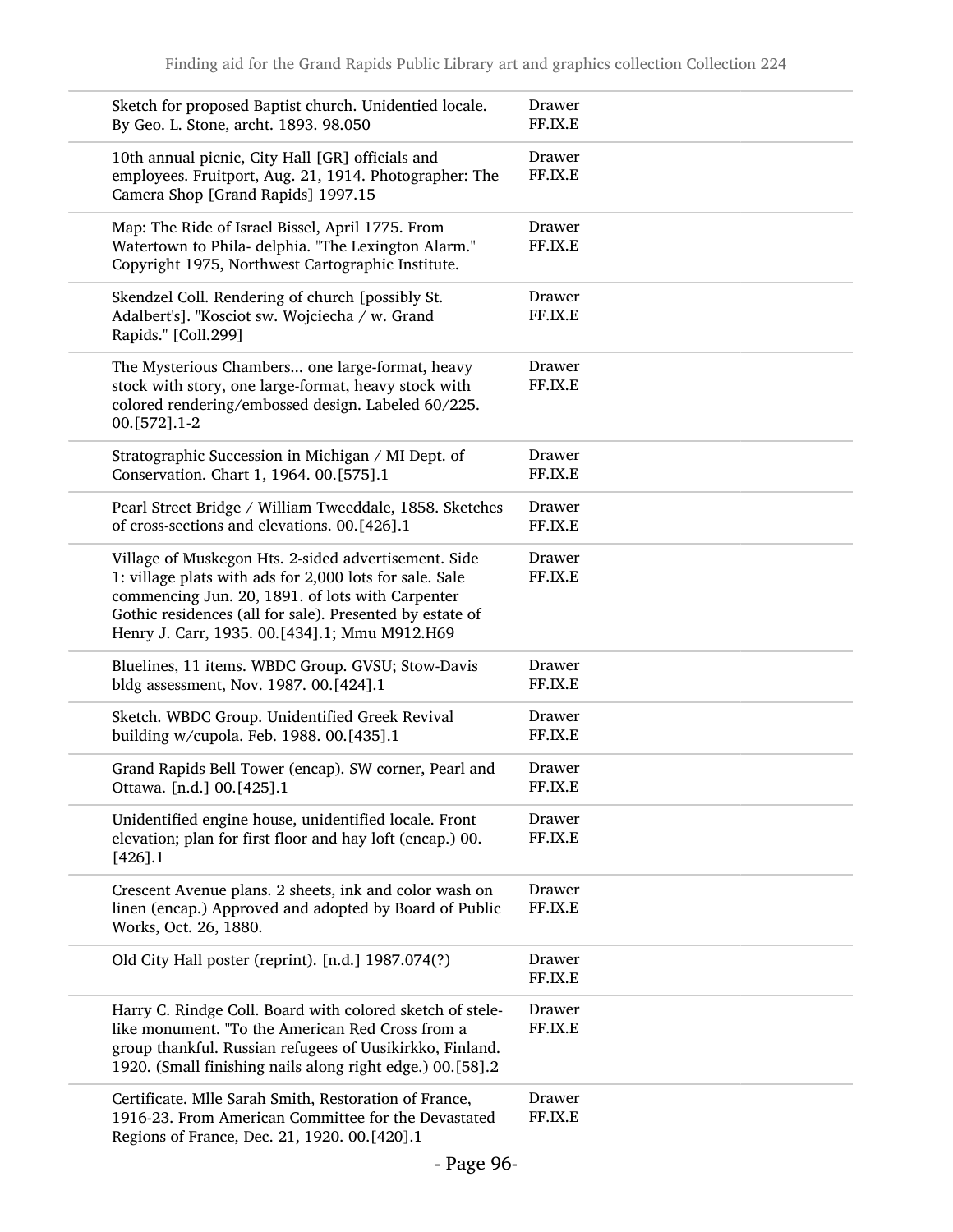| Certificate. Pilgrim Society, to Henry S. Smith. Jan. 1,<br>1870. 1986.315(?)                                                                                       | Drawer<br>FF.IX.E        |
|---------------------------------------------------------------------------------------------------------------------------------------------------------------------|--------------------------|
| Rendering, Corliss engine. Ink on heavy stock. Drawn<br>by George L. Stone. 1879. [Inventory of other Stone<br>drawings in this drawer included in file.] 98.050    | Drawer<br>FF.IX.E        |
| "The Heraldry of York Minster in Stained Glass." Folio.<br>Plate: Presented by Mrs. David W. Kendall. Leaves<br>drawn and colored by H.C. Camidge, York. R9296.fH41 | <b>Drawer</b><br>FF.IX.E |

## Albert Builders Collection 322

| Title/Description                                                           | <b>Instances</b>           |                     |
|-----------------------------------------------------------------------------|----------------------------|---------------------|
| Bret(t) on Plan. Designer: M.V. Albaugh. 15 Feb 1953, 7<br>sheets.          | Drawer<br>FF.XIII.A        | Folder 1            |
| Brick Compton Plan. Designer: M.V. Albaugh. Aug.<br>1955, 10 sheets.        | Drawer<br>FF.XIII.A        | Folder <sub>2</sub> |
| Compton Plan. Designer: A.F. McDonough. 09 Jun 1956,<br>11 sheets.          | Drawer<br>FF.XIII.A        | Folder 3            |
| Crumwell Plan. Various designers. June - July 1955,<br>multiple sheets.     | Drawer<br>FF.XIII.A        | Folder 4            |
| Ellsworth Plan. Various designers. 1964, multiple sheets.                   | Drawer<br>FF.XIII.A        | Folder 5            |
| Fairchild Plan. Designer: M.V. Albaugh. 1950, 1951,<br>multiple sheets.     | Drawer<br>FF.XIII.A        | Folder 6            |
| Faye Plan. Designer: James H. Osborne. June, August<br>1947, 9 sheets.      | Drawer<br><b>FF.XIII.A</b> | Folder 7            |
| Fenway Plan. Designer: R.J. Cooper. 1947, multiple<br>sheets.               | Drawer<br>FF.XIII.A        | Folder <sub>8</sub> |
| Flanders Plan. Designer: Don G. Hunsberger. 1947, 9<br>sheets.              | Drawer<br>FF.XIII.A        | Folder 9            |
| Fulton Plan. Designer: Don G. Hunsberger. [n.d.], 3<br>sheets.              | Drawer<br>FF.XIII.A        | Folder 10           |
| Hempton Plan. Designer: A.F. McDonough. 1950,<br>multiple sheets.           | Drawer<br>FF.XIII.A        | Folder 11           |
| The Ideal House. Designer: A.F. McDonough. 1956,<br>multiple sheets.        | Drawer<br>FF.XIII.A        | Folder 12           |
| Landman Plan. Designer: C. Van DeVrede. 1954, 7<br>sheets.                  | Drawer<br>FF.XIII.A        | Folder 13           |
| Model House Plan. Designer: James H. Osborne. 09 Jun<br>1941, 14 sheets.    | Drawer<br>FF.XIII.A        | Folder 14           |
| 100 Plan. Designer: Don G. Hunsberger & M.V. Albaugh.<br>[n.d.], 10 sheets. | Drawer<br>FF.XIII.A        | Folder 15           |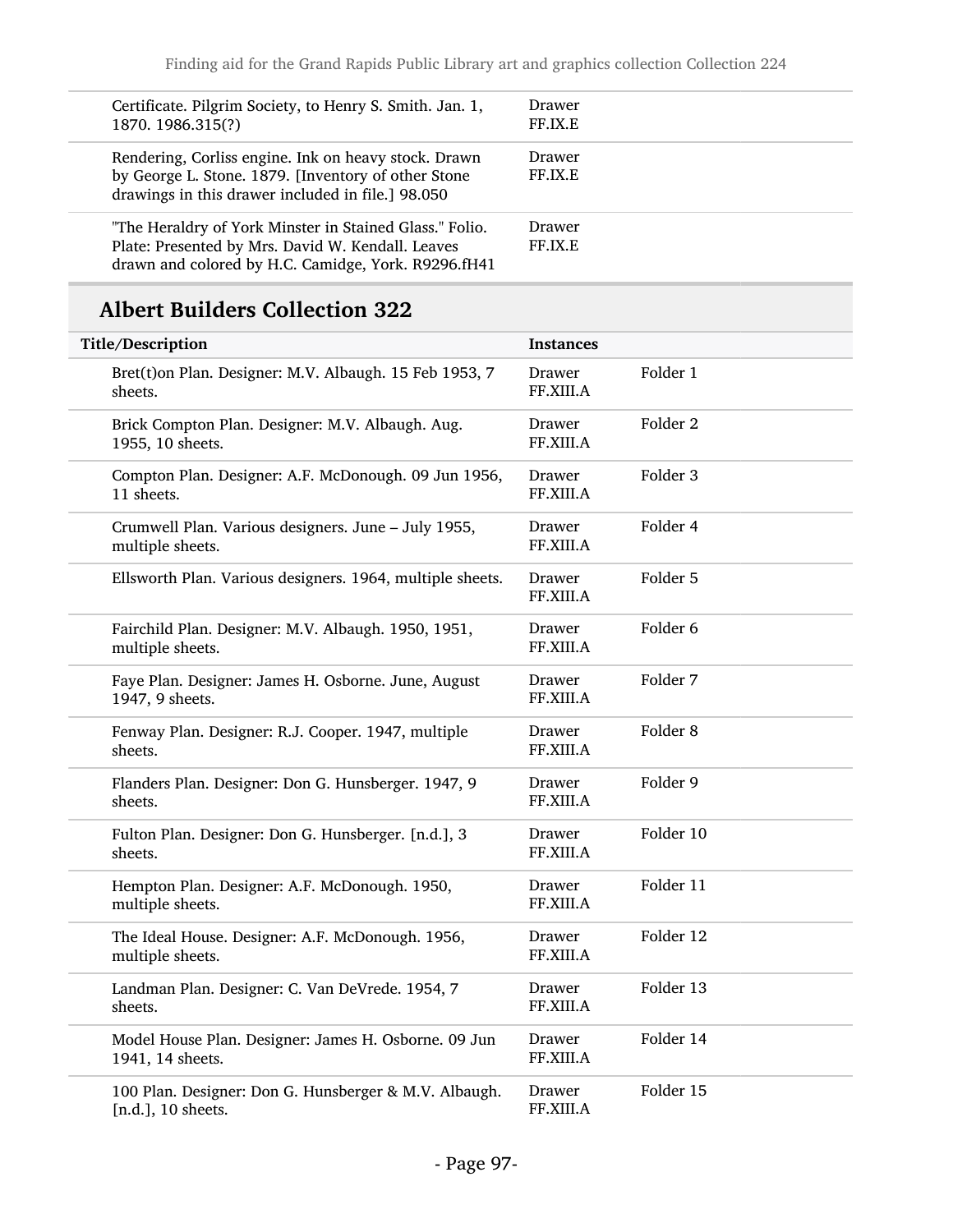| 110, 120, 140 Plans. Designer: M.V. Albaugh. 1952,<br>multiple sheets.                                                       | Drawer<br>FF.XIII.A | Folder 16           |
|------------------------------------------------------------------------------------------------------------------------------|---------------------|---------------------|
| 200, 207, 250 Plans. Designer: M.V. Albaugh. 1951,<br>multiple sheets.                                                       | Drawer<br>FF.XIII.A | Folder 17           |
| 300, 350, 370, 380 Plans. Designer: M.V. Albaugh.<br>1952, multiple sheets.                                                  | Drawer<br>FF.XIII.A | Folder 18           |
| 440, 450, 460 Plans. Designer: M.V. Albaugh. [n.d.],<br>multiple sheets.                                                     | Drawer<br>FF.XIII.A | Folder 19           |
| Montauk Plan. Designer: M.V. Albaugh. 1950, multiple<br>sheets.                                                              | Drawer<br>FF.XIII.A | Folder 20           |
| Oakley Plan. Designer: J. Myers. 1955, 9 sheets.                                                                             | Drawer<br>FF.XIII.A | Folder 21           |
| Rancher Plan. Designer: Wilfred P. McLaughlin. 1948,<br>'49, '50, mulitple sheets.                                           | Drawer<br>FF.XIII.A | Folder 22           |
| Randolph Plan. Designer: M.V. Albaugh. [n.d.], multiple<br>sheets.                                                           | Drawer<br>FF.XIII.A | Folder 23           |
| Blandings Dream House Plan. 1947, '48, multiple sheets.                                                                      | Drawer<br>FF.XIII.B | Folder 1            |
| Residence for Joseph Bossler (NE corner, Mulford Dr. &<br>Union). Designer: Wilfred P. McLaughlin. 17 Feb 1940,<br>4 sheets. | Drawer<br>FF.XIII.B | Folder <sub>2</sub> |
| Conlon House Plans. [n.d.], 5 sheets.                                                                                        | Drawer<br>FF.XIII.B | Folder 3            |
| Residence for Kaufman (Muskegon). [n.d.], 2 sheets.                                                                          | Drawer<br>FF.XIII.B | Folder 4            |
| Residence for Dr. Ludwig Wellington. [n.d.], 3 sheets.                                                                       | Drawer<br>FF.XIII.B | Folder 5            |
| Woodlark Plan [539 & 539R]. [n.d.], multiple sheets.                                                                         | Drawer<br>FF.XIII.B | Folder 6            |
| Woodlawn Plan [539]. Designer: M.V. Albaugh. [n.d.],<br>multiple sheets.                                                     | Drawer<br>FF.XIII.B | Folder 7            |
| Woodsmen Plan. Designer: O'Bryon & Knapp. [n.d.],<br>multiple sheets.                                                        | Drawer<br>FF.XIII.B | Folder <sub>8</sub> |
| Worthmoor Plans, various. Designer: M.V. Albaugh.<br>[n.d.], multiple sheets.                                                | Drawer<br>FF.XIII.B | Folder 9            |
| Worthmoor Plans, unnumbered. Designer: M.V.<br>Albaugh. 1952, multiple sheets.                                               | Drawer<br>FF.XIII.B | Folder 10           |
| York, Yorkton & New Yorkton Plans. 1955, multiple<br>sheets.                                                                 | Drawer<br>FF.XIII.B | Folder 11           |
| Apartment Buildings, various. Some designed by Emil<br>Zillmer. [n.d.], multiple sheets.                                     | Drawer<br>FF.XIII.B | Folder 12           |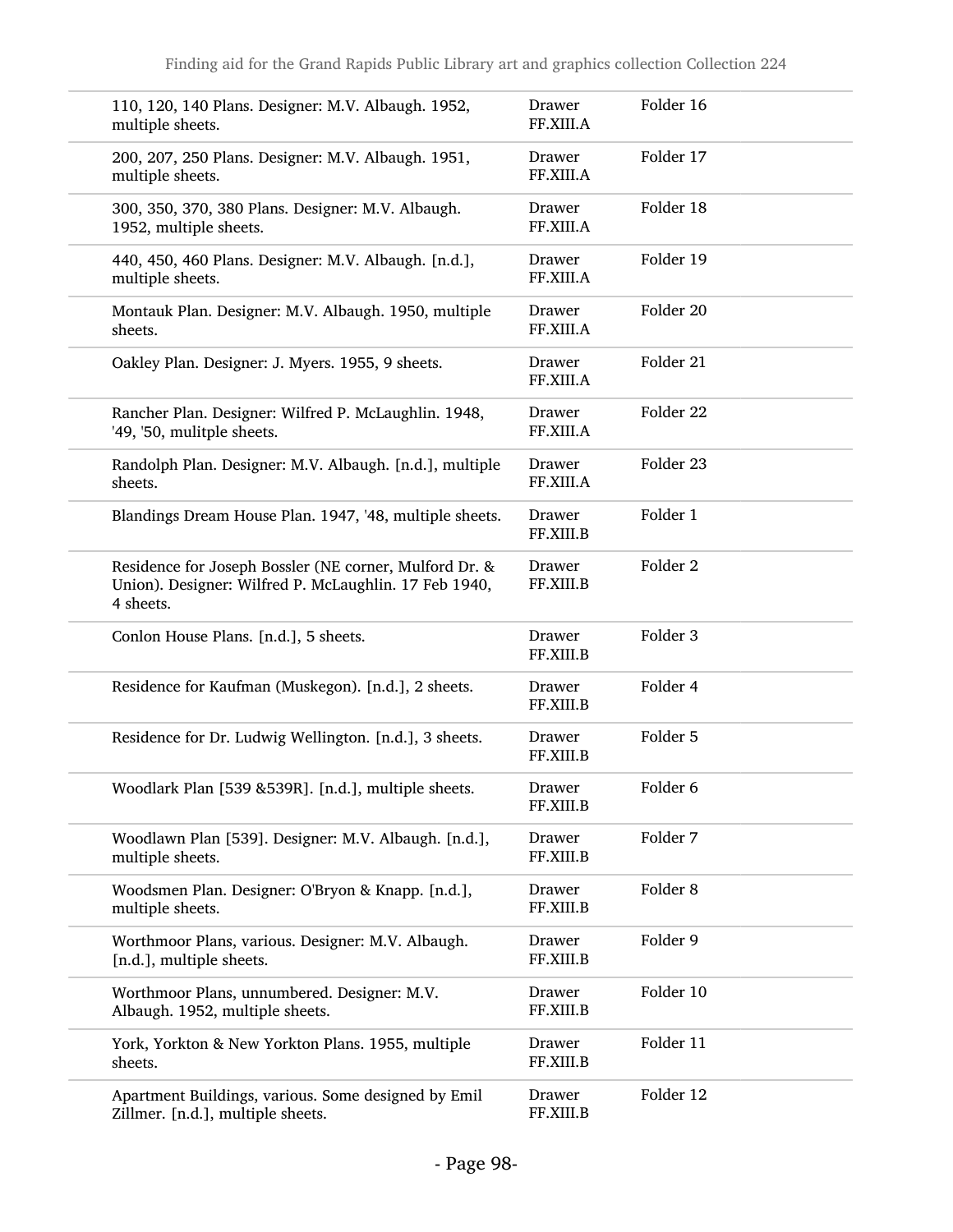| Office/Commercial Buildings, various. Some designed<br>by Willard H. Bond. [n.d.], multiple sheets. | <b>Drawer</b><br><b>FF.XIII.B</b> | Folder 13 |
|-----------------------------------------------------------------------------------------------------|-----------------------------------|-----------|
| Plot Plans, various. [n.d.], multiple sheets.                                                       | Drawer<br><b>FF.XIII.B</b>        | Folder 14 |
| Unidentified type, locales. [n.d.], multiple sheets.                                                | Drawer<br>FF.XIII.B               | Folder 15 |

#### Misc. Oversized.

#### Other Finding Aids

Mostly Richard F. Vander Veen papers Collection 336

| Title/Description                                                                                             | <b>Instances</b>    |
|---------------------------------------------------------------------------------------------------------------|---------------------|
| VanderVeen, Dick. Oversized. Various newspapers,<br>campaign posters.                                         | Drawer<br>FF.XIII.C |
| <b>Other Finding Aids</b>                                                                                     |                     |
| Collection 336                                                                                                |                     |
| Framed (8 x 10) campaign poster (portion).<br>Autographed to Betsy. Signed by Dick VanderVeen, 2<br>Nov 1976. | Drawer<br>FF.XIII.C |
| <b>Other Finding Aids</b>                                                                                     |                     |
| Collection 336                                                                                                |                     |
| VanderVeen political sign. [n.d.]                                                                             | Drawer              |
| <b>Other Finding Aids</b>                                                                                     | FF.XIII.C           |
| Collection 336                                                                                                |                     |
| VanderVeen (and wife?). Streisand Garden image<br>(photograph). [n.d.]                                        | Drawer<br>FF.XIII.C |
| <b>Other Finding Aids</b>                                                                                     |                     |
| Collection 336                                                                                                |                     |
| League of Women Voters. Two exhibit boards.                                                                   | Drawer<br>FF.XIII.C |
| Grand Rapids Civil Rights leaders exhibit pieces on<br>foamcore.                                              | Drawer<br>FF.XIII.C |
|                                                                                                               |                     |

## Albert Builders Collection 322, unless otherwise noted.

| Title/Description                                       | Instances                  |
|---------------------------------------------------------|----------------------------|
| John Ball Park & Zoo site plan and planting plan. 1979. | Drawer<br><b>FF.XIII.D</b> |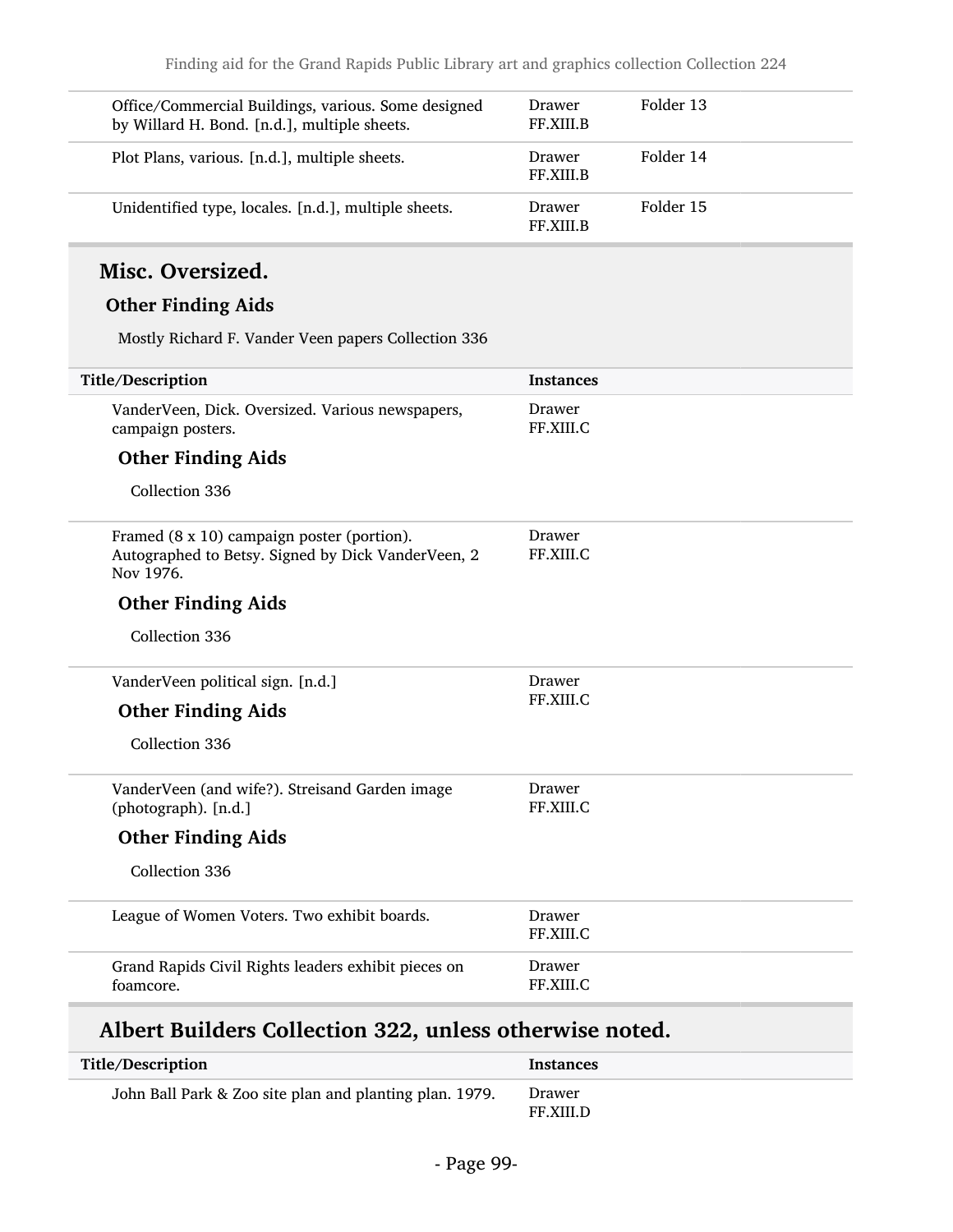#### Other Finding Aids

Grand Rapids Buildings Collection 254

| Historic American Buildings Survey (HABS) drawings<br>and documentation. Samuel R. Sanford House, corner<br>Cherry & Paris Streets. [Coll. UP] 2006.059       | Drawer<br>FF.XIII.D |
|---------------------------------------------------------------------------------------------------------------------------------------------------------------|---------------------|
| Grand Rapids Savings Bank. Front facade rendering.<br>Unknown designer, location, and whether built.                                                          | Drawer<br>FF.XIII.D |
| <b>Other Finding Aids</b>                                                                                                                                     |                     |
| Grand Rapids Buildings Collection 254                                                                                                                         |                     |
| Unidentified residence in Casacadia. Pencil and color<br>pencil on board, perspective rendering. Design/build by<br>Dykema, Carman & Dykema [n.d.] 2007.038.1 | Drawer<br>FF.XIII.D |
| <b>Other Finding Aids</b>                                                                                                                                     |                     |
| Grand Rapids Buildings Collection 254                                                                                                                         |                     |
| C.F. Idema residence. 4 sheets, ink on coated linen.<br>Williamson & Crow, archts. Plans and details, 01 May<br>1916.                                         | Drawer<br>FF.XIII.D |
| <b>Other Finding Aids</b>                                                                                                                                     |                     |
| Grand Rapids Buildings Collection 254                                                                                                                         |                     |
| Renderings/plans for various homes. Designer: Don G.<br>Hunsberger. Inc. The Sherry, The Victor, The Southtown<br>and The Suburban. [n.d.]                    | Drawer<br>FF.XIII.D |
| Various plans, inc. The Woodlawn, The Worthington<br>and The Worthmoor. [n.d.]                                                                                | Drawer<br>FF.XIII.D |
| Various sheets for The York and The Yorkton. [n.d.]                                                                                                           | Drawer<br>FF.XIII.D |
| Various sheets for The Fairchild and the Fairview<br>(design by O'Bryon & Knapp. [n.d.]                                                                       | Drawer<br>FF.XIII.D |
| Various sheets for plans $\#115$ and $\#110$ . [n.d.]                                                                                                         | Drawer<br>FF.XIII.D |
| Various sheets for #530 plan. [n.d.]                                                                                                                          | Drawer<br>FF.XIII.D |
| Various sheets for The Brick Michigan and The Brick<br>Michigan Farm-house, 1950. Designer: M.V. Albaugh.                                                     | Drawer<br>FF.XIII.D |
| The Wellington, for Mr. and Mrs. Robert Ludwig, 1965.                                                                                                         | Drawer<br>FF.XIII.D |
| Plan for detached garage, 1955. Designer: J. Myers.<br>Plan for commercial building, 1956. Designer: A. F.<br>McDonough.                                      | Drawer<br>FF.XIII.D |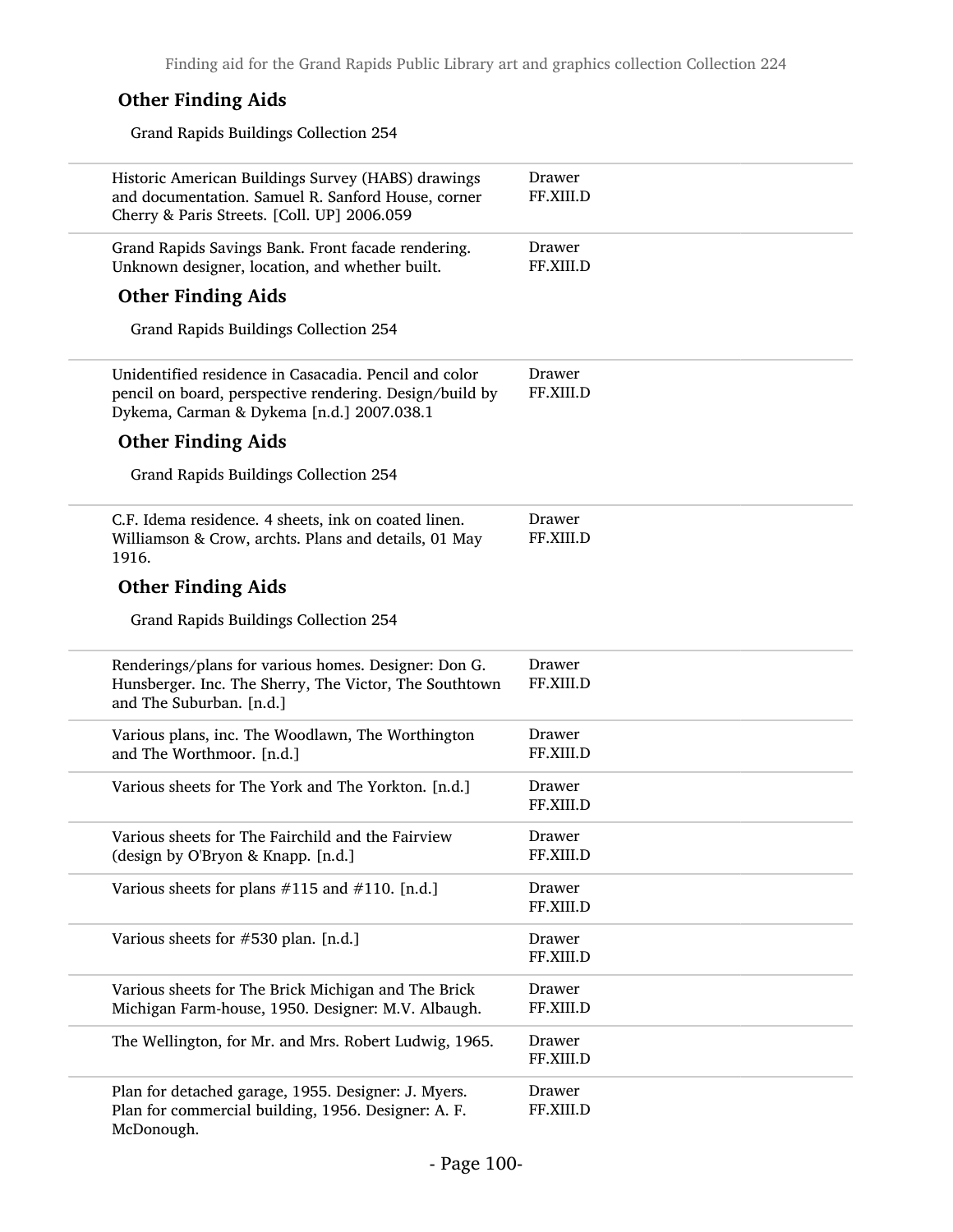| The Fuller plans, [n.d.]                                                                    | Drawer<br>FF.XIII.D        |
|---------------------------------------------------------------------------------------------|----------------------------|
| Various sheets, unnamed plans, [n.d.]                                                       | Drawer<br>FF.XIII.D        |
| Various sheets for The Rancho and The Rancher, [n.d.]                                       | Drawer<br>FF.XIII.D        |
| Partial plans for The Fuller, The Ford and The Faye.<br>Designer: Don G. Hunsberger, [n.d.] | Drawer<br>FF.XIII.D        |
| Partial plans, proposed building for Hunt Heating Co.<br>[n.d.]                             | Drawer<br><b>FF.XIII.D</b> |
| One sheet, plan for Assoc. of Commerce Bldg on Ionia/<br>Lyon. $[n.d.]$                     | Drawer<br>FF.XIII.D        |
| <b>Other Finding Aids</b>                                                                   |                            |
| Albert Builders collection Collection 322                                                   |                            |
| Plans for Kaufman Residence (Muskegon), 1964.                                               | Drawer<br>FF.XIII.D        |
| Plans for Kaufman Residence (Muskegon), 1964.                                               | Drawer<br>FF.XIII.D        |
| Plans for Burnett Residence (Fremont), 1963.                                                | Drawer<br>FF.XIII.D        |

## Kreigh Collins illustrated boards: Kevin the Bold comic strip.

| Title/Description                                                                                                                   | <b>Instances</b>    |
|-------------------------------------------------------------------------------------------------------------------------------------|---------------------|
| 1953. "Forced along by his brutal captors"                                                                                          | Drawer<br>FF.XIII.E |
| 1953. "As Prince Rupert flees"                                                                                                      | Drawer<br>FF.XIII.E |
| 1953. "But Madeline" signed at top: "For Peg, with<br>love, Kreigh. For the best press agent and sister a man<br>ever had $\sim$ ]" | Drawer<br>FF.XIII.E |
| 1953. "Old Senlip"                                                                                                                  | Drawer<br>FF.XIII.E |
| 1954. "Robbers attack"                                                                                                              | Drawer<br>FF.XIII.E |
| 1954. "Under Cassio's iron hand"                                                                                                    | Drawer<br>FF.XIII.E |
| 1955. "If Captain Archer sees"                                                                                                      | Drawer<br>FF.XIII.E |

1955. "Through a mix-up..."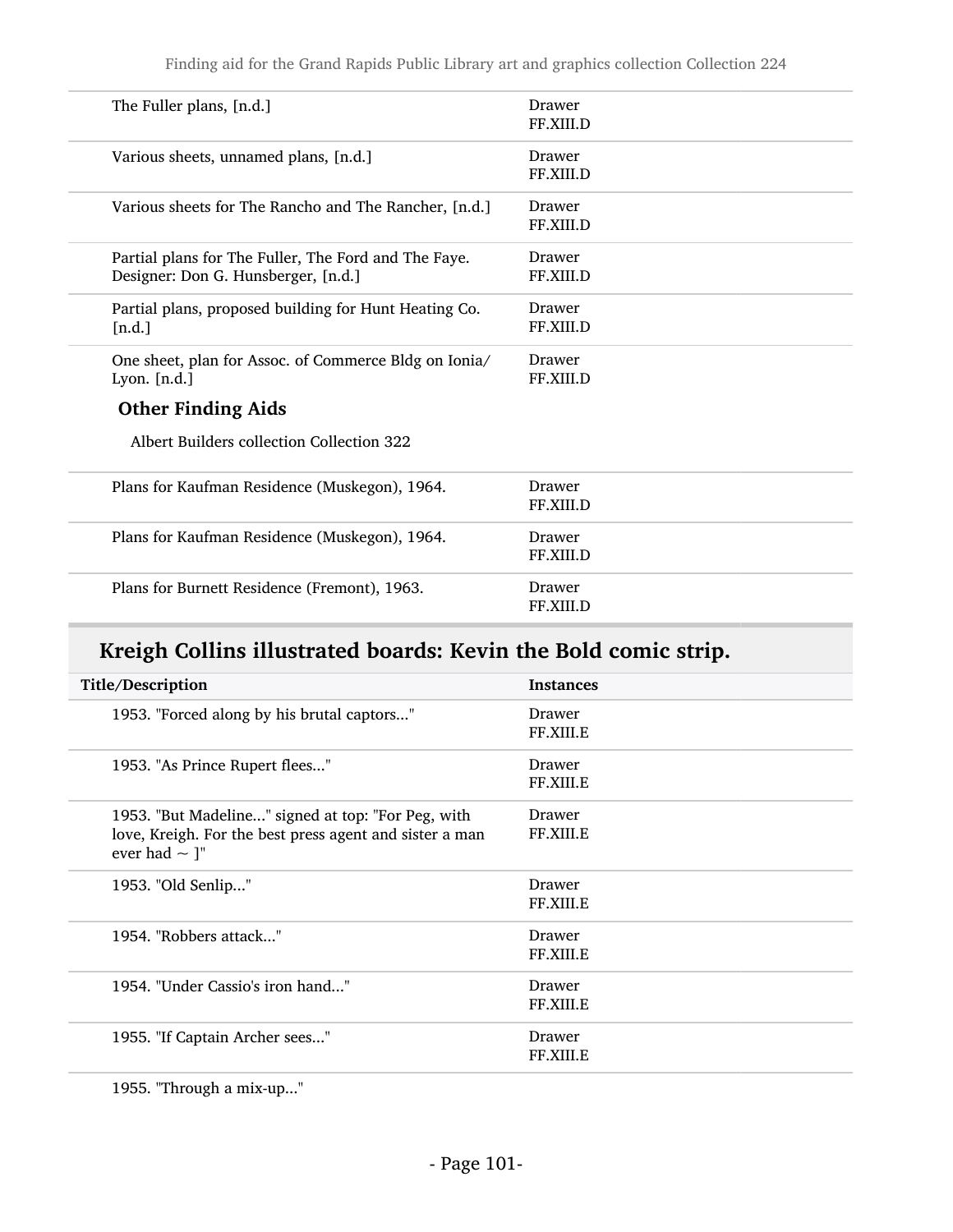|                                           | Drawer<br>FF.XIII.E |
|-------------------------------------------|---------------------|
| 1955. "As Kevin swings"                   | Drawer<br>FF.XIII.E |
| 1956. "Jacob Merrily's quarterdeck voice" | Drawer<br>FF.XIII.E |
| 1956. "Through London's East Side"        | Drawer<br>FF.XIII.E |
| 1963. "Unable to stand"                   | Drawer<br>FF.XIII.E |
| 1963. "Despite great pain"                | Drawer<br>FF.XIII.E |
| 1963. "Carmine's mind races"              | Drawer<br>FF.XIII.E |
| 1963. "Lord Kira"                         | Drawer<br>FF.XIII.E |
| 1963. "Deceived by Kira's"                | Drawer<br>FF.XIII.E |
| 1963. "Lord Nobu's soldiers"              | Drawer<br>FF.XIII.E |
| 1963. "Boucher has"                       | Drawer<br>FF.XIII.E |
| 1964. "The English"                       | Drawer<br>FF.XIII.E |
| 1966. "In 1066"                           | Drawer<br>FF.XIII.E |
| 1966. "Kevin Cardiff's attackers"         | Drawer<br>FF.XIII.E |

### Miscellaneous Oversized

| Title/Description                                                                     | <b>Instances</b>          |
|---------------------------------------------------------------------------------------|---------------------------|
| Heart and Soul: Grand Rapids neighborhoods book,<br>display panels. 2004. 050B        | Drawer<br><b>FF.XIV.A</b> |
| Map. Kent County Infirmary Cemetery. 1955. 1994.021                                   | Drawer<br><b>FF.XIV.A</b> |
| Past Perfect. St. Andrew's Cathedral. Drawing set, 1999.<br><b>Other Finding Aids</b> | Drawer<br><b>FF.XIV.A</b> |
|                                                                                       |                           |

Past Perfect historic preservation records Collection 245

## Ottawa Hills High School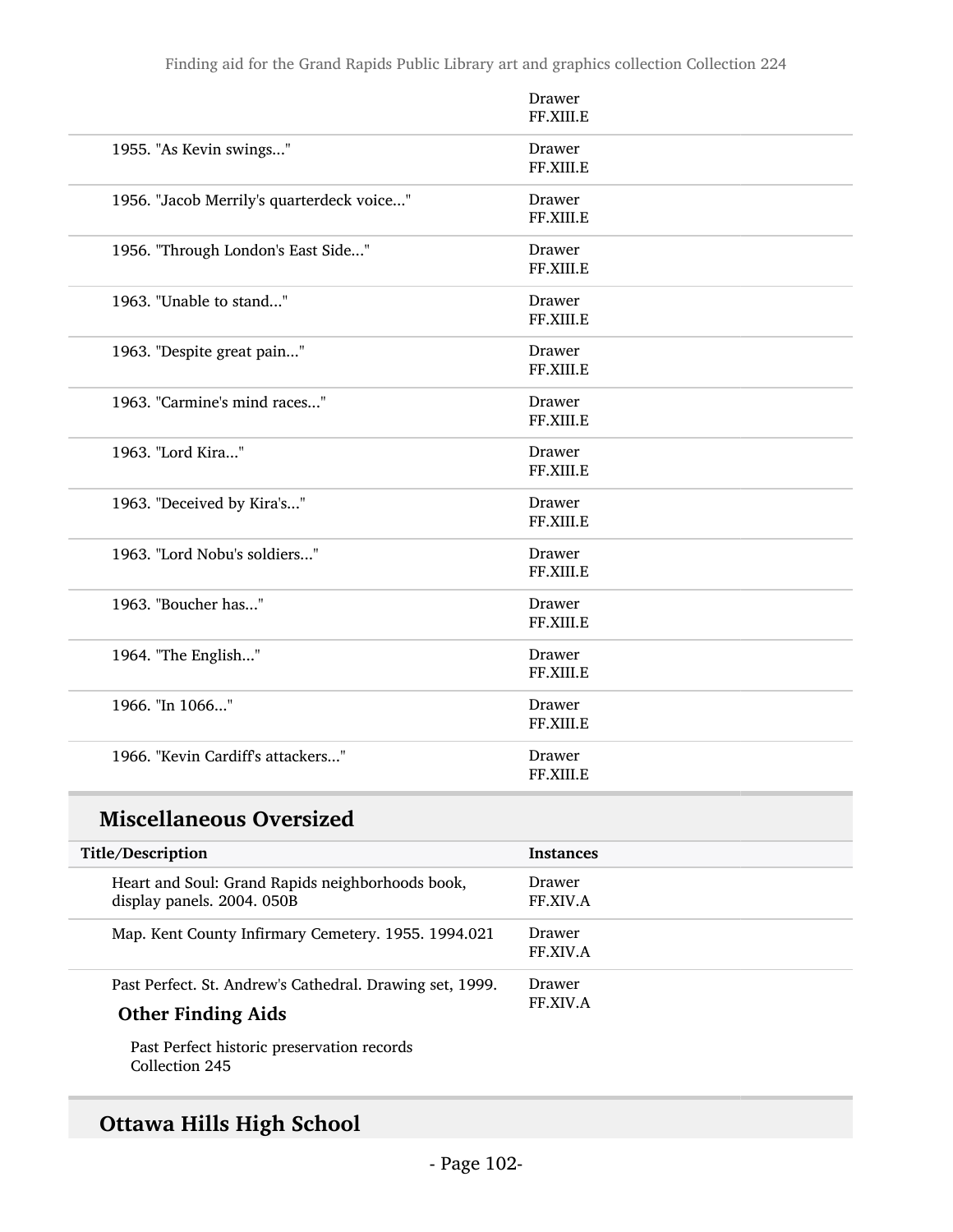| Title/Description                                                                                                       | <b>Instances</b>    |
|-------------------------------------------------------------------------------------------------------------------------|---------------------|
| Ottawa Hills High School plans. 1923. Henry H. Turner<br>& Victor E. Thibaud, architects. 2009.037                      | Drawer<br>FF.XIV.B  |
| <b>Other Finding Aids</b>                                                                                               |                     |
| Past Perfect historic preservation records<br>Collection 245                                                            |                     |
| Ottawa Hills High School, Iroquois Middle School.<br>Various sets. 2009.037                                             | Drawer<br>FF.XIV.B  |
| <b>Other Finding Aids</b>                                                                                               |                     |
| Grand Rapids Buildings Collection 254                                                                                   |                     |
| Past Perfect, Inc.                                                                                                      |                     |
| Title/Description                                                                                                       | <b>Instances</b>    |
| Past Perfect, Inc. Wealthy Street Theater renovation. 2<br>sheets, 1997. Quinn Evans Architects.                        | Drawer<br>FF.XIV.B  |
| <b>Other Finding Aids</b>                                                                                               |                     |
| Past Perfect historic preservation records<br>Collection 245                                                            |                     |
| Past Perfect, Inc. Wealthy Street Theater renovation. 3<br>sheets, 1997. MHB Design Group. 2002.049                     | Drawer<br>FF.XIV.B  |
| <b>Other Finding Aids</b>                                                                                               |                     |
| Past Perfect historic preservation records<br>Collection 245                                                            |                     |
| Past Perfect, Inc. Wealthy Street Theater renovation. 9<br>sheets, [n.d.].                                              | Drawer<br>FF.XIV.B  |
| <b>Quinn Evans Architects</b>                                                                                           |                     |
| Title/Description                                                                                                       | <b>Instances</b>    |
| Past Perfect, Inc. Peck Building renovation. Sheet<br>A5-1 (4 copies), 1997, 1999. Integrated Architecture.<br>2002.049 | Drawer<br>FF.XIIV.B |
| <b>Other Finding Aids</b>                                                                                               |                     |
| Past Perfect historic preservation records<br>Collection 245                                                            |                     |
| Past Perfect, Inc. Cherry Street Landing renovation.<br>Drawings/spec set, 1998. Design +. 2002.049                     | Drawer<br>FF.XIIV.B |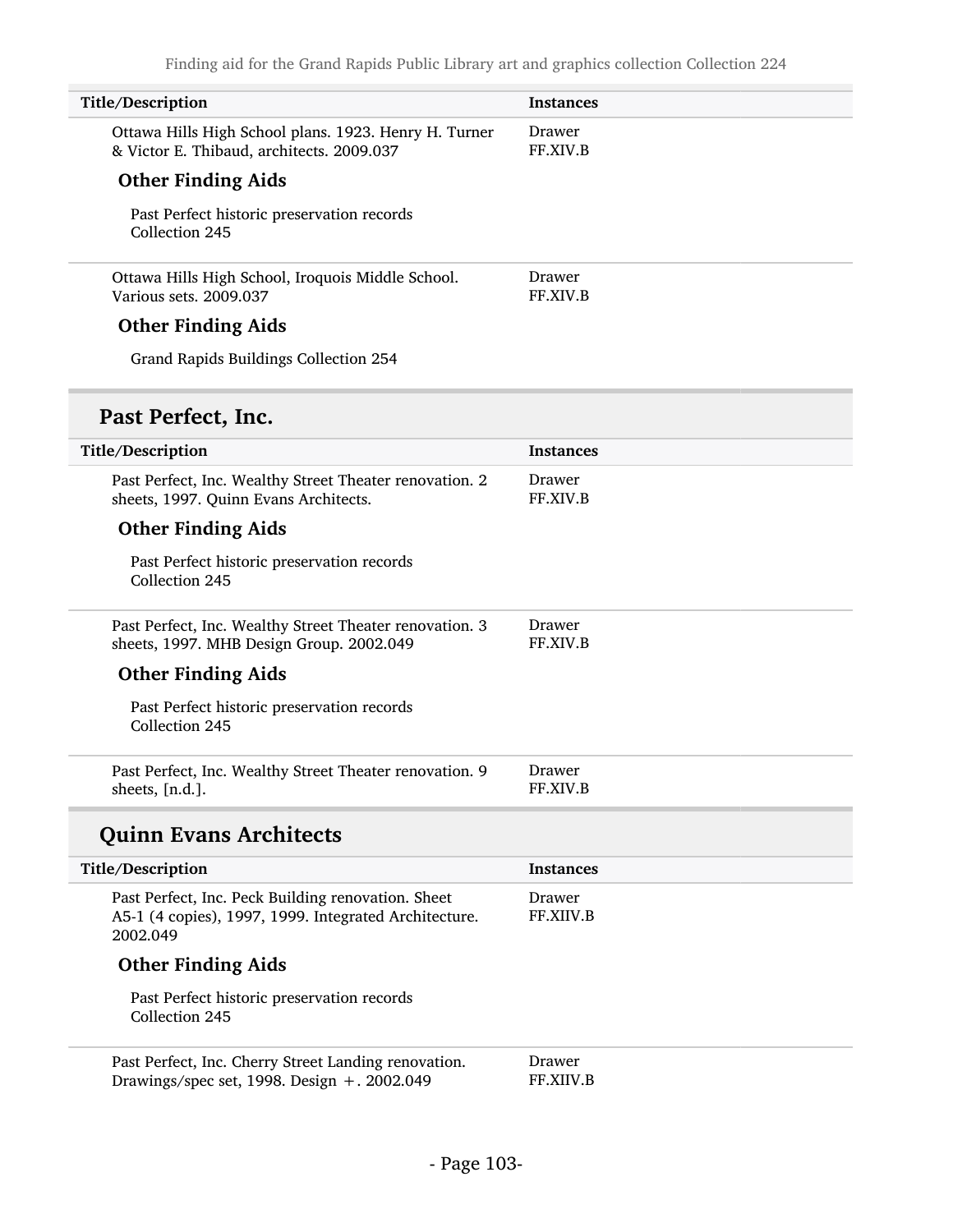| <b>Other Finding Aids</b>                                                                                            |                     |
|----------------------------------------------------------------------------------------------------------------------|---------------------|
| Past Perfect historic preservation records<br>Collection 245                                                         |                     |
| Past Perfect, Inc. Rathbone Building renovation. 1 sheet,<br>floor plan, 1993. Cornerstone Architects. 2002.049      | Drawer<br>FF.XIIV.B |
| <b>Other Finding Aids</b>                                                                                            |                     |
| Past Perfect historic preservation records<br>Collection 245                                                         |                     |
| Past Perfect, Inc. Peck Building renovation. 3 sheets,<br>1999. True North Architecture.2002.049                     | Drawer<br>FF.XIIV.B |
| <b>Other Finding Aids</b>                                                                                            |                     |
| Past Perfect historic preservation records<br>Collection 245                                                         |                     |
| Past Perfect, Inc. Berkey & Gay Building renovation.<br>2 sheets, 2001. Mika, Meyers, Beckett and Jones.<br>2002.049 | Drawer<br>FF.XIIV.B |
| <b>Other Finding Aids</b>                                                                                            |                     |
| Past Perfect historic preservation records<br>Collection 245                                                         |                     |
| Past Perfect, Inc. Peck Building renovation. Drawing set,<br>1998. Integrated Architecture. 2002.049                 | Drawer<br>FF.XIIV.B |
| <b>Other Finding Aids</b>                                                                                            |                     |

Past Perfect historic preservation records Collection 245

## Grand Rapids Public Library materials Collection 109

| Title/Description                                      | <b>Instances</b> |
|--------------------------------------------------------|------------------|
| Exhibit boards (2). History of Ottawa Hills Branch     | Drawer           |
| Library.                                               | FF.XIV.C         |
| West Side Branch. American Seating. Seating scheme.    | Drawer           |
| 2004.009E                                              | FF.XIV.C         |
| West Side Library, new building. Copy set, 1927.       | Drawer           |
| Campau & Robinson. 2007.020                            | FF.XIV.C         |
| West Side Library, renovations. 1995-97. Richard C.    | Drawer           |
| Frank, architect. 2007.020                             | FF.XIV.C         |
| Two presentation boards. Design $+$ . Décor scheme for | Drawer           |
| Peninsular Club.                                       | FF.XIV.D         |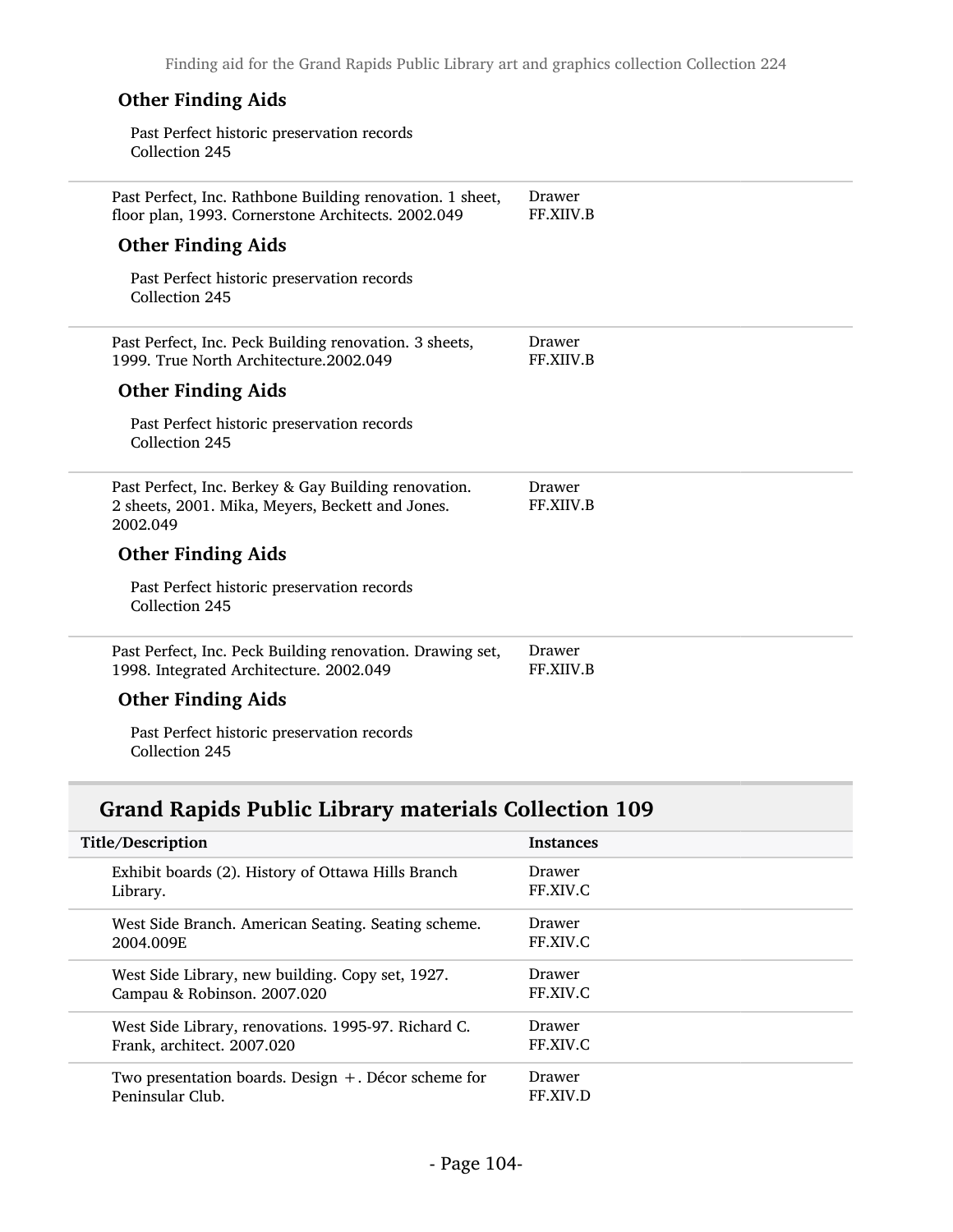| Title/Description                                                                       | <b>Instances</b>   |
|-----------------------------------------------------------------------------------------|--------------------|
| Color rendering, Yankee Clipper Branch. [n.d.]                                          | Drawer<br>FF.XIV.E |
| Campaign sign for libraries. 9 Sep [n.y.] 2006.009                                      | Drawer<br>FF.XIV.E |
| Laminated exhibit pieces. Library branches: construction/<br>renovation status.         | Drawer<br>FF.XIV.E |
| Ryerson proofs. 2004.010                                                                | Drawer<br>FF.XIV.E |
| Carpet sample, 4th floor.                                                               | Drawer<br>FF.XIV.E |
| Six exhibit boards. History of GRPL/Ryerson Library.                                    | Drawer<br>FF.XIV.E |
| Ryerson exterior. Large format photo on board. 2003.043                                 | Drawer<br>FF.XIV.E |
| Poster. "Is it Barnes & Noble or a Library?". Grand Valley<br>Chapter AIA, 21 Nov 2002. | Drawer<br>FF.XIV.E |

### Foam exhibit boards: Ryerson Library addition/renovation.

### Posters, laminated.

| Title/Description                                         | <b>Instances</b>          |
|-----------------------------------------------------------|---------------------------|
| 100 Worthwhile Books, 1922.                               | Drawer<br><b>FF.XIV.E</b> |
|                                                           |                           |
| United Nations, 1942 2001.031                             | Drawer                    |
|                                                           | <b>FF.XIV.E</b>           |
|                                                           |                           |
| A New Public Library Building for Grand Rapids.           | Drawer                    |
| Elevation rendering, 1961. Robinson, Campau & Crowe       | FF.XIV.E                  |
| architects.                                               |                           |
| Master plan map, laminated. City Planning Commission,     | Drawer                    |
| 1962.                                                     | <b>FF.XIV.E</b>           |
|                                                           |                           |
| Map. Survey of Block 23 of Campau Plat. Dec. 1961.        | Drawer                    |
| Williams & Works, land surveyors.                         | FF.XIV.E                  |
|                                                           |                           |
| 1st-3rd floor plans for 120 Ottawa feasibility study. RDV | Drawer                    |
| Corp., 10 Jun 2004. 3 boards.                             | FF.XV.A                   |
| Mimeographic plan. Base plan, Kent County airport.        | Drawer                    |
| [Coll.254/224] 00.[1113].1                                | FF.XV.A                   |
|                                                           |                           |
| Illustrative development plan, Grand Rapids Riverfront,   | Drawer                    |
| ca. 1975. Wold, Bowen, DeShane and Covert, archts and     | FF.XV.A                   |
| engin.; JJR, engin. 00.[2533].1                           |                           |
|                                                           |                           |

Chicago in early days, 1779-1857. Printed 1893.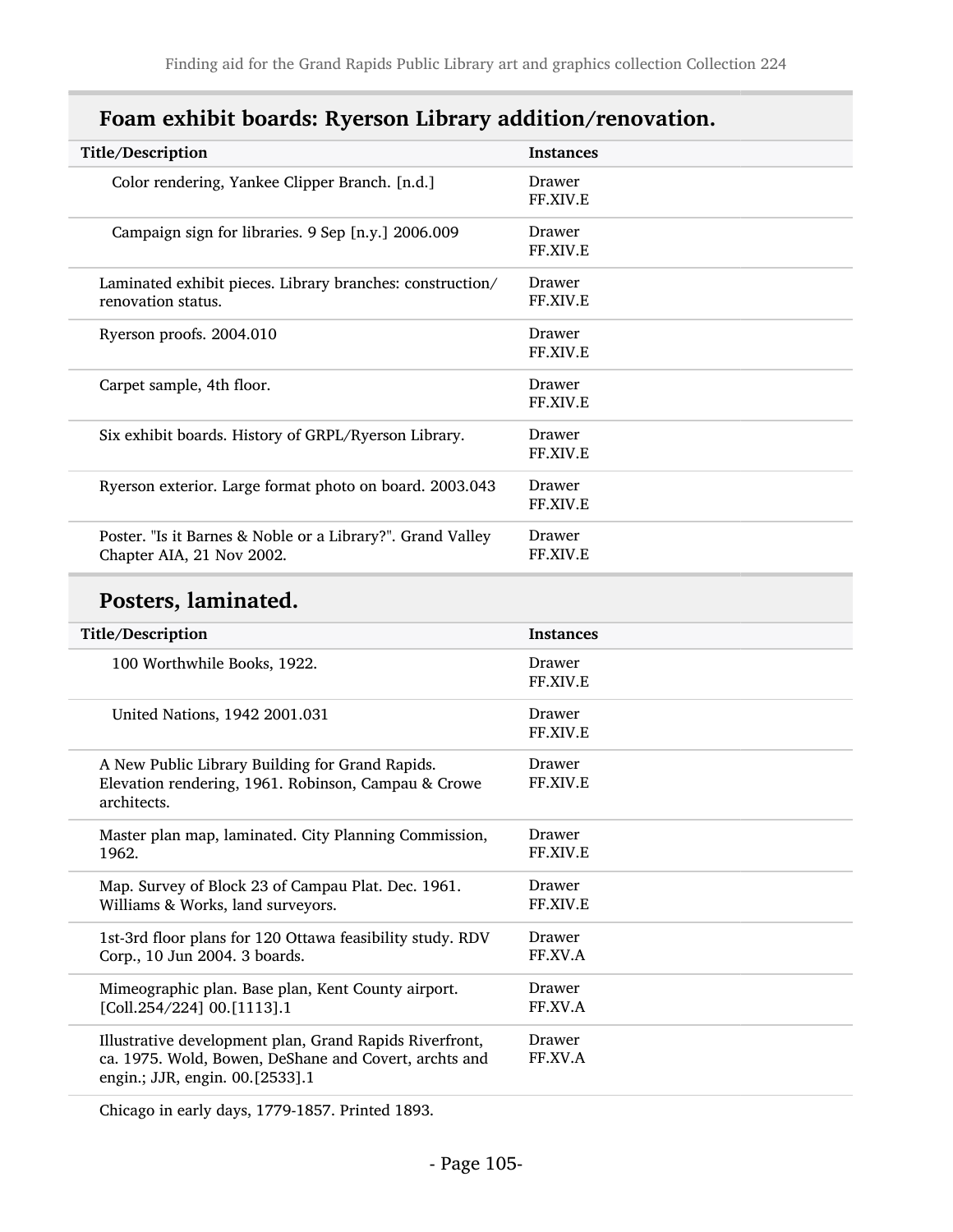|                                                           | Drawer<br>FF.XV.A |
|-----------------------------------------------------------|-------------------|
| City Hall, Grand Rapids. Front elevation. E.E. Myers,     | Drawer            |
| archt. Gift of Hefner Galleries. 00.[2532].1              | FF.XV.A           |
| Map. Sect. XV of White River Twp, MI. Copyright 1991. In  | Drawer            |
| mylar. [Collection 224/240] 2001.034                      | FF.XV.A           |
| Mailer, flattened. Togan Homes advertisement.             | Drawer            |
| Encapsulated. P2001.065                                   | FF.XV.A           |
| <b>Other Finding Aids</b>                                 |                   |
| Grand Rapids Buildings Collection 254                     |                   |
| Broadside. 7th Annual Fair, Kent County Agricultural      | Drawer            |
| Society, 1856. Encapsulated. 00.[372].1                   | FF.XV.A           |
| Perspective rendering, Grand Rapids City Hall. 1980. H.J. | Drawer            |
| Delano. 2007.044                                          | FF.XV.A           |
| 1st-5th floor plans, Peninsular Club. A.M.G.D. Archts. 7  | Drawer            |
| Jun 2005. Boards.                                         | FF.XV.B           |

# Wright L. Coffinberry and Coffinberry family papers Collection 061

| Title/Description                                                                                                                                                                                                   | <b>Instances</b>  |
|---------------------------------------------------------------------------------------------------------------------------------------------------------------------------------------------------------------------|-------------------|
| Union House rules (copy). By J.W. Coffinberry. [n.d.]                                                                                                                                                               | Drawer<br>FF.XV.B |
| Plat. Ellsworth's addition to GR. Drawn by W.L.<br>Coffinberry, Eng.[n.d.] MKG912.C65; encapsulated                                                                                                                 | Drawer<br>FF.XV.B |
| Linear drawing. Plat, Kendall Addition and Dexter<br>Tract. Contains names of property owners. [n.d.] On<br>Bronson Street, between Bostwick and Prospect Streets.<br>Encapsulated                                  | Drawer<br>FF.XV.B |
| Blendon Twp plat, showing Lansingburgh Co.'s land<br>marked with "L". Encapsulated, [n.d.]                                                                                                                          | Drawer<br>FF.XV.B |
| Land plats with owners' names. Pencil on tissue. On<br>Sheldon between Wealthy and Blakely(?) Streets.<br>Encapsulated                                                                                              | Drawer<br>FF.XV.B |
| Block 4, Campau Plat. By W.L. Coffinberry, Oct. 1880.<br>Between Waterloo Street and the Grand River, and<br>including Ferry Street. Encap.                                                                         | Drawer<br>FF.XV.B |
| Large plat, Tanner Taylor's Addition. Surveyed/platted<br>by W.L. Coffin-berry. [n.d.] Bounds: North Street to<br>Grand River, Carrier to Wall-bridge Streets. Grand<br>Rapids Industrial Corporation Records/Maps. | Drawer<br>FF.XV.B |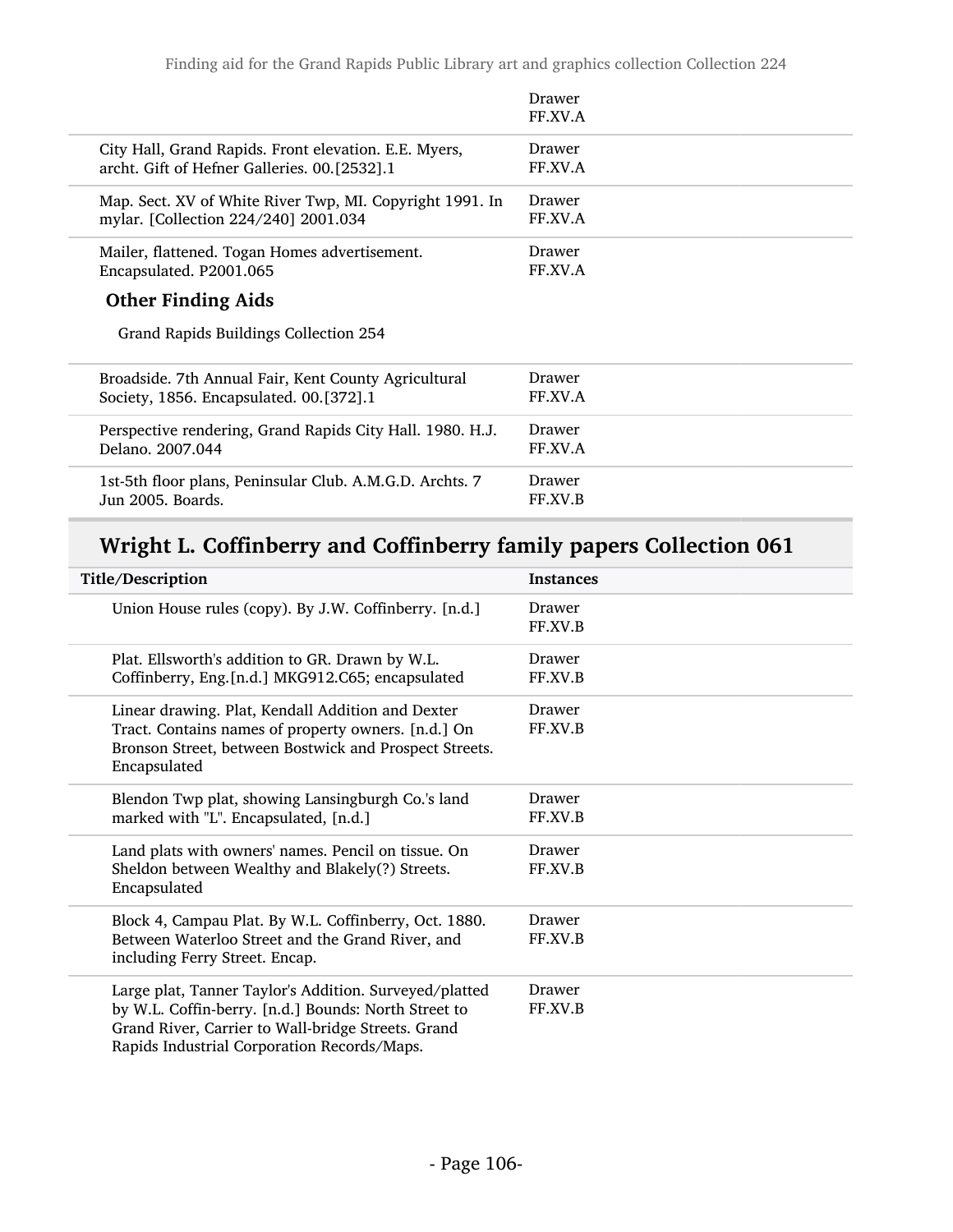#### Other Finding Aids

John Ball papers Collection 044

| Drawer<br>FF.XV.B |
|-------------------|
| Drawer<br>FF.XV.B |
| Drawer<br>FF.XV.B |
| Drawer<br>FF.XV.B |
| Drawer<br>FF.XV.B |
| Drawer<br>FF.XV.B |
| Drawer<br>FF.XV.B |
| Drawer<br>FF.XV.B |
|                   |

## Copies, 1830s plat maps.

#### Other Finding Aids

William A. Seeley Grand Rapids and Michigan graphics Collection 222

| Title/Description                                                                                                                      | <b>Instances</b>         |
|----------------------------------------------------------------------------------------------------------------------------------------|--------------------------|
| Village of Kent. Recorded 03 Feb 1836.                                                                                                 | <b>Drawer</b><br>FF.XV.B |
| Village of Grand Rapids. Drawn by C. Barnes, 28 Aug                                                                                    | <b>Drawer</b>            |
| 1833; received for record 06 Jun 1835. 86.001                                                                                          | FF.XV.B                  |
| Risinger. Poster: "A League of Their Own." $2005.058 +$                                                                                | <b>Drawer</b>            |
| 2006 clippings                                                                                                                         | FF.XV.B                  |
| Festival of the Arts (Grand Rapids, Mich.) collection<br>Collection 236. Architectural drawings/site plans, 1970,<br>1977-78, 1995.017 | <b>Drawer</b><br>FF.XV.B |
| Erelene "Beans" Risinger poster. Autograph signing.                                                                                    | Drawer                   |
| November 1992, 2004.040                                                                                                                | FF XV B                  |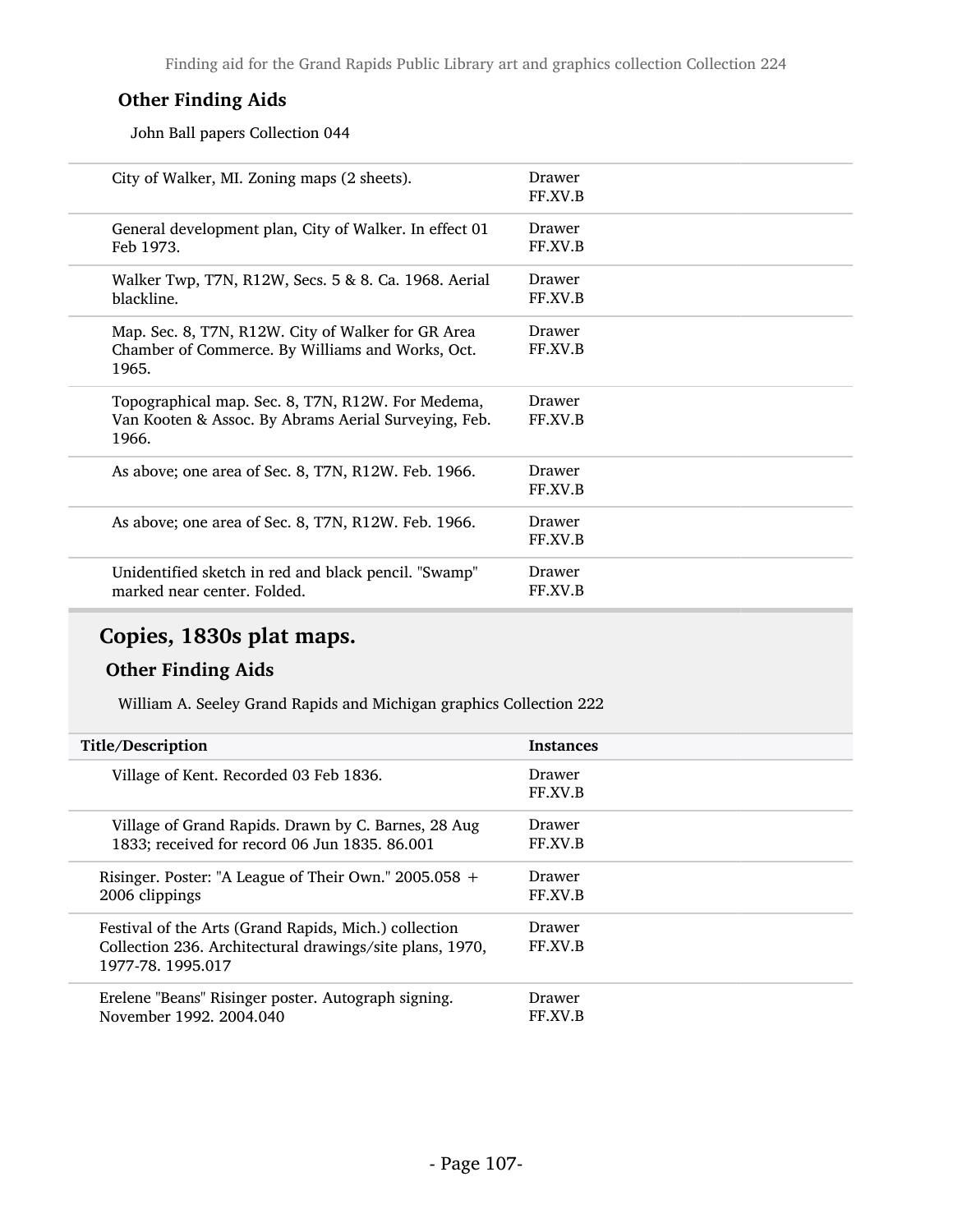#### Other Finding Aids

Helen Earlene "Beans" Risinger Grand Rapids Chicks Collection 160

### John Ball papers Collection 044

| Title/Description                                                                                                                                                                                                    | <b>Instances</b>  |  |
|----------------------------------------------------------------------------------------------------------------------------------------------------------------------------------------------------------------------|-------------------|--|
| Partial map showing exploration between Missouri<br>River and Rocky Mountains. By Lt. J.C. Fremont. [n.d.]<br>Encapsulated.                                                                                          | Drawer<br>FF.XV.B |  |
| Map of North America. By J. Calvin Smith. Inset: cold<br>region of California. [n.d.] Encapsulated.                                                                                                                  | Drawer<br>FF.XV.B |  |
| Topographic map. Road from Missouri to Oregon, in<br>7 sections. Section I: From field notes and journals of<br>Capt. J.C. Fremont. Compiled by Charles Preuss, 1846.<br>Encapsulated.                               | Drawer<br>FF.XV.B |  |
| Map of U.S. Territory of Oregon. 1838. Encapsulated.                                                                                                                                                                 | Drawer<br>FF.XV.B |  |
| Map: United States of Mexico. H.S. Tanner, 2nd edition,<br>1830. Includes hand-written note: "Map purchased in<br>Philadelphia in $1832 +$ carried by me same year to<br>Oregon + California. J. Ball." Encapsulated | Drawer<br>FF.XV.B |  |
| John Ball Papers. Plat of Grandville. With note by J.<br>(?) W. Worden, Register, Kent Co.<br>$\bigcap_{i=1}^{n}$ . $\bigcap_{i=1}^{n}$ . $\bigcap_{i=1}^{n}$ . $\bigcap_{i=1}^{n}$ . A $i:1$ .                      | Drawer<br>FF.XV.B |  |

#### Other Finding Aids

John Ball papers Collection 044

#### Kreigh Collins graphics for "Mitzi McCoy" strip.

| Title/Description                                   | <b>Instances</b>  |
|-----------------------------------------------------|-------------------|
| "How could Swyndal fool" 1949.                      | Drawer<br>FF.XV.C |
| "You owe Mr. Swyndal an apology" 1949.              | Drawer<br>FF.XV.C |
| "Tim Graham has just exposed" 1949.                 | Drawer<br>FF.XV.C |
| "Two eminent European industrialists" 26 Jun 1949.  | Drawer<br>FF.XV.C |
| "Eagerly Dick Dixon listens" 10 Jul 1949            | Drawer<br>FF.XV.C |
| "When Dick's folks come out to see him" 17 Jul 1949 | Drawer<br>FF.XV.C |
|                                                     |                   |

"We're rather far out, aren't we, Dick?" 24 Jul 1949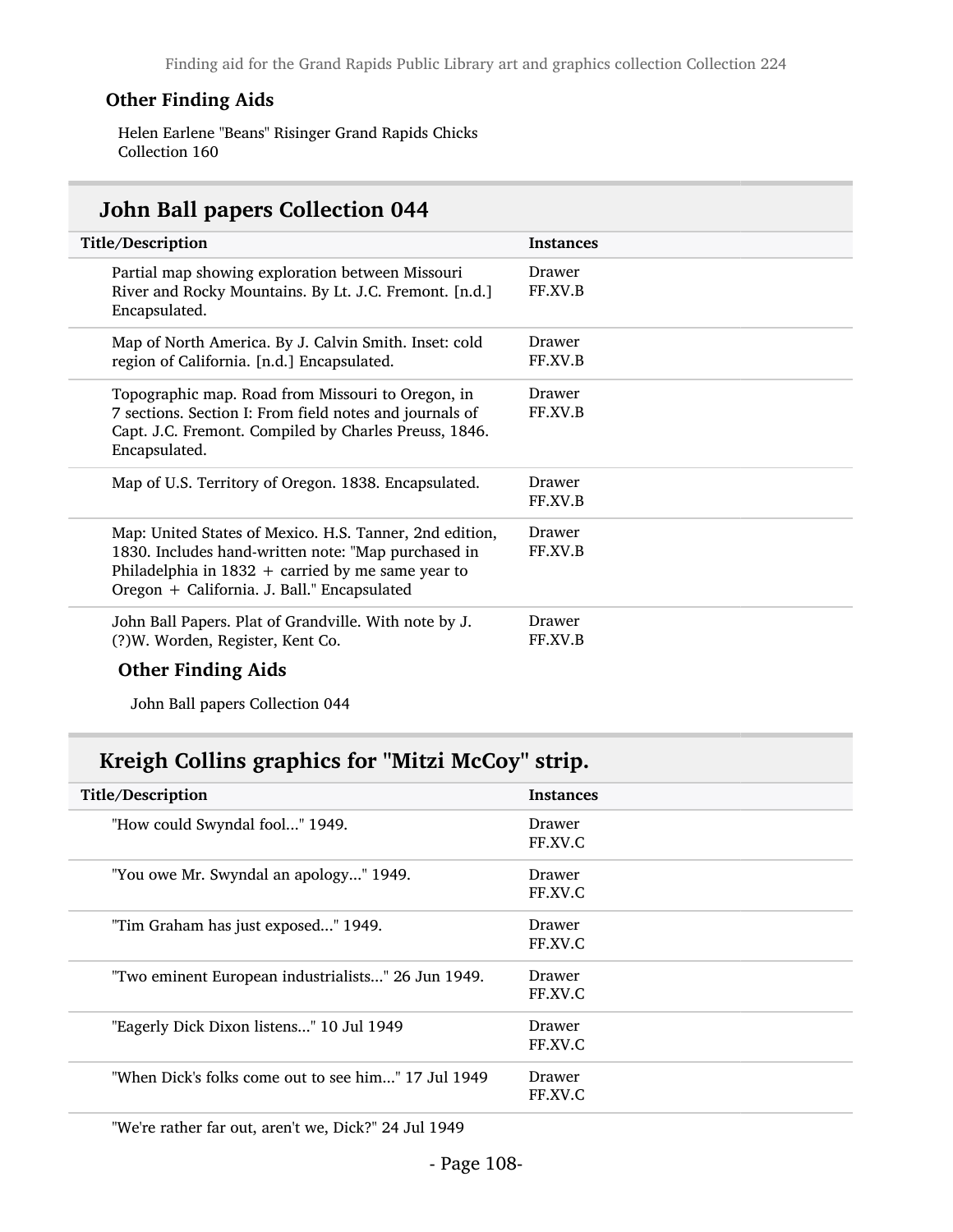|                                                                 | Drawer<br>FF.XV.C        |
|-----------------------------------------------------------------|--------------------------|
| "Stub Goodman is drowning" 31 Jul 1949                          | Drawer<br>FF.XV.C        |
| "Lungs bursting, Billy Buildup" 07 Aug 1949                     | Drawer<br>FF.XV.C        |
| "A pilot sworn to secrecy drops" 21 Aug 1949                    | Drawer<br>FF.XV.C        |
| "The excitement attending the premiere" 28 Aug 1949             | Drawer<br>FF.XV.C        |
| "A knife speeds through the air" 18 Sep 1949                    | Drawer<br>FF.XV.C        |
| "Mugs watches breathlessly" 25 Sep 1949                         | <b>Drawer</b><br>FF.XV.C |
| "Tim Graham has gone bear hunting" 02 Oct 1949                  | Drawer<br>FF.XV.C        |
| "Secure in the knowledge that Tim Graham" 21 Oct<br>1949        | Drawer<br>FF.XV.C        |
| "Tim's friend, Moose Nose" 13 Nov 1949                          | Drawer<br>FF.XV.C        |
| "Dag blasted, Purp!" 29 Jan 1950                                | Drawer<br>FF.XV.C        |
| "That wolf rumor was no rumor, Tim" 19 Feb 1950                 | Drawer<br>FF.XV.C        |
| "Freedom's charity ball" 05 Mar 1950                            | Drawer<br>FF.XV.C        |
| "Editor Stub Goodman grows uneasy" 21 Nov 1948                  | Drawer<br>FF.XV.C        |
| "The picturesque little town of Freedom" 07 Nov 1948            | Drawer<br>FF.XV.C        |
| "Golly! A busted wedding and a runaway bride!" 14 Nov<br>1948   | Drawer<br>FF.XV.C        |
| "Br-r-r! A December dip in a north woods stream" 12<br>Dec 1948 | Drawer<br>FF.XV.C        |
| "Lost and worried, Mitzi falters" 26 Dec 1948                   | Drawer<br>FF.XV.C        |
| "It's a big day in Freedom" 16 Jan 1949                         | Drawer<br>FF.XV.C        |
| "Josh Miller? This is Stub Goodman." 23 Jan 1949                | Drawer<br>FF.XV.C        |

"Mitzi visits her father's office..." 13 Feb 1949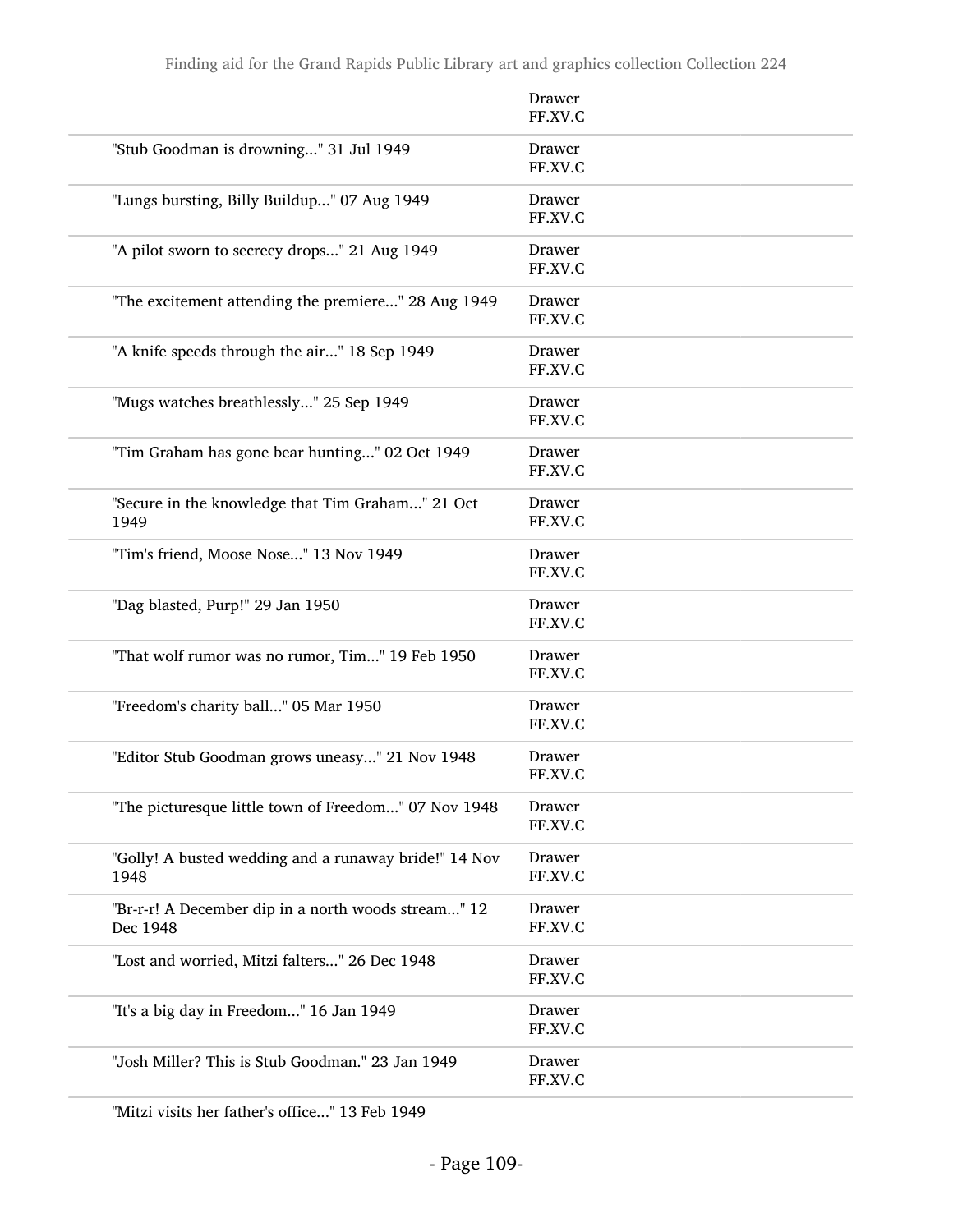|                                                        | Drawer<br>FF.XV.C |
|--------------------------------------------------------|-------------------|
| "The best dadblamed dog house ever built!" 20 Feb 1949 | Drawer<br>FF.XV.C |
| "Phil Rathbone, would-be arsonist" 06 Mar 1949         | Drawer<br>FF.XV.C |
| "A week after the fire" 13 Mar 1949                    | Drawer<br>FF.XV.C |
| "Far from Freedom's freezing weather" 20 Mar 1949      | Drawer<br>FF.XV.C |
| "Welcome back from Florida, Mitzi!" 03 Apr 1949        | Drawer<br>FF.XV.C |
| "Planning to fleece Mitzi's father" 10 Apr 1949        | Drawer<br>FF.XV.C |
| "Assured by a reputable expert" 17 Apr 1949            | Drawer<br>FF.XV.C |

# Collins, Kreigh. Mitzi McCoy and Kevin the Bold, comic strips.

| Title/Description                                                         | <b>Instances</b>         |
|---------------------------------------------------------------------------|--------------------------|
| "Tim Graham, masquerading as a girl" 19 Mar 1950<br>(Mitzi)               | Drawer<br>FF.XV.D        |
| "A pretty pack of festive females" 12 Mar 1950 (Mitzi)                    | Drawer<br>FF.XV.D        |
| "Two crooks mistook Tim Graham" 26 Mar 1950<br>(Mitzi)                    | Drawer<br>FF.XV.D        |
| "The title guessing at the 'Living Pinup' contest" 02 Apr<br>1950 (Mitzi) | Drawer<br>FF.XV.D        |
| "Your new hired hand" 30 Jul 1950 (Mitzi)                                 | Drawer<br>FF.XV.D        |
| "Editor Stub Goodman of the Freedom Clarion" 24 Sep<br>1950 (Mitzi)       | Drawer<br>FF.XV.D        |
| "Moorish pirates extended the slave raids" 01 Oct ??<br>(Kevin)           | <b>Drawer</b><br>FF.XV.D |
| "She's vanished!" 08 Oct ?? (Kevin)                                       | Drawer<br>FF.XV.D        |
| "Foolish Kevin, ye great blockhead!" 24 Dec ?? (Kevin)                    | Drawer<br>FF.XV.D        |
| "So you'd shoot her through the heart" 03 Dec 1950<br>(Kevin)             | Drawer<br>FF.XV.D        |
|                                                                           |                          |

"In a meadow near Castle McCoy..." 31 Dec ?? (Kevin)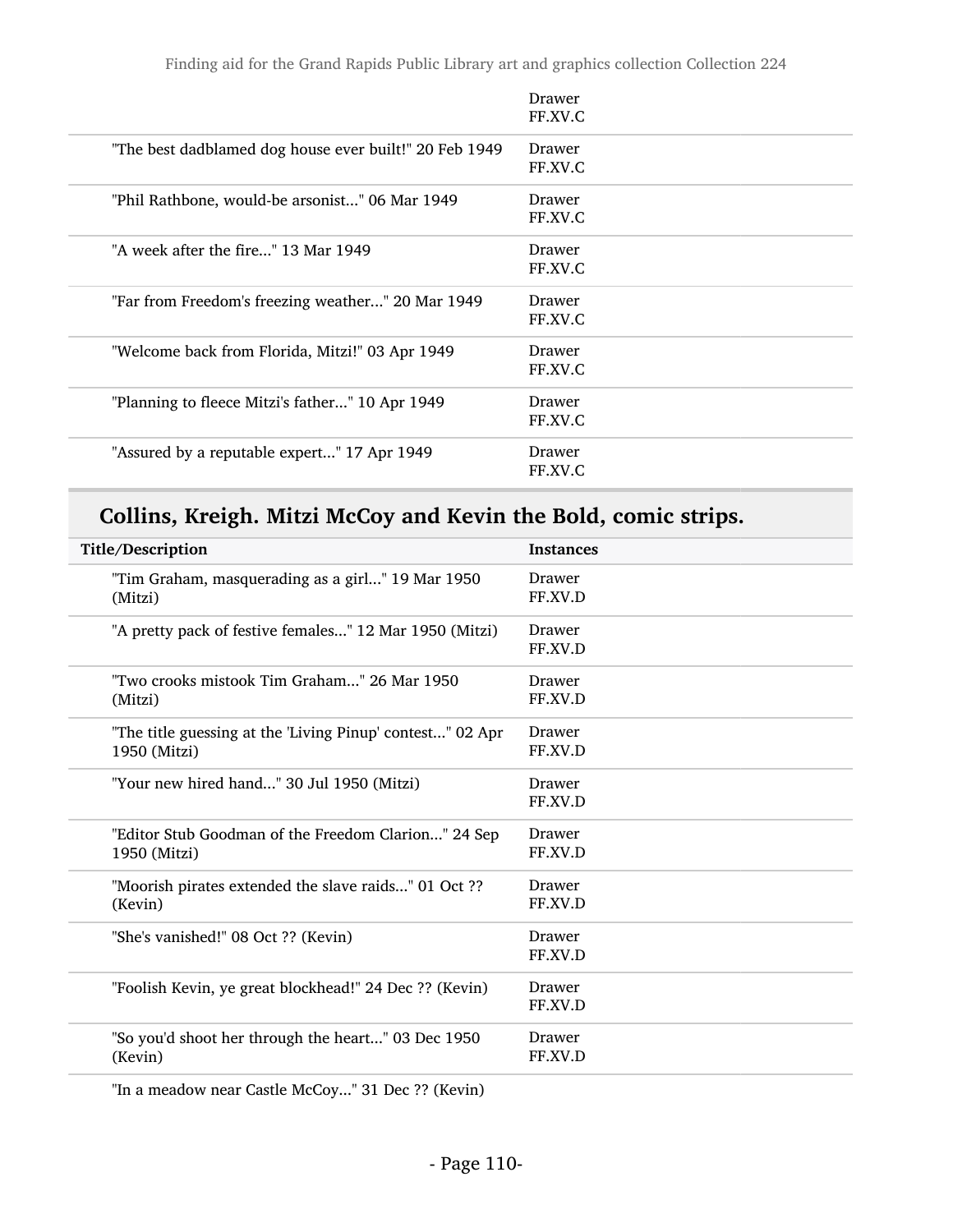|                                                       | Drawer<br>FF.XV.D |
|-------------------------------------------------------|-------------------|
| "The mortal combat between Kevin and the Count        | Drawer            |
| DeFalcon" 18 Feb 1951 (Kevin)                         | FF.XV.D           |
| "M'lords and their ladies!" 11 Feb 1951 (Kevin)       | Drawer<br>FF.XV.D |
| "Stub look! That reckless Kevin!" 11 Mar 1951 (Kevin) | Drawer<br>FF.XV.D |
| "Satan, you'll be Moya McCoy's horse" 08 Apr 1951     | Drawer            |
| (Kevin)                                               | FF.XV.D           |
| "Kevin, Stub and the wounded survivors" 06 May 1951   | Drawer            |
| (Kevin)                                               | FF.XV.D           |
| "Sadea, in her flight" 08 Jul 1951 (Kevin)            | Drawer<br>FF.XV.D |
| "A donkey-powered old olive press" 15 Jul 1951        | Drawer            |
| (Kevin)                                               | FF.XV.D           |
| "Kevin, beyond those peaks lies Glaustark" 04 Nov     | Drawer            |
| 1951 (Kevin)                                          | FF.XV.D           |
| "In the confusion of the storm" 27 Apr 1951 (Kevin)   | Drawer<br>FF.XV.D |
| "Although unaware they are being pursued" 18 May      | Drawer            |
| 1952 (Kevin)                                          | FF.XV.D           |
| "Zyclos, the pirate, has paralyzed" 25 May 1952       | Drawer            |
| (Kevin)                                               | FF.XV.D           |
| "With no weapons but their swords" 15 Jun 1952        | Drawer            |
| (Kevin)                                               | FF.XV.D           |
| "While the English ship, with Kevin and Brett aboard" | Drawer            |
| 29 Jun 1952 (Kevin)                                   | FF.XV.D           |
| "The death I plan for you three" 27 Jul 1952 (Kevin)  | Drawer<br>FF.XV.D |
| "Surround the belfry!" 11 Sep 1955 (Kevin)            | Drawer<br>FF.XV.D |

# Nursing Class Photos

| Title/Description                                     | Instances      |
|-------------------------------------------------------|----------------|
| Mercy Central School of Nursing/Mercy Nursing School/ | Drawer         |
| St. Mary's Hospital Class Composite Photographs       | <b>FF.XV.E</b> |

### Other Finding Aids

Mercy Central School of Nursing records Collection 098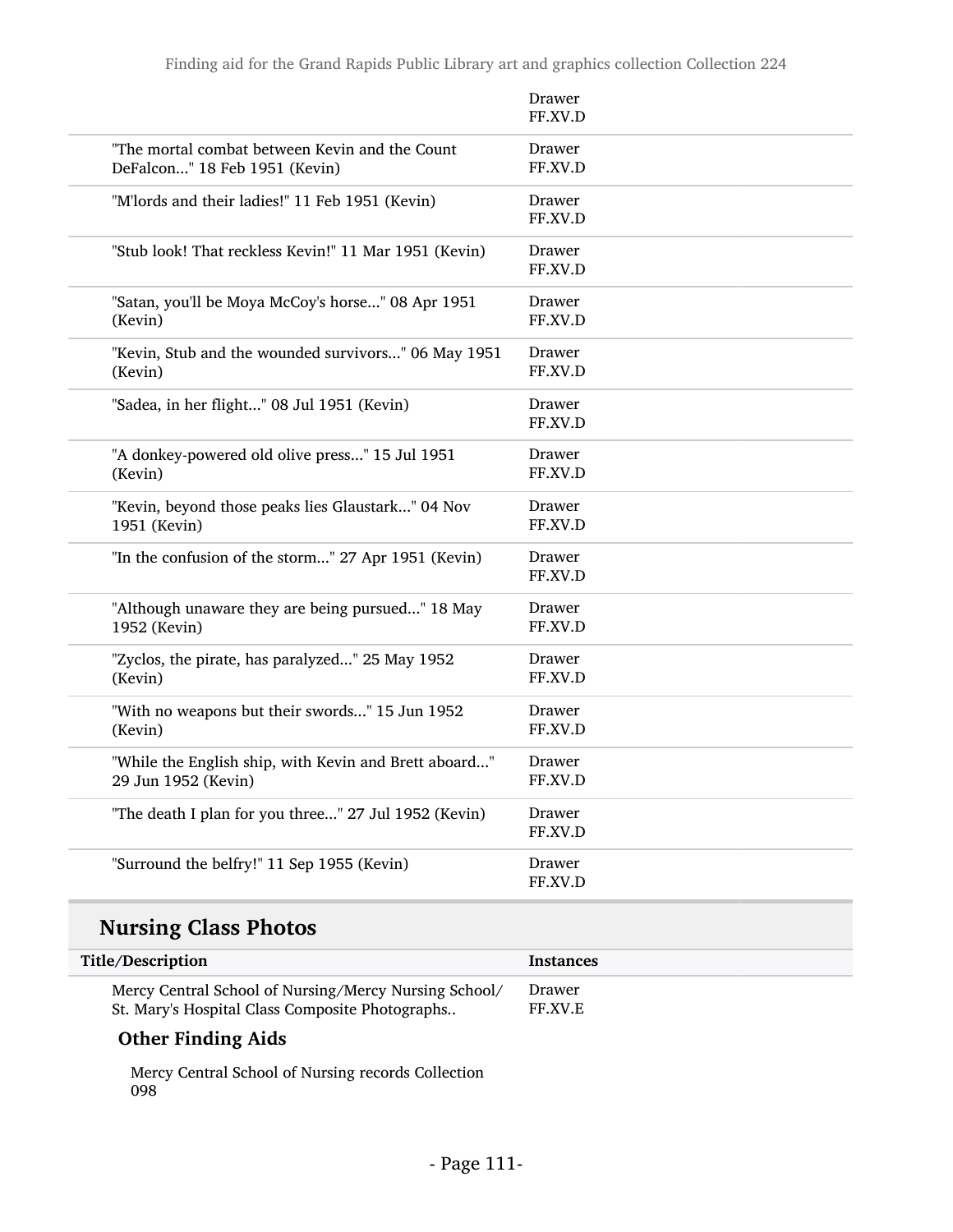### General

All years listed have separate folders, in the following order: 1945, 1919, 1904, 1927, 1929, 1930, 1933 (many unglued and contained in mylar packet), 1934, 1936, 1937, 1938, 1946 (2 copies, no original photos), 1947 (copy only; also includes graduating class from Bay City and Muskegon), 1941, 1950, 1954, 1955, 1957, 1958, 1959, 1961, 1960, 1944, 1948, 1949, & 1953.

| 7th Annual Fair of the Kent Co. Agricultural Society<br>$[1856]$ .                                                                                                      | Drawer<br>FF.XV.A |
|-------------------------------------------------------------------------------------------------------------------------------------------------------------------------|-------------------|
| Chicago in Early Days, 1770-1857. Print. c.1893 by Kurz<br>& Allison, 76 & 78 Wabash Avenue, Chicago, Ills. 15<br>images with captions above the main title. 00.[317].1 | Drawer<br>FF.XV.A |
| Grand Rapids City Hall, 1888-1969 / H.J. Delano, 1980.<br>Reproduction print. Visible image 16.5 x 21.5 in mat 23.5<br>x 28 2007.044                                    | Drawer<br>FF.XV.A |

## Subseries J. Rolled Tubes "RT" and Rolled Boxes "RB"

Physical Location: Most RTs are on top of Flat File XIII. Many tubes do not have identification labels other than "Shelf 1."

## Marjorie Koster

 $\overline{\phantom{a}}$ 

| Title/Description                                                                                                                 | <b>Instances</b> |
|-----------------------------------------------------------------------------------------------------------------------------------|------------------|
| Space Series $1 \& 2$ . (2 items).                                                                                                | Box RT1          |
| Pursuit of Truth, 1976. 57.5" x 40"                                                                                               | Box RT1          |
| Non Gravity, 1976. 49" x 40"                                                                                                      | <b>Box RT1</b>   |
| Original oversized woodcut prints stored in rolled tubes in<br>the Archives. 2005.094, formerly documented as part of<br>2000.047 | <b>Box RTOVE</b> |
| Digital scans (Veenstras) of the originals are on CD in<br>Box D1 of this collection. [There are currently 3 different<br>CDs.    | Box D1           |
| Fuji reproduction photoprints made Jan. 2006 from the<br>scans are located in this collection. 2005.094B Added<br>1/27/2006       | Box 12           |
| Posters. 2005.096.1-6                                                                                                             |                  |

| Title/Description                                                                                        | <b>Instances</b> |
|----------------------------------------------------------------------------------------------------------|------------------|
| The New Grand Rapids Art Museum. Dedication 1981.<br>Art is Transformation. [Signed lower left by Joseph | Box RT2          |
| Kinnebrew IV.] 2005.096.4                                                                                |                  |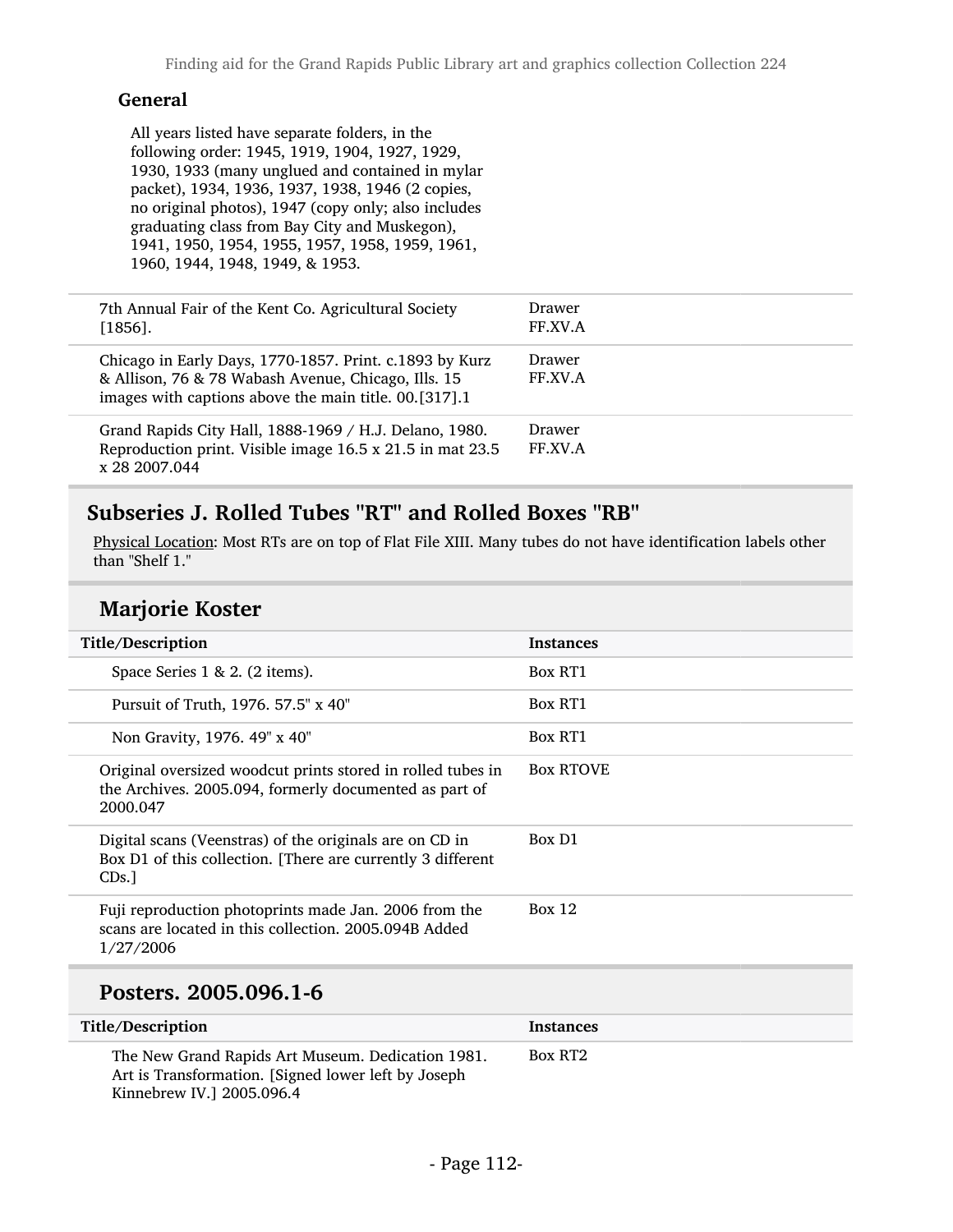| Sesquincentennial: a Grand 150 / Wood Radio. AM<br>1300 FM 105.7(2 copies.) 2005.066.3                                                                                        | Box RT <sub>2</sub> |
|-------------------------------------------------------------------------------------------------------------------------------------------------------------------------------|---------------------|
| A Bridge to Excellence." Dedication, Apr. 29, 1988,<br>L.V. Eberhard Center, Grand Valley State University.<br>2005.096.1                                                     | <b>Box RT2</b>      |
| The Best View in Town. Eastbank Waterfront Towers.<br>United Development Real Estate Corp. Groundbreaking<br>Sept. 16, 1988. 2005.096.6                                       | <b>Box RT2</b>      |
| Yes, Michigan. Celebrate Michigan Business. Tune in to<br>the 2nd Annual Yes! Michigan Auction, Sponsored by<br>Daverman. TV-35 / 52 WGVC. WGVK, Apr. 18, 1986.<br>2005.096.5 | <b>Box RT2</b>      |
| Map, aerial. East side, Grand Rapids. 2005.033                                                                                                                                | Box RT4             |
| Grand Rapids Building Co. Police Department plans,<br>1988. [Grand Rapids Buildings Collection 254, UP]<br>2005.065.1-5                                                       | <b>Box RT5</b>      |
| Celebration of the Book Posters. Land of Make Believe /<br>Hess.                                                                                                              | <b>Box RT6</b>      |
| <b>Other Finding Aids</b>                                                                                                                                                     |                     |
| Grand Rapids Public Library Administrative Archives<br>Collection 109                                                                                                         |                     |
| Map (?) Prof. Higsbee. Streams of Michigan.                                                                                                                                   | <b>Box RT</b>       |
| <b>Other Finding Aids</b>                                                                                                                                                     |                     |
| Grand Rapids Public Library Map Collection 240                                                                                                                                |                     |
| Map. Official Kent County Highway. [shelf 1]                                                                                                                                  | <b>Box RT</b>       |
| <b>Other Finding Aids</b>                                                                                                                                                     |                     |
| Grand Rapids Public Library Map Collection 240                                                                                                                                |                     |
| Map. Central map of Grand Rapids, ca. 1945.                                                                                                                                   | <b>Box RT</b>       |
| <b>Other Finding Aids</b>                                                                                                                                                     |                     |
| Grand Rapids Public Library Map Collection 240                                                                                                                                |                     |
| Map. Official Hearne Bros. Polychromic/polycronic?<br>Projection map of Grand Rapids with all of Kent County.                                                                 | <b>Box RT</b>       |
| <b>Other Finding Aids</b>                                                                                                                                                     |                     |
| Grand Rapids Public Library Map Collection 240                                                                                                                                |                     |
| Map. Detroit, 1934.                                                                                                                                                           | <b>Box RT</b>       |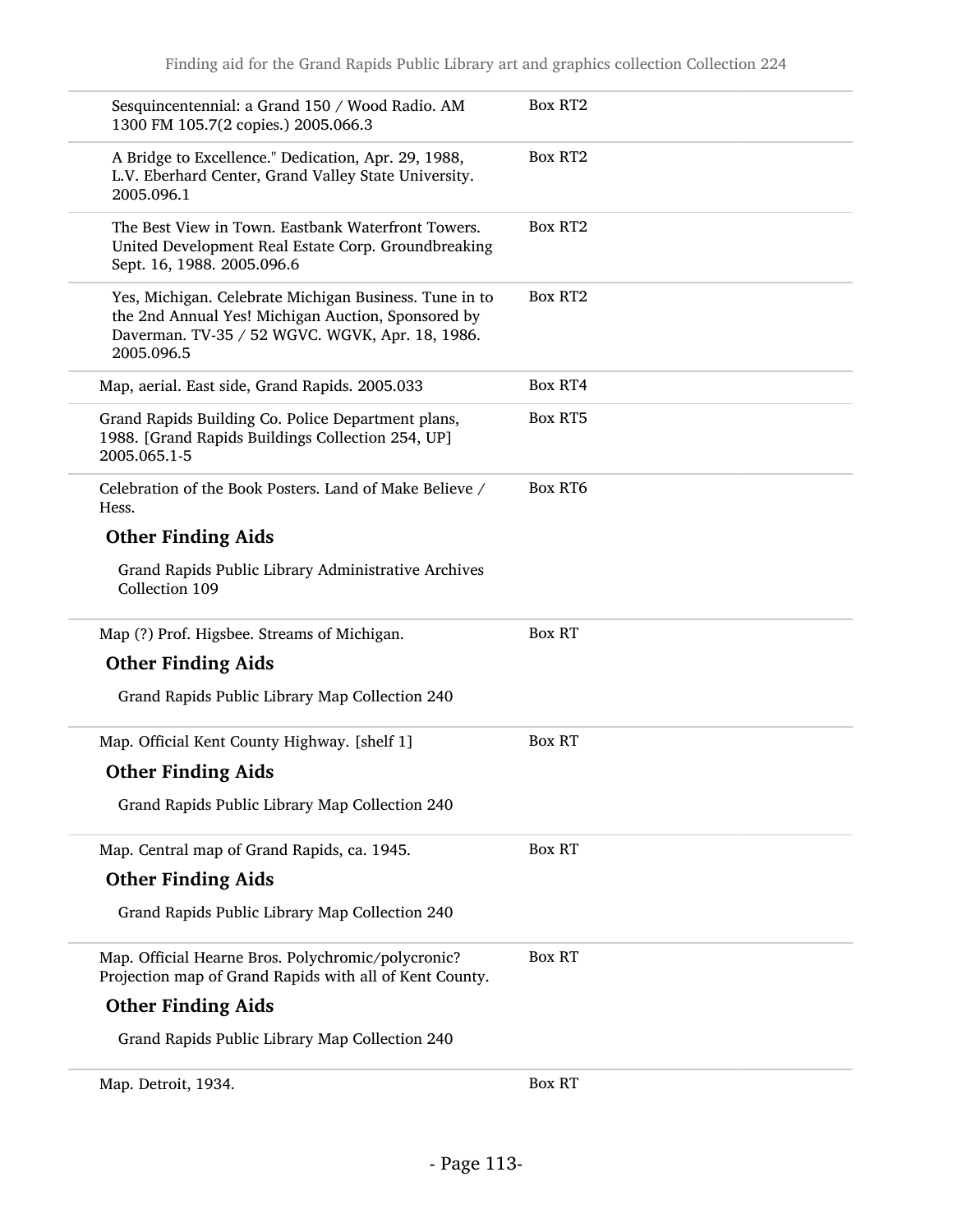| <b>Other Finding Aids</b>                                                      |               |
|--------------------------------------------------------------------------------|---------------|
| Grand Rapids Public Library Map Collection 240                                 |               |
| Map. Grand Rapids metro area, 1929. With annexations<br>drawn in.              | <b>Box RT</b> |
| <b>Other Finding Aids</b>                                                      |               |
| Grand Rapids Public Library Map Collection 240                                 |               |
| Map. Greater map of Grand Rapids and environs, ca.<br>1961.                    | <b>Box RT</b> |
| <b>Other Finding Aids</b>                                                      |               |
| Grand Rapids Public Library Map Collection 240                                 |               |
| Map. Post route map, Michigan to Wisconsin, 1915.                              | <b>Box RT</b> |
| <b>Other Finding Aids</b>                                                      |               |
| Grand Rapids Public Library Map Collection 240                                 |               |
| Map. Saginaw Valley, 1860.                                                     | <b>Box RT</b> |
| <b>Other Finding Aids</b>                                                      |               |
| Grand Rapids Public Library Map Collection 240                                 |               |
| Map. Latest official survey of Michigan, ca. 1929.                             | <b>Box RT</b> |
| <b>Other Finding Aids</b>                                                      |               |
| Grand Rapids Public Library Map Collection 240                                 |               |
| Artwork. 2 items. Marjorie Koster (is this RT1??)<br>2000.047                  | <b>Box RT</b> |
| Renderings. GRPL branches: Yankee Clipper, Seymour.                            | <b>Box RT</b> |
| <b>Other Finding Aids</b>                                                      |               |
| Grand Rapids Public Library Administrative Archives<br>Collection 109          |               |
| Map. Engineer's official map of Michigan, ca. 1938.                            | <b>Box RT</b> |
| <b>Other Finding Aids</b>                                                      |               |
| Grand Rapids Public Library Map Collection 240                                 |               |
| Maps. 2 parts. Farm-forest maps, Iron County, Michigan.<br><b>NE &amp; NW.</b> | <b>Box RT</b> |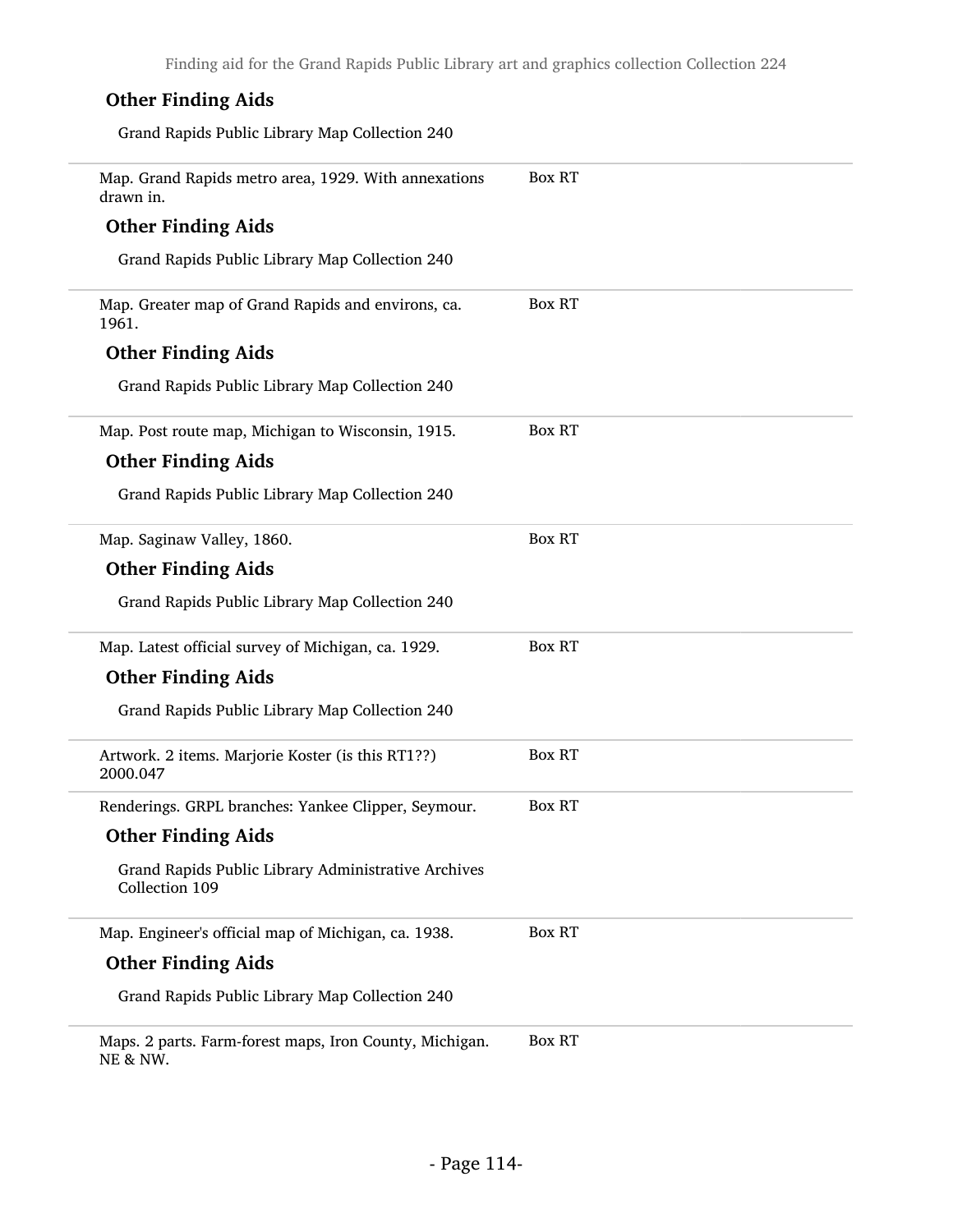| <b>Other Finding Aids</b>                                                          |               |
|------------------------------------------------------------------------------------|---------------|
| Grand Rapids Public Library Map Collection 240                                     |               |
| Map. Official polyconic (?) projection of Grand Rapids<br>with all of Kent County. | <b>Box RT</b> |
| <b>Other Finding Aids</b>                                                          |               |
| Grand Rapids Public Library Map Collection 240                                     |               |
| Map(?). Indians of Michigan.                                                       | <b>Box RT</b> |
| <b>Other Finding Aids</b>                                                          |               |
| Grand Rapids Public Library Map Collection 240                                     |               |
| Map. Official earth science polyconic (?) projection map<br>of Michigan, ca. 1970. | <b>Box RT</b> |
| <b>Other Finding Aids</b>                                                          |               |
| Grand Rapids Public Library Map Collection 240                                     |               |
| Map. Post route map, Michigan to Wisconsin, 1907.                                  | <b>Box RT</b> |
| <b>Other Finding Aids</b>                                                          |               |
| Grand Rapids Public Library Map Collection 240                                     |               |
| Map (reproduction). Kent County, 1863.                                             | <b>Box RT</b> |
| <b>Other Finding Aids</b>                                                          |               |
| Grand Rapids Public Library Map Collection 240                                     |               |
| Map. City of Grand Rapids, 1925.                                                   | <b>Box RT</b> |
| <b>Other Finding Aids</b>                                                          |               |
| Grand Rapids Public Library Map Collection 240                                     |               |
| Map. Grand Rapids area, 1984.                                                      | <b>Box RT</b> |
| <b>Other Finding Aids</b>                                                          |               |
| Grand Rapids Public Library Map Collection 240                                     |               |
| Map. Official polyconic (?) projection map of Michigan,<br>1986.                   | <b>Box RT</b> |
| <b>Other Finding Aids</b>                                                          |               |
| Grand Rapids Public Library Map Collection 240                                     |               |
|                                                                                    |               |

Map. Herne Bros. Michigan map, 1970. Box RT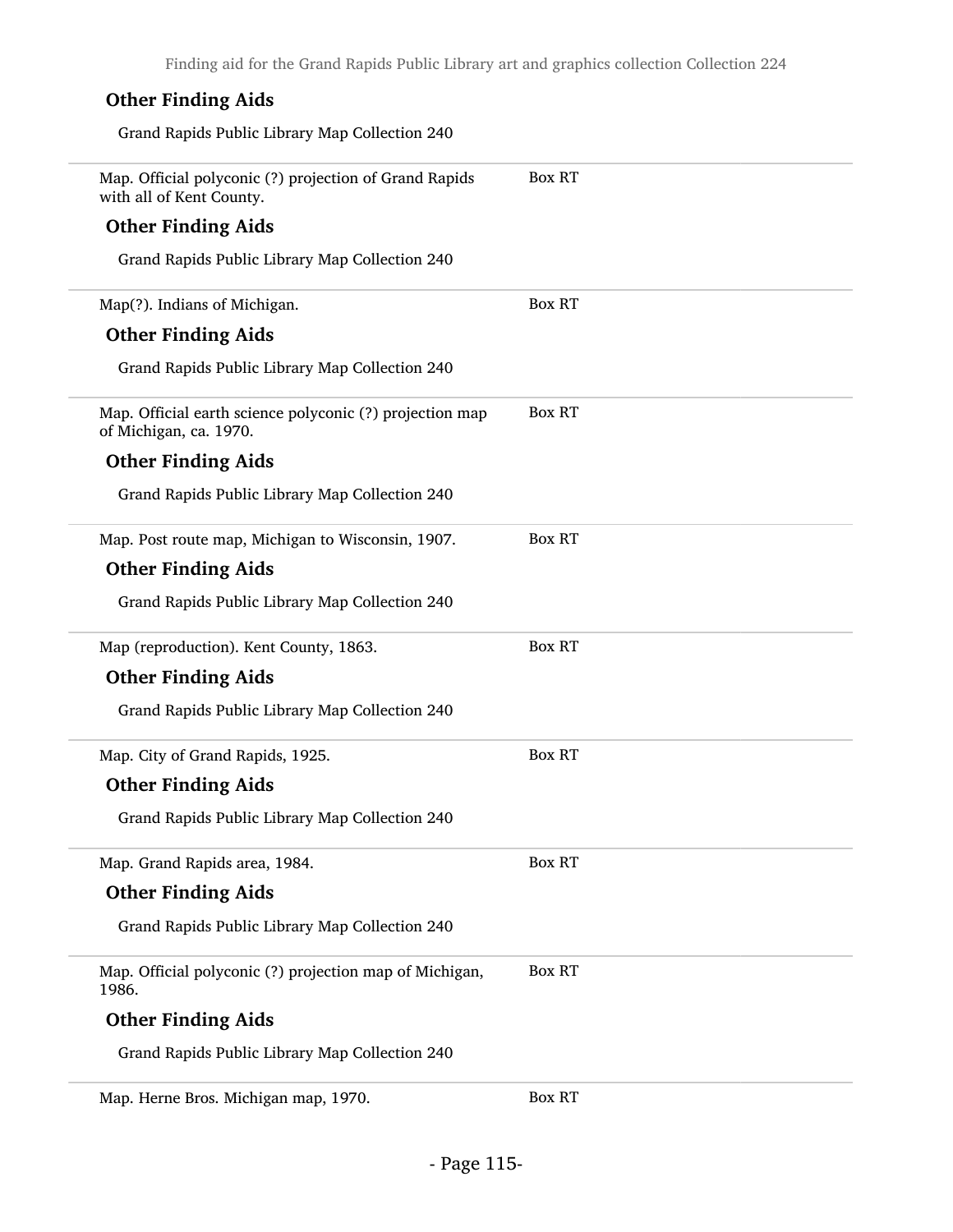Finding aid for the Grand Rapids Public Library art and graphics collection Collection 224

## Other Finding Aids

Grand Rapids Public Library Map Collection 240

| Map. Grand Rapids metro area map, 2005. Grand Rapids<br>Public Library Map Collection 240; 2007.056.2     | <b>Box RT</b>                          |
|-----------------------------------------------------------------------------------------------------------|----------------------------------------|
| Map. Grand Rapids metro area, 1981.                                                                       | <b>Box RT</b>                          |
| <b>Other Finding Aids</b>                                                                                 |                                        |
| Grand Rapids Public Library Map Collection 240                                                            |                                        |
| Map. Grand Rapids metro area, 1995.                                                                       | Box RT                                 |
| <b>Other Finding Aids</b>                                                                                 |                                        |
| Grand Rapids Public Library Map Collection 240                                                            |                                        |
| Map. Grand Rapids metro area, 1980.                                                                       | <b>Box RT</b>                          |
| <b>Other Finding Aids</b>                                                                                 |                                        |
| Grand Rapids Public Library Map Collection 240                                                            |                                        |
| Map. Official Michigan map, 1930                                                                          | <b>Box RT</b>                          |
| Map. Post route map, Michigan to Wisconsin, 1915.                                                         | <b>Box RT</b>                          |
| <b>Other Finding Aids</b>                                                                                 |                                        |
| Grand Rapids Public Library Map Collection 240                                                            |                                        |
| Map. Official tri-state map, Michigan/Indiana/Ohio, ca.<br>1927.                                          | <b>Box RT</b>                          |
| <b>Other Finding Aids</b>                                                                                 |                                        |
| Grand Rapids Public Library Map Collection 240                                                            |                                        |
| Map. Grand Rapids metro area, 1980.                                                                       | <b>Box RT</b>                          |
| <b>Other Finding Aids</b>                                                                                 |                                        |
| Grand Rapids Public Library Map Collection 240                                                            |                                        |
| On floor, next to Flat Files, leaning on Flat Files. Grand<br>Rapids. Immigration Project exhibit boards. | Box<br><b>EXHIBIT</b><br><b>BOARDS</b> |
| Oversize posters, Cary I, Hill Broadway Theatre Guild Stage Door                                          |                                        |

### Oversize posters. Gary L. Hill Broadway Theatre Guild Stage Door Collection 349

| Title/Description                                              | <b>Instances</b> |
|----------------------------------------------------------------|------------------|
| Map. Polycronic (?) map of Grand Rapids and Kent Co.,<br>1950. | <b>Box RT</b>    |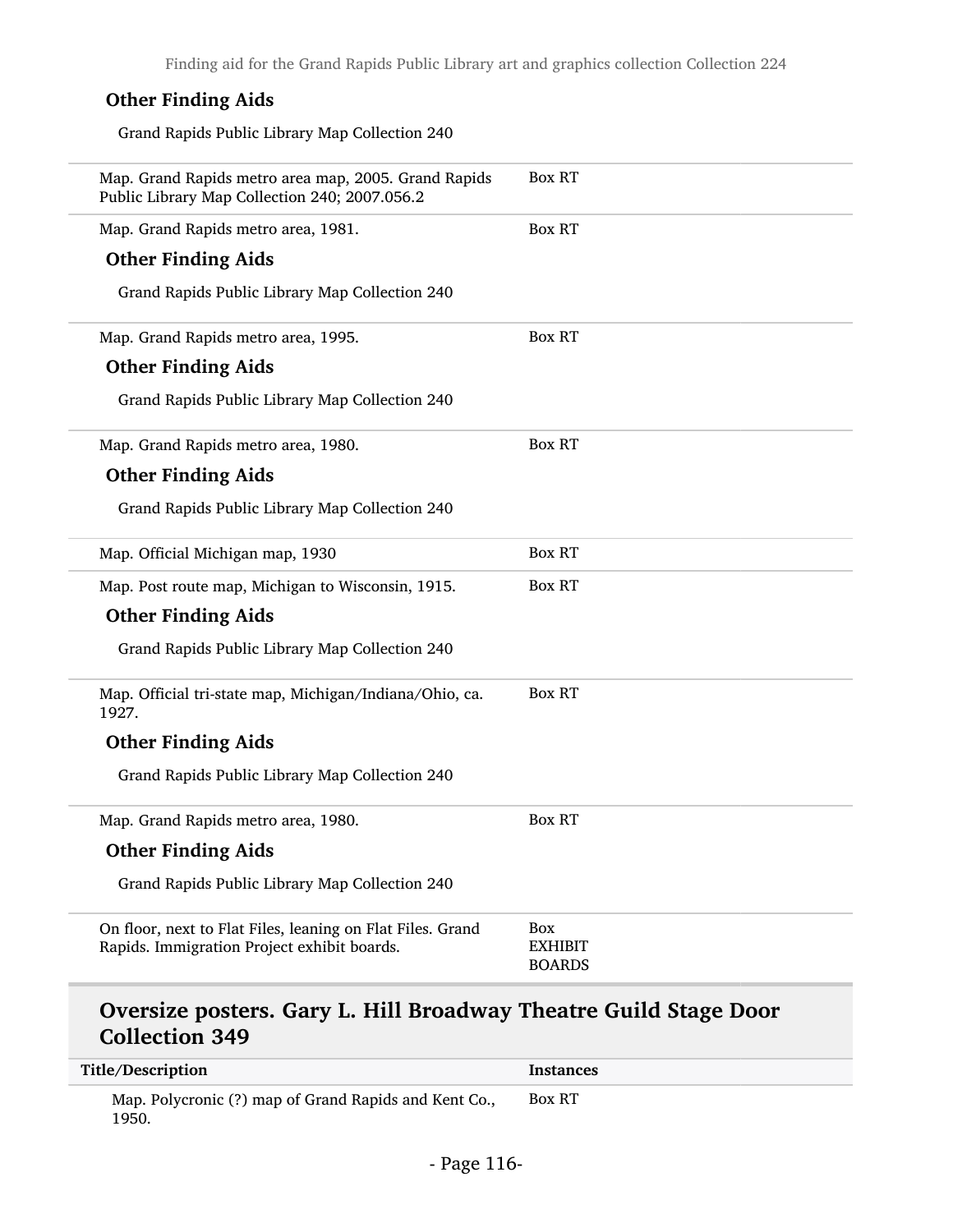### Other Finding Aids

Grand Rapids Public Library Map Collection 240

## Subseries K. Kraft boxes (KB), or unboxed, framed art, elsewhere, on shelves noted with items

| Title/Description                                                                                                                               | <b>Instances</b>            |
|-------------------------------------------------------------------------------------------------------------------------------------------------|-----------------------------|
| Photograph. B&W photo of band. One woman, rest men.<br>Verso sticker: 89.014                                                                    | <b>Box NO</b><br><b>BOX</b> |
| Oakleaf RNs.                                                                                                                                    | <b>Box KB</b>               |
| Physical Location: Shelf locale: 10-J-1                                                                                                         |                             |
| Umbrella. Wrapped with bubble, tissue. Handle "F.H.<br>Locke."                                                                                  | <b>Box NO</b><br><b>BOX</b> |
| Physical Location: Shelf locale: 10-J-2                                                                                                         |                             |
| Photograph. B&W framed. Verso: "Fred H. Locke / Grand<br>Rapids City Manager 11 years." Name plate: "F.H. Locke /<br>City Manager / 1918-1929." | <b>Box NO</b><br><b>BOX</b> |
| Portrait: John Patton.                                                                                                                          | <b>Box KB</b>               |
| Physical Location: Shelf locale: 15-E-7                                                                                                         |                             |
| Portrait: William Almy Richmond.                                                                                                                | <b>Box KB</b>               |
| Physical Location: Shelf locale: 15-E-8                                                                                                         |                             |
| Portrait: Joel Guild.                                                                                                                           | <b>Box KB</b>               |
| Physical Location: Shelf locale: 15-E-9                                                                                                         |                             |
| Portrait: John Wellington Pierce.                                                                                                               | <b>Box KB</b>               |
| Physical Location: Shelf locale: 15-E-10                                                                                                        |                             |
| Portrait: [Geyser] D.W. Kendall.                                                                                                                | <b>Box KB</b>               |
| Physical Location: Shelf locale: 15-F-1                                                                                                         |                             |
| Portrait: Edward Burlingame / Percy Ives.                                                                                                       | <b>Box KB</b>               |
| Physical Location: Shelf locale: 15-F-2                                                                                                         |                             |
| Portrait: Joseph Brewer.                                                                                                                        | <b>Box KB</b>               |
| Physical Location: Shelf locale: 15-F-3                                                                                                         |                             |
| Cook collage.                                                                                                                                   | <b>Box KB</b>               |
| Physical Location: Shelf locale: 15-F-4. 2002.094                                                                                               |                             |
| Unidentified oil, European.                                                                                                                     | <b>Box KB</b>               |
| Physical Location: Shelf locale: 15-F-5                                                                                                         |                             |
| Large portrait, framed: "C.Y.T." [artist?]                                                                                                      | <b>Box KB</b>               |
| Physical Location: Shelf locale: 15-G-6                                                                                                         |                             |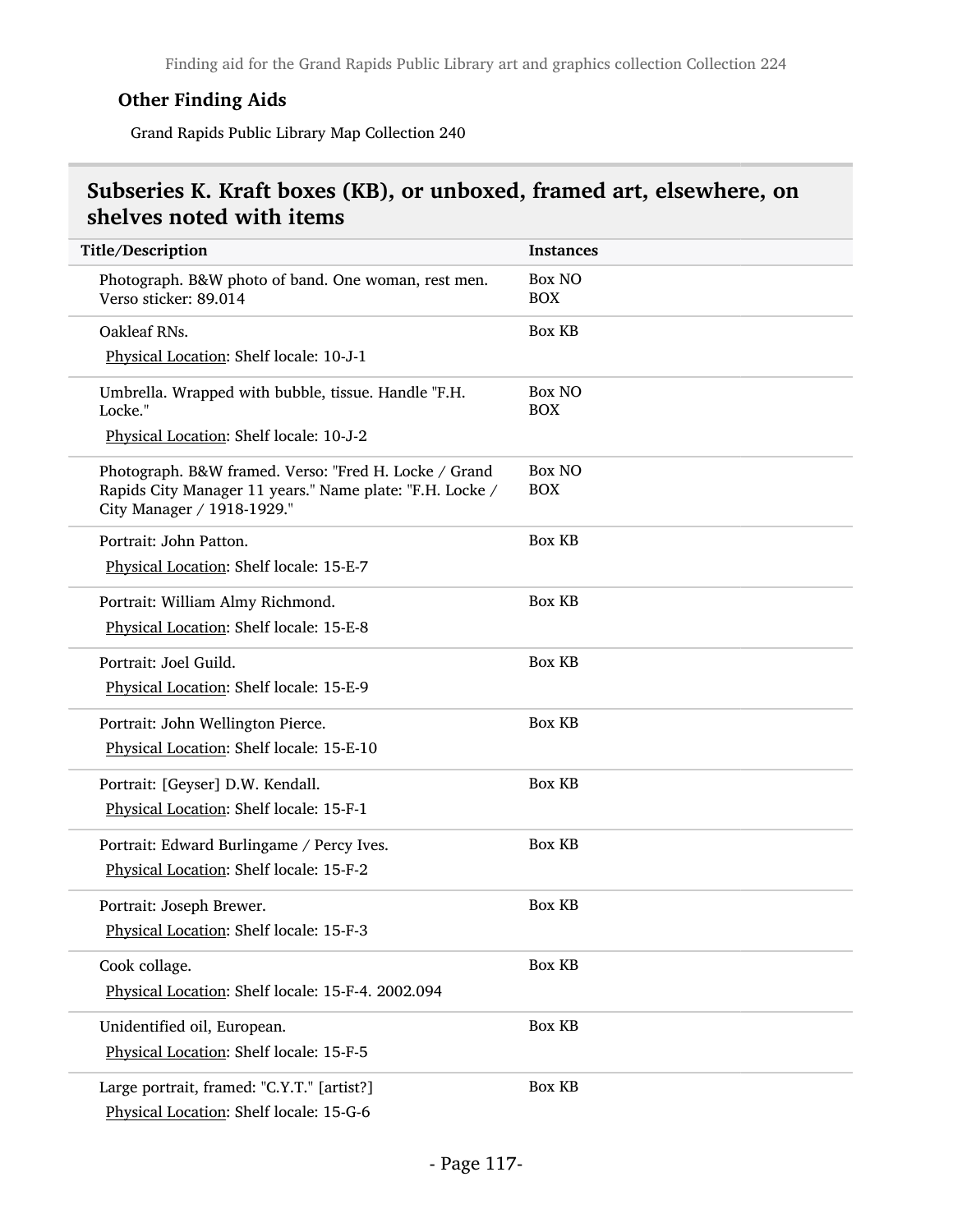#### General

"My \_ McM\_\_\_. This is the original head drawn by C.Y.T\_\_\_\_ for the article on my work in Harper's. Yours, Charley."

| Box KB<br>Large portrait, framed. Same as above entry, but no<br>signature or text.<br>Physical Location: Shelf locale: 15-G-6<br>Box NO<br>Large portrait, framed. "Joan" by Paul Collins. Plaque on<br>front, lower center reads: "Donated by the Fred Meijer<br>BOX<br>Family to the Ryerson Library Foundation in support of<br>the Grand Rapids Public Library." Piece is signed by artist<br>in LR corner.<br>Physical Location: Location: Collection 125, between "H"<br>and "C" series, facing E wall of Archives.<br>Box NO<br>Large portrait, framed. Verso: "Brigadier General Amira<br>Dotan." Dry oil by Paul Collins. Facing curved wall of<br><b>BOX</b><br>Furniture Room, E wall in Archives.<br>Box NO<br>Photographs on board. Two large photographs of the<br>Ryerson Library. Possibly from exhibit, mounted on foam<br><b>BOX</b><br>core board and on standards on top of cabinet in Aisle<br>33/34. |  |  |
|-----------------------------------------------------------------------------------------------------------------------------------------------------------------------------------------------------------------------------------------------------------------------------------------------------------------------------------------------------------------------------------------------------------------------------------------------------------------------------------------------------------------------------------------------------------------------------------------------------------------------------------------------------------------------------------------------------------------------------------------------------------------------------------------------------------------------------------------------------------------------------------------------------------------------------|--|--|
|                                                                                                                                                                                                                                                                                                                                                                                                                                                                                                                                                                                                                                                                                                                                                                                                                                                                                                                             |  |  |
|                                                                                                                                                                                                                                                                                                                                                                                                                                                                                                                                                                                                                                                                                                                                                                                                                                                                                                                             |  |  |
|                                                                                                                                                                                                                                                                                                                                                                                                                                                                                                                                                                                                                                                                                                                                                                                                                                                                                                                             |  |  |
|                                                                                                                                                                                                                                                                                                                                                                                                                                                                                                                                                                                                                                                                                                                                                                                                                                                                                                                             |  |  |

# RTs leaning on W Wall, near Aisle 29

| Title/Description                                | <b>Instances</b> |
|--------------------------------------------------|------------------|
| Map. Grand Rapids metro area, 1964.              | <b>Box RT</b>    |
| <b>Other Finding Aids</b>                        |                  |
| Grand Rapids Public Library Map Collection 240   |                  |
| Map. Superior map of Michigan, ca. 1925.         | <b>Box RT</b>    |
| <b>Other Finding Aids</b>                        |                  |
| Grand Rapids Public Library Map Collection 240   |                  |
| Map. National Map Co. map of Michigan, ca. 1926. | <b>Box RT</b>    |
| <b>Other Finding Aids</b>                        |                  |
| Grand Rapids Public Library Map Collection 240   |                  |

# Kraft boxes (KB) leaning on W Wall, near Aisle 18

| Title/Description                                                 | <b>Instances</b> |
|-------------------------------------------------------------------|------------------|
| Graphics for staff lounge. Ron Bates, artist.                     | Box KB           |
| Photograph. Men working (industrial). GRPL Photo Coll.<br>54. OVE | Box KB           |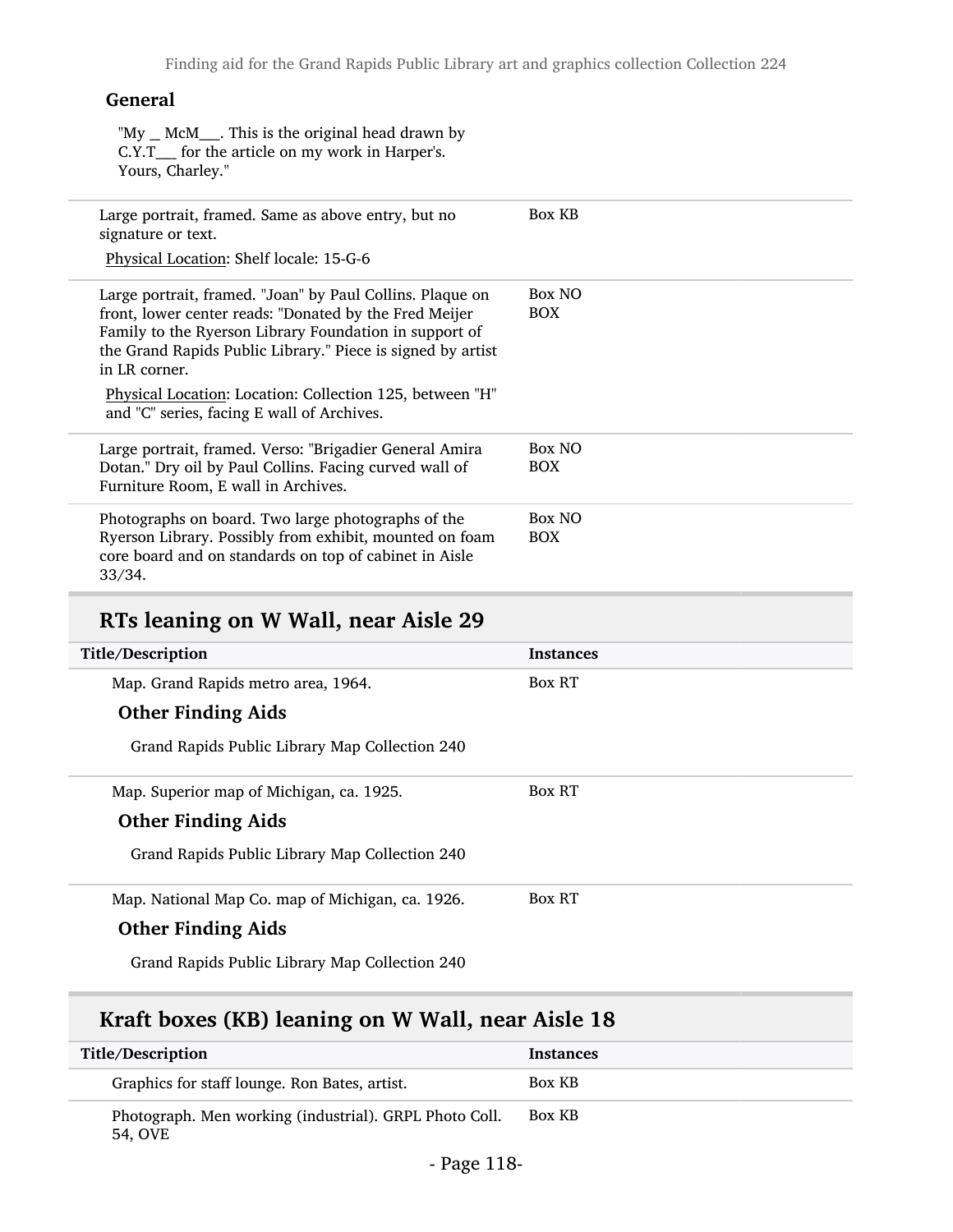| Title/Description                                                                               | <b>Instances</b> |
|-------------------------------------------------------------------------------------------------|------------------|
| Large roll, sea-green paper. Waxy inside.                                                       | Box RB4          |
| GR 1st All-City Team, 1930. Compilation of photos from<br>Heinie, Martin, Herald Sports Editor. | Box RB4          |
| <b>Includes</b>                                                                                 |                  |

#### Includes

Allan Elliot (South, QB); Don Guest (Central, R End); Ed Kalawart (Ottawa, L Half); John Heinzelman (South, R Half); Silas McGee (South, L End); Frank Cook (Union, FB); Bob Kawka (Union, LT); Ted Burgess; (Union, LG); Gerald Ford (South, Center); John Norman; (Ottawa, RG); and Art Brown (South, RT).

## Paper mock-ups of Grand River Edges historical plaques.

| Title/Description |                                                                                                                                                                                              | <b>Instances</b> |
|-------------------|----------------------------------------------------------------------------------------------------------------------------------------------------------------------------------------------|------------------|
|                   | $.1$ = The Furniture Companies                                                                                                                                                               | <b>Box RB4</b>   |
|                   | $.2$ = The Furniture Industry                                                                                                                                                                | <b>Box RB4</b>   |
|                   | $.3 =$ Canal Street Park                                                                                                                                                                     | <b>Box RB4</b>   |
|                   | $.4 =$ The Furniture Workers                                                                                                                                                                 | <b>Box RB4</b>   |
|                   | $.5$ = The Importance of the River                                                                                                                                                           | <b>Box RB4</b>   |
|                   | $.6 =$ The Railroads' Arrival                                                                                                                                                                | Box RB4          |
|                   | $.7 =$ Canal Street Park                                                                                                                                                                     | <b>Box RB4</b>   |
|                   | .8 = The Power of Water 00. [2557]. 1-8                                                                                                                                                      | <b>Box RB4</b>   |
|                   | <b>Other Finding Aids</b>                                                                                                                                                                    |                  |
|                   | City of Grand Rapids, Michigan records at the<br>Grand Rapids Public Library Collection 303                                                                                                  |                  |
|                   | Poster. Light Screens: The Leaded Glass of Frank Lloyd<br>Wright. 2002.055                                                                                                                   | Box RB4          |
| 1 sm. 2005.036    | Posters (2). Stomp: See What All the Noise Is About. 1 lg,                                                                                                                                   | <b>Box RB4</b>   |
|                   | Blueline prints (4 sheets). Residence for Mr. C.F. Idema.<br>Includes basement, first floor, second floor, and roof<br>plans. Drawn 1 May 1916 by Williamson & Crow,<br>architects. 2006.031 | <b>Box RB4</b>   |
|                   | Map (2 copies). Grand Rapids City Planning Department.<br>Map of city with boundary lines. 2000.                                                                                             | <b>Box RB4</b>   |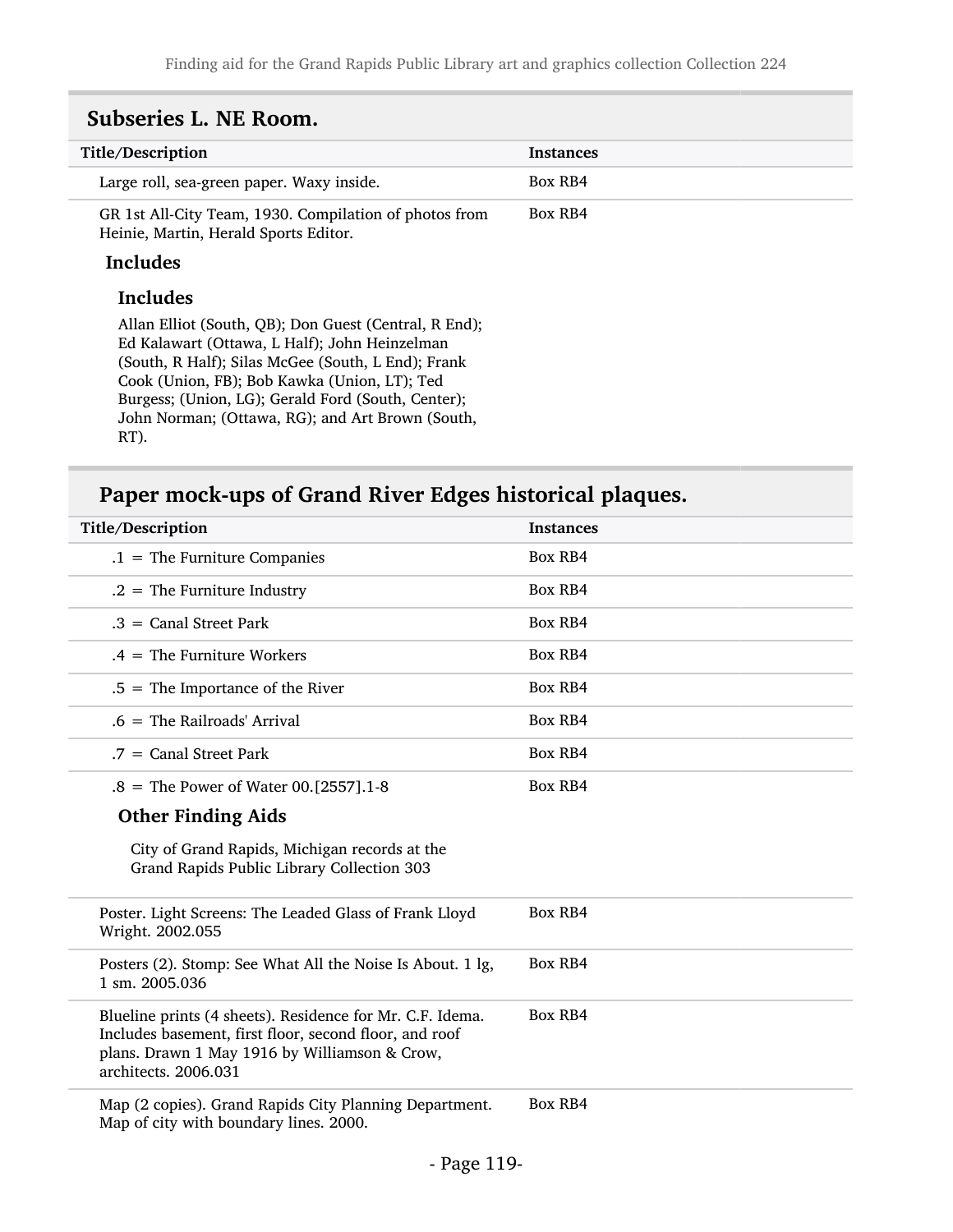# 37/38. Misc. Maps, Box 2

| Title/Description                                                                                                | <b>Instances</b>    |
|------------------------------------------------------------------------------------------------------------------|---------------------|
| Blueprints (2). Proposed Grand River Blvd., typical plan<br>of underpass at Bridge intersection. (Uncatalogued.) | Box RB <sub>2</sub> |
| Map, on linen. Reeds Lake drainage area. C-24-B                                                                  | Box RB2             |
| Map, on linen. Thornapple River. From D.G.R. & W.R.R.<br>To Grand River, C-23-H10                                | Box RB <sub>2</sub> |
| Map. Topography of Coldbrook Creek. C-24-B                                                                       | Box RB <sub>2</sub> |

# 37/37. Misc. Drawings/Certificates.

| Title/Description                                                                                                                                           | <b>Instances</b> |
|-------------------------------------------------------------------------------------------------------------------------------------------------------------|------------------|
| Drawings (10 sheets; copies). Grand Rapids City Hall<br>plans. E.E. Meyers. Seeley(?) 1986.001                                                              | Box RB3          |
| <b>Other Finding Aids</b>                                                                                                                                   |                  |
| William A. Seeley GrandRapids and Michigan<br>graphics Collection 222                                                                                       |                  |
| Blueprints (15 sheets). Plans for addition to Grand<br>Rapids Police Headquarters. Osgood & Osgood<br>architects, 1913.                                     | <b>Box RB3</b>   |
| Map, on linen. Indian Mill Creek drainage area. C-24-C.                                                                                                     | <b>Box RB3</b>   |
| Shop drawings and blueline print (same). Plans for<br>bookcase for Grand Rapids Public Library. Designer:<br>Mark Polich. January 1984. 00.[574].1-2.       | <b>Box RB3</b>   |
| Sketch. View of U.S. 16 & U.S. 131 interchange, Grand<br>Rapids. State Highway Department, [n.d.]                                                           | Box RB3          |
| Ancestral register chart of Robert Rensselaer<br>Chamberlain. Compiled by R.R. Chamberlain, 1929.<br>Includes coat of arms and list of Mayflower ancestors. | <b>Box RB3</b>   |
| Charles E. Matthews commission to 1st Lt. Infantry,<br>Ohio National Guard. 20 Jul 1915.                                                                    | <b>Box RB3</b>   |
| Charles E. Matthews. Private, Co. G, to Sergeant in<br>Newark Guards, Co. G, 4th Infantry. 25 Sep 1899.                                                     | <b>Box RB3</b>   |
| Charles E. Matthews. 2nd Lt. Co. G, 4th Regiment,<br>Infantry, Ohio National Guard. Includes seal with blue<br>silk(?) ribbon. 5 May 1900.                  | Box RB3          |
| Charles E. Matthews. Corporal, Co. G, 7th Regiment,<br>Ohio Volunteers. 2 Sep 1898.                                                                         | <b>Box RB3</b>   |
| Charles E. Matthews. 1st Lt. Co. G, 4th Regiment, Ohio<br>Infantry. Honorably discharged 25 Oct 1901. Reason:<br>resignation.                               | <b>Box RB3</b>   |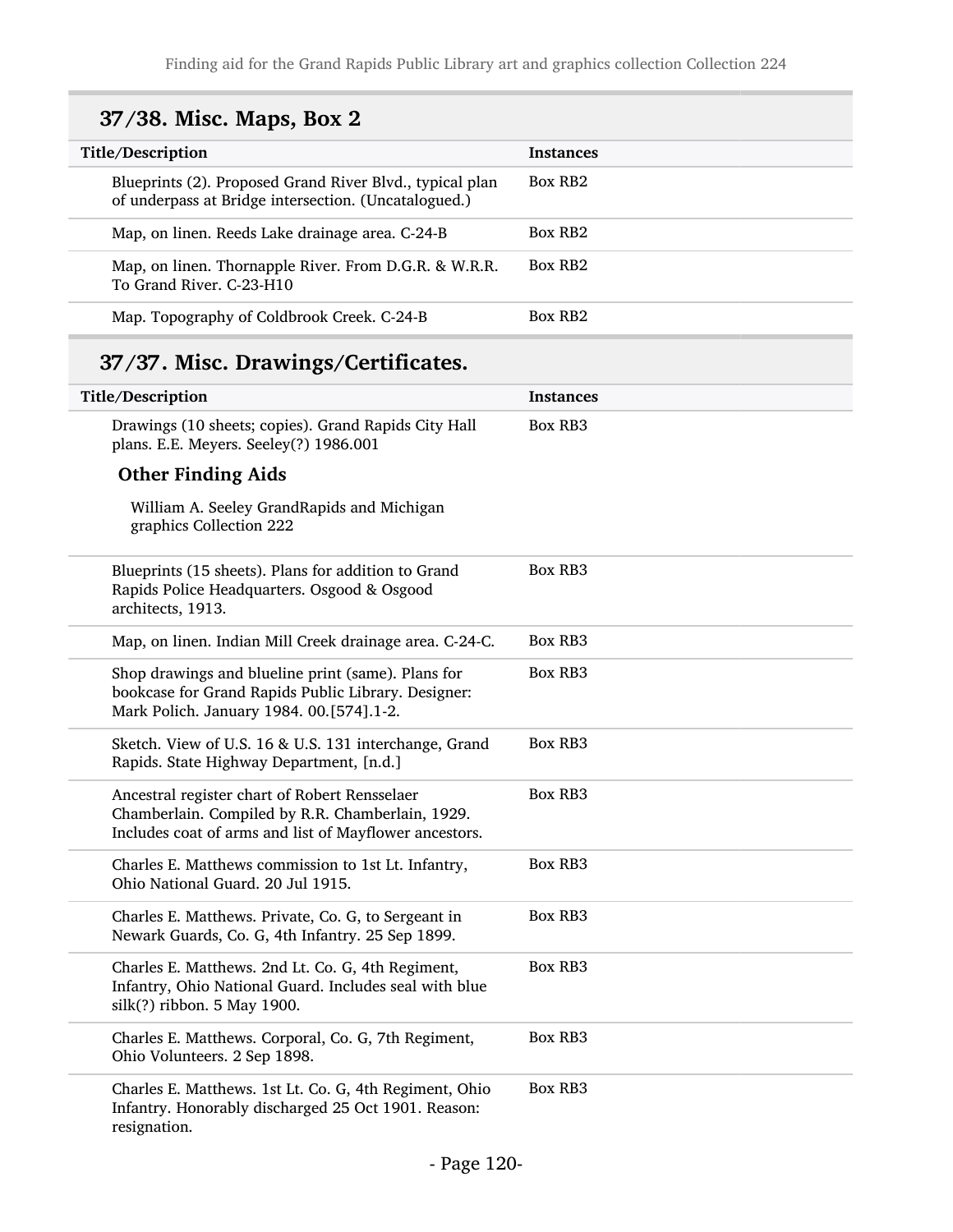| Charles E. Matthews. HQ, 4th Infantry appointment<br>for honorary aide with rank of Captain, to Regimental<br>adjutant. 26 May 1902.                                                                                                                                                                               | <b>Box RB3</b> |
|--------------------------------------------------------------------------------------------------------------------------------------------------------------------------------------------------------------------------------------------------------------------------------------------------------------------|----------------|
| Enlistment roll: Charles E. Matthews, Private in Hospital<br>Corps of 17th Infantry, Ohio National Guard. Enlisted 1<br>Apr 1897 for term of five years. Mustered out: Regiment<br>G Co., No. 6, 1899. Born: Paw Paw, MI. 20 years old,<br>student at Chillicothe when enlisted. Certificate date: 19<br>May 1899. | <b>Box RB3</b> |
| Charles E. Matthews. Sergeant in Co. G, 4th Regiment,<br>Infantry, Ohio National Guard. Enlisted 15 Aug 1899,<br>for 5 years. Being commissioned 2nd Lt, 28 Jun 1900.                                                                                                                                              | <b>Box RB3</b> |
| Chadwick Farm Atlas of Montcalm County. Copyright<br>1913, C.W. Chadwick, Ann Arbor, MI. All 5 pages blue<br>on linen (waxed?), with Chadwick's road maps on<br>reverse of page 5.                                                                                                                                 | Box RB3        |
| Past Perfect historic preservation records Collection 245,<br>Past Perfect, Inc. Copies, plats of various locales.                                                                                                                                                                                                 | <b>Box RB5</b> |
| Van Buren County (?). 26 sheets, 1-13 left and right.<br>Includes South Haven Twp, Covert Twp, Hartford Twp,<br>and Bangor Twp.                                                                                                                                                                                    | <b>Box RB5</b> |
| 1986 plat maps, 18 sheets. Includes Montague Twp,<br>Villge of New Era, Shelby Twp, Village of Shelby,<br>Bernona Twp, Hart Twp, Golden Twp, and Mears.                                                                                                                                                            | <b>Box RB5</b> |
| Map, 25 sheets. Lakeland Trail plats. Livingston County.                                                                                                                                                                                                                                                           | <b>Box RB5</b> |
| Maps, 23 sheets. MI DOT, railroad ROW maps for White<br>Pine Trail, Montcalm County.                                                                                                                                                                                                                               | <b>Box RB5</b> |

# 37/38. Miscellaneous Rolled Maps.

| Title/Description                                                                                                                                                                                                    | <b>Instances</b> |
|----------------------------------------------------------------------------------------------------------------------------------------------------------------------------------------------------------------------|------------------|
| Map, 3 copies (2 ripped). Walker oil field, Kent &<br>Ottawa ounties.                                                                                                                                                | <b>Box Box 1</b> |
| Railroad station maps. Includes: Grand Rapids Station<br>(Jan 1930, Apr 1957, Jun 1950); Fuller Station (Sep<br>1930); Marne Station (Jun 1917); Nunica Station (Jun<br>1917); Grand Rapids Freight Shed (Apr 1918). | <b>Box Box 1</b> |
| Map. Lambert Creek drainage area.                                                                                                                                                                                    | <b>Box Box 1</b> |

# Past Perfect historic preservation records Collection 245, Past Perfect, Inc. Copies, plat maps.

| Title/Description     | <b>Instances</b> |
|-----------------------|------------------|
| Kal-Haven. 19 sheets. | <b>Box RB6</b>   |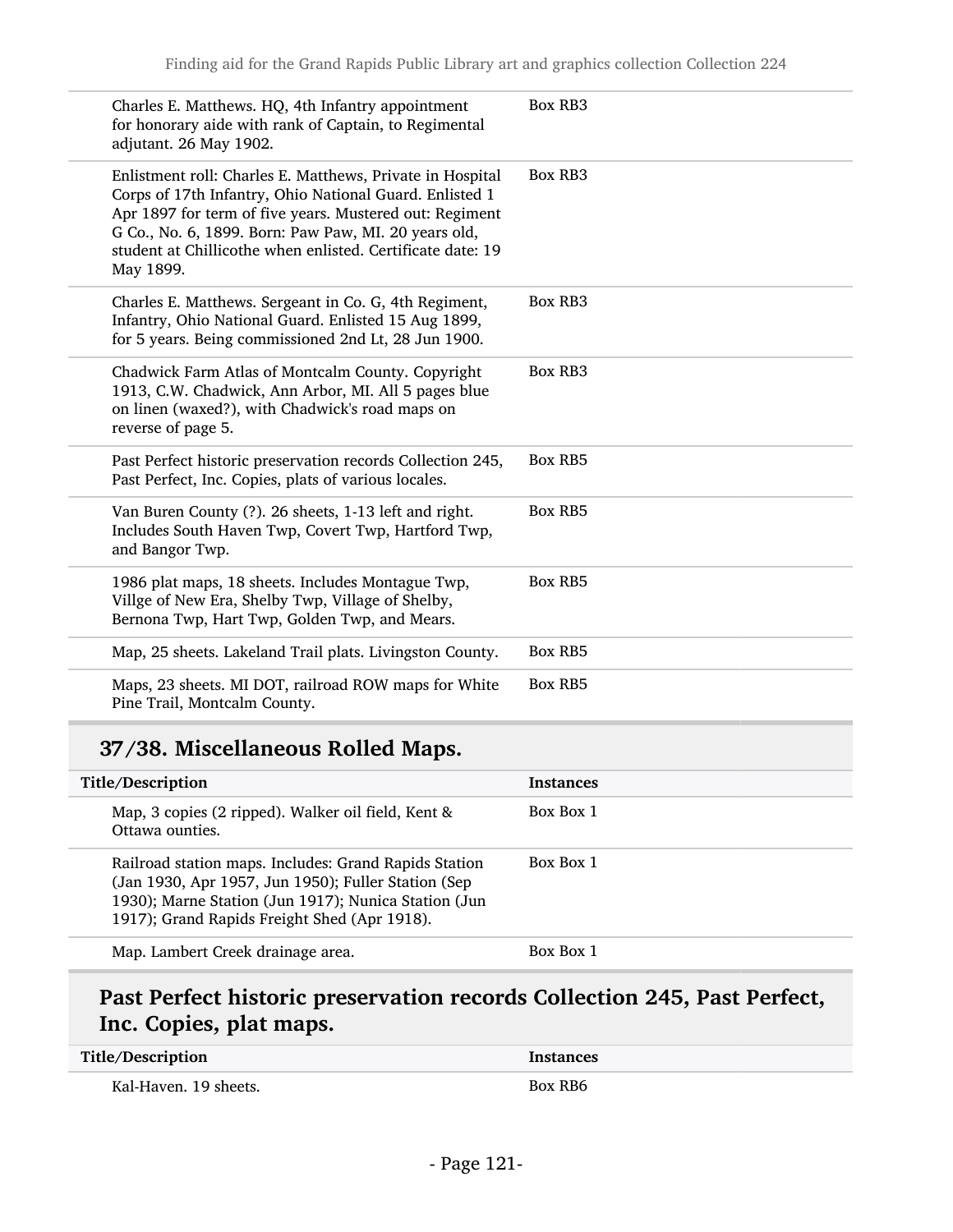| Railroad ROW maps, 46 sheets. White Pine Trail in<br>Osceola Co.                                                                                                         | Box RB6          |
|--------------------------------------------------------------------------------------------------------------------------------------------------------------------------|------------------|
| Railroad ROW maps, 34 sheets. White Pine Trail in Kent<br>Co.                                                                                                            | Box RB6          |
| Railroad ROW maps, 13 sheets. White Pine Trail in<br>Wexford Co.                                                                                                         | Box RB6          |
| Railroad ROW maps, 48 sheets. White Pine Trail in<br>Mecosta Co.                                                                                                         | Box RB6          |
| Art works not boxed in NE Room.<br>Physical Location: Following three items located near<br>items marked "12-F," at north end of room                                    | Box RB6          |
| Title/Description                                                                                                                                                        | <b>Instances</b> |
| Rendering with mat. Large, color. Kent County<br>Community Correctional Facility, Phase II. Wm.<br>H. Vanderbout & Chase Richardson, Grand Rapids,<br>architects. [n.d.] | Box RB6          |
| Carving. Alois Lang (?) Inside large Kraft box with no                                                                                                                   |                  |
| identification, [n.d.]                                                                                                                                                   | Box RB6          |

# Pile of framed sketch prints (?) or engravings (?), all same artist "G.V."

### General

These eight framed prints are housed on a shelf in Collection 224, 15-G-2, as of August 2021.

| Title/Description                                        | <b>Instances</b> |
|----------------------------------------------------------|------------------|
| Palazzi de Campidoglio. Unboxed, on shelf with other     | <b>Box</b>       |
| engravings.                                              | Unknown          |
| Casino della Villa Patrizi fuori de Portia Pia. Unboxed, | <b>Box</b>       |
| on shelf with other engravings.                          | Unknown          |
| Palazzo Borghese. Unboxed, on shelf with other           | <b>Box</b>       |
| engravings.                                              | unknown          |
| Giordino e Casino Pontificio di Belvedere. Unboxed, on   | <b>Box</b>       |
| shelf with other engravings.                             | unknown          |
| Prospetto principale del Collegio Romano. Unboxed, on    | <b>Box</b>       |
| shelf with other engravings.                             | Unknown          |
| Palazzo Panfilio. Unboxed, on shelf with other           | <b>Box</b>       |
| engravings.                                              | Unknown          |
| Giardino e Casino Pontificio del Vaticano. Unboxed, on   | <b>Box</b>       |
| shelf with other engravings.                             | Unknown          |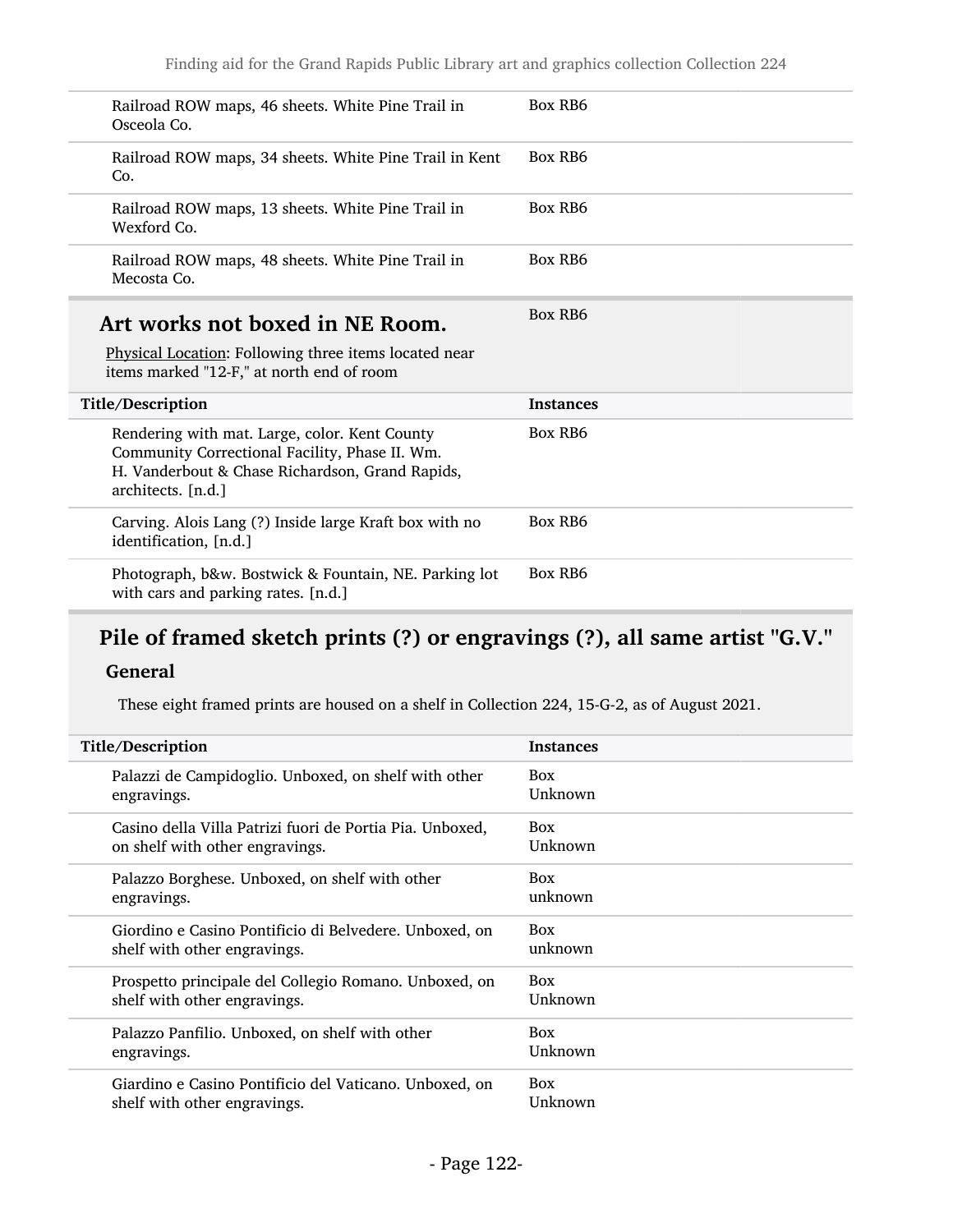### ^ [Return to Table of Contents](#page-1-0)

## Series III. Exhibits

# Subseries A. Grand Rapids Art Gallery

## Grand Rapids-Area Exhibits

| Title/Description                                                                                                                                                                                                                                                                                                                                  | <b>Instances</b> |
|----------------------------------------------------------------------------------------------------------------------------------------------------------------------------------------------------------------------------------------------------------------------------------------------------------------------------------------------------|------------------|
| 137th Exhibition. Paintings by Grand Rapids artists. Nov<br>28, 1927-Jan 3, 1928. 00.[3167].1.                                                                                                                                                                                                                                                     | Box 7            |
| <b>Scope and Contents</b>                                                                                                                                                                                                                                                                                                                          |                  |
| Includes: Mathias Alten, Burrows, Kreigh Collins,<br>Maud Northrup Collins, Alex-ander Flyn, Will<br>Howe Foote, Edward W. Gentz, Foster Jewell,<br>Blanche McMullen, George Murray, F. deForest<br>Shook, Helen Steketee, Sallie HallSteketee, and<br>Josephine Deane Valentine.                                                                  |                  |
| 150th Exhibition. Paintings by Grand Rapids artists. Nov<br>28-Dec 31, 1928. 00.[3167].2.                                                                                                                                                                                                                                                          | Box 7            |
| <b>Scope and Contents</b>                                                                                                                                                                                                                                                                                                                          |                  |
| Includes: Mathias J. Alten, Kreigh Collins, Henri<br>de Kruif, Alexander Flyn, Georg Hoffman Ford,<br>Edward W. Gentz, Foster Jewell, Alice Fish<br>Kinsinger, Ezene Reed Meyersahm, Helen Steketee,<br>Sallie Hall Steketee, Rudolph Tandler, and Deane<br>Valentine. Also, Shirley Frances Ransom, Frederick<br>C. Ruppel, and Marie E. Wishart. |                  |
| 152nd Exhibition. Paintings by G. Glenn Newell. Jan 13-<br>Feb 25, 1929. 00.[3167].3.                                                                                                                                                                                                                                                              | Box 7            |
| Catalog of paintings by Grand Rapids artists. December<br>1929. 00.[3167].4.                                                                                                                                                                                                                                                                       | Box 7            |
| <b>Scope and Contents</b>                                                                                                                                                                                                                                                                                                                          |                  |
| Includes: Mathias J. Alten, Gerrit A. Beneker, Milo<br>Denny, A. De Ryke, Alexander Flyn, Georg Hoffman<br>Ford, Edward W. Gentz, Foster Jewell, Eugene<br>Masselink, Florence Parsell, Shirley Frances<br>Ransom, F. deForest Shook, Helen Steketee, Sallie<br>Hall Steketee, Deane Valentine, and Earl Winslow.                                  |                  |

Catalog. Exhibit of paintings by artists and amateurs of Grand Rapids and vicinity. May 1930. 00.[3167].5. Box 7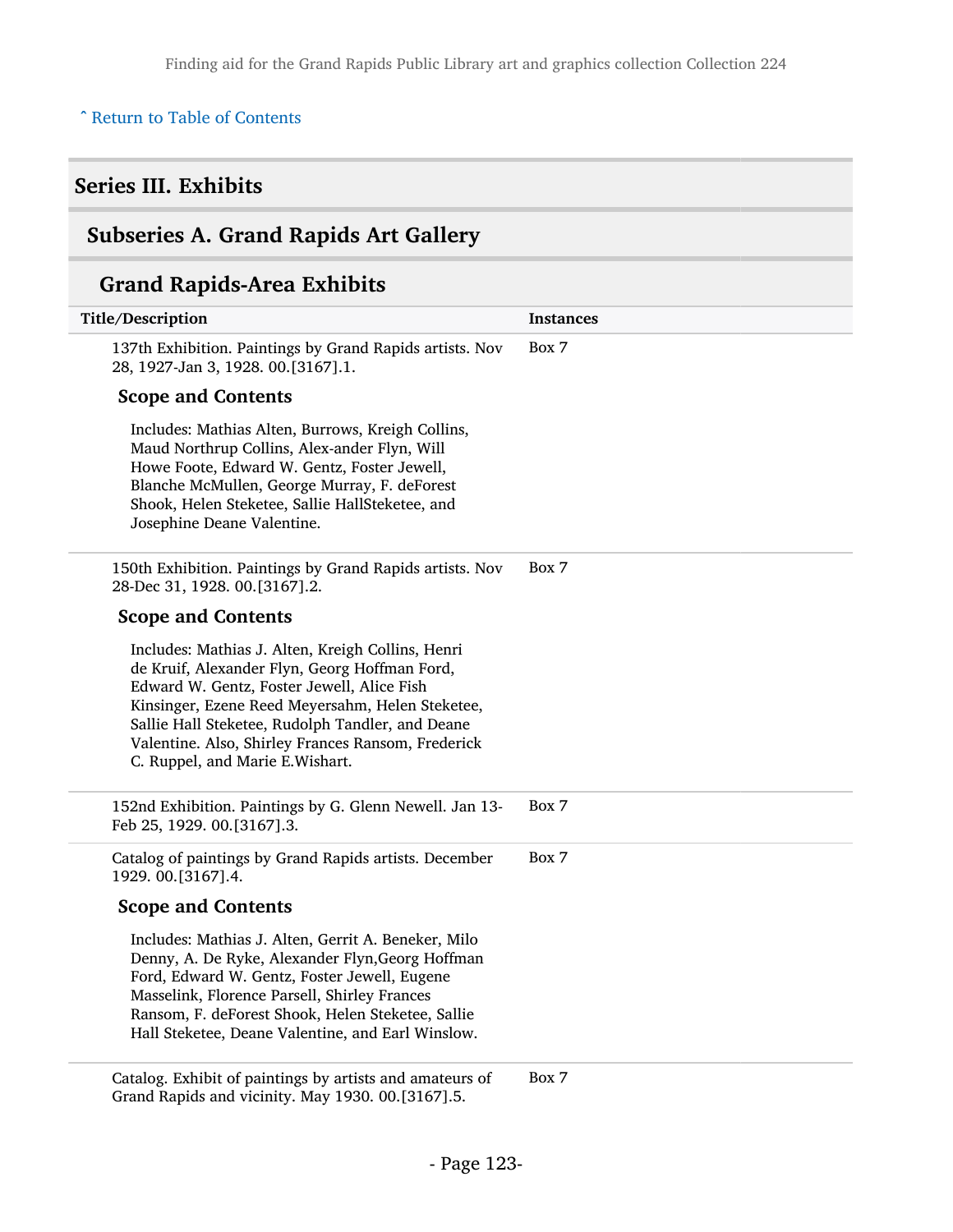#### Scope and Contents

Includes: Mathias J. Atlen, Panos Booziotes, Kreigh Collins, Maud N. Collins, Hedwig Eichenberg, Georg Hoffman Ford, Robert W. Godfrey, Alexander Flyn, Earl Hazel, Jaro J. Hess, Anne Idema, Dorothy E. Jacque, T. Johnson, Constance Jones, Mary Kosloff, Joseph H. Korff, Antonie L. Lancel, Eugene B. Masselink, Vincent L. McDermott, Florence Parsell, Shirley Frances Ransom, A.M. De Ryke, Leslie D.Slack, Ida W. Shananquet, Charlotte K. Sligh, Ivan Swift, Helen Steketee, Sallie Hall Steketee, George Scholten, William D. Tucker, Deane Valentine, Clifford L. Warner, Lumen Winter, A. Williams, and E. Wheeler. Also Frederick C. Ruppel and Marie E. Wishart

International Christmas Tree Exhibition, 1956. Features Lithuanian tree (1955), b/w illustration on cover. P2001.059. Box 7

### Non-Grand Rapids-Area Exhibits

| Title/Description                                                                                                                                                                                                                                                       | <b>Instances</b> |
|-------------------------------------------------------------------------------------------------------------------------------------------------------------------------------------------------------------------------------------------------------------------------|------------------|
| Catalog of Exhibition of Color Prints by Suzuki<br>Harunobu, with notes critical and descriptive by<br>Frederick W. Gookin. The Caxton Club Rooms, Fine Arts<br>Building, Chicago. Feb 4, 1905. 00.[1598].1; Formerly<br>M9.C31, v. 10                                  | Box 7            |
| <b>Immediate Source of Acquisition:</b><br><b>Immediate Source of Acquisition</b>                                                                                                                                                                                       |                  |
| This catalog was a gift of Martin A. Ryerson.                                                                                                                                                                                                                           |                  |
| <b>Scope and Contents</b>                                                                                                                                                                                                                                               |                  |
| Includes one printed illustration, opposite title<br>page.                                                                                                                                                                                                              |                  |
| An Exhibition for Modern Living : The Detroit Institute<br>of Arts. Sep 11-Nov 12, 1949. Catalog edited by<br>A.H. Girard and W.D. Laurie, Jr. Articles by John<br>Keuwenhoven and Edgar Kaufmann, Jr. Drawings by<br>Saul Steinberg. 00.[3827].1; Formerly MWD745.D484 | Box 7            |
| <b>Scope and Contents</b>                                                                                                                                                                                                                                               |                  |
| Only Grand Rapids designer listed in Index of<br>Designers is Stanislaus V'Soske for rugs. Herman                                                                                                                                                                       |                  |

Miller is listed, and there is an illustration of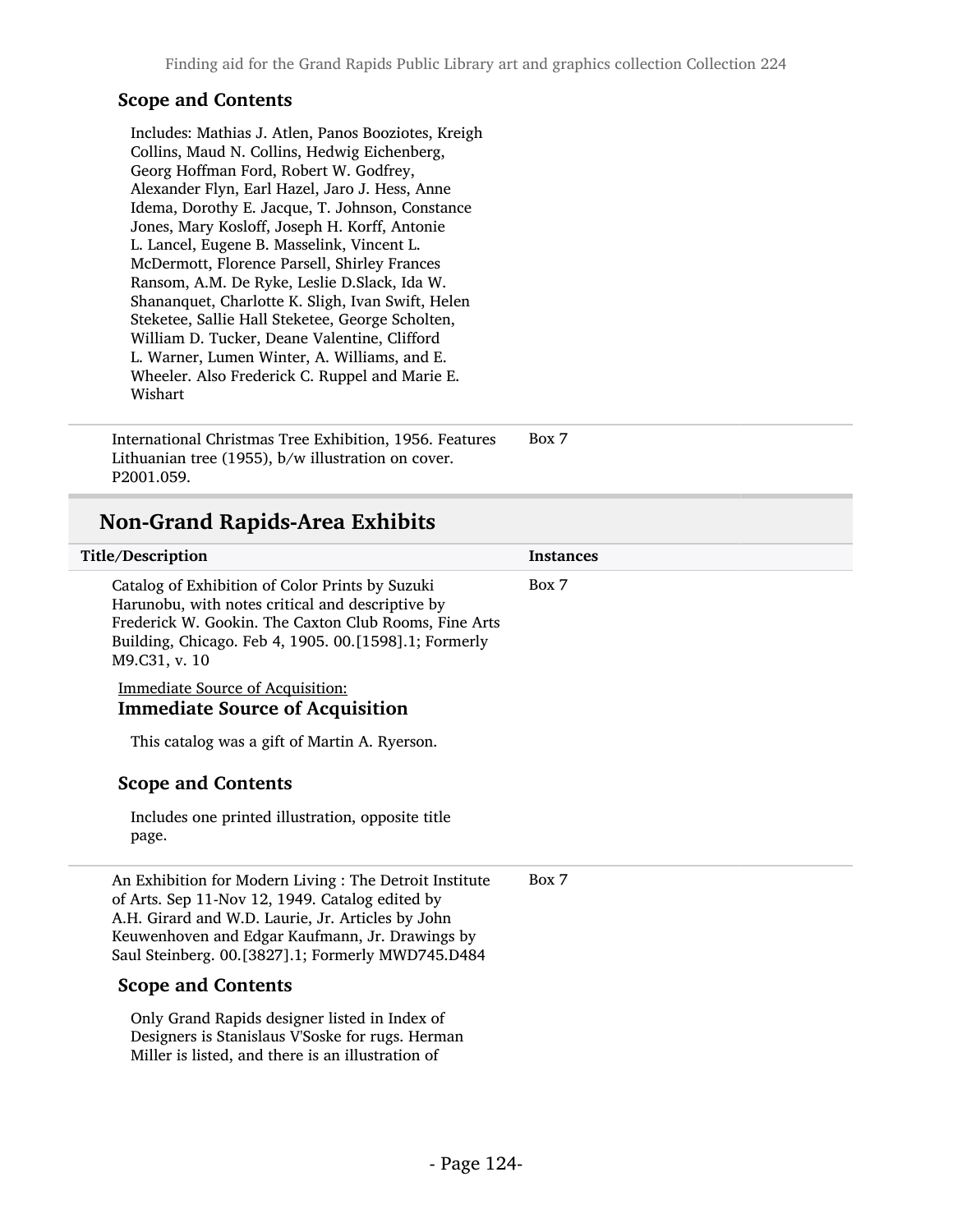a Herman Miller chair. Includes some other Michigan designers and companies.

## Subseries B. Gallery Guides

## Grand Rapids Gallery Association. Gallery Guides.

| Title/Description             | <b>Instances</b>   |
|-------------------------------|--------------------|
| 2002/2003. 2003.032D.         | Box A <sub>2</sub> |
| 2004/2005. 2004/021I.         | Box A <sub>2</sub> |
| 2004/2005 c. 2 00. [3528]. 1. | Box A <sub>2</sub> |
| 2006/2007. 2007.046.2.        | Box A <sub>2</sub> |

## Subseries C. Kendall School of Design

| Title/Description                                | <b>Instances</b> |
|--------------------------------------------------|------------------|
| 52nd Student Exhibit flyer, May 1980. 2003.030E. | Box 7            |

### Subseries D. Lists of Grand Rapids or Michigan artists

| Title/Description | Instances      |                   |
|-------------------|----------------|-------------------|
| Gallery lists     | Box<br>Unknown | Folder<br>Unknown |
| Synchronicity.    | Box<br>Unknown | Folder<br>Unknown |

### Book Illustrators

| Title/Description                       | <b>Instances</b> |                   |
|-----------------------------------------|------------------|-------------------|
| Illustrator of Virginia L. Kroll books. | Box<br>Unknown   | Folder<br>Unknown |

#### ^ [Return to Table of Contents](#page-1-0)

### Series IV. Books

## Subseries A. Sculpture

| Title/Description                                                            | <b>Instances</b> |          |
|------------------------------------------------------------------------------|------------------|----------|
| "Calder: A Pictorial Essay." (article) / Bernie Mancewicz,<br>1969. 2006.037 | Box S1           | Folder 1 |
| Dedication program for La Grande Vitesse. June 14, 1969.<br>2006.037         | Box S1           | Folder 1 |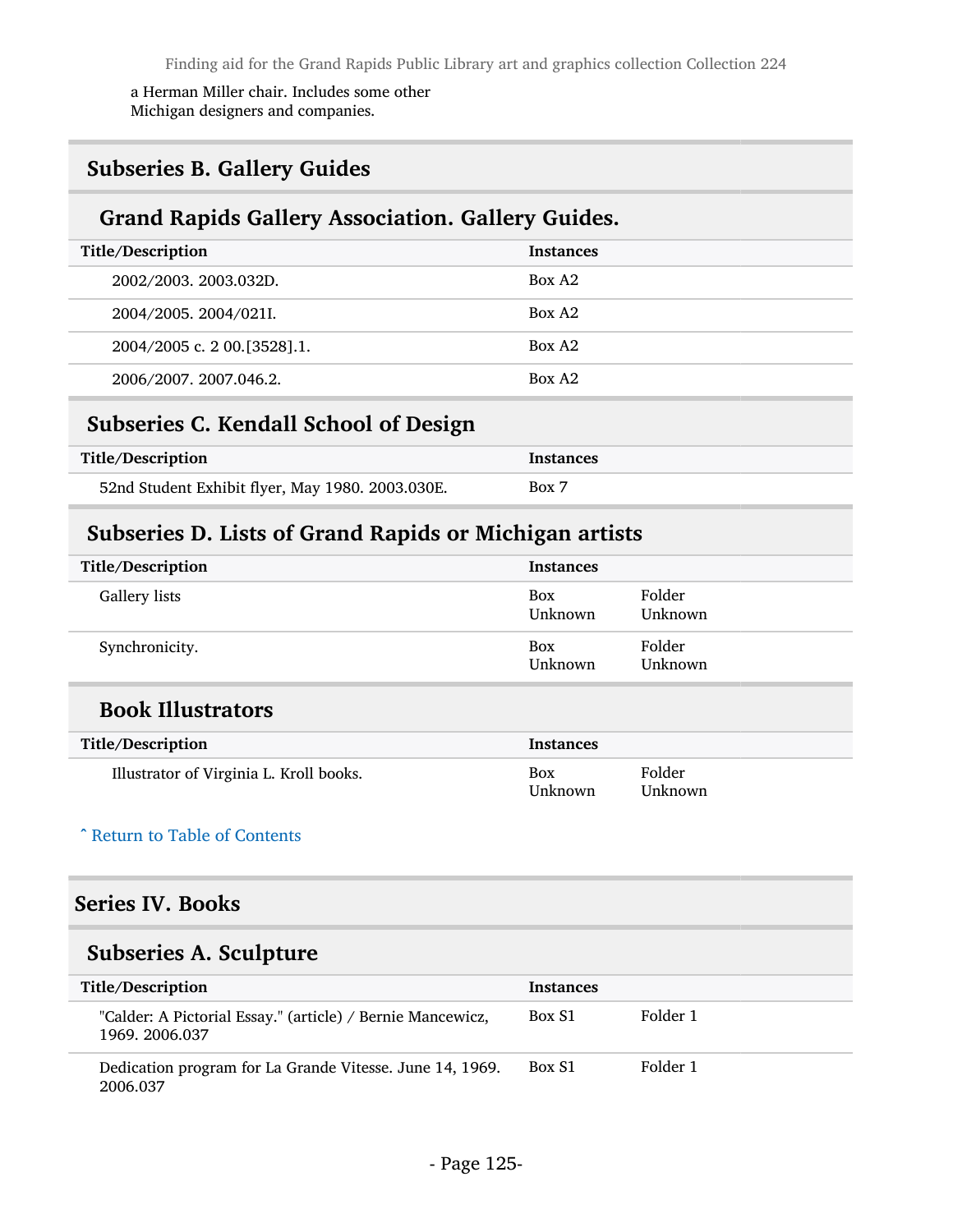| The Essential Alexander Calder (book). / Howard<br>Greenfeld (2003) 2004.039                                                                                                                                                     | Box S1 | Folder <sub>2</sub> |  |
|----------------------------------------------------------------------------------------------------------------------------------------------------------------------------------------------------------------------------------|--------|---------------------|--|
| Dedication/information program for Grand River<br>Sculpture / Joseph Kinnbrew IV. 1975. 00.[2541].1                                                                                                                              | Box S1 | Folder 3            |  |
| Dedication/information program for Grand River<br>Sculpture / Joseph                                                                                                                                                             | Box S1 | Folder 4            |  |
| Kinnbrew IV. 1975 (Copy 2). 00.[2541].2                                                                                                                                                                                          | Box S1 | Folder 4            |  |
| Exhibit catalog: Mark di Suvero. Whitney Museum of<br>American Art. Nov 13, 1975-Feb 8, 1976. 2004.039                                                                                                                           | Box S1 | Folder 5            |  |
| Outdoor Sculpture in Grand Rapids (booklet) / Fay L.<br>Hendry. Photographs by Balthazar Korab. 1980. 00.<br>[2540].1                                                                                                            | Box S1 | Folder 6            |  |
| "A Comparison of Robert Morris' 'Grand Rapids Art<br>Project' to a Proposal for the Future of Urban Public<br>Art" (essay) / Luke Moore. 2000. 00.[2133].1                                                                       | Box S1 | Folder 7            |  |
| La Grande Vitesse ephemera. Emblem sticker. P2008.092                                                                                                                                                                            | Box S1 | Folder <sub>8</sub> |  |
| "Grand Rapids Art Project" / Robert Morris. Monograph.<br>Grand Rapids Art Museum, 1975. 00.[2542].1                                                                                                                             | Box S1 | Folder 9            |  |
| Sculpture Off the Pedestal (copy 1). Published by the<br>Grand Rapids Art Museum, 1973. 00.[2543].1                                                                                                                              | Box S1 | Folder 10           |  |
| <b>Scope and Contents</b>                                                                                                                                                                                                        |        |                     |  |
| Features artworks by: Stephen Antonakos, Mark<br>di Suvero, Dale Eldred, John Henry, Michael Hall,<br>William King, Lyman Kipp, John Mason, Clement<br>Meadmore, Boyd Mefford, Robert Morris, Robert<br>Murray, and Steven Urry. |        |                     |  |
| Sculpture Off the Pedestal (copy 2). 00.[2543].1                                                                                                                                                                                 | Box S1 | Folder 11           |  |
| Sculpture Off the Pedestal (copy 3). 00.[2543].1                                                                                                                                                                                 | Box S1 | Folder 12           |  |
| Sculpture On/Off the Plaza [19]'78. 00.[2132].1                                                                                                                                                                                  | Box S1 | Folder 13           |  |
| <b>Scope and Contents</b>                                                                                                                                                                                                        |        |                     |  |
| Features artworks by: Rudi Bachart, Arthur Cadieux,<br>Pat Carlson, Jim Kuiper, Ron Pederson, and Timothy<br>VanLaar.                                                                                                            |        |                     |  |
| "American Sculpture of the Sixties" (exhibit guide).<br>Grand Rapids Art Museum, March 22-May 24, 1969. 00.<br>$[2324]$ .1                                                                                                       | Box S1 | Folder 14           |  |
| <b>Scope and Contents</b>                                                                                                                                                                                                        |        |                     |  |
| Features artworks by: Peter Agostini, Jeremy                                                                                                                                                                                     |        |                     |  |

Anderson, John Anderson, George Baker, Varujan Boghosian, Lee Bontecou, John Chamberlain, Allan D'Arcangelo, Mark di Suvero, Herbert Ferber,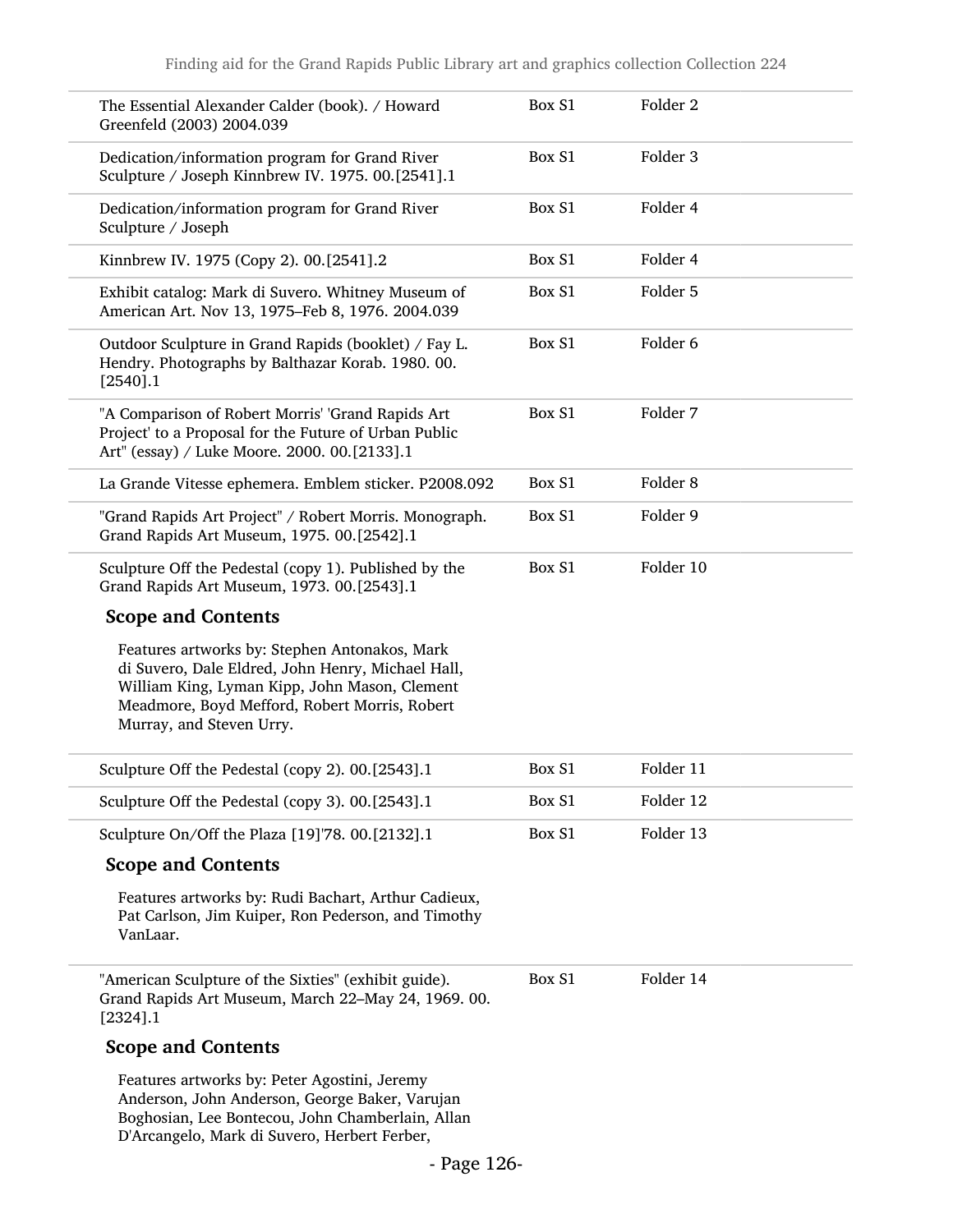| Joseph Goto, Colin Greenly, Roy Gussow, Edward<br>Higgins, Will Horwitt, Robert Hudson, Richard<br>Hunt, EllsworthKelly, Gabrial Kohn, Ibram Lassaw,<br>Michael Lekakis, Mem Levinson, SolLewitt, Seymour<br>Lipton, Philip McCracken, Robert Murray, Louise<br>Nevelson, Isamu Noguchi, Toshio Odate, George<br>Ortman, Robert Rauschenberg, James Rosati,<br>Bernard Rosenthal, George Segal, WilliamSellers,<br>David Smith, Kenneth Snelson, Jack Squier, Richard<br>Stankiewicz, George Sugarman, Richar VanBuren,<br>David Weinrib, and H.C. Westerman. 00.[2324].1 |       |
|---------------------------------------------------------------------------------------------------------------------------------------------------------------------------------------------------------------------------------------------------------------------------------------------------------------------------------------------------------------------------------------------------------------------------------------------------------------------------------------------------------------------------------------------------------------------------|-------|
| Tom Otterness. Website print for Tree of Knowledge with<br>map background. http://www.tomotterness.net (Accessed<br>04/06/2018)                                                                                                                                                                                                                                                                                                                                                                                                                                           | Box 7 |
| Jaume Plensa. Oct. 3, 2008 to Jan. 4, 2009 / Frederik<br>Meijer Gardens & Sculpture Park. Program.                                                                                                                                                                                                                                                                                                                                                                                                                                                                        | Box 7 |
| <b>Scope and Contents</b>                                                                                                                                                                                                                                                                                                                                                                                                                                                                                                                                                 |       |
| Includes a brief biography on Plensa, a map of the<br>building and surround, a map of the Sculpture Park,<br>including a marking for Jaume Plensa sculptures,<br>and a list of workshops related to Plensa, including                                                                                                                                                                                                                                                                                                                                                     |       |

#### ^ [Return to Table of Contents](#page-1-0)

# Series V. Articles & Clippings

#### Related Materials: Related Materials

See also under individual artists

#### ^ [Return to Table of Contents](#page-1-0)

# Series VI. Small Graphics, including original and printed examples

| Title/Description                                                                                                                                                      | <b>Instances</b> |          |
|------------------------------------------------------------------------------------------------------------------------------------------------------------------------|------------------|----------|
| [Broadside] "Wood wanted immediately in exchange<br>for Salt? At the Grand Rapids Salt Works Jan. 21, 1843.<br>[Broadside] 3 originals(?), encapsulated. (2 in Safety) | Box SAFE         |          |
| [EMPTY: contains a note directing one to the original in<br>Safety.]                                                                                                   | Box 1            | Folder 1 |
| One of the earliest illustrations of original Grand Rapids,<br>believed to have been created in Grand Rapids. (One<br>original, encapsulated.)                         | <b>Box 18</b>    | Folder 1 |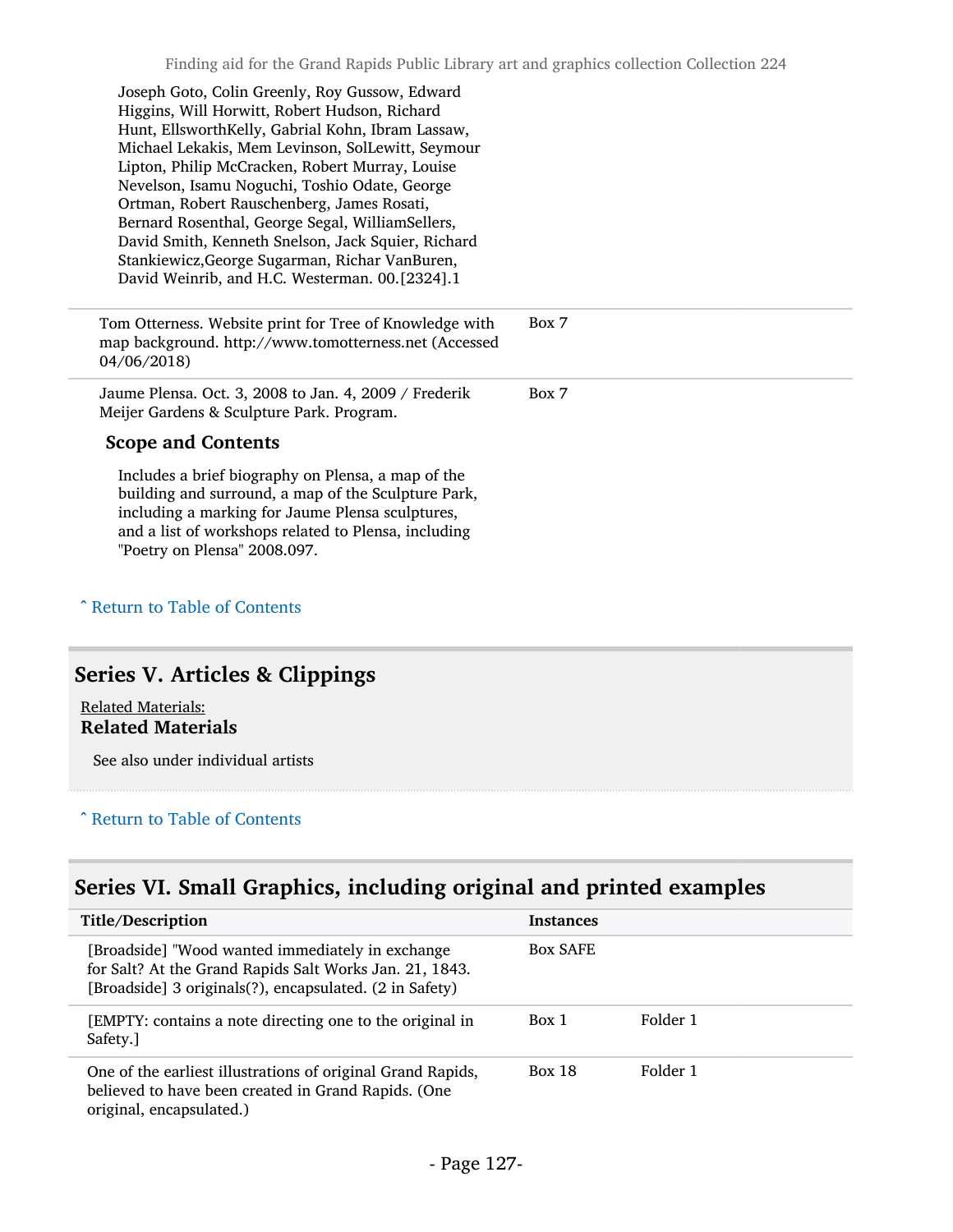## S. Carlin

| Title/Description                                                                                                                                    | Instances |
|------------------------------------------------------------------------------------------------------------------------------------------------------|-----------|
| Ryerson Public Library / S. Carlin [ca. 2003?] Pen & ink<br>sketch of old facade, pre-renovation. 2006.106. Framed<br>for hanging, Perception, 2006. | 15-E-6    |

# Nancy Clouse. Building Details note cards in envelops, n.d.

| Title/Description                                                                                                                                                                                                                                                    | <b>Instances</b> |            |
|----------------------------------------------------------------------------------------------------------------------------------------------------------------------------------------------------------------------------------------------------------------------|------------------|------------|
| a) Exhibitor's Building, ca. 1925. 00.[5256].14                                                                                                                                                                                                                      | Box 1            | Folder 1.5 |
| b) Amway Grand Plaza Hotel. ca. 1913. Oval window. 00.<br>$[5256]$ .14                                                                                                                                                                                               | Box 1            | Folder 1.5 |
| c) Amway Grand Plaza Hotel. ca. 1913. Pediment. 00.<br>$[5256]$ .14                                                                                                                                                                                                  | Box 1            | Folder 1.5 |
| d) Amway Grand Plaza Hotel. ca. 1913. Window w/ urn<br>decorations. 00. [5256]. 14                                                                                                                                                                                   | Box 1            | Folder 1.5 |
| Broadside. Devizes. Unreserved Sale This Evening. Mr.<br>W. Green Public Auction Mar. 21, 1843, Library of<br>Books, the collection property of Mr. Escott, who is leaving<br>the country. W. Green, auctioneer and appraiser. Griffin,<br>Printer, DeVizes. [Print] | Box 1            | Folder 2   |

## Maud W. Northrop (Mrs. R.S. Northrop, later Maud Northrop Collins)

| Title/Description                                                                                                                                                                                                                                                                                                                                                                                                                                                                                                  | <b>Instances</b> |          |
|--------------------------------------------------------------------------------------------------------------------------------------------------------------------------------------------------------------------------------------------------------------------------------------------------------------------------------------------------------------------------------------------------------------------------------------------------------------------------------------------------------------------|------------------|----------|
| Souvenir. Nineteenth Annual Congress of the Association<br>for the Advancement of Women, invited and entertained<br>by the Ladies' Literary Club. Oct. 14-16, 1891. Fountain<br>Street Baptist Church.                                                                                                                                                                                                                                                                                                             | Box 1            | Folder 3 |
| <b>Scope and Contents</b>                                                                                                                                                                                                                                                                                                                                                                                                                                                                                          |                  |          |
| Illustrations and designs drawn by Maud W.<br>Northrop. Pen Portraits by Mrs. R.S. Northrop,<br>Grand Rapids. G.R. : Dean Printing & Publ. Co.<br>Exterior & Interior sketches on pg. 24-27 of the<br>Ladies Literary Club. The pen portraits include four<br>women "Presidents of the A.A.W.," unidentified.<br>Also "Furniture Sketches form the Universal Tripod<br>Co., Grand Rapids, Michigan." Inside back cover.<br>Advertising pg. 31 to end, some with illustrations<br>not by Mrs. Northrop. 00.[3697].1 |                  |          |

## "T.R. Vant."

| Title/Description                                                                                           | <b>Instances</b> |          |  |
|-------------------------------------------------------------------------------------------------------------|------------------|----------|--|
| Pen & ink sketch of boat on water with bridge and<br>landscape behind. Boat appears to have "T.R." as name? | Box 1            | Folder 4 |  |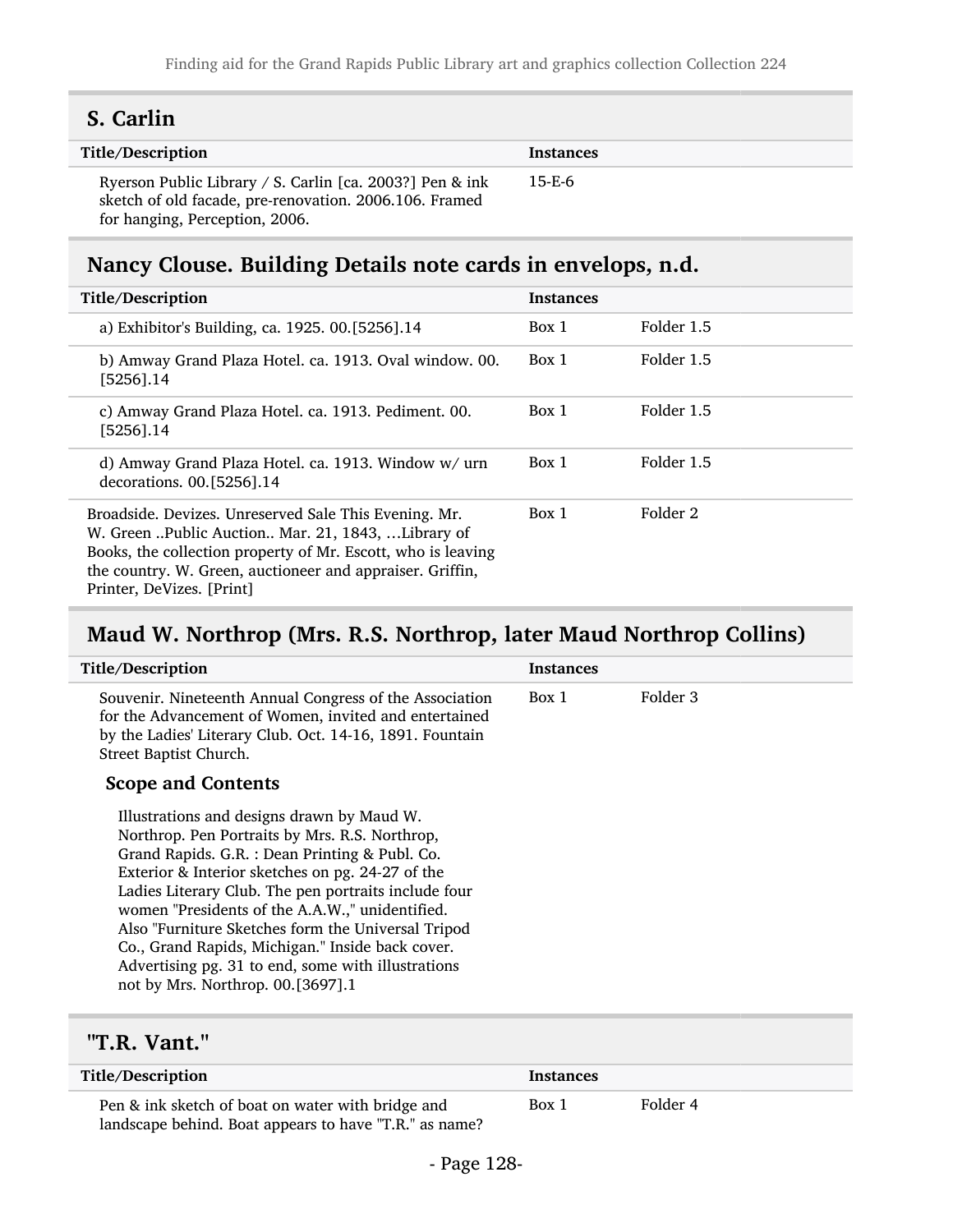#### Custodial History: Custodial History

Found with Old Collection materials "F" accessions, which include Fitch F2. It is possible this is a Cadette Fitch illustration, but not confirmed. See her Coll. 40, and also her album in the Richmond Family Coll. 94; Accession F.x.

# Mathias Alten Newsboys greeting 1926 illustration

| Title/Description                                                                                                                                                                                                                                                                | <b>Instances</b> |          |
|----------------------------------------------------------------------------------------------------------------------------------------------------------------------------------------------------------------------------------------------------------------------------------|------------------|----------|
| "Your Press Boy's Greeting." Grand Rapid Press 00.<br>[2782].1                                                                                                                                                                                                                   | Box 1            | Folder 5 |
| She cracks mystery of calendar "newsie" / Tom<br>Rademacher. GR Press. May 22, 2005. (Photocopy of<br>clipping identifying the boy, Robert Derolme, in Alten's<br>rendering, and the location of the original portrait. Also,<br>Proquest version of clipping w/o illustration.) | Box 1            | Folder 5 |
| <b>Stanley DeGraff</b>                                                                                                                                                                                                                                                           |                  |          |
| Title/Description                                                                                                                                                                                                                                                                | <b>Instances</b> |          |
|                                                                                                                                                                                                                                                                                  |                  |          |

| Plaster Creek [Bridge] at Madison Ave. Print. 00.[0097].1 | Box 1 | Folder 6 |  |
|-----------------------------------------------------------|-------|----------|--|
|-----------------------------------------------------------|-------|----------|--|

## Hugh Riker [Heritage Hill House Graphics] 7 printed pen & ink graphics of Heritage Hill houses, ca. 1972. N.S.P.A.

| Title/Description                                                      | <b>Instances</b> |          |
|------------------------------------------------------------------------|------------------|----------|
| The Fraint House, P2002.015.1                                          | Box 1            | Folder 7 |
| The Gallup House. P2002.015.2                                          | Box 1            | Folder 7 |
| The Gilbert House, P2002.015.3                                         | Box 1            | Folder 7 |
| The Pike House [Shown as the Grand Rapids Art]<br>Museum1. P2002.015.4 | Box 1            | Folder 7 |
| The Thompson House. P2002.015.5                                        | Box 1            | Folder 7 |
| The Weatherly House. P2002.015.6                                       | Box 1            | Folder 7 |
| The Wilcox House, P2002.015.7                                          | Box 1            | Folder 7 |

## Grand Rapids. All-American City, 1980-1981.

| Title/Description                                      | <b>Instances</b> |          |
|--------------------------------------------------------|------------------|----------|
| Laminated graphic/sign; perhaps a fragment. 00.[960].1 | Box 1            | Folder 8 |

### Festival

Related Materials: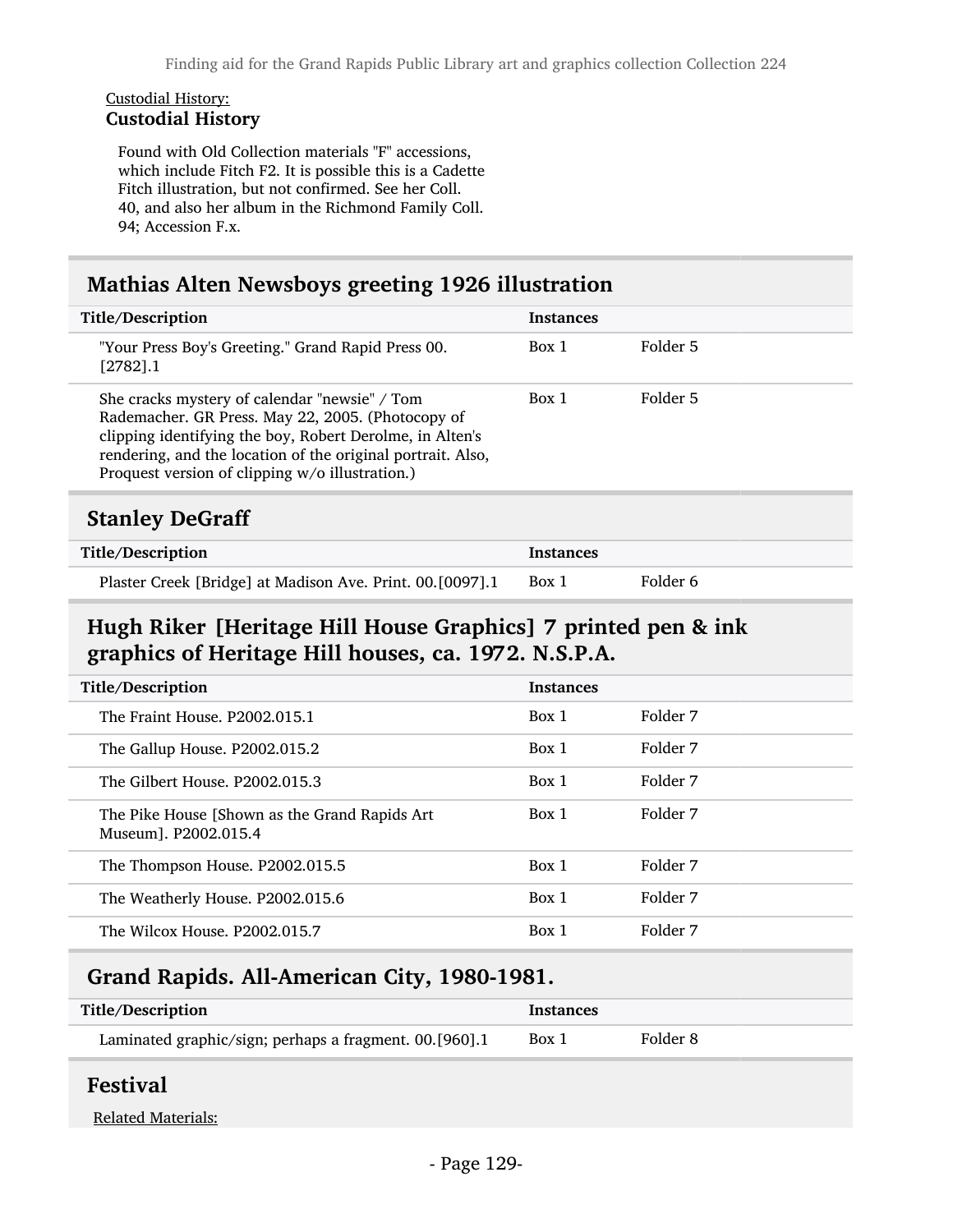### Related Materials

Small items; see also other Festival items in this finding aid at other locations. For other Festival items, see the Grand Rapids Festival, 1969-1980, Coll. 236

| Title/Description                                                                                                                                                                      | <b>Instances</b> |           |
|----------------------------------------------------------------------------------------------------------------------------------------------------------------------------------------|------------------|-----------|
| Festival70 [Festival [19]70] Program. First(?)use of<br>Alexander Calder black sun.                                                                                                    | Box 1            | Folder 9  |
| Festival Poster Postcards for 1988 and 1989 (can be<br>misinterpreted as 1992?)                                                                                                        | Box 1            | Folder 10 |
| Festival '89 holiday note card. [Illustration on front uses<br>the Calder black sun above a red candle in a candle<br>holder.                                                          | Box 1            | Folder 11 |
| <b>Existence and Location of Copies:</b><br><b>Existence and Location of Copies</b>                                                                                                    |                  |           |
| Signed, duplicate from Coll. 236                                                                                                                                                       |                  |           |
| "Something Fishy" Community Art Project / Grand Rapids<br>Community Foundation.                                                                                                        | Box 1            | Folder 12 |
| "Thank You" postcard packet, with four different designs<br>of fish, 5 copies of each design $= 20$ cards. Accompanied<br>by original velum envelop with gold seal. 2000.106           | Box 1            | Folder 12 |
| <b>Friends of Grand Rapids Parks</b>                                                                                                                                                   |                  |           |
| Title/Description                                                                                                                                                                      | <b>Instances</b> |           |
| Friends of Grand Rapids Parks stickers: one Friends of<br>Grand Rapids Parks logo and one with art by Woosah.<br>$[2021.059]$ , 2020                                                   | Box 1            | Folder 16 |
| <b>Chair Designs / Ron Bates.</b>                                                                                                                                                      |                  |           |
| Title/Description                                                                                                                                                                      | <b>Instances</b> |           |
| Spiral bound booklet from Bates, including color laser<br>photocopies of photos illustrating the chair constructions,<br>plus various newspaper articles about the chairs.<br>2000.110 | Box 1            | Folder 13 |
| <b>City Hall</b>                                                                                                                                                                       |                  |           |
| Title/Description                                                                                                                                                                      | <b>Instances</b> |           |
| "Save City Hall" bumper sticker. Black lettering and<br>outline of Skidmore Owings & Merrill 1969-era City &<br>County Buildings, with La Grande Vitesse Calder sculpture<br>in front. | Box 1            | Folder 14 |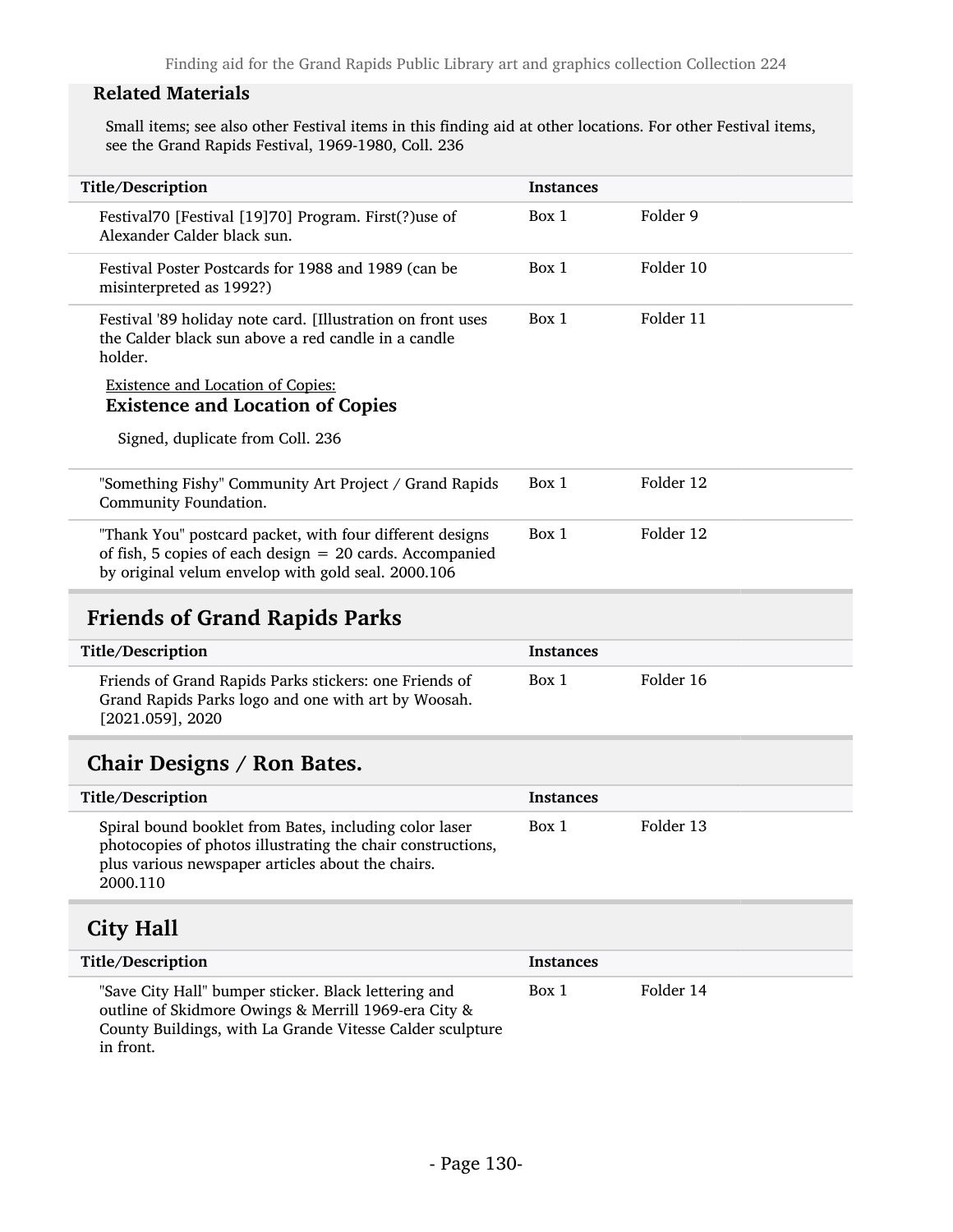## Proquest Grand Rapids Press articles about the controversial proposal to tear down these buildings on Vanderberg Plaza, which themselves replaced the beloved 1888 Old City Hall, torn down in November 1969.

| Title/Description                                                                    | <b>Instances</b> |           |
|--------------------------------------------------------------------------------------|------------------|-----------|
| May 18, 2003                                                                         | Box 1            | Folder 14 |
| May 28, 2003                                                                         | Box 1            | Folder 14 |
| June 19, 2003                                                                        | Box 1            | Folder 14 |
| June 20, 2003                                                                        | Box 1            | Folder 14 |
| June 26, 2003                                                                        | Box 1            | Folder 14 |
| June 28, 2003                                                                        | Box 1            | Folder 14 |
| June 30, 2003                                                                        | Box 1            | Folder 14 |
| Grand Rapids in 1833. House of Joel Guild, the pioneer /<br>Aaron B. Turner, 1889(?) | <b>Box SAFE</b>  |           |

### Jane VanderLaan, artist. (Amy Miller, realtor)

Neighborhood Places. [Concept for the series from Amy Miller, who hired Jane VanderLaan to illustrate the series of images of favorite places in various areas of Grand Rapids.] 1 set of usable postcards (13, including 2 each of available views + title card). 2005.095.7-19, 2011.062.

### Sketches

| Title/Description |                                                                         | <b>Instances</b> |
|-------------------|-------------------------------------------------------------------------|------------------|
|                   | a) Dale Hathaway [or Dale hattaway] / Diann Bartnick.<br>$00.$ [1118].1 | Box 1.5          |
|                   | b) J. Bernard Haviland / Diann Bartnick. 00.[1118].2                    | Box 1.5          |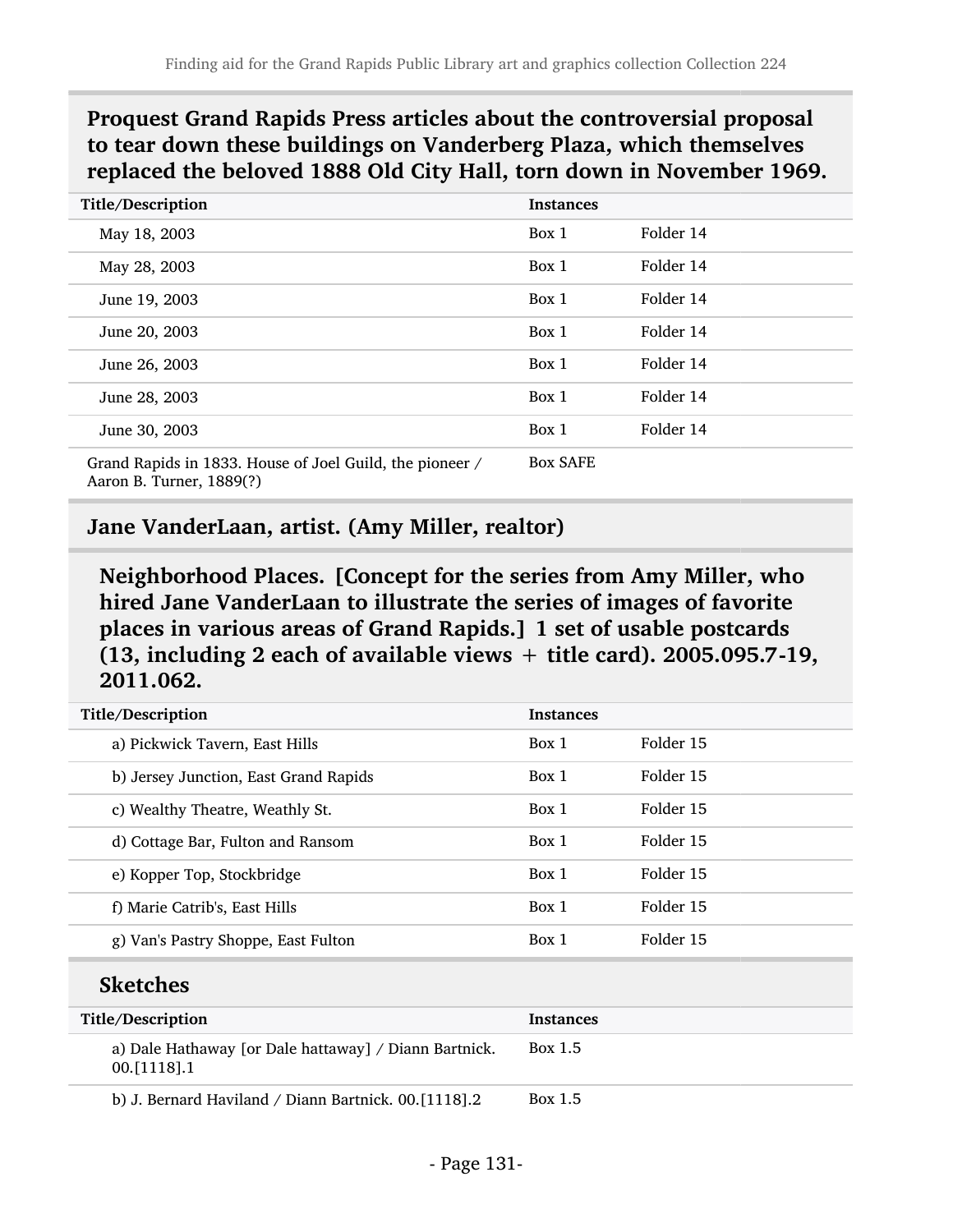## Reynold Weidenaar

## Michigan Calendar Sketchbook (illustrations) Includes: "Barn" (inside cover) P2006.046

| Title/Description                                             | <b>Instances</b> |
|---------------------------------------------------------------|------------------|
| "A New View of the Famed Point Betsie Light<br>Station" (Jan) | Box 1.5          |
| "Michigan, Winter Wonderland" (Feb)                           | Box 1.5          |
| "Victorian" (Mar)                                             | Box 1.5          |
| "Frankfort" (Apr)                                             | Box 1.5          |
| "Maple Street Bridge, Manistee" (May)                         | Box 1.5          |
| "Artists' Haven, Saugatuck" (Jun)                             | Box 1.5          |
| "Duck Lake Outlet, Just North of Muskegon" (Jul)              | Box 1.5          |
| "Michigan, Water Wonderland" (Aug)                            | Box 1.5          |
| "US Army Corps of Engineers Reinforce a<br>Breakwater" (Sep)  | Box 1.5          |
| "Fulton Street Farmers' Market, Grand Rapids" (Oct)           | Box 1.5          |
| "Interchange" (Nov)                                           | Box 1.5          |
| "The Soo" (Dec)                                               | Box 1.5          |
|                                                               |                  |

## Central High School Helios.

Related Materials: Related Materials

Monthly publication, various dates. Mid 19-teens. See Collection 316 for more.

| Title/Description               | <b>Instances</b> |
|---------------------------------|------------------|
| Jan. 1913, Feb. 1913, Nov. 1913 | Box 1.6          |
| Feb. 1914, Apr. 1914            | Box 1.6          |
| Annual Helios, 1914             | Box 1.6          |
| Annual Helios, 1915             | Box 1.6          |
| Annual Helios, 1916             | Box 1.6          |
|                                 |                  |

# Small Photos of Art Work

| Title/Description                                                                               | Instances |
|-------------------------------------------------------------------------------------------------|-----------|
| Campau Square in Winter (reproduction)/ Will Howe<br>Foote. Ca. 1910. [Original owned by GRPL.] | Box 2     |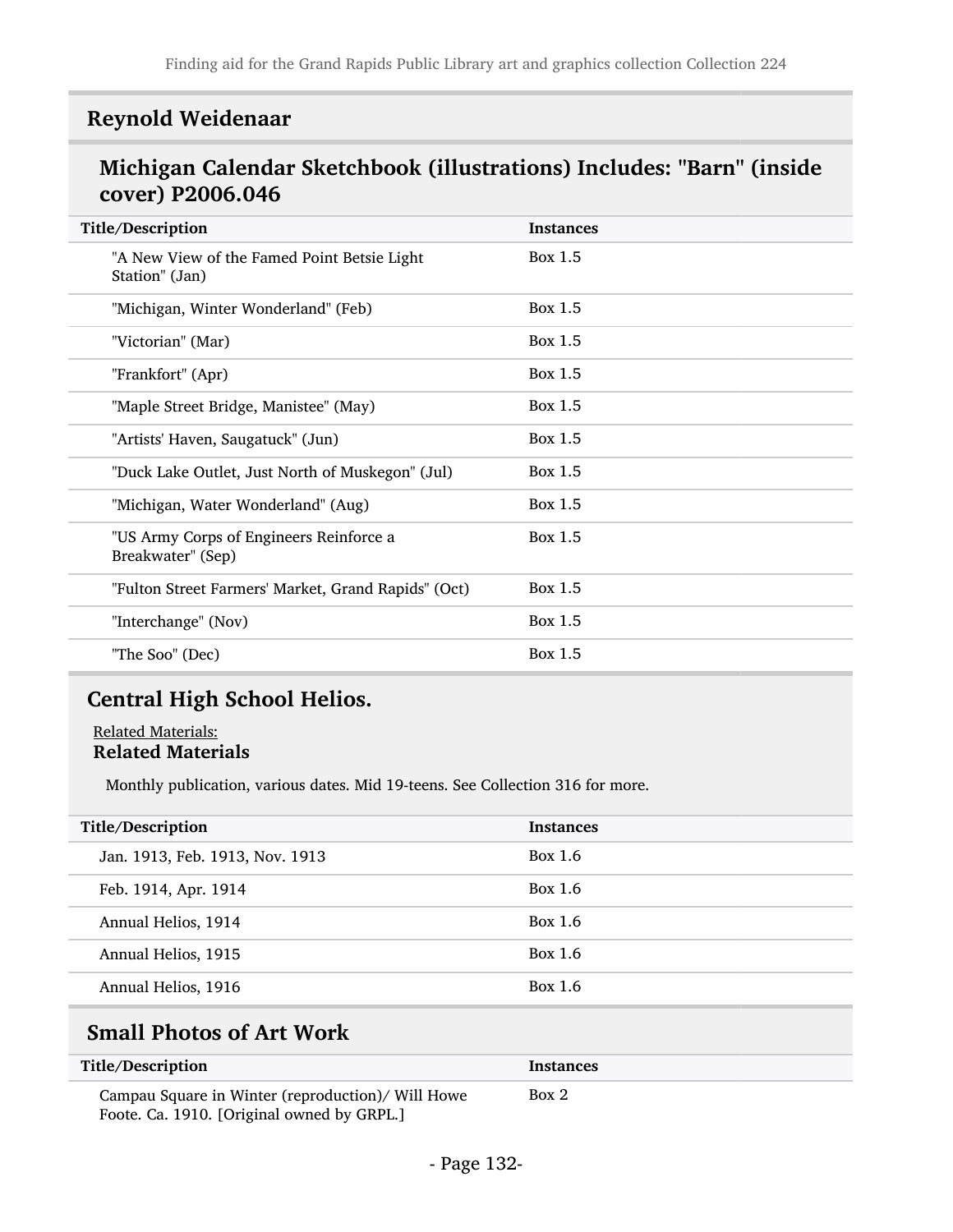| Louis Campau (photograph of portrait). Original owned<br>by GRPL. Verso: Neg. $#3028$ . | Box 2 |
|-----------------------------------------------------------------------------------------|-------|
| Slides (12) of Louis Campau portrait.                                                   | Box 2 |
| Slides (17) of various Frederick S. Church works of art at<br><b>GRPL, Coll. 228</b>    | Box 2 |
| Negatives for contact prints (4). Augustus Behrens. 00.<br>$[0083]$ .5-7                | Box 2 |

# Thomas Mitchell Peirce [Illustrator]

### Publications with Peirce illustrations

| Title/Description                                                                       | <b>Instances</b> |          |
|-----------------------------------------------------------------------------------------|------------------|----------|
| Grey Cloak / Harold MacGrath. Indianapolis: Bobbs-<br>Merrill Co., 1903. 2002.085.      | Box 2.5          | Folder 1 |
| White Aprons / Maud Wilder Goodwin. Boston : Little,<br>Brown and Co., 1901. 2002.085B. | <b>Box 2.5</b>   | Folder 1 |

## Reference materials

### Other Finding Aids

See Coll. 054-32 for childhood photo

| Title/Description<br><b>Instances</b>                                                                      |          |  |
|------------------------------------------------------------------------------------------------------------|----------|--|
| Box 2.5<br>Evening Press. Jan. 26, 1902(?)                                                                 | Folder 2 |  |
| Grand River Times. Feb. 1989 brief article highlighting<br>Box 2.5<br>the evening press information above. | Folder 2 |  |
| Brief genealogy research sheet<br>Box 2.5                                                                  | Folder 2 |  |
| Peter R.L. Peirce memorium references, M92.P35P4<br>Box 2.5                                                | Folder 2 |  |
| Box 2.5<br>Fisher. History of GR, 1918. Peirce entry.                                                      | Folder 2 |  |

# Graphics Clippings

| Title/Description                                                                                                                 | <b>Instances</b> |
|-----------------------------------------------------------------------------------------------------------------------------------|------------------|
| Stearns & Foster Mattress Ads. Cospomolitan magazine.<br>[Jun 1909] 2002.085                                                      | Box 2.5          |
| Senora Bel Gado. Source unknown [Jan 1902] 2002.085                                                                               | <b>Box 2.5</b>   |
| Postcard: Thomas Mitchell Pierce [sic] (Peirce) Gift.<br>American Girl Series Post Card. Chicago: Armour & Co.,<br>1902. 2002.085 | Box 2.5          |

^ [Return to Table of Contents](#page-1-0)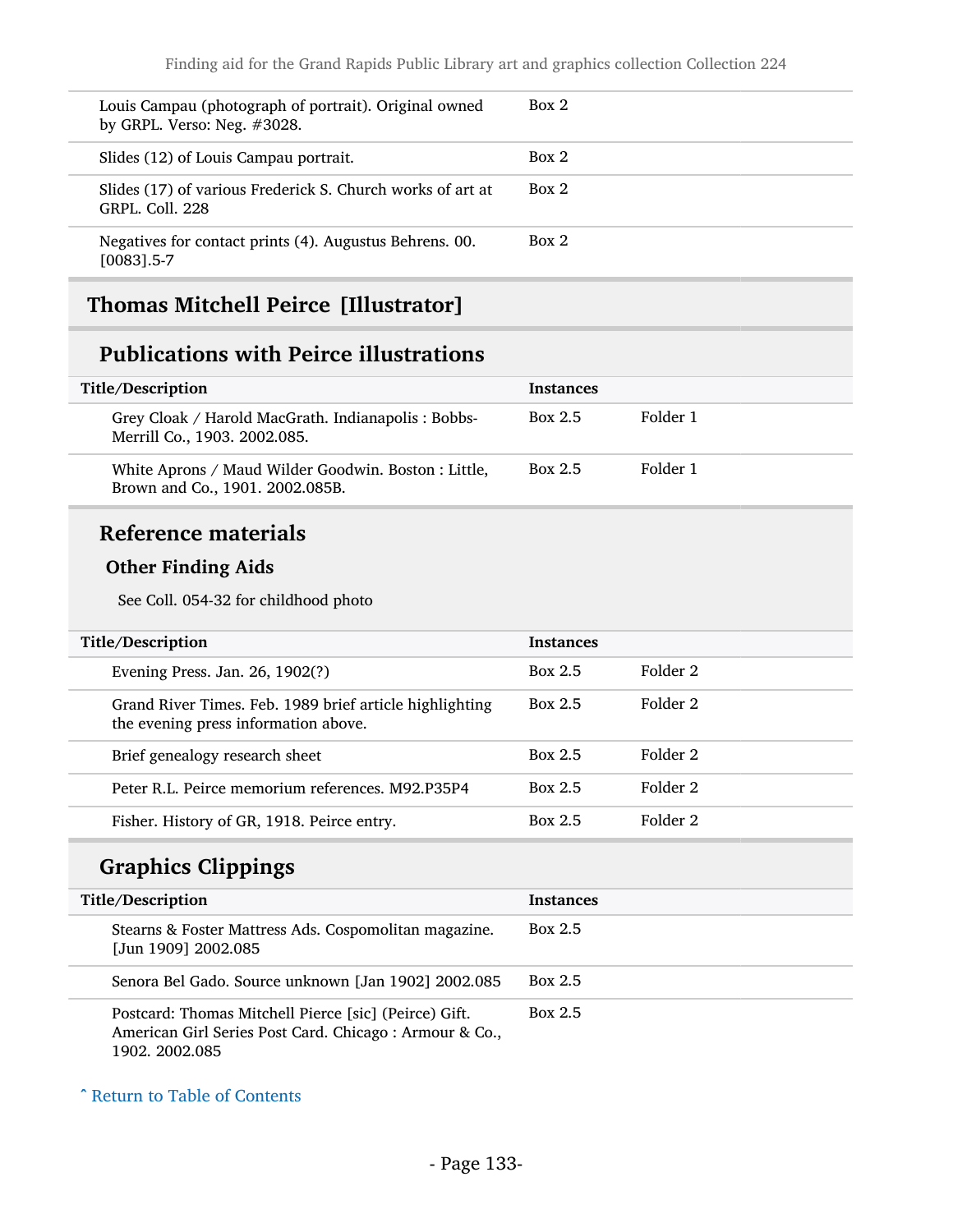# Appendix: Hanging Art

### General

Locations of artworks, organized by floor and then approximate location

### Lower Level Quiet Room

| Title/Description                                                | <b>Instances</b> |  |  |
|------------------------------------------------------------------|------------------|--|--|
| Photographs (8) / Unknown. Library branch buildings.             |                  |  |  |
| <b>First Floor</b>                                               |                  |  |  |
| <b>Self-check Circulation</b>                                    |                  |  |  |
| Title/Description                                                | <b>Instances</b> |  |  |
| 1. Photographs (8) / Unknown. Ryerson Library<br>patterns.       |                  |  |  |
| <b>Second Floor</b>                                              |                  |  |  |
| Title/Description                                                | <b>Instances</b> |  |  |
| 1. [Untitled oil] / Kristin Schuyler                             |                  |  |  |
| 2. [Untitled posters (3) / Unknown                               |                  |  |  |
| <b>Third Floor</b>                                               |                  |  |  |
| <b>Alcove near Friends shop</b>                                  |                  |  |  |
| Title/Description                                                | <b>Instances</b> |  |  |
| 1. Rendering, Ryerson Library / Shepley, Rutan &<br>Coolidge.    |                  |  |  |
| 2. Plans, Ryerson Library / Shepley, Rutan & Coolidge.           |                  |  |  |
|                                                                  |                  |  |  |
| 3. Photographs (8) / Unknown. Branch locations.                  |                  |  |  |
| 4. Photograph / Unknown. Large format, from Library<br>Plaza.    |                  |  |  |
| 5. Photographs (5) / Unknown. Mounted above library<br>timeline. |                  |  |  |

1. "The Alten Daughters" / Mathias Alten.

2. "Jeanne D'Arc" / Unknown (marble bust)

3. "Hermes of Praxiteles" / Unknown (marble)

Title/Description Instances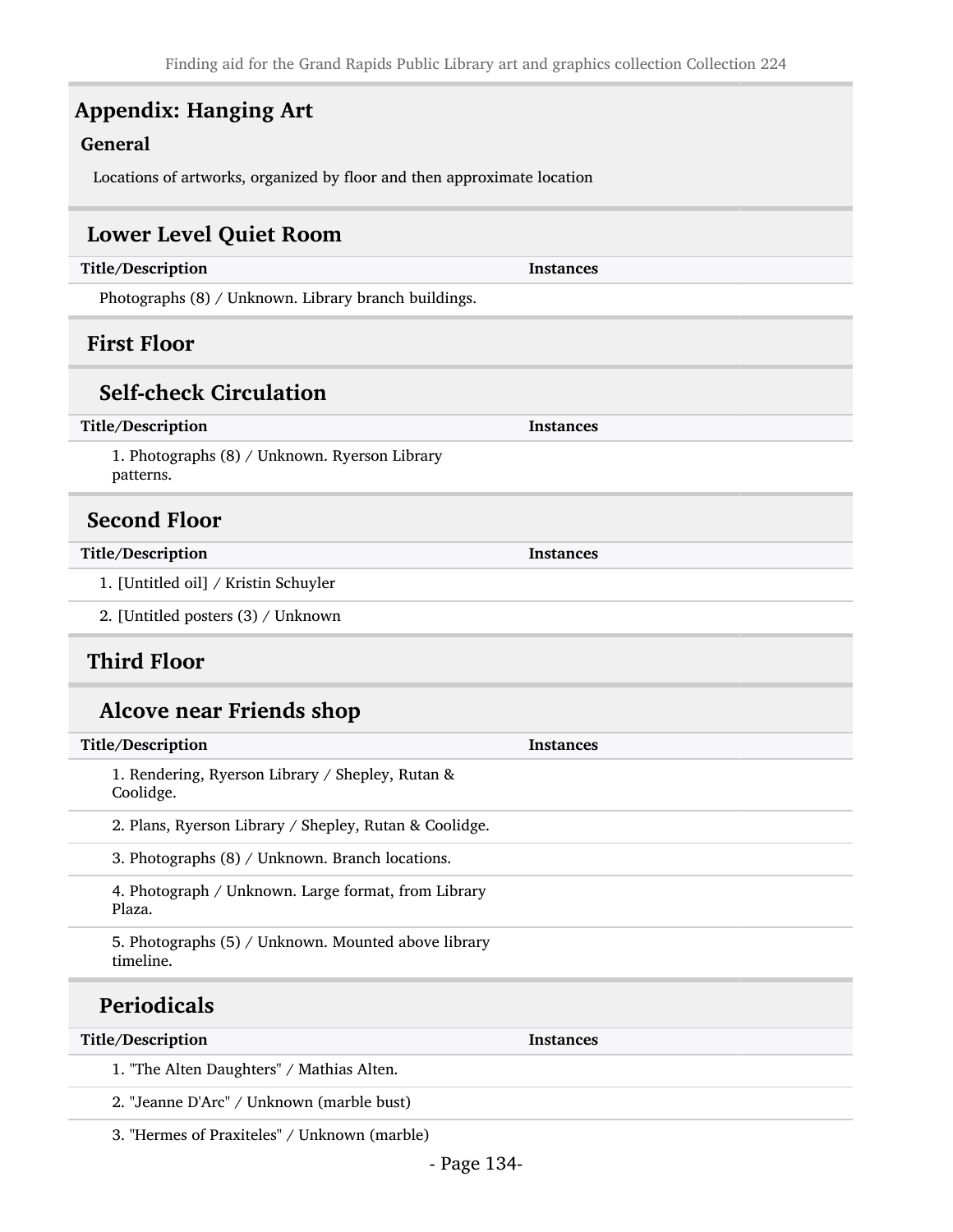4. Bronze fire standards/andirons flanking fireplace (Grecian)

## Stairwell to Atrium

| Title/Description                                                     | <b>Instances</b> |  |
|-----------------------------------------------------------------------|------------------|--|
| Bronze dedication plaque / J. Maxwell Miller                          |                  |  |
| <b>Fourth Floor</b>                                                   |                  |  |
| Title/Description                                                     | <b>Instances</b> |  |
| VanderVeen Center for the Book                                        |                  |  |
| 1. "Early Grand Rapids" / Sarah Nelson Ballard. Coll.<br>224          |                  |  |
| 2. "Knowledge is Power" / Frederick Stuart Church. Coll.<br>228       |                  |  |
| 3. "La Grande Vitesse" [lithograph] / Alexander Calder.<br>Coll. 001  |                  |  |
| 4. "Mackinac Bridge" / Arnold Weidenaar. Coll. 224                    |                  |  |
| 5. "Grand Rapids: A Good Place to Live: / Orville<br>Bulman. Coll.357 |                  |  |
| 6. Statuette of Moses / Alta Studios                                  |                  |  |
| <b>Furniture Design Room</b>                                          |                  |  |
| Title/Description                                                     | <b>Instances</b> |  |
| 1. "Bridge and Storm" / Weidenaar                                     |                  |  |
|                                                                       |                  |  |

2. "Dog & Boy" / Paul Collins. 2007.013, Native American

3. Georgian Side Chair / Measured & Drawn by Lester Margon.

4. German Side Chair / Measured & Drawn by Lester Margon.

## Fourth floor public area

### Campau portraits

#### Title/Description Instances

1. Sophie De Marsac Campau

2. Louis Campau

### GRHSC Managers Office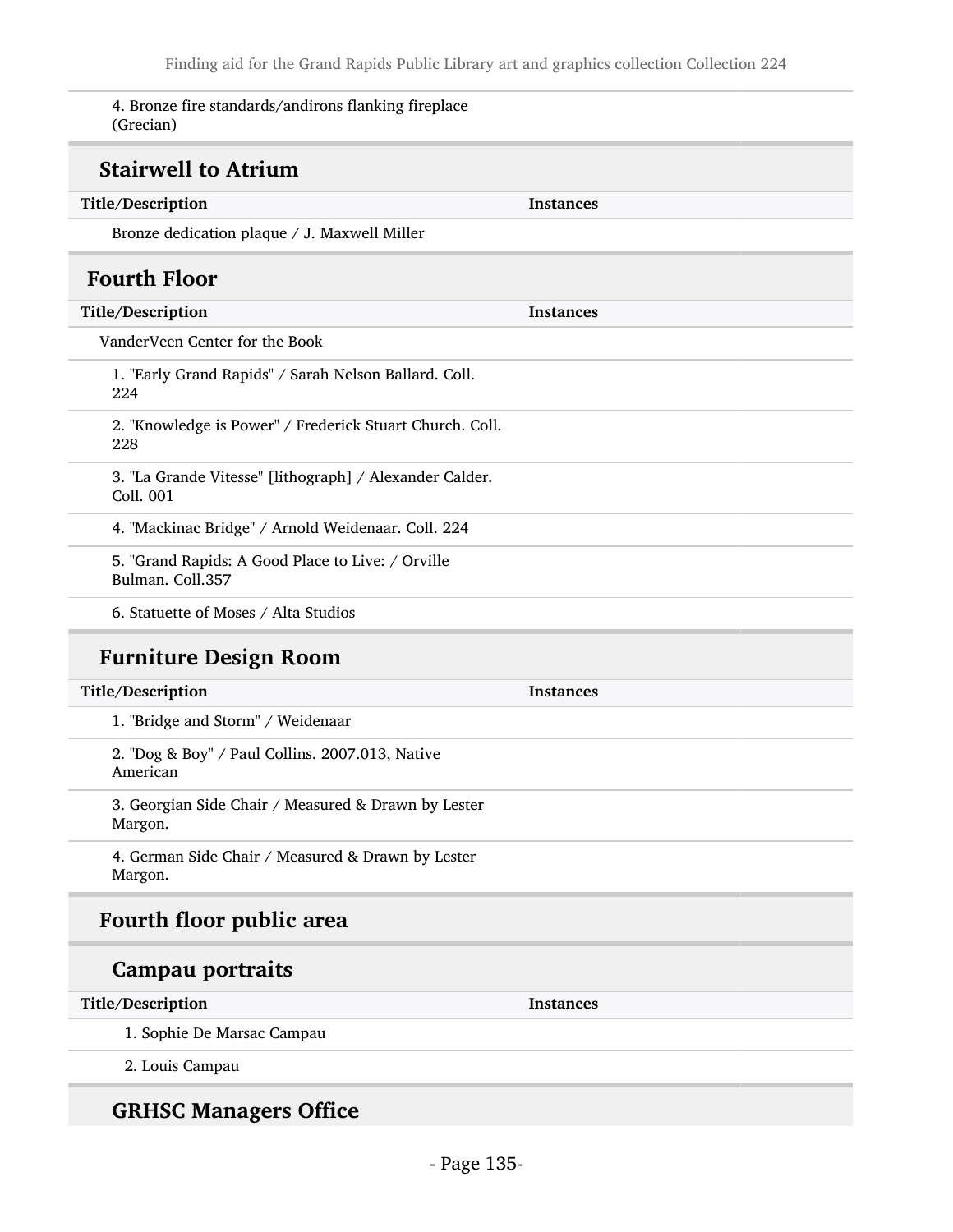| Title/Description                                         | <b>Instances</b> |
|-----------------------------------------------------------|------------------|
| 1. Landscape: lake with sailboat / S. Nelson Ballard      |                  |
| 2. Landscape: shows a house or two / S. Nelson<br>Ballard |                  |
| 3. Bust of Shakespeare. / Alexander Backer                |                  |
| 4. Statuette of Moses / Alta Studios?                     |                  |
| <b>Fifth Floor Library Administration</b>                 |                  |

### Near main reception desk

### August A. Behrens watercolors

#### Title/Description Instances

a) "Corn Shocks Nov 10-03"

b) "Path and Trees by a River"

c) "Corn Shocks Oct 25-03"

Unknown charcoal. Winter scene through trees of a balconied and shuttered French manse. / George N\_\_\_\_. Hangs across from reception desk near large display hutch.

### Wall by Business Payroll desk

### Ryerson Library interior photos:

| Title/Description                                    | <b>Instances</b> |
|------------------------------------------------------|------------------|
| a) Frieze and cornice detail of library front facade |                  |
| b) Circulation desk, lobby                           |                  |
| c) Marble stairway and Ryerson bronze bas-relief     |                  |
| d) Central atrium from third floor                   |                  |
| W. wall, right of bdroom                             |                  |

#### Title/Description Instances

[Untitled oil] / Dr. Edward Watson. Pastoral scene with river and fortified bridge.

## Wall near Business Director office

#### Title/Description Instances

"Road 35" / Stephen D\_\_\_\_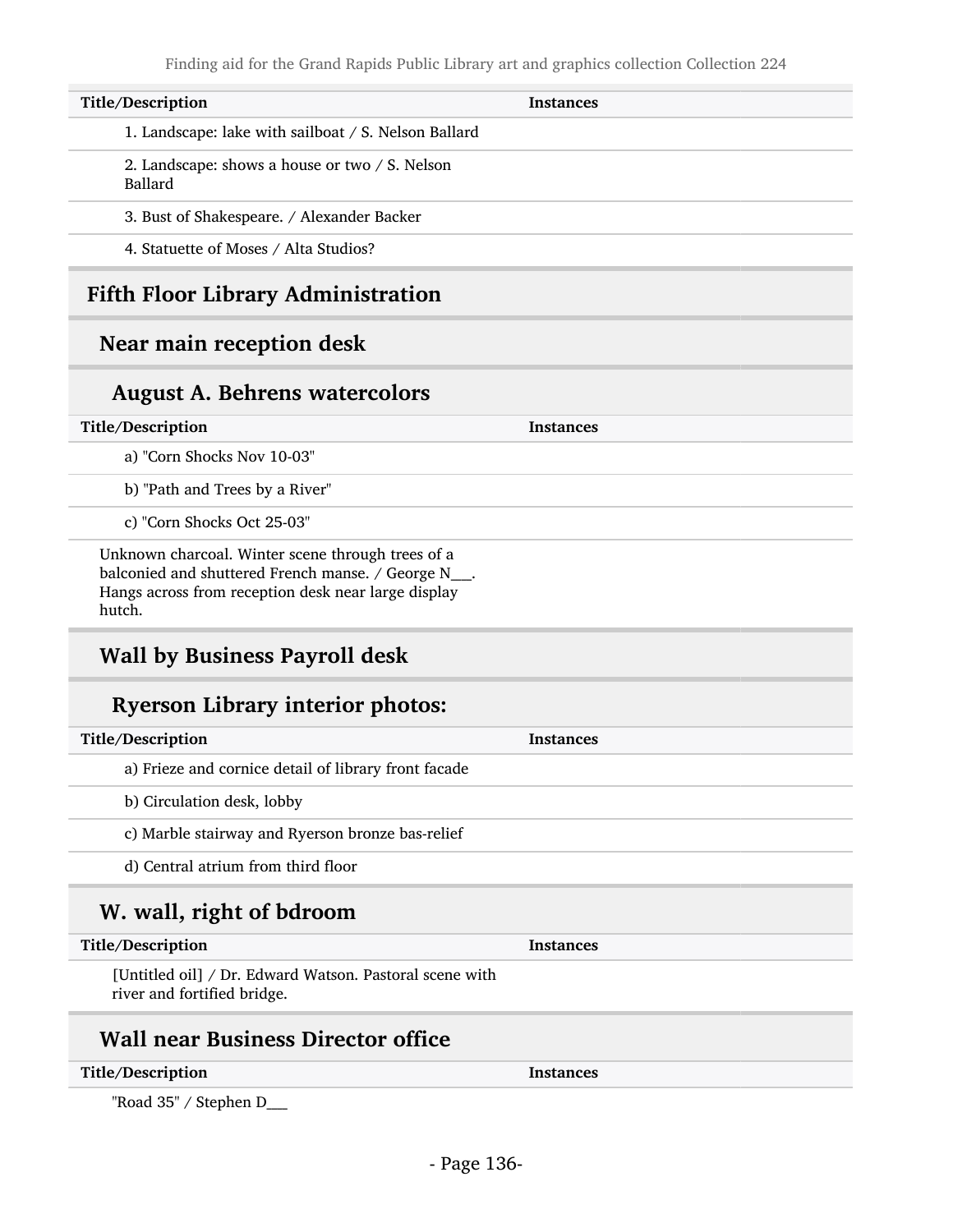| <b>Near Asst Director's desk</b>                                    |                  |
|---------------------------------------------------------------------|------------------|
| Title/Description                                                   | <b>Instances</b> |
| "Dunes, Hamlin"/ Reynold H. Weidenaar                               |                  |
| "Seascape" / August Behrens                                         |                  |
| <b>Near RAS Supervisor's desk</b>                                   |                  |
| Title/Description                                                   | <b>Instances</b> |
| Silkscreen "E/AXXII/XXX" / J(im) C(onway)?                          |                  |
| <b>Near Communications Director's desk</b>                          |                  |
| Title/Description                                                   | <b>Instances</b> |
| "The Great Michigan Read 2007-08" poster                            |                  |
| <b>Near Communications Asst desk</b>                                |                  |
| Title/Description                                                   | <b>Instances</b> |
| "Bryce [Antelope] Canyon" / David Lubbers                           |                  |
| <b>Near staff lounge</b>                                            |                  |
| Title/Description                                                   | <b>Instances</b> |
| "Children in Hand" / Paul Collins                                   |                  |
| "Summerfest" / Paul Collins                                         |                  |
| <b>Near Tech Services</b>                                           |                  |
| Title/Description                                                   | <b>Instances</b> |
| [Untitled] / G. Rado Baularger. Colorful print of musical<br>group. |                  |
| [Untitled] / Unknown. Multi-media piece of woven<br>paper/fabric.   |                  |
| <b>Near Foundation Admin office</b>                                 |                  |
| Title/Description                                                   | <b>Instances</b> |
| "Windmill" / August Behrens                                         |                  |
| "Wheat(s) Stacks '97" / August Behrens                              |                  |
| <b>Near vacant Foundation office</b>                                |                  |
| Title/Description                                                   | <b>Instances</b> |
| "Haystack by Barn" / August Behrens                                 |                  |

"Wheat Stacks" / August Behrens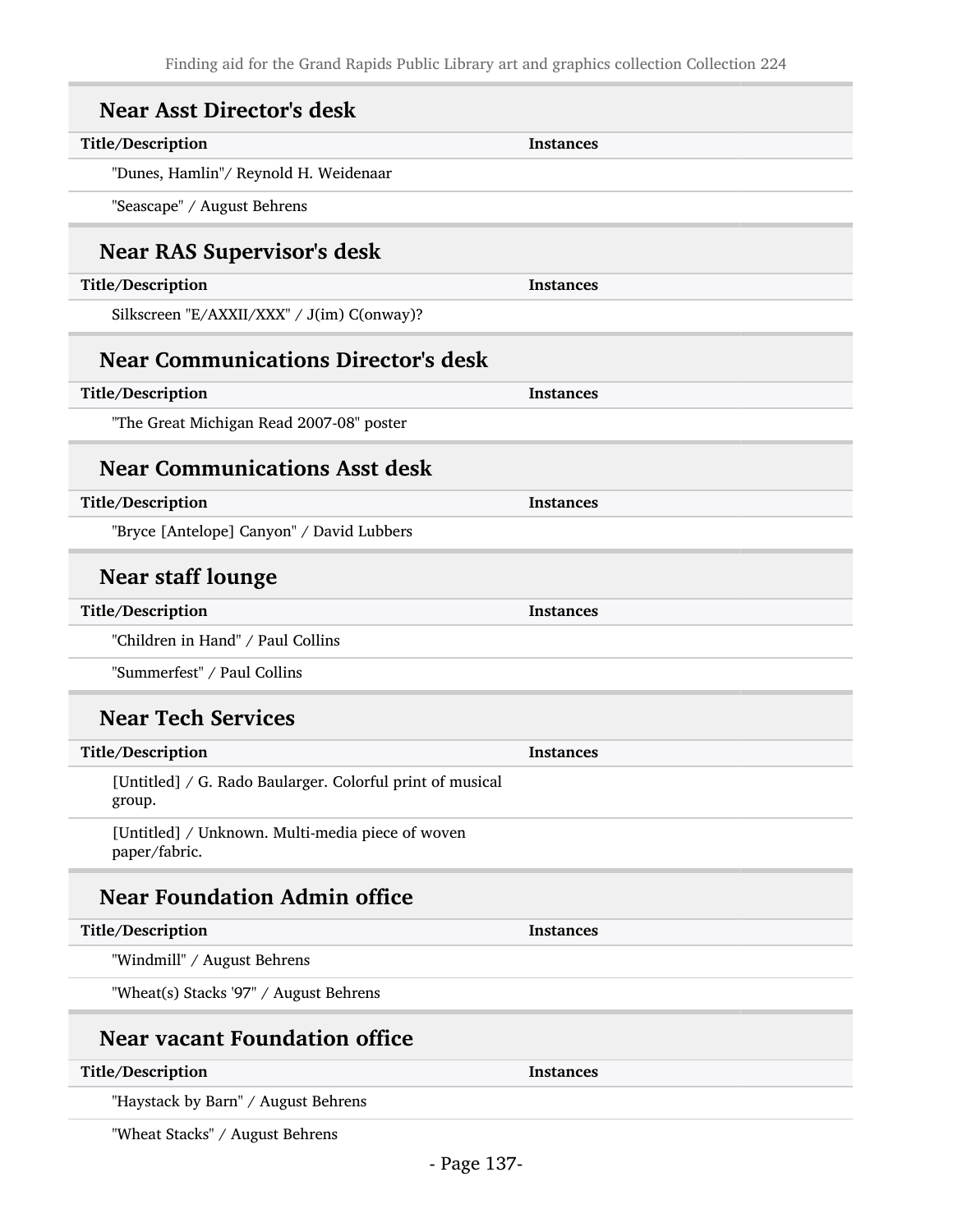| Title/Description                                                    | <b>Instances</b> |  |
|----------------------------------------------------------------------|------------------|--|
| [Untitled] / Unknown Paint/colored chalk? Possibly on<br>raw silk?   |                  |  |
| East wall, opposite office corridor                                  |                  |  |
| Title/Description                                                    | <b>Instances</b> |  |
| [Untitled photograph] / Unknown. Interior Ryerson<br>study room.     |                  |  |
| [Untitled photograph] / Unknown. Interior Ryerson<br>reading room.   |                  |  |
| [Untitled photograph] / Unknown. Interior Ryerson<br>marble stairs.  |                  |  |
| [Untitled photograph] / Unknown. Exterior Ryerson<br>Library.        |                  |  |
| [Untitled photograph] / Unknown. Interior Ryerson<br>through atrium. |                  |  |
| [Untitled photograph] / Unknown. Interior Ryserson<br>Auditorium.    |                  |  |
| [Untitled photograph] / Unknown. Interior Ryerson<br>reading room.   |                  |  |
| [Untitled photograph] / Unknown. Interior Ryerson<br>reading bench.  |                  |  |
| <b>Conference Room C</b>                                             |                  |  |
| Title/Description                                                    | Instances        |  |
| [Untitled oil] / Ray Mackowiak. Front facade, Ryerson<br>Library.    |                  |  |
| <b>Conference Room A</b>                                             |                  |  |
| [Unknown title] / Mathias Alten (Cobblestone street<br>scene)        |                  |  |
| <b>Near Director's Office</b>                                        |                  |  |

#### Title/Description Instances

1. "Campau Square in Snow, Grand Rapids" / Will Howe Foote

2. "Wheat Field" / Mathias Alten